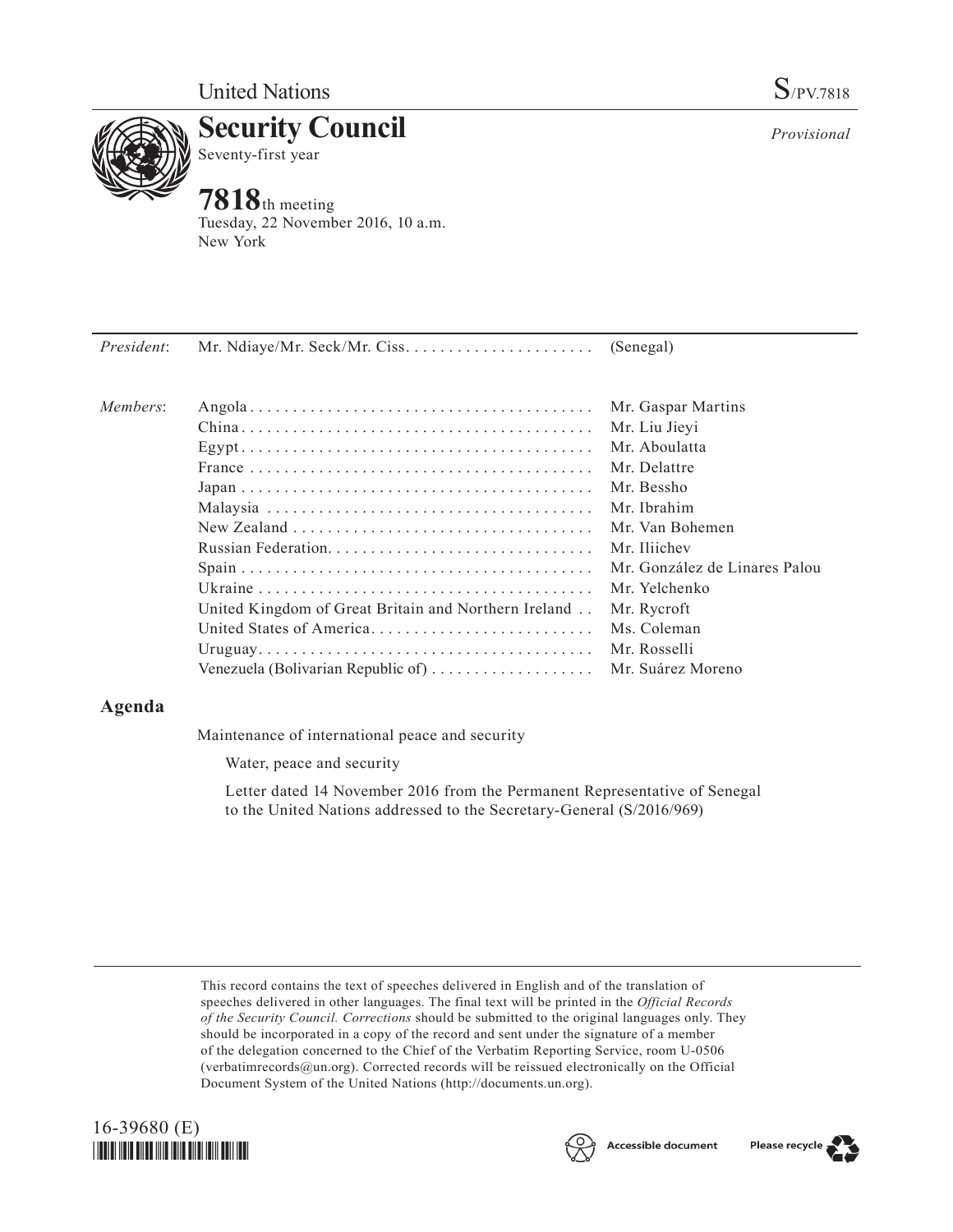*The meeting was called to order at 10.05 a.m.*

#### **Adoption of the agenda**

*The agenda was adopted.*

#### **Maintenance of international peace and security**

**Water, peace and security**

### **Letter dated 14 November 2016 from the Permanent Representative of Senegal to the United Nations addressed to the Secretary-General (S/2016/969)**

**The President** (*spoke in French*): In accordance with rule 37 of the Council's provisional rules of procedure, I invite the representatives of Argentina, Australia, Azerbaijan, Bangladesh, Belgium, Botswana, Brazil, Canada, Colombia, Costa Rica, Côte d'Ivoire, Cyprus, Djibouti, Finland, Georgia, Germany, Guatemala, Haiti, Hungary, India, Indonesia, the Islamic Republic of Iran, Israel, Italy, Jordan, Kazakhstan, Maldives, Mexico, Morocco, the Netherlands, Nigeria, Pakistan, Palau, Poland, Portugal, Romania, Slovakia, Slovenia, South Africa, the Sudan, Sweden, Switzerland, the Syrian Arab Republic, Turkey, Uganda and Viet Nam to participate in this meeting.

In accordance with rule 39 of the Council's provisional rules of procedure, I invite the following briefers to participate in this meeting: Mr. Danilo Türk, Chair of the Global High-Level Panel on Water and Peace; Ms. Christine Beerli, Vice-President of the International Committee of the Red Cross; and Mr. Sundeep Waslekar, President of Strategic Foresight Group.

In accordance with rule 39 of the Council's provisional rules of procedure, I invite Ms. Joanne Adamson, Deputy Head of the Delegation of the European Union to the United Nations, to participate in this meeting.

I propose that the Council invite the Permanent Observer of the Observer State of the Holy See to the United Nations, to participate in the meeting, in accordance with the provisional rules of procedure and the previous practice in this regard.

There being no objection, it is so decided.

The Security Council will now begin its consideration of the item on its agenda.

I wish to draw the attention of Council members to document S/2016/969, which contains a letter dated 14 November 2016 from the Permanent Representative of Senegal to the United Nations addressed to the Secretary-General, transmitting a concept paper on the item under consideration.

I wish to warmly welcome the Secretary-General, Mr. Ban Ki-moon, and give him the floor.

**The Secretary-General** (*spoke in French*): I thank the Senegalese presidency and His Excellency Mr. Mankeur Ndiaye Minister for Foreign Affairs of Senegal for having organized this debate at a crucial moment.

By 2050, at least one in four human beings will live in a country where the lack of fresh water is chronic or recurrent. Climate change will only aggravate these difficulties, especially in basins shared by several countries. It is particularly important to coordinate water management for the more than 260 international watercourses and transboundary aquifers, which are at least as numerous.

#### (*spoke in English*)

Access to water can exacerbate communal tensions. Competition for scarce water resources in Darfur and Afghanistan has contributed to tensions. In Peru, the extractive industries' impact on water is the most common driver of protests and violence against companies by local communities.

Armed conflicts can themselves affect access to clean water, for example through the deliberate destruction of water facilities, attacks against power plants that provide water supplies, and the collapse of water treatment and sewage systems. These impacts are often compounded by the breakdown in water governance and delivery networks that typically occurs during conflicts. Air strikes against water and electrical facilities in Syria, and the contamination of groundwater resources in Gaza, are further examples of the negative impact of armed conflict on water. We have also seen warring parties seek to control dams and dikes. Controlling strategic dams on the Tigris and Euphrates rivers has been at the centre of military operations carried out in Syria and Iraq by the Islamic State in Iraq and the Levant.

Despite these serious challenges, we must also recognize the potential for cooperation around shared water resources. Three-quarters of United Nations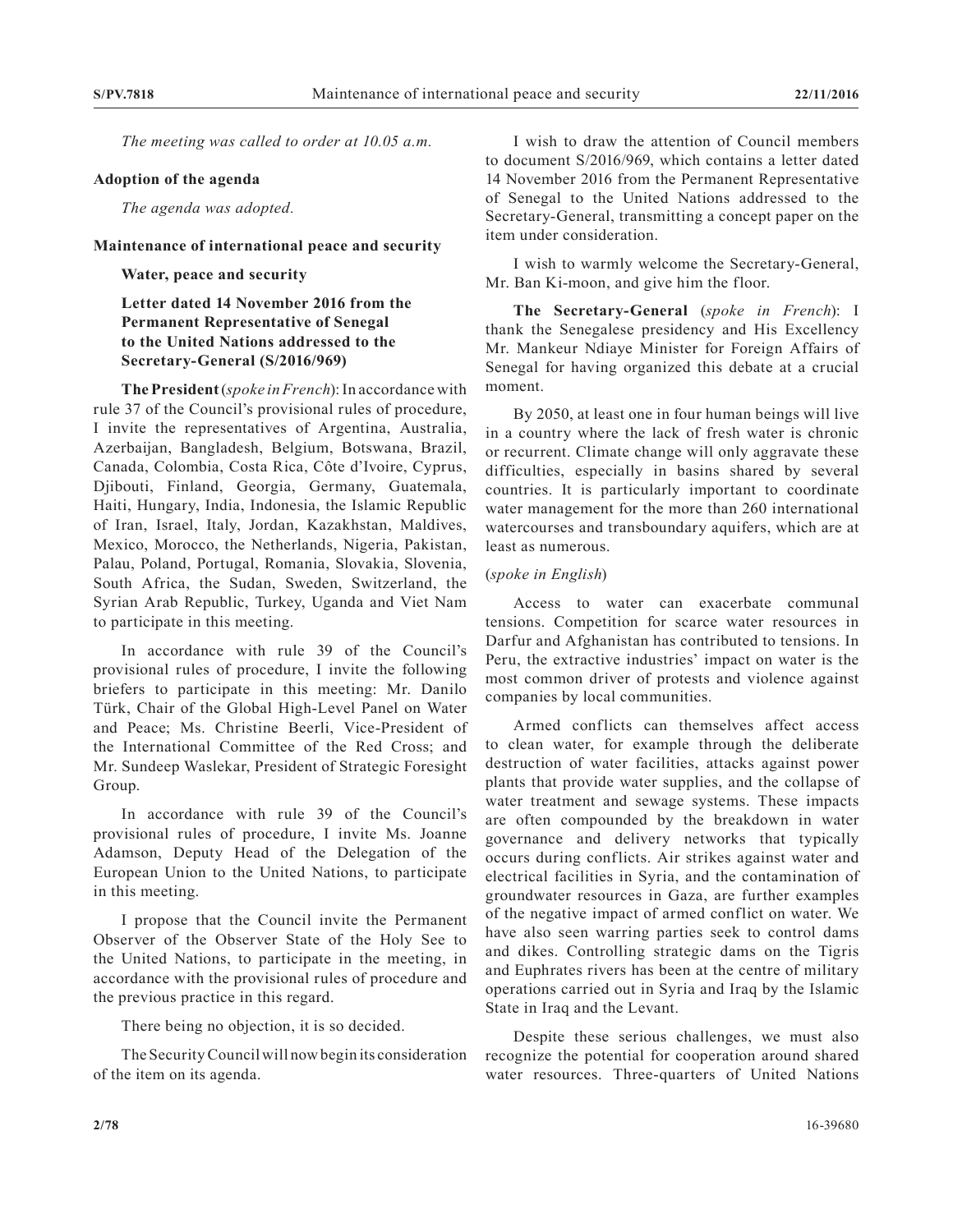Member States share rivers or lake basins with their neighbours. Shared water has historically, and sometimes rather improbably, brought adversaries together and served as a crucial confidence-building measure in both inter-State and intra-State conflicts. In the second half of the twentieth century, more than 200 water treaties were successfully negotiated. International river agreements have enhanced security and stability in river basins. The 1960 Indus Waters Treaty between India and Pakistan has famously survived at least two wars and numerous clashes and diplomatic crises. In the Nile Basin, last year's signing of a declaration of principles by the Governments of Egypt, Ethiopia and the Sudan, followed more recently by various formal and informal dialogues, has been a vital confidence-building measure. And in the Senegal River basin, riparian States — including Mali, Mauritania and Senegal — have had a long history of benefit-sharing, providing a cornerstone for regional stability and peace.

The United Nations has actively promoted the potential of water for cooperation. The work of the United Nations Regional Centre for Preventive Diplomacy for Central Asia on hydro-diplomacy is one notable example. The Centre uses its good offices, convening power, analytical capacity and partnerships with regional organizations to promote dialogue and build trust. The United Nations Economic Commission for Europe's Convention on the Protection and Use of Transboundary Watercourses and International Lakes strengthens transboundary water cooperation and sound water management. It is now open for accession to all United Nations Member States, offering the opportunity to create a global framework for dealing with transboundary water issues.

More generally, the United Nations actively promotes mediation and dialogue as effective tools for preventing and resolving disputes over water and natural resources. The United Nations Department of Political Affairs and the United Nations Environment Programme have published a useful guide containing practical strategies and best practices in this area.

Across all these efforts it is also important to recognize the central role played by women in local water management. Decisions over water allocation can have a significant impact on their well-being and safety, and that of their children and families. For this reason, women often and rightly advocate for water issues to be

#### (*spoke in French*)

To mobilize concerted diplomatic action, the President of the World Bank Group and I convened the Global High-Level Panel on Water. This initiative promotes the global and cooperative development and management of water resources, to which Senegal's contribution has been crucial. I encourage Council members to find ways to support the implementation of the Group's recently adopted action plan.

#### (*spoke in English*)

Water challenges affect us all. Let us use this Security Council meeting to highlight the value of water as a reason for cooperation, not conflict. And let us commit to investing in water security as a means to ensure long-term international peace and security.

**The President** (*spoke in French*): I thank the Secretary-General for his briefing.

I now give the floor to Mr. Türk.

**Mr. Türk** (*spoke in French*): Today, the Security Council is meeting, for the first time in its history, to debate the issues of water, peace and security. It is a great honour to be able to address the Council as Chair of the Global High-Level Panel on Water and Peace.

It is very important that this discussion be being led by you, Sir, and by Senegal, a country that has developed an effective model of active and peaceful cooperation with its neighbouring countries, particularly in the field of transboundary cooperation on water. I pay tribute to Senegal and to Mr. Léopold Senghor, its late President, who several decades ago persuaded the Heads of State of Guinea, Mali and Mauritania to found the Senegal River Basin Development Organization. Today, Senegalese President Macky Sall and his counterparts from those three neighbouring countries have capitalized on this legacy.

This experience is also a source of inspiration at the global level. It contributed to the establishment of the Global High-Level Panel on Water and Peace, which I have the honour to chair. The Panel was established in November 2015 at the initiative of 15 States Members of the United Nations, including my country, Slovenia, and will present its report in September next year. The Panel's objective is to propose concrete recommendations that could be implemented. The aim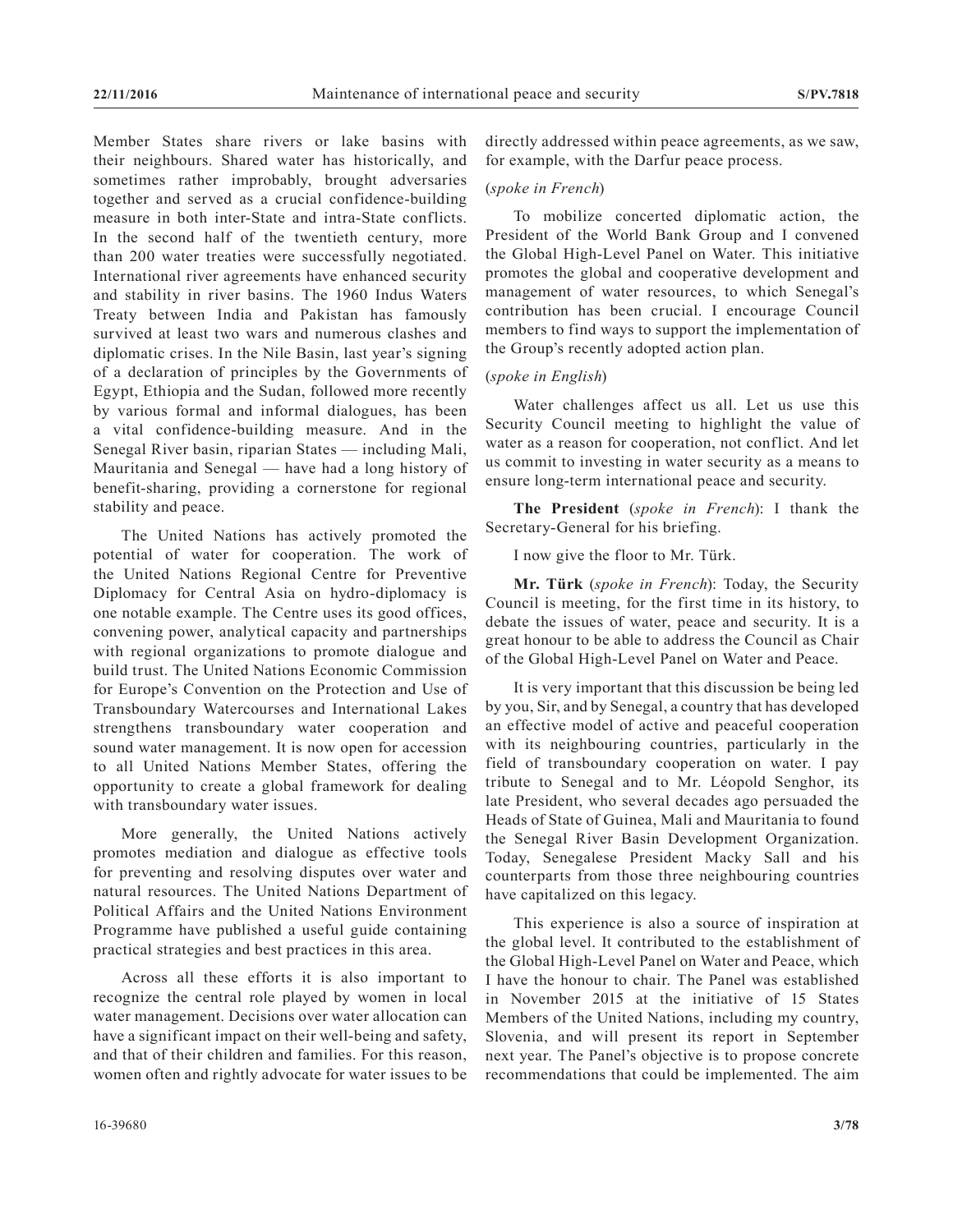of our efforts is not only to understand the problem, but also to assist in the search for solutions. The guiding idea of our work is the prevention of armed conflict.

#### (*spoke in English*)

Recent United Nations reports have repeatedly emphasized the importance of the prevention of armed conflicts and preventive diplomacy more generally. Transboundary water cooperation is a prime example of a potentially powerful tool for long-term prevention, as explained a few minutes ago by the Secretary-General. Countries with developed mechanisms of water cooperation seldom resort to war. Moreover, water cooperation has a significant stabilizing effect on those areas within States that are benefiting from cooperative water management installations. Other briefers today will discuss the experience and potential of water cooperation for stability and peace in some detail. On my part, I wish to emphasize four fundamental points.

First, while the transboundary mechanisms of water cooperation are well known and historically tested, they are still relatively few in number. Out of the 263 shared river basins, involving 145 States in the world, only 84 have joint water management bodies. Some of those institutions are not very effective. Clearly, political support for additional international cooperation in this domain is needed, and much of that political support can be generated by the United Nations, in particular by the General Assembly and the Security Council. Such support would be particularly timely now with regard to new initiatives such as the Congo River Basin Blue Fund, which is gaining momentum at present.

Secondly, political support for transboundary water cooperation arrangements has to be complemented by financial incentives. This, too, is an important political priority. The international financial institutions and private investors have an important role to play. The idea of setting up a special blue fund at the global level will be explained in a short while by the President of the Strategic Foresight Group, Mr. Sundeep Waslekar. I believe that idea has to be given particular attention.

Thirdly, in its preventive mode the United Nations has to be attentive to intersectoral cooperation relating to water use aimed at reducing tensions and the potential for violent conflicts. Quite naturally, sovereign States exercise their sovereign powers in that regard. Therefore, international cooperation has to be in full accordance with the sovereign rights of States. However, it is important to understand that

good practices exist and that they should be encouraged globally. They include voluntary codes of practice on water management involving a variety of stakeholders. Such codes of practice should be encouraged and, as appropriate, assisted. The Global High-Level Panel on Water and Peace is studying the existing practices and will be prepared to share its findings with the appropriate United Nations bodies.

Fourthly, the United Nations system has been dealing with various water issues for a long time now. The coordination of those activities is organized through the UN-Water mechanism, which brings together all the relevant United Nations organs, funds and agencies. However, that activity has been mostly concentrated on technical, environmental and legal questions, and only indirectly addresses the fundamental political and security aspects. Now the time has come to address the political and security aspects of water cooperation more directly, in the Security Council and in the General Assembly. I would like to emphasize that the Security Council can play a critically important role  $-$  as a decision-maker with the proven ability to innovate and as a catalyst that brings an important political message to the other parts of the United Nations system.

Those are some of the basic considerations. In addition, there are specific aspects of the links between water, peace and security that affect the daily work of the Security Council. Allow me, therefore, to briefly refer to some of those aspects.

Expert studies on contemporary armed conflicts suggest that water is seldom the single cause of armed conflict. However, water issues are often among the important contributing factors. Moreover, water usually becomes a military and strategic tool during an armed conflict, a weapon of war that most often affects civilian populations. It is in that context that some of the most serious concerns arise.

Historically, the Security Council has accumulated vast experience in addressing the dangers affecting civilian populations in situations of armed conflict. Ever since resolution 1265 (1999) was adopted, the protection of civilians has been one of the main themes in the Council's decision-making. The Council has since been engaged in deciding on "appropriate measures" in response to situations where civilians are targeted or where humanitarian assistance is being deliberately obstructed. While the results of those efforts have so far been mixed, the direction is clearly correct. The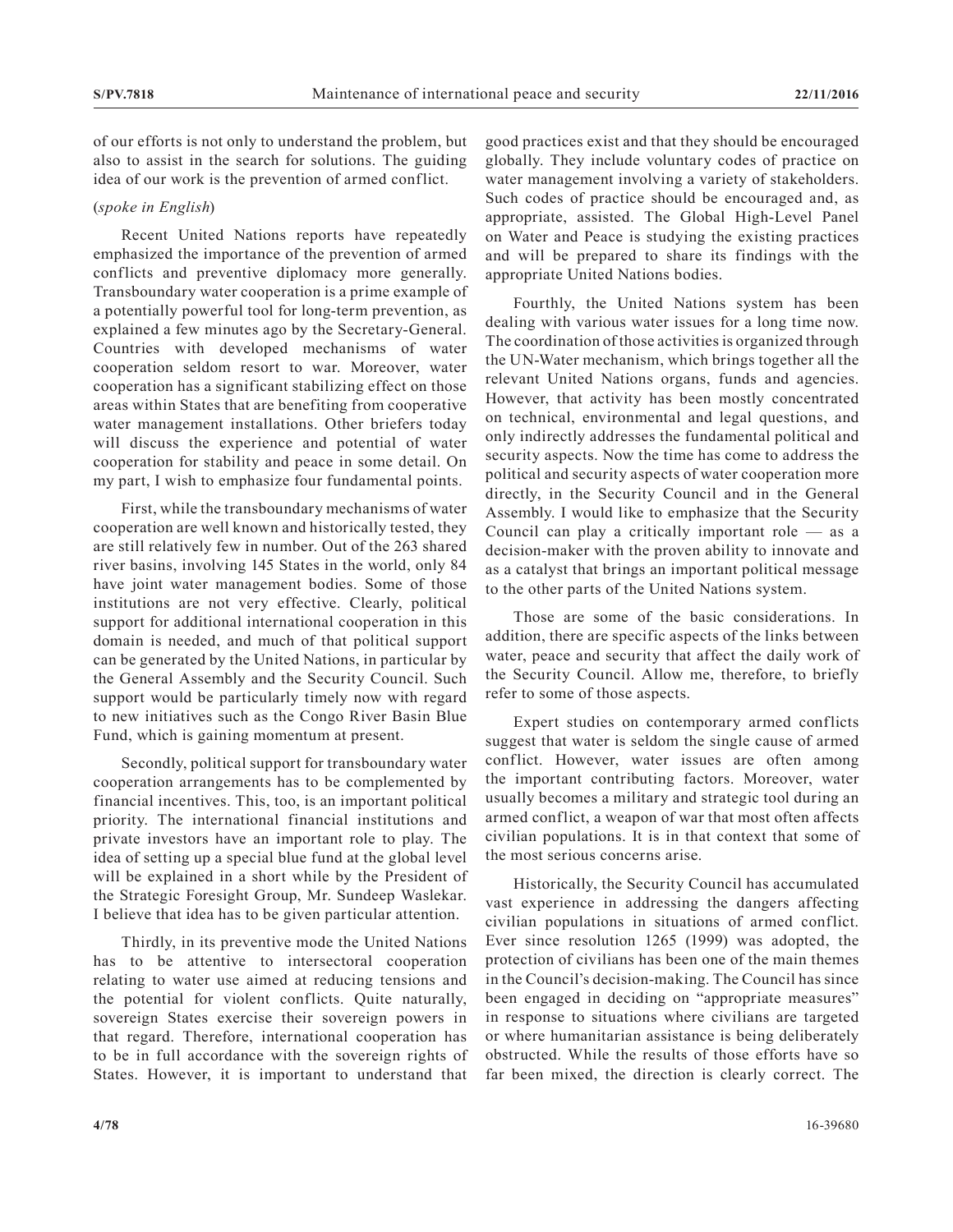Security Council deserves all support in its efforts to protect civilians.

The question today is how to increase the effectiveness of those efforts, including in matters concerning water supply to civilian populations in armed conflicts. Clearly, humanitarian organizations with long experience of working in conditions of armed conflict, in particular the International Committee of the Red Cross, deserve every support. In particular, they have to be supported in their cooperation with local actors in protecting water resources and water installations. Their long-term presence in affected areas and their familiarity with both water situations and local actors in water management are indeed key assets that have to be recognized and, as appropriate, protected.

However, the efforts of local and international humanitarian organizations and specialists to ensure the functioning of water infrastructure during armed conflicts may not always suffice. They may require additional means, including diplomatic and — yes — military means. Obviously, that opens up a set of difficult questions, in particular in situations of urban armed conflicts. Difficult, but not necessarily impossible. Defence of water for the civilian populations by the affected populations themselves is a legitimate form of self-defence and can be legitimately assisted by military means.

The principles of proportionality of the use of military force and distinction between military and non-military objects provide the legal framework for such assistance. Although it might not be possible to authorize each and every action, it should be within the reach of the Security Council to convey a sense of legitimacy to those military actions whose sole purpose is the protection of water sources and installations that are vital for civilian populations. Again, the principles of proportionality of the use of military force and distinction between military and non-military objects would be an essential platform for such an assessment.

The compelling nature of assistance to legitimate defence of the affected civilian populations and of effective protection of water resources and installations is closely related to the entire future of international humanitarian law. The increasingly internal and increasingly chaotic armed conflicts of our era have generated violations of humanitarian law that were unimaginable in the past. The weakening of the authority of humanitarian law needs to be stopped. New norms are not urgently necessary, although improvements in legal architecture are always welcome. The more immediate need is to strengthen the effectiveness of existing norms on the protection of civilians and to find ways of ensuring compliance. In that regard again, the policy guidance and specific actions taken or authorized by the Security Council will be of great importance.

Let me now turn to another aspect of the linkage between water, peace and security. Water sources and water installations are among the major areas of concern for peace operations and in the context of peacebuilding — both of which are fundamental tasks of the United Nations. Obviously, the defence of civilians, robust defence if necessary, has become part of the doctrine of United Nations peacekeeping. Defending civilians and the mandates of peace operations strengthens the credibility and legitimacy of the peacekeeping in the eyes of the people whom the United Nations has to serve.

The recent report (see S/2015/446) of the High-level Independent Panel on Peace Operations is very clear on that. However, in paragraph 95 of its report, the Panel also emphasized that Member States must provide peace missions with adequate capabilities to implement their mandates. This is a highly pertinent emphasis worthy of the particular attention of Governments and the United Nations. "Adequate capabilities" should include water and electric-power specialists. Most Member States with highly developed military systems have skilled military specialists trained to deliver vital services, including drilling, water distribution, sanitation, power production and distribution. It would make sense if Member States could, in the context of their effort to strengthen the capacity of United Nations peacekeeping, provide, as appropriate, the assistance of their specialists for the evaluation, repair and rehabilitation of water-supply systems so as to restore or establish basic services for affected populations in the early stages of deployment of peace operations.

Furthermore, the current development of the concept and practice of United Nations field missions offers some promising possibilities. It is encouraging that the Global Field Support Strategy places stronger emphasis on environmental management, including water, both at the level of field missions and globally. It will be important to give water-related aspects the priority status they deserve and that periodic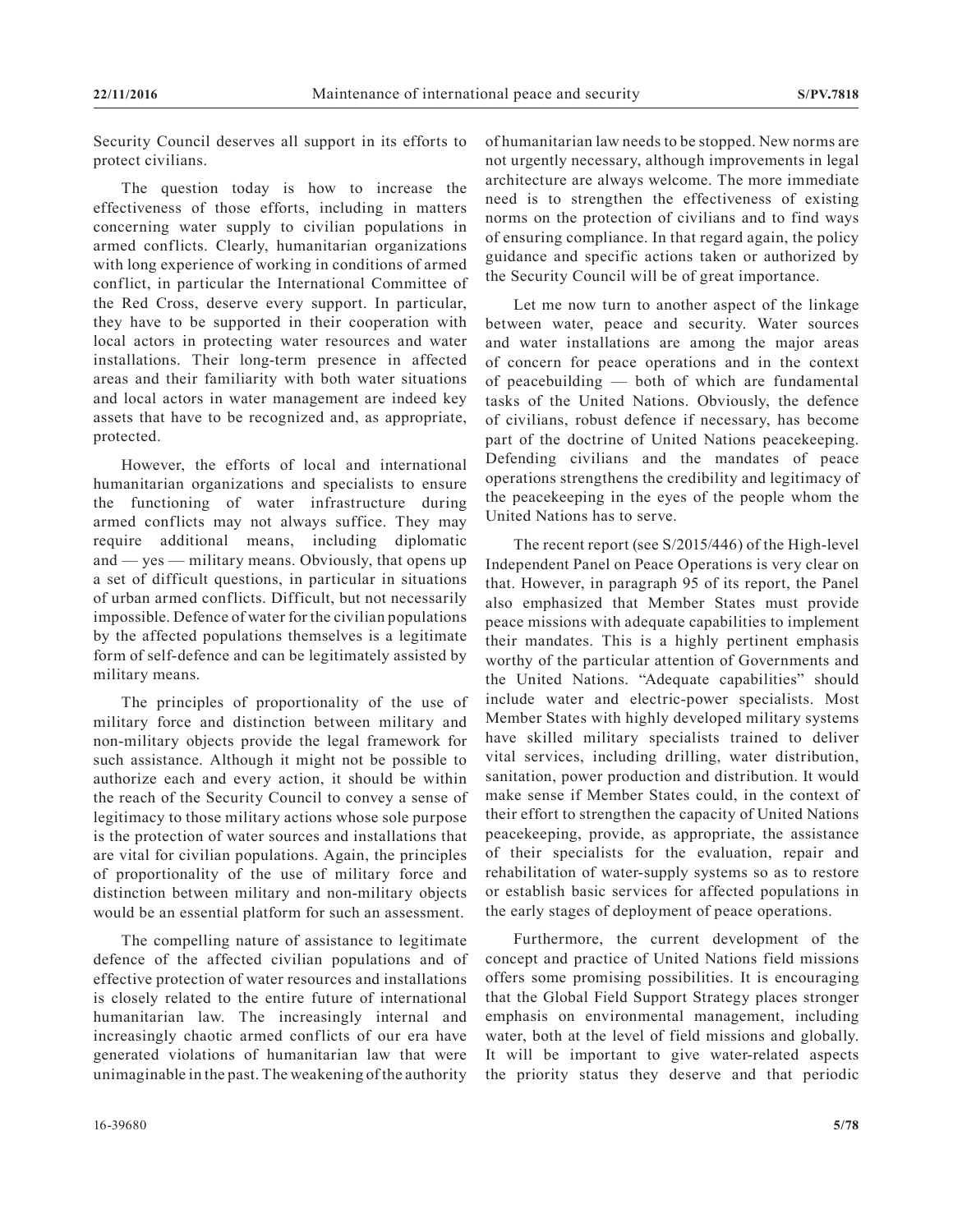evaluations of water-related-issues practice in the context of peacebuilding take place regularly.

In addition, water infrastructure is a vital part of any peacebuilding activity. Historically, and in more recent United Nations practice, peace agreements have included clauses on water use and water cooperation. Cooperation in shared water basins is a historically proven factor of post-conflict stabilization and peacebuilding. It is therefore natural for the Peacebuilding Commission to include water management and water cooperation among its priorities in its efforts to promote an integrated, strategic and coherent approach to peacebuilding, as noted in relevant General Assembly resolutions. I believe that water is vital part of such an ideal concept of peacebuilding. This year's reviews of the United Nations peacebuilding architecture have already provided a good framework for such prioritization, and I hope this effort will continue.

In conclusion, I have referred to some of the key questions considered by the Global High-Level Panel on Water and Peace and some of those frequently considered by the Security Council. I am grateful for the opportunity to be able to present these ideas and thoughts to the Security Council today.

There are obviously other, more specific questions related to the protection of water resources, prevention of conflicts over water quality, development of mechanisms of hydrodiplomacy and other questions considered by our Panel. As I mentioned at the beginning, in less than a year from now, we shall prepare our report. It goes without saying that our Panel will be ready to share its findings and proposals with the Security Council as well as other relevant bodies of the United Nations. I hope that the Security Council will remain seized of the matter of connections between water and peace and security in future.

**The President** (*spoke in French*): I thank Mr. Türk for his briefing. I now give the floor to Ms. Christine Beerli.

**Ms. Beerli** (*spoke in French*): I thank the Senegalese presidency for having inviting the International Committee of the Red Cross (ICRC) to participate in today's important debate and give its views based on its experience on the ground.

#### (*spoke in English*)

None of us can live without water. We need water to drink. We need water to grow food. We need water to cook. And we need water to stay clean. Water is a basic human need and the most fundamental humanitarian requirement. Water is a symbol of life in the poetry of every nation. In the great musical culture of Senegal, the stringed kora of the Griot is made from the same gourd that people use to carry water. The Griot knows that water is for the body what song is for the soul.

In the ICRC's experience, the vital importance of water often makes it a highly contested resource in armed conflicts. Water points become strategic — whether they are rural wells in arid lands or pumping stations in sophisticated cities. In many wars, water systems are also caught up in fighting, becoming damaged, degraded or destroyed. Even when supply exists, accessing water can become extremely dangerous — especially for women and girls who have the responsibility in many societies for water collection. Children can spend hours queuing and collecting water when they should be at school.

Water is directly linked to public health. Polluted drinking water or insufficient water for washing causes people to get ill, which puts additional strain on health facilities and medical personnel already struggling to cope with high demand and limited capacity. Water supply is also clearly linked to forced displacement and migration. When water supply fails, a civilian population has no option but to move. People are forced to leave their homes, leading to large movements of populations.

The provision of a safe, sufficient, regular and clean water supply is a humanitarian priority for the ICRC. In over 80 countries, our water teams work daily to provide water for populations affected by conflict and violence. We work with local authorities, commercial partners, local communities and national Red Cross and Red Crescent societies to ensure our water programmes are sustainable.

Last year, we covered the urgent water needs of 28 million people. The rise in protracted urban warfare in the Middle East and increasing concentrations of internally displaced persons in urban areas in the Lake Chad Basin have caused an exponential increase in the scale and technical complexity of our water operations. Our water operations often see us working across conflict lines, as we repair pumps and pipes that are essential to all sides. Encouragingly, in several conflicts, opponents will cooperate on water when they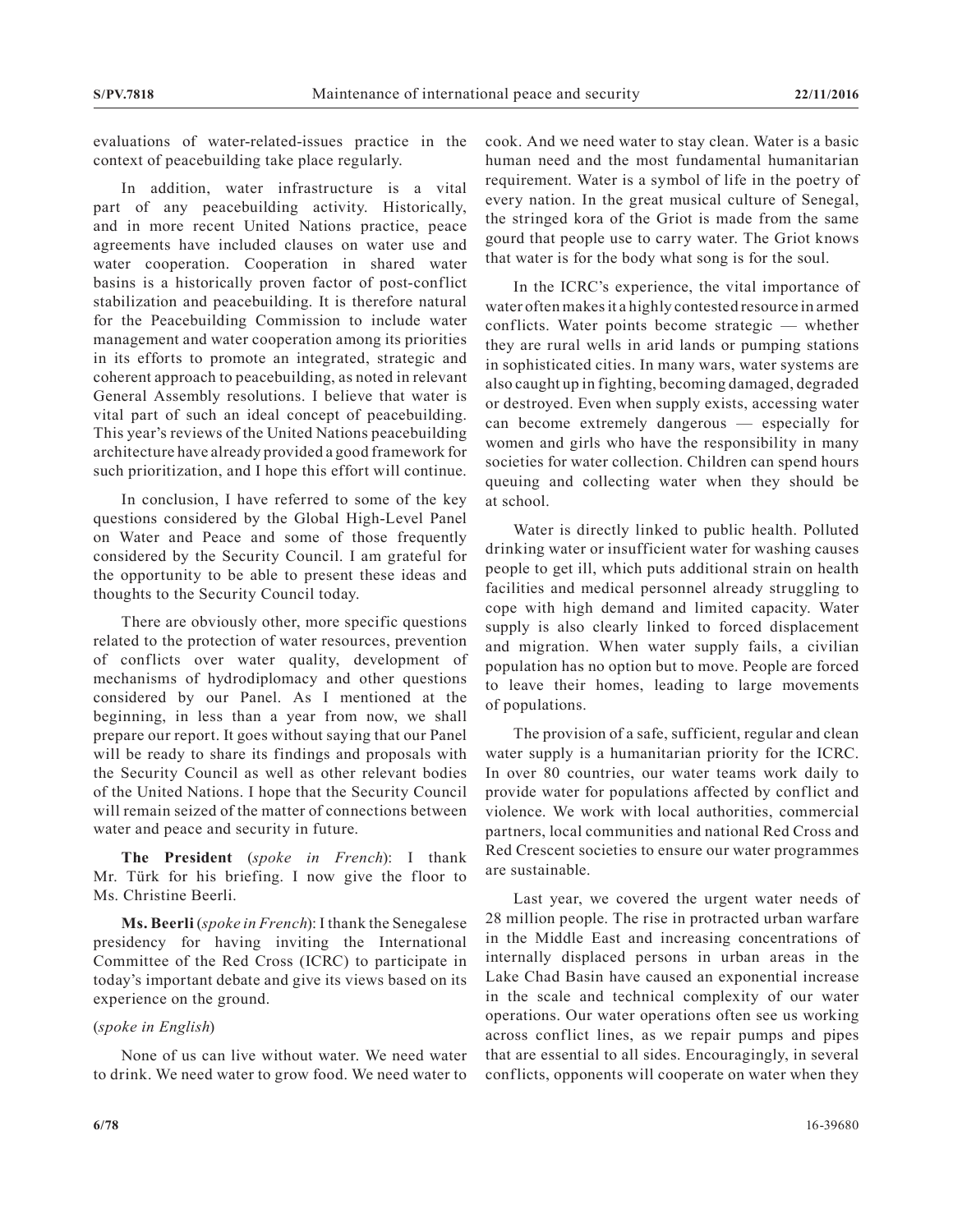will not cooperate on anything else, giving us the access and supply chains we need to keep the water flowing.

Armed conflict has direct and indirect impacts on people's access to water and, over the many years of a protracted conflict, both types of impact have a degrading cumulative impact on water supply. The direct impacts of armed conflict are immediately obvious. Damaging attacks on electricity substations, water-storage installations and piping can render them unusable, cutting off tens of thousands of people in a single strike. Skilled personnel may also be killed, injured or displaced. Indirect impact is less obvious but equally significant. The lack of skilled personnel and shortage of critical supplies means no maintenance for essential infrastructure, which soon deteriorates to the point where water is unsafe or entire populations are cut off.

In protracted armed conflict, this cumulative impact on services is hard to reverse. We have seen this phenomenon recently in Syria, Iraq, the Democratic Republic of the Congo and the Central African Republic, where water services are severely reduced and we have resorted to water trucking.

International humanitarian law is clear on the humanitarian significance of water. It places various obligations on parties to conflict to protect water installations. International humanitarian law provides special protection for objects indispensable for the survival of the civilian population, like drinking-water installations and irrigation works. Objects containing dangerous forces, such as dams, are also protected from attack. International humanitarian law also provides important general protection against attacks on civilian objects and attacks that affect civilian populations. Parties to conflict must take precautions in attack and refrain from attacks expected to cause excessive incidental damage and also consider the reverberating effects of their actions on civilian populations.

Despite these clear rules for the protection of essential services like water, the ICRC continues to see populations suffer the consequences of a lack of respect for international humanitarian law. The risk of reverberating effects from damaged water installations is a reason why the ICRC urges parties to conflict to avoid using explosive weapons with wide areas of impact in densely populated areas. Even when aimed at achieving military objectives, the use of such weapons can incidentally damage vital infrastructure located

in the vicinity of the targets, severely disrupting the provision of services on which civilians depend for their survival. Parties to conflict have an obligation to ensure that the basic needs of the civilian population are met and that their dignity is protected. Water is essential to a life with dignity, and parties to conflict, Government donors and humanitarian organizations must work together to support resilient urban services during armed conflicts.

The ICRC welcomes the initiative of the delegation of Senegal to discuss such an important topic here today and we urge members of the Council to take the following measures on water and armed conflict. First, they must respect international humanitarian law and take into account the interdependence of essential services, such as water, health and electricity, and the cumulative impact of protracted armed conflict on essential water supplies for civilian populations. Secondly, they must recognize that dialogue on water needs between warring parties is critical, and they must help to facilitate it. Thirdly, they must prioritize and support effective partnerships between local authorities, service providers and humanitarian organizations to ensure resilient water services. Finally, the Council must ensure that the Council remains seized on the issue.

#### (*spoke in French*)

We thank the President for giving the ICRC the opportunity to speak to the Council today on such an important topic and for providing each one of us with water while we are here.

**The President** (*spoke in French*): I thank Ms. Beerli for her briefing.

I now give the floor to Mr. Waslekar.

**Mr. Waslekar**: I want to compliment the Government of Senegal and Mr. Mankeur Ndiaye for convening this debate on water and peace and security, which I understand to be happening for the first time in the history of the Security Council.

I would like to take the opportunity to address three questions. First, why should the Security Council address the linkage between water and peace and security? Secondly, what can the Security Council do to create a positive relationship between water and peace? Thirdly, what can the United Nations system and the international community do?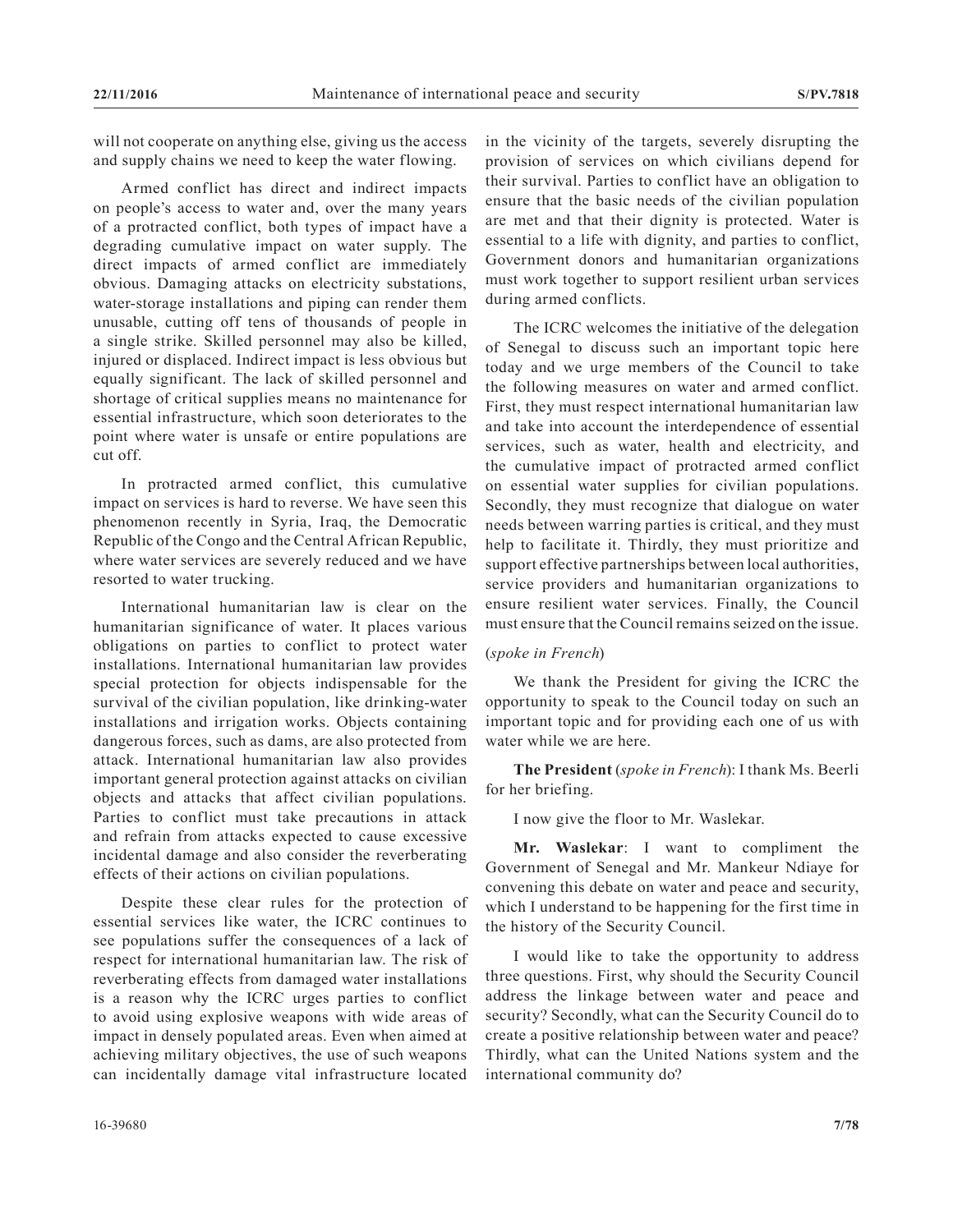Regarding the first question, the Secretary-General pointed out in his briefing how water can be a source of crisis. He also pointed out how water can be a source of cooperation. One of the greatest challenges of our time is how to transform water from a potential source of crisis into a potential instrument of cooperation. If the political and intellectual capital of the world can be applied to that question, then I am sure that we will able to find an answer.

What are we talking about? Currently there about 2 billion people living in shared river basins in the developing world, so the future of 2 billion people is what this meeting hopes to address. Often we feel that water is a local or provisional issue that can be managed or addressed through good governance at the local level or good transboundary cooperation at the regional level. We are increasingly finding out that water is also a global security issue. In the past six years, we have seen that when the mismanagement of water is combined with the mismanagement of climate change and the mismanagement of politics, which has happened in some parts of the world, it has led to the displacement of a large number of people. Refugees have fled from one part of the world to another, which has had severe political consequences in different parts of the world.

Whatever we do regarding the management of water in combination with the management of the social contract and political relationships in any one region can have implications on other regions of the world. That is what we have seen, particularly in the past three years. If we look ahead and take into account the rate at which humankind is depleting water resources, there is a risk that the innate amount of fresh water could decrease by 25 to 30 per cent in the next 20 years. That could lead to a decline in the production of whole grains. That means that by 2030 or 2035, some countries that are self-sufficient today would have to enter the international whole grains market as importers. If there were an additional demand of 100 to 200 million tons of whole grains, then we would certainly find that the price of whole grains would skyrocket across the world. Even though those importing countries would be only in some parts of the world, their impact would be felt by poor people across the world. Therefore, we must recognize the global nature of the relationship between water and peace and security.

Regarding the second question, the Strategic Foresight Group — with which I have the privilege of being associated — has undertaken a number of studies. By assessing situations in 148 countries that share river basins — more than 220 shared river basins total — we have found that any two countries that are engaged in active water cooperation with political support do not go to war for any reason, whether related to water or not. Thus, there is a direct correlation between water cooperation and reduced risk of war, which we can see through the water cooperation quotient. Therefore, it is in the interest of the international community to further examine and explore that relationship.

We have also found that there is a continuum of the management of water relations. Water managers can manage day-to-day relations in river basins. However, when it comes to introducing large infrastructure projects and addressing the question of large public goods and priorities between water and other public goods, such as large investments and security, then the involvement of managers of political systems and the managers of security establishments is very necessary. At the routine level, water managers can manage water relations. At a more complex level, the involvement of national, regional and global security establishments and the mainstream political leaders is absolutely necessary.

Therefore, water is not just a subject relevant to Sustainable Development Goal 6. It can also be positively used as a tool to achieve Sustainable Development Goal 16, which is geared towards peaceful and inclusive coexistence. Therefore, water is a subject that is very much owned by the Security Council. I would urge the members of the Security Council to consider something unconventional and unprecedented. Considering that the impact of the management of water is not always confined to one region — there is always a risk that it can have implications across the world — and considering that there is a positive relationship between water cooperation and comprehensive peace and security and considering that water can make a useful contribution Sustainable Development Goal 16, I urge the members of the Security Council to apply their minds to see if they can come up with an unconventional, unprecedented way to proclaim water as a strategic asset of humanity. The members of the Council are the best judges as to how the Council might best achieve that. They know the rules and procedures of the Security Council, whereas I am an outsider.

I was touched by the briefing by Ms. Christine Beerli of the International Committee of the Red Cross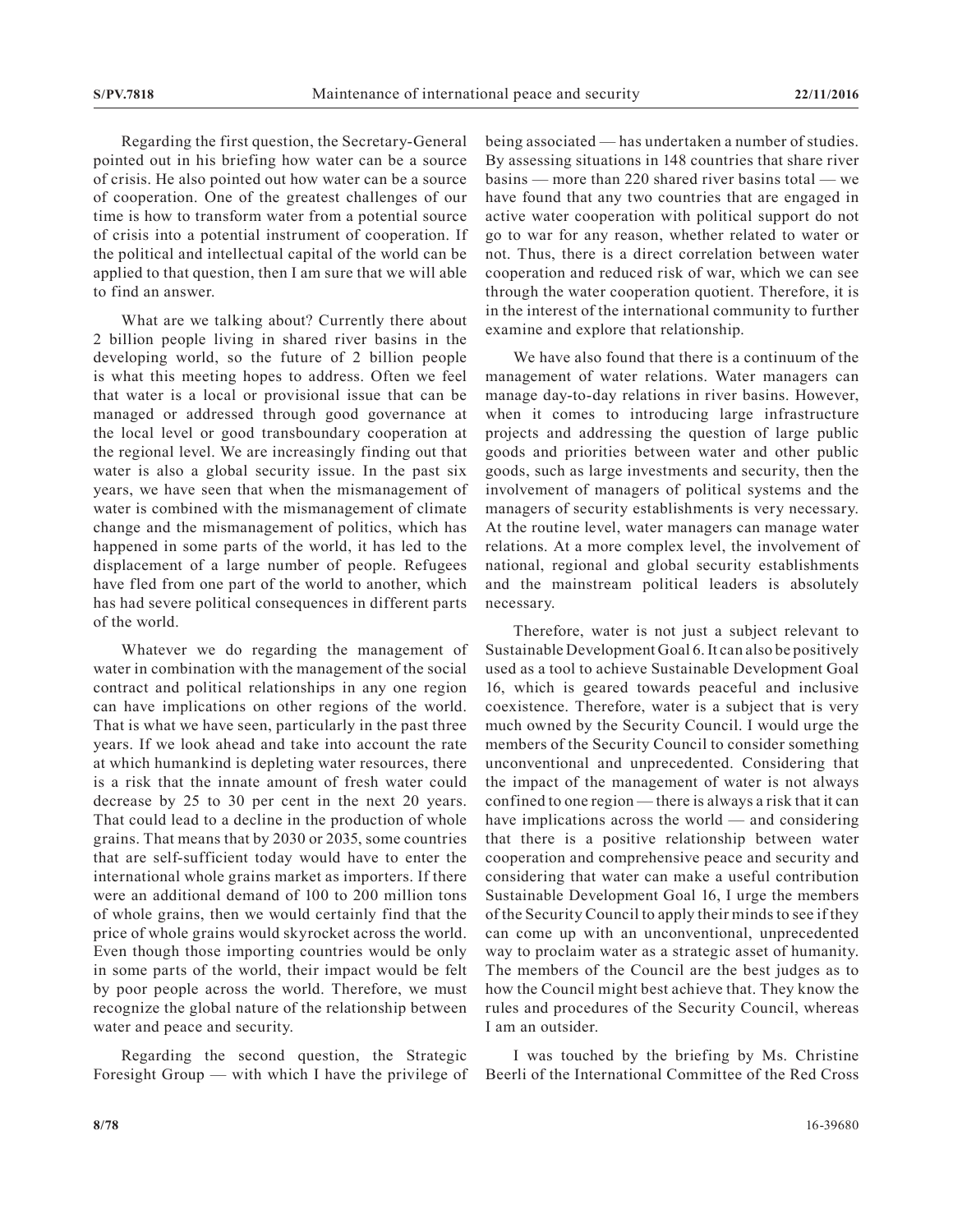(ICRC). The work that ICRC staff are doing in some conflict zones is amazing and highly commendable, but we need to support them and we need to support similar organizations. How can we do that? Earlier this year, the Security Council adopted resolution 2286 (2016), on protecting medical installations and personnel. Would the Security Council consider adopting a follow-up draft resolution inspired by resolution 2286 (2016), in the same spirit, to protect water installations and the personnel guarding them? I urge the Council to consider that proposal.

I would also like to go further and ask Security Council members, in particular the permanent members, once in a while to consider negotiating a ceasefire in protracted conflicts in order to repair and restore water systems. Such a ceasefire could last a week, or at least three or four days. Let me explain my logic for that request. Many members of the United Nations system, particularly some of the permanent members of the Security Council, are investing huge resources and wasting their talent and scientific minds to find water on Mars, the moon of Jupiter or some other part of the universe so that human civilization can continue to exist. If we can invest human, intellectual and political capital to find water on another planet, why can we not find some way and some means to negotiate a ceasefire just for a few days from time to time to protect the water resources and water installations on this planet? I strongly urge the members of the Security Council to consider that proposal as well.

It is also important to explore how we can better protect water resources. The Secretary-General and Ms. Beerli mentioned how water resources are being increasingly targeted. The Department of Political Affairs has a Counter-Terrorism Implementation Task Force. Perhaps the mandate of the Task Force can be specifically expanded or sharpened to include the protection of water resources from terrorist actions. The Department of Political Affairs will be a better judge as to how that could be done.

Finally, there is also a role for the international community — beyond and inspired by the Security Council — to incentivize water cooperation. We must not only look at the protection of water infrastructure, but also at how we can bolster preventive diplomacy and take preventive measures to promote water cooperation. In that regard, the role of financial incentives is very important. The Secretary-General and the President of the World Bank launched a very important panel

on water as a sustainable development goal. My friend Danilo Türk is sharing a panel on water and peace and security. The objectives of those two panels can be linked through a very innovative measure. The world should consider creating a blue fund exclusively to take care of interests, insurance and other related costs of collaborative water infrastructure — not within countries but rather infrastructure through cooperation between the countries. If we can do that, and if we allocate only \$1 billion annually — which can be easily carved out from the Green Climate Fund's \$100 billion annual budget — then that \$1 billion annual investment can create \$30 billion of collaborative infrastructure worldwide. The mathematics of that idea can be explained later.

The question, therefore, is that we have to look at water as an instrument of cooperation. We have to bear in mind that it is a potential source of crisis, but we have to find a way to convert it from potential source of crisis to potential instrument of cooperation. In order to do that, we have to look ahead. We have to be unconventional. We have to look at things we have not thought of. I would urge the Council to consider all options to help shape our future. It is a philosophical matter of how we look at time. We often think that first there is a past, then there is a present and then there is a future. In reality, first there is a future. What today is the future will become the present tomorrow, and what is present today will become past tomorrow. In truth, first there is a future, then there is a present and then there is a past. If we looked at the flow of time in that direction, we would take it upon ourselves to share the future and, instead of looking at the past, we would look at the future. We would look at prevention. We would look at the next generation and, once we start looking at the future in a creative way, I am sure that the talent, political will and capacity worldwide will help find solutions to our problems. The Security Council and your presidency, Mr. President, can provide some guidance and inspiration.

**The President** (*spoke in French*): I thank Mr. Waslekar for his briefing.

I shall now make a statement in my capacity as Minister for Foreign Affairs and Senegal abroad.

At the outset, I would like to express how pleased we are to have the Secretary-General participate in this high-level Security Council debate on a topic that is of particular interest to him. Allow me to also reiterate,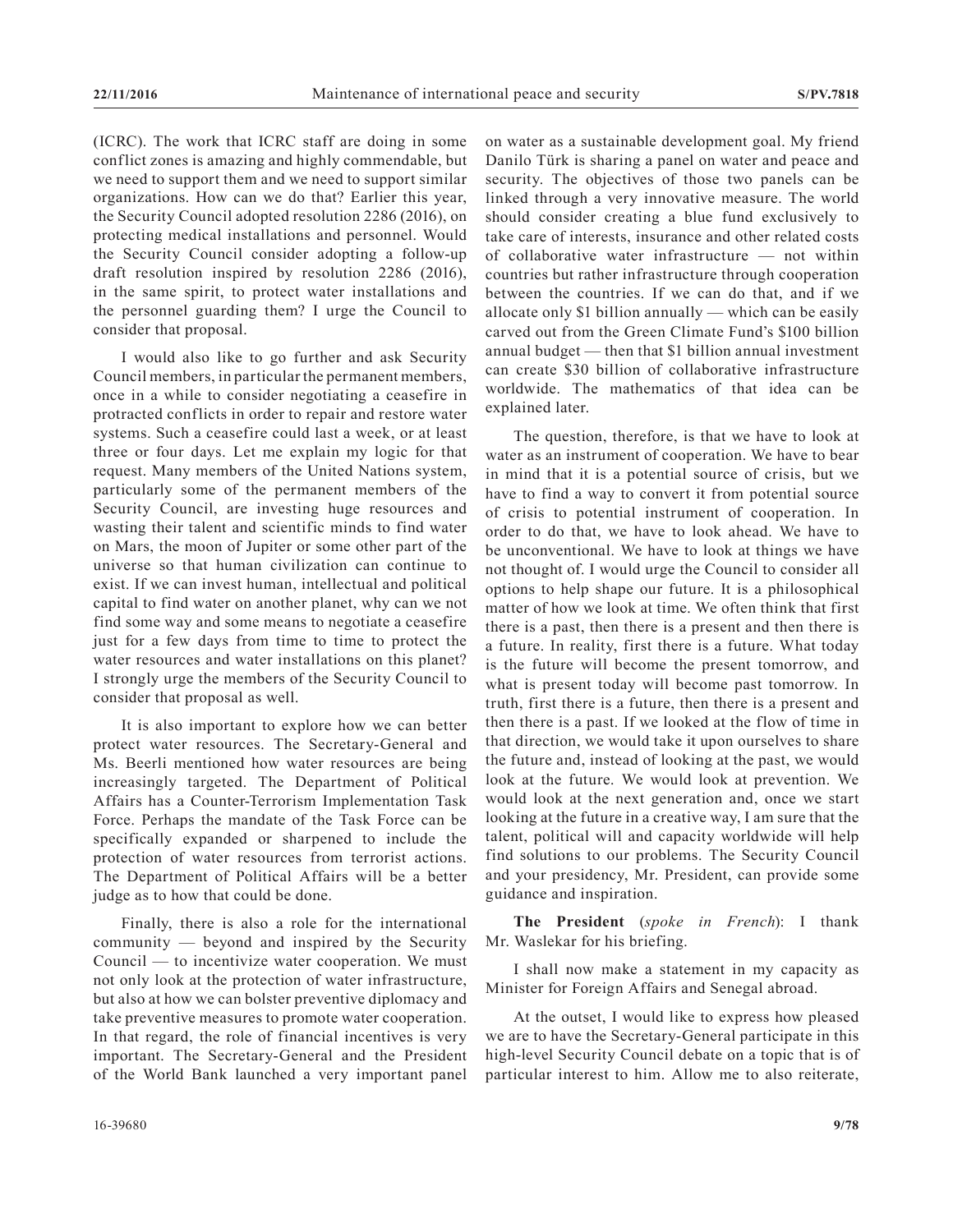on behalf of Senegalese President Macky Sall, the warm congratulations of Senegal for the excellent work carried out during his two mandates at the helm of the United Nations, and for his significant contributions to building peace and security and promoting and protecting the interests of the international community, and particularly those of Africa, in the areas of development and human rights.

I also thank and congratulate the briefers today for their relevant and structured briefings. They have presented a comprehensive overview of the stakes and challenges linked to the issue of water. I am referring to the Secretary-General; Mr. Danilo Türk, Chair of the Global High-Level Panel on Water and Peace; Ms. Christine Beerli, Vice-President of the International Committee of the Red Cross; and Mr. Sundeep Waslekar, President of Strategic Foresight Group.

For the first time in its 71-year history, the Council, in a formal meeting this morning, is broaching the issue of water and its relationship to peace and security. Certainly, the issue has featured in the background of certain Council decisions, particularly presidential statement S/PRST/2011/15, of 20 July 2011, and presidential statement S/PRST/2013/15, of 2 October 2013. The former deals with the consequences of climate change and, in the latter, the Council urges all parties to conflicts to abstain from attacking civilian installations, such as water supply stations, and to avoid establishing military positions in inhabited areas.

We also can recall that seven months ago almost to the day, President Sall presided over the very first Council debate on water and peace and security, under the Arria Formula. That commitment at the highest level reflects the importance that Senegal attaches to the problem. Indeed, it also explains why the Secretary-General and the President of the World Bank appointed the President of Senegal as a member of the High-level Panel on Water on Water. It should be recalled that the mandate of that Panel, which is made up of 12 Heads of State and Government, seeks to spur global action with a view to accelerating the effective implementation of Goal 6 of the 2030 Agenda for Sustainable Development. That goal seeks to guarantee access to water and sanitation for all and ensure the sustainable management of water resources. It is that ongoing commitment to the issue that enabled my country, through its Minister for Water and Sanitation, to hold the co-chairmanship of the Global High-Level Panel on Water and Peace. Its mission is to offer a global architecture to make water

an instrument of peace and cooperation, rather than a source of conflict.

It is clear that water is essential to life, if not life itself. It is a daily part of an individual's life at every stage. As a fundamental element of geology, water is also necessary in the areas of biology, the conomy, culture and worship. It is for those reasons that the United Nations has made it a human right and acknowledged that access to water is essential for the enjoyment of all other human rights. Regrettably, today climate change, urbanization, demographic changes and unsustainable economic practices, as well as the dizzying increase in consumption, all contribute to a reduction in the quantity and quality of water. Moreover, although 71 per cent of the Earth's surface is water, less than 3 per cent of it is freshwater, of which 2.2 per cent is in glaciers and groundwater reserves. As a result, a mere 1 per cent of the Earth's water is left to meet the needs of the 7.35 billion human beings and those of plants and animals.

Above and beyond the scarcity of water, the resource is unevenly distributed throughout the planet, with nine countries sharing 60 per cent of the world's water reserves while 28 countries experience regular water shortages, and 80 occasional shortages. A total of 1.5 billion people do not have access to safe drinking water. Predictions are even more alarming. They warn that, by 2050, at least one in four people could live in a country affected by chronic or recurrent freshwater shortages.

The competition for access to water might seem inevitable because, in addition to being a natural resource, water could take on a geostrategic dimension, which would make it a domestic security challenge for a number of States. Nevertheless, the legitimate efforts of our countries and communities to guarantee access to such a vital resource can and must be deployed in a sound, organized way in order to guard against misunderstandings and even tensions, especially in the case of water resources being shared among several States. Recent history teaches us that such a hypothesis is not a fictitious one.

In that regard, it is true that commendable efforts have been made over time towards the peaceful and concerted management of water resources, with the signing, since the end of the Second World War, of more than 200 bilateral and multilateral cooperation instruments covering some 60 international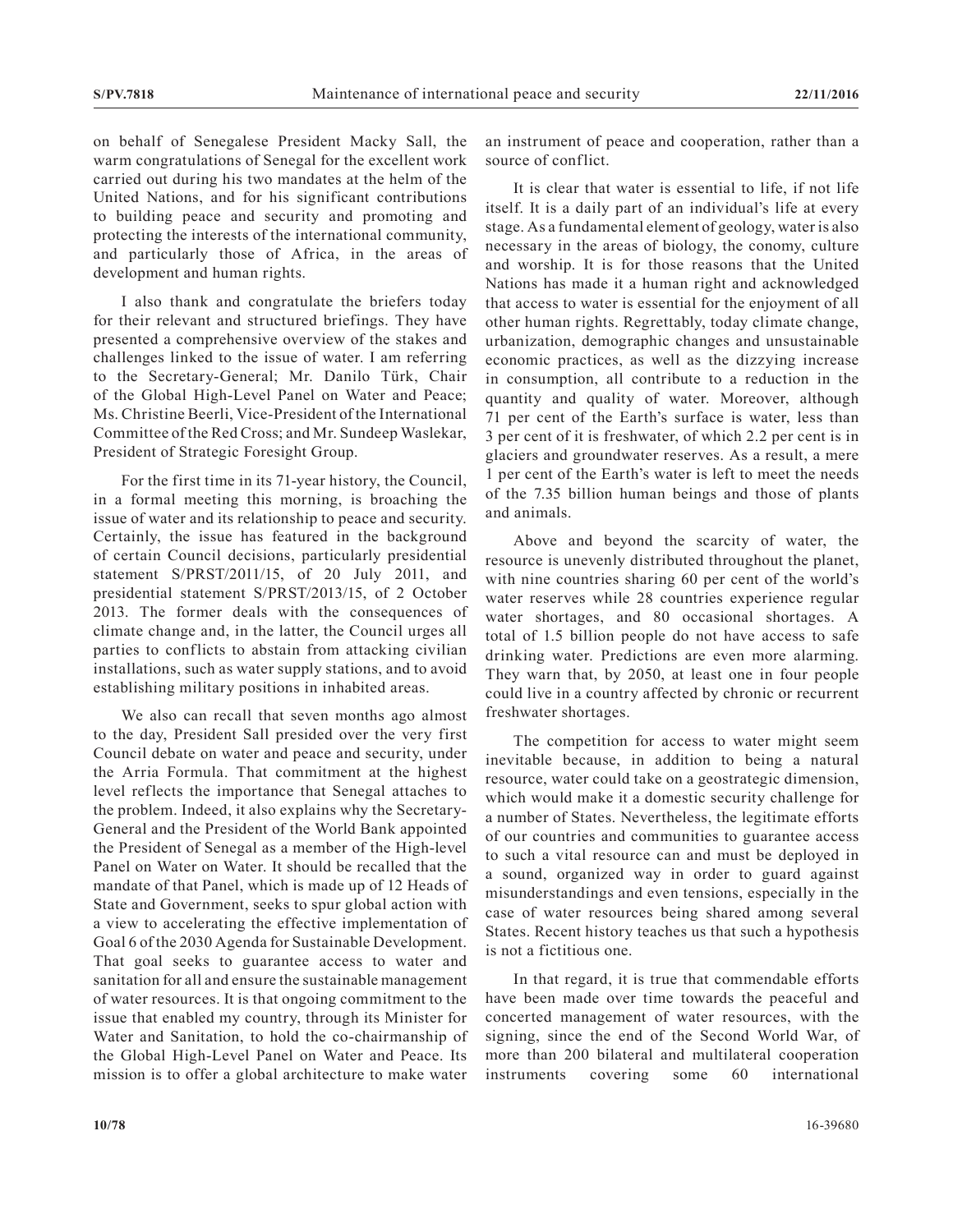watercourses. In the same vein, it should be recognized that shared waters have historically and sometimes, improbably, brought States closer together and formed the basis for closer ties and confidence-building.

As far as it is concerned, Senegal, whose history, geography and name bear the indelible imprint of its eponymous watercourse, has always striven to promote what we refer to today as water diplomacy. As the Secretary-General recalled just now, it was that constant faith that formed the basis for the establishment with its neighbours, almost 45 years ago, in 1972, of the Senegal River Basin Development Organization (OMVS) — made up of Guinea, Mali, Mauritania and Senegal — and, in 1978, the Gambia River Basin Development Organization, whose members are the Gambia, Guinea, Guinea-Bissau and Senegal. The OMVS is now cited as a successful model of cooperation in the area of collective water resources management. Its originality lies in the fact that its facilities and infrastructures belong to its four member States, investments are made by all of them and the benefits are mutually shared.

Cooperation is the path of salvation. But it must be acknowledged that there remains much to be done in that area. In the same vein, it is worrisome to note that, to date, 158 of the 263 international watercourses remain without a cooperation framework. Moreover, according to many experts, unequal access to water could be the main cause of future conflicts. By way of illustration, the *2015 World Water Development Report* states that

"[i]nter-State and regional conflicts may also emerge due to water scarcity and poor management structures."

A decade earlier, former Secretary-General Kofi Annan argued that

"fierce competition for fresh water could well become a source of conflict and war in the future".

But he tempered that by stating,

"that same competition could be a catalyst for cooperation".

In the same vein, the question of water is sometimes linked, for political reasons, to territorial, social and economic disputes. Even if water is not the stated reason for a war, nonetheless, in many conflicts its control is an important issue that could fuel conflict. In other situations, water is used simply as a weapon of warfare or to put pressure on vulnerable populations. In a spirit of solidarity, the international community must combat the phenomenon that highlights how the issue of water pervades conflicts and its unfortunate humanitarian consequences — just underscored so eloquently by our briefers. It is also incumbent upon us to step up our efforts to secure sources and supply chains and to guarantee water quality, which, in the context of global threats, must be kept out of the reach of the many criminal gangs and terrorist groups.

The Security Council must choose between potential future conflicts and a future of peace. In that regard, one thing only deserves to guide our action. If nothing is done, water could lead to future clashes in the way that fossil fuels and land are at the origin of today's conflicts. The notion of preventive diplomacy therefore reflects all of the fullness and nobility of its meaning. To sail in another direction would be to row against the current, if not to swim in troubled waters, given the various factors whose combined effects accentuate the scarcity of the resource and the unbridled race for its control. That means that the Council should pay more attention to the issue in order to prevent the occurrence or the exacerbation of tensions between States sharing water resources, in particular, cross-border water resources. In that regard, it is well established that the risk of tensions has increased between countries upstream and downstream of the same river basin, with situations that, in some cases, could lead to regional instability. That is the whole point of Senegal's proposal to create a group of friends of the water-security initiative here in New York, which I invite delegations to join.

In conclusion, Senegal would like to thank the Security Council and the many Member States for their interest in its initiative on water, peace and security, and hopes for a proactive stance on the issue, which is the only attitude capable of negating the disturbing predictions. More than 69 countries are participating in today's open debate, which shows the importance that the international community attaches to the problem. In particular, my country dares to hope for a clear message from the Security Council that it will contribute to making water flow only in the direction of fostering the development, peace and harmony of peoples. In doing so, the most precious resource will ultimately cease to be the object of misunderstandings, concerns and bloodshed.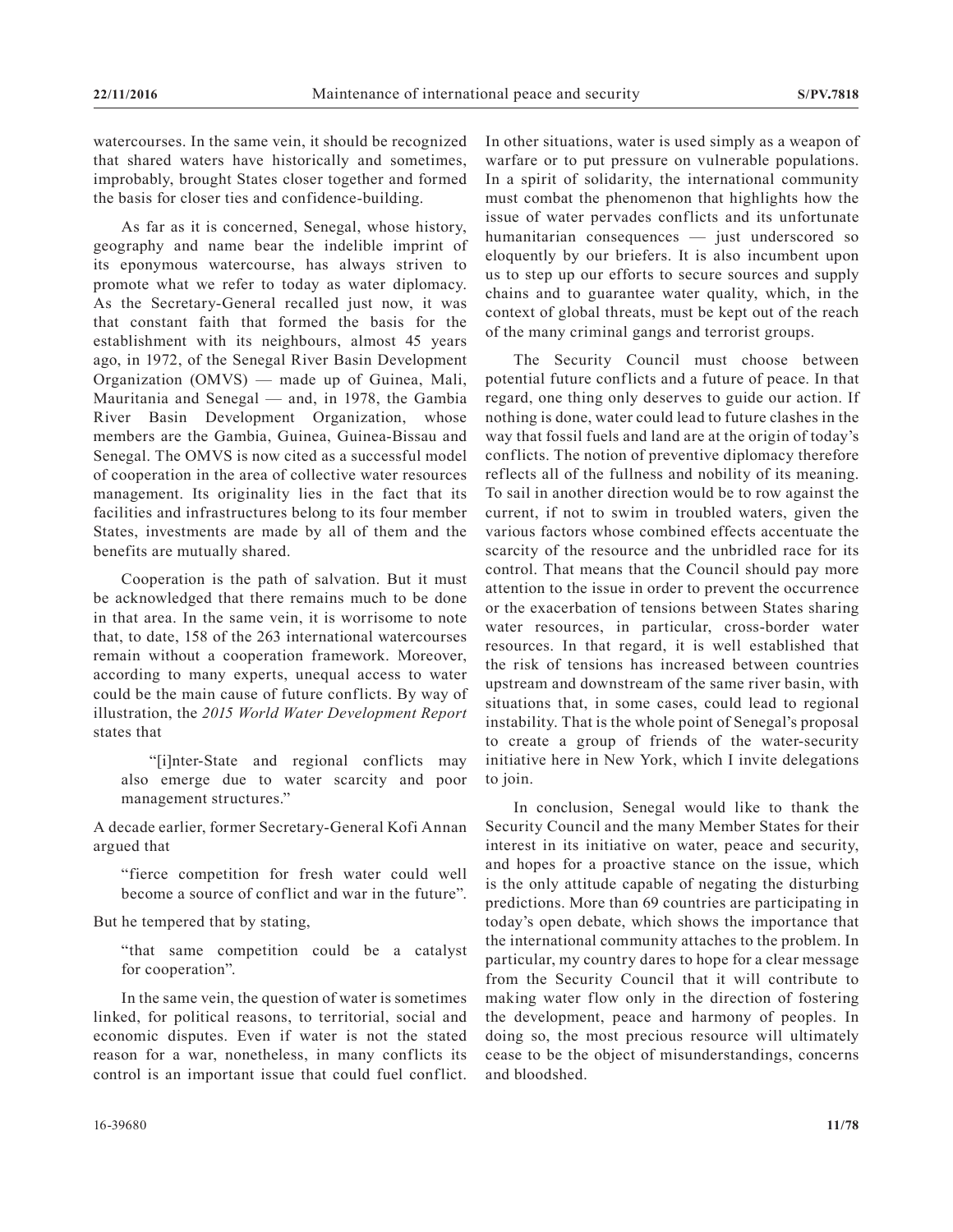I now resume my functions as President of the Council.

I shall now give the floor to the other members of the Security Council.

**Mr. Ibrahim** (Malaysia): I thank you, Mr. President, for convening today's important meeting and for the comprehensive concept note (S/2016/969, annex). Our discussions today are an important follow-up to the Arria Formula meeting held in April, presided over by His Excellency President Macky Sall, in which Malaysia was pleased to participate.

We have followed Secretary-General Ban Ki-moon's comprehensive views on today's topic with much interest. Similarly, I wish to convey my appreciation to the briefers, namely, Mr. Türk of the Global High-level Panel on Water and Peace, Ms. Beerli of the International Committee of the Red Cross, and Mr. Waslekar of the Strategic Foresight Group for their respective expert views and briefings.

The competencies of the General Assembly and the processes that it has established with regard to multilateral approaches to sustainable development and the environment, including the management of transboundary waters and water resources, require no further elaboration. However, it cannot be denied that there exists a legitimate linkage between the issues of water, peace and security that falls arguably within the purview of the Council. Therefore, for the purposes of today's discussions, I will focus my remarks only on the issue of water as a resource and the potential conflicts that could arise from competition over water as a scarce resource.

Against that backdrop, my delegation is of the view that these discussions demonstrate the Council's ability to assume a preventive posture by considering issues that could be drivers of conflict. It is hoped, therefore, that the discussion today will be frank with a forward-looking exchange on how the United Nations, and the international community as a whole, could address potential threats to international peace and security related to competition and conflict over natural resources, specifically in this case over water and water resources.

The question of water insecurity cannot be limited merely to issues of access. Water insecurity should be seen as a potential threat multiplier that can aggravate or be aggravated by existing tensions and conflicts rooted in political, social and economic factors. In that connection, various possible causes of conflicts related to water, including rapid population growth, industrialization, agriculture and urbanization, were highlighted earlier. The list should not preclude the impact of military occupation.

A particular situation that stands out in that regard is the dire situation of Palestinians in the occupied Palestinian territory, specifically their right to water and their access to water resources. Since 1967, Palestinians have lost access to the water of the Jordan River; 90 per cent of Palestinian water resources have been under Israeli control since 1967. Furthermore, the apartheid wall not only cuts off Palestinian access to their own land, but also cuts off access to many important aquifers and wellsprings. The exploitation resulting from the annexations of Palestinian water resources is illegal under international law. It is therefore doubly illegal for the expropriated water to be used and channelled to the illegal settlers.

In addition, the decision to prevent Gaza from rebuilding its water and sanitation infrastructure, following the 2009 and 2014 attacks, is abhorrent and unacceptable. We call for an immediate end to the systematic and cynical exploitation of Palestinian water resources, which has caused much anger, frustration and despair among the Palestinians. Such unsustainable situations could trigger not only a political insecurity crisis, but potentially even a health crisis in an already volatile region that can ill afford further threats to peace and security.

Across the globe, my delegation is encouraged by the pursuit of collective efforts on transboundary water cooperation in the context of regional cooperation. Initiatives such as the Senegal River Basin Development Organization in Africa, the establishment of the United Nations Regional Centre for Preventive Diplomacy in Central Asia and the Blue Peace initiative in the Middle East, which seek to harness water as an instrument of peace as opposed to a cause of conflict, are inspiring.

I am pleased to share the fact that in my own region, South-East Asia, the 10 member States of the Association of Southeast Asian Nations (ASEAN) pursue such a collaborative approach under the framework of the ASEAN Working Group on Water Resources Management. Since 2005, the Working Group has spearheaded the implementation of the ASEAN strategic plan of action on water resources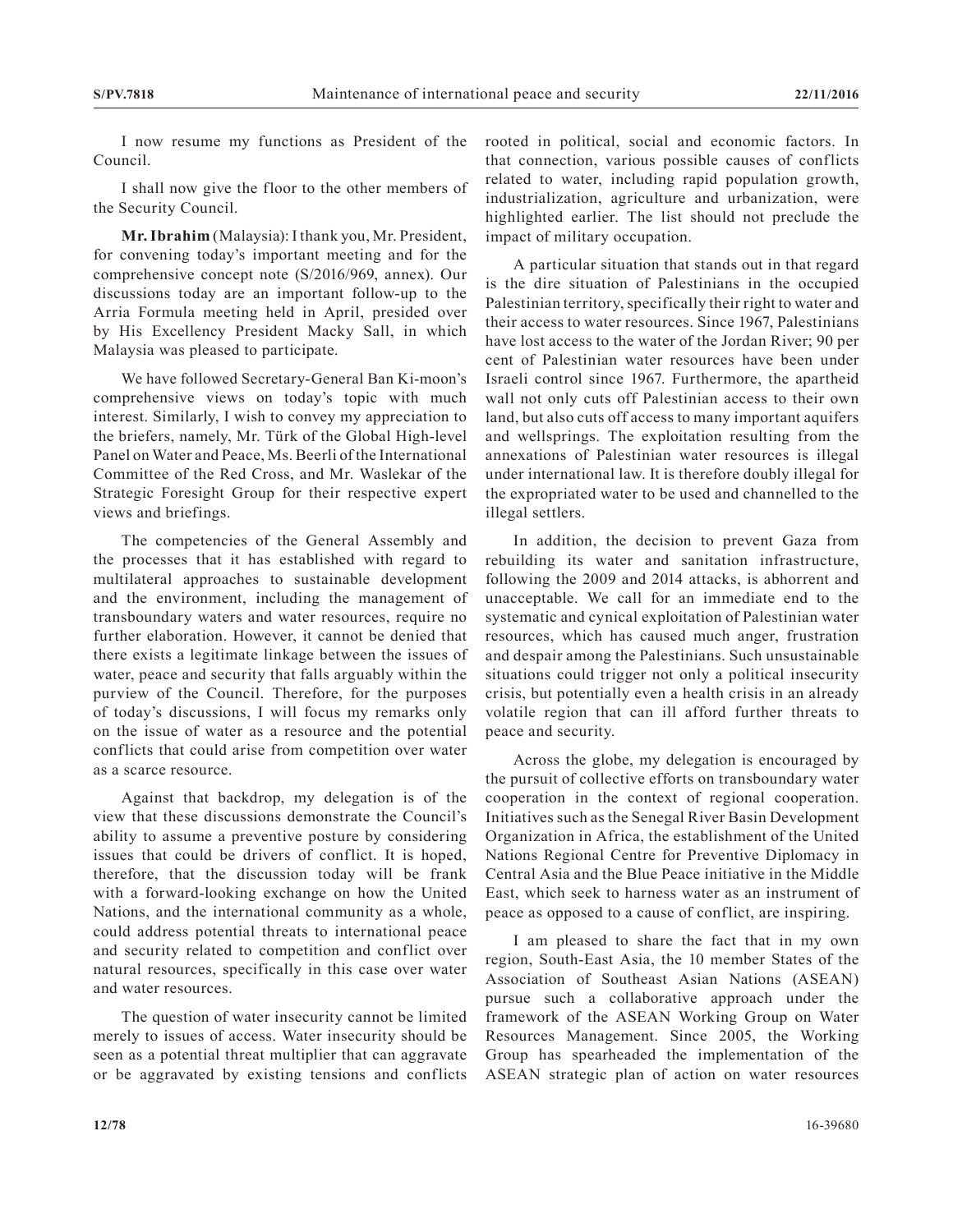management. In essence, that format provides a platform for enhancing cooperation, promoting networking and engaging in collaborative actions aimed at the practical implementation of integrated water resources management in the region.

At the global level, we commend and support the ongoing effort and work of the Global High-Level Panel on Water and Peace, led by Mr. Türk, to strengthen the global architecture aimed at preventing and resolving water-related conflicts and tensions. We look forward to the release of the Panel's final report and recommendations as future contributions to the ongoing debate on water, peace and security.

In conclusion, I wish to highlight three additional points. We acknowledge the potentially destabilizing effects that could arise from poorly managed conflicts and tensions related to water and water resources. It is therefore vital that the capacity and capability of preventive diplomacy mechanisms and institutions, including those deployed by the United Nations and by regional organizations, continue to be supported. It is vitally important to understand and address the negative impact of armed conflicts on water resources and the related infrastructure, especially in those areas currently ongoing conflicts, where we have seen the callous contamination of water and the destruction of water-related infrastructure resources employed as a military strategy or tactic, which is in flagrant violation of applicable international humanitarian law norms and standards.

In the post-conflict recovery phase, the provision of safe water should rank among the highest priorities. Water, sanitation and the associated delivery infrastructures are critical to economic development and the recovery of livelihoods in the aftermath of conflict. In that regard, the formation of partnerships, capacity-building and the transfer of technologies are key to ensuring sustainable water management in peacebuilding efforts. At the same time, collective efforts aimed at achieving water-related targets under Sustainable Development Goal 6 would help in addressing potential conflicts driven by competition over increasingly scarce water resources. It is also vital that our collective efforts be further intensified in addressing the issues.

**Mr. Rosselli** (Uruguay) (*spoke in Spanish*): I thank you, Mr. President, for being here today among us and for your thoughts on the topic that we are addressing here today. I also wish to thank the Secretary-General, as well as Ms. Beerli, Mr. Türk and Mr. Waslekar, for their in-depth and provocative briefings.

Uruguay is taking part in this debate, bearing in mind the very appropriate treatment of the topic of water in the setting of the General Assembly. It is worth noting that General Assembly resolution 64/292 explicitly recognizes the human right to water and sanitation, essential for the full enjoyment of life and all human rights. General Assembly resolutions 68/157 and 70/169, have dealt with that resource, as did Millennium Development Goal 7 in its target 7.C, which called for reducing by half "the proportion of persons without sustainable access to safe drinking water and basic sanitation", and now Sustainable Development Goal 6, entitled "Ensure availability and sustainable management of water and sanitation for all".

In reality, the current armed confrontations originate in complex and multiple political, economic and social threats. Although we recognize that the struggle for natural resources constitutes one of the primary aggravating factors in armed conflicts, it cannot be considered to be the sole cause. The need to preserve water supply systems and sanitation services in conflict zones is vital, because, to some extent, that reduces the effect of the plague of war on the civilian population. Uruguay would like to express its absolute repugnance at the use of water as a weapon of war, without exceptions, and it defends the human right to water, indispensable for the life, health and dignity of persons, and therefore Uruguay has enshrined it in its Constitution.

We are concerned that, well into the twenty-first century, more than 700 million people lack suitable access to potable drinking water. That requires profound reflection and action. For that reason, Uruguay welcomes the fact that, in the context of the 2030 Agenda for Sustainable Development, the international community has undertaken the commitment under Goal 6 to ensure the availability of water and its sustainable management and sanitation for all. Uruguay firmly believes in cooperation and policies focused on human rights as the effective means for fighting scourges such as water scarcity, poverty and climate change.

At the regional level, Uruguay, Brazil, Paraguay and Argentina have signed an agreement on the Guaraní aquifer, one of the largest underwater reservoirs in the world. The agreement enshrines the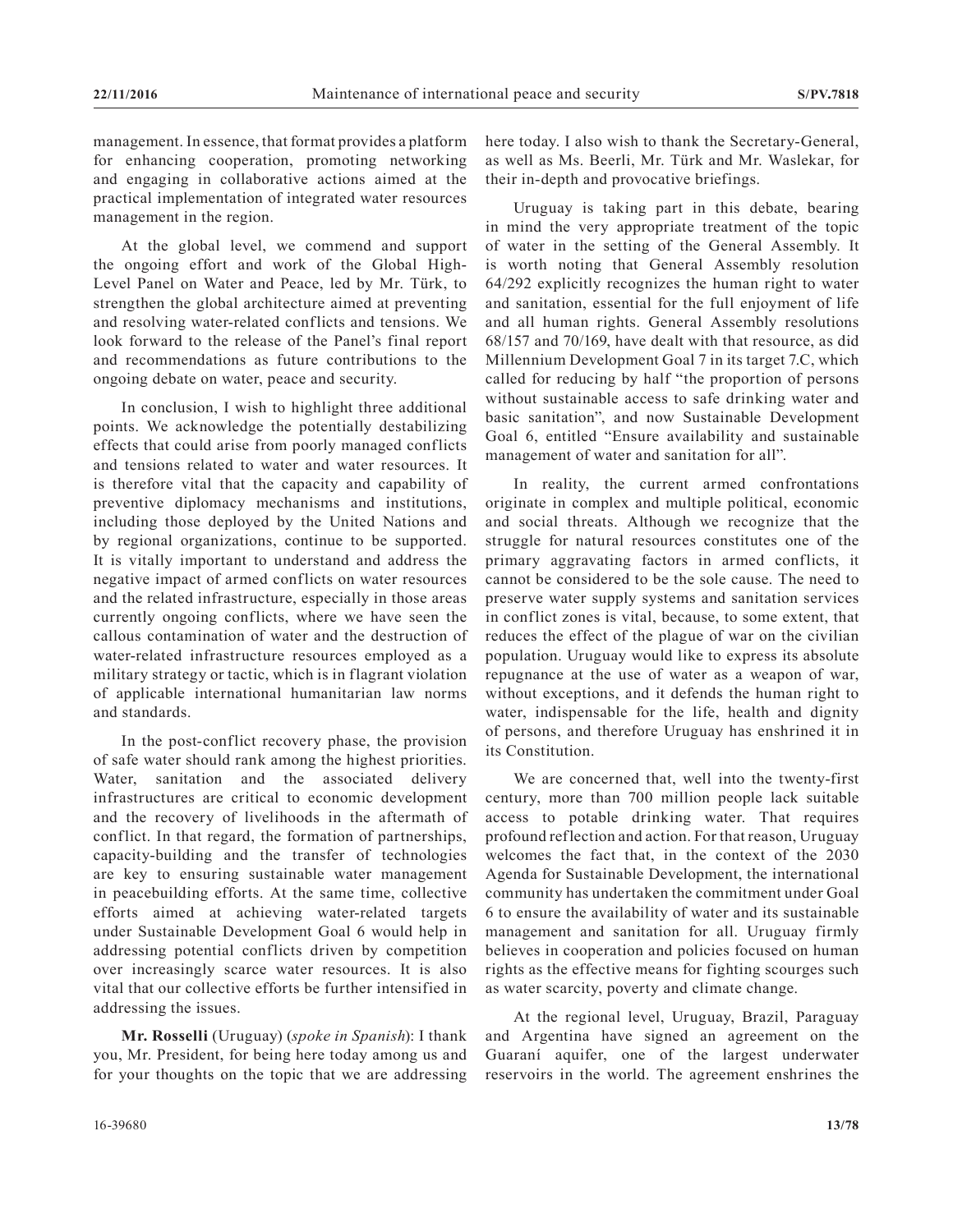principles of sovereignty, environmental responsibility and the use of resources in a manner based on rational and sustainable criteria. Cooperation among States is vital in order to achieve more efficient management of water resources and to detect possible elements of friction. By way of example, Uruguay has made significant efforts in order to increase its cooperation in that area. In that regard, following the ruling of the International Court of Justice, Uruguay and Argentina have managed to establish an integrated mechanism for the environmental monitoring of water in the Uruguay River basin, which will strengthen the sustainable development capacities of both countries.

In the case of Haiti, where cholera poses a serious threat to health, the improvement of water systems is a priority. In that regard, Uruguay has contributed to Haiti not just through the presence of its troops as part of the United Nations Stabilization Mission in Haiti but also through the provision of water-treatment units aimed at improving living conditions for the civilian population.

Only through long-term solutions related to capacity-building, investment in infrastructure and the sustainable management of water resources through international cooperation can the challenges of making water accessible to all be overcome. Access to water is a human right, but given its vital importance, it is also part of the world's natural heritage, creating tangible and intangible assets and generating civilization and peace. To fight over water would be a lamentable contradiction.

**Mr. Yelchenko** (Ukraine): I thank you, Sir, for convening this important debate. We also appreciate the very useful introductions made by the briefers. Ukraine aligns itself with the statement to be delivered later this morning by the observer of the European Union. In my national capacity, I would like to add the following.

Water, being a source of life and development, has become a major strategic challenge. Under the constant and growing pressure resulting from human activities, population growth, accidents and climate change, water resources require us to be more active in adopting strategic approaches to the promotion of best solutions and to strengthen our international commitments.

Striking an optimal balance between the practical economic needs of society, its sustainable development and the protection of water resources and the provision of a consistent foundation for a human-friendly environment in the future has become one of the most important tasks of the international community. That long-term objective is yet to be achieved. It is also noteworthy that, in light of the scarcity of fresh water and its uneven distribution across the globe, competition for water can lead to conflicts. Even in the twenty-first century, our technological and scientific advances have not yet completely satisfied humankind's thirst, meaning that the potential for conflict remains.

The Security Council has rarely dealt with water issues, as it has focussed mainly on the role of other natural resources, such as gold, diamonds and timber, in fuelling armed conflicts in some countries, especially in Africa. On the other hand, for instance in the Sudan, water scarcity is considered one of the drivers of the conflict in Darfur.

Throughout human history, warring armies have not shunned away from employing asymmetrical warfare tactics such as poisoning water wells, redirecting water flows to flood an enemy and so on. Even today, we remember well the threats of the Islamic State in Iraq and the Levant to blow up the Mosul Dam, which would cause a real humanitarian disaster. That most recent example clearly demonstrates the need to carefully consider the issue of the protection of critical infrastructure through the promotion of international cooperation on preventing terrorist attacks against such infrastructure. In that respect, I would like to thank all of the participants in yesterday's Arria Formula meeting on this subject for a constructive discussion.

For the Security Council, which bears primary responsibility for the maintenance of international peace and security, the issue of water should become an essential element of its overall work in the area of conflict prevention. Quite recently, Council members had a fruitful discussion on that topic at the Arria Formula meeting this past April, also initiated by the Senegalese delegation. Many United Nations Member States shared the position that the effective inter-State management of water resources could prevent the eruption of conflicts around the world. Ideas and proposals expressed at that meeting provide a solid basis for today's consideration.

I would like to recall and commend the Senegalese efforts aimed at promoting peace and stability in the West African region through the strengthening of transboundary cooperation in sharing the water of the Gambia River.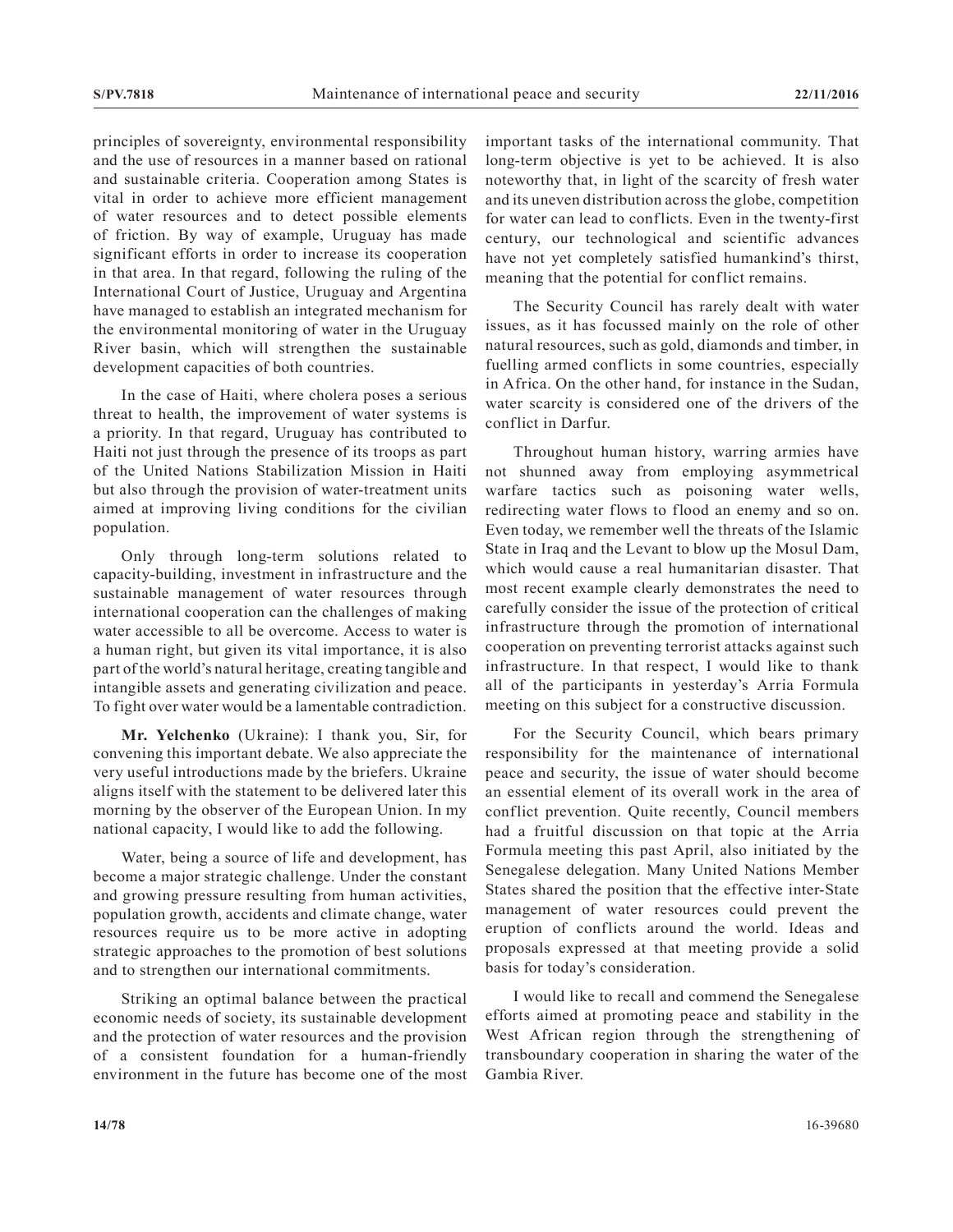The European continent is also working on expanding inter-State cooperation on water. For example, Ukraine, together with 13 other countries and the European Union, is actively working on the sustainable and equitable water management of the Danube River through the International Commission for the Protection of the Danube River. That organization has grown into one of the largest and most active international bodies of river-basin management expertise in the world.

I would also like to take this opportunity to highlight the important role of such instruments as the 1992 Economic Commission for Europe Convention on the Protection and Use of Transboundary Watercourses and International Lakes and the 1997 United Nations Convention on the Law of the Non-Navigational Uses of International Watercourses in promoting equitable, sustainable and integrated management of transboundary water resources.

I also wish to note the activities of the United Nations Regional Centre for Preventive Diplomacy for Central Asia in promoting regional cooperation on water resources management, which is a core factor for strengthening stability in that region.

In my country, the Water Code of Ukraine is the main regulatory act that governs legal relations in the area of the protection and rational use of water recourses. It is based on the principle of basin water resources management. Nowadays, Ukraine continues to implement the basin-management principle in practice, in particular by continuing its consistent work on establishing basin authorities, which are structures that, at the local level, directly implement the policy of integrated water resources management in the interests of local communities and economy.

I would like to use this opportunity to draw your attention to the resolution on protection of the environment in areas affected by armed conflict that was adopted by the United Nations Environment Assembly at its second session held in May in Nairobi. That document reflects the international community's unanimous support for the protection of the environment in times of armed conflicts and reaffirms the need to respect the relevant international obligations under international humanitarian law.

Unfortunately, Ukraine has also recently faced many environmental issues resulting from the foreign military aggression in the Donbas region. Challenges

to Ukraine's environment include damaged pipelines, pumping stations and other critical infrastructure for water supply, as well as the pollution of surface water with sewage. Ukraine therefore believes that greater awareness of the issue and the practical implementation of the provisions of the aforementioned resolution, as well as of relevant international law, will foster protection of the environment in relation to armed conflicts and reduce conflict-related environmental impacts, ensuring the successful delivery of the environmental dimensions of the Sustainable Development Goals.

In our statement we touched upon only a limited number of aspects of the water issue. At the same time, strengthening our efforts in the areas of conflict prevention and peacebuilding in post-conflict societies requires more focus in our work on ensuring the protection of water supplies in various regions of the world. We hope that today's deliberations will result in useful ideas on how to address this subject in an effective and results-oriented manner.

**Mr. Liu Jieyi** (China) (*spoke in Chinese*): I would like to thank Foreign Minister Ndiaye for presiding over the Security Council's open debate on water, peace and security. My thanks also go to Secretary-General Ban Ki-moon for his briefing. China listened carefully to the briefings by Mr. Türk, Chair of the Global High-Level Panel on Water and Peace; Ms. Beerli, Vice-President of the International Committee of the Red Cross; and Mr. Waslekar, President of Strategic Foresight Group.

Water is indispensable to human survival and to sustainable economic and social development. In recent years, climate change and environmental degradation have led to frequent natural disasters. In some countries there is a severe shortage of drinking water. The problem of water scarcity is increasingly acute and prominent. That is not only a development issue, it also has a bearing on peace and security. The international community should approach the issue by making efforts in three areas.

First, it must strengthen the preservation, development and management of water resources in order to remove the root causes of conflicts driven by water scarcity. All countries should prioritize the safeguarding of peace and security, strengthen cooperation with others, improve scientific development of water resources and allocate water resources reasonably and conserve and efficiently use them. They should comprehensively upgrade their water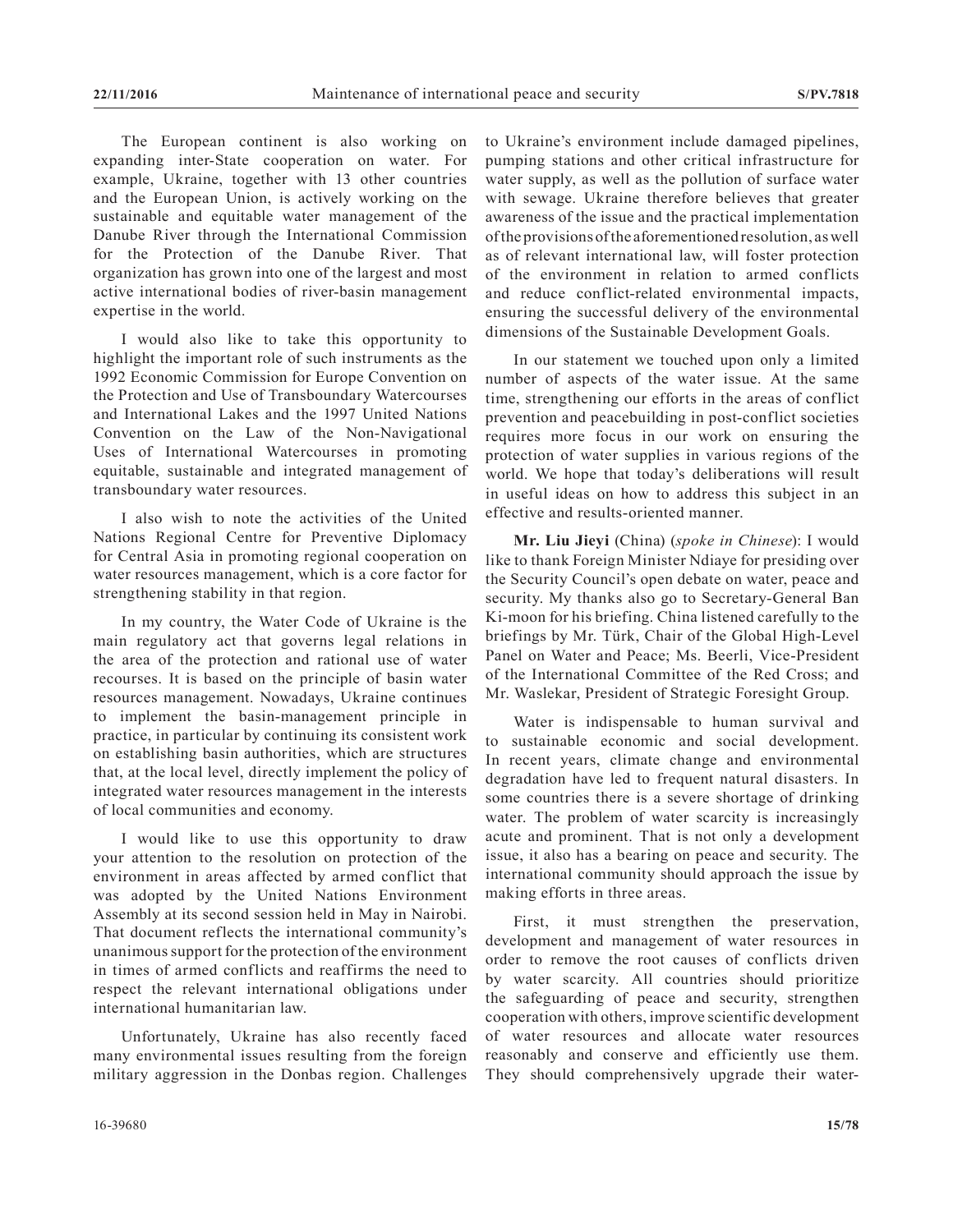security-related capabilities so that the sharing of water resources can actually enhance mutually beneficial cooperation. In that way, we can also avoid friction and conflicts caused by water scarcity.

Secondly, we must engage in in-depth international cooperation on water resources. The international community should, via cooperation platforms such as the World Water Forum, conscientiously implement international consensus on water and sustainable development. Support should be given to the Global High-Level Panel on Water and Peace and the United Nations and World Bank High-Level Panel on Water and other, similar mechanisms in their efforts to actively promote international cooperation in that area.

The international community should provide further assistance to African countries, including by helping regional organizations such as the Senegal River Basin Development Organization and the Gambia River Basin Development Organization to comprehensively proceed with the preservation, development and utilization of transboundary water resources. African countries should be assisted in enhancing the development of water conservation infrastructure to benefit the African people. Fundamentally speaking, ensuring that everyone has access to safe water is an important safeguard for peace and security. The relevant United Nations bodies should strengthen their coordination and fully carry out their respective responsibilities and duties.

Thirdly, dialogue and cooperation must be strengthened in order to appropriately address issues related to transboundary water resources. Transboundary water resources affect the common well-being of countries on the lower and upper reaches of river basins. Parties should start by safeguarding regional peace and stability and regional common development and should be committed to strengthening coordination and communication so as to promote mutually beneficial cooperation. The relevant United Nations bodies and regional and subregional organizations should, at the request of the countries concerned, play a positive and active role in transboundary water resources cooperation by facilitating dialogue, cooperation and concerted actions among countries so as to contribute to the well-being of people living in river basins.

China places great emphasis on helping African countries and peoples to resolve water shortage problems. Within the framework of the Forum on China-Africa Cooperation, we have implemented dozens of well-drilling projects in Africa to supply water, including 100 clean energy projects, so as to help African countries to enhance their capacitybuilding in meteorological infrastructure and improve the preservation and management of their forests. China has also engaged in technical dialogue with other relevant countries to strengthen the exchange of experiences and help those countries develop plans regarding the use of water resources, flood control and disaster reduction, while helping them to upgrade their abilities to manage and develop water resources.

China stands ready to work together with the rest of the international community to promote the sustainable development and utilization of water resources and to promote peace and security in a bid to realize peace, stability, development and the prosperity of humankind.

**Ms. Coleman** (United States of America): I thank you, Mr. Minister, for your leadership in focusing the attention of the Security Council on the important linkages between water and international peace and security. I also thank our briefers for so eloquently framing the issues this morning.

As we have heard, conflict over water is increasingly a serious global issue. In discussing water, peace and security today, I would like to focus my remarks on two points: first, the example of the Lake Chad basin as an area struggling with water and security and, secondly, the role that the international community can play in helping to prevent water disputes from becoming armed conflicts.

The Lake Chad basin, which spans the border region of Chad, the Niger, Nigeria and Cameroon, is an example of what happens when water scarcities contribute to conflict. Overuse, poor management practices and expanding desertification have caused the lake to recede by approximately 90 per cent. The disappearance of that critical resource, which is the basis of survival for millions of people, has led to territorial disputes and helped nurture the rise of Boko Haram. Boko Haram uses the dying lake as a recruiting base, easily exploiting the tens of thousands of displaced people who are searching for a means of livelihood. Boko Haram deploys brutal tactics of abduction, sexual slavery, killing and looting to terrorize the population, and the resulting armed conflict has left over 9 million people in need of humanitarian assistance.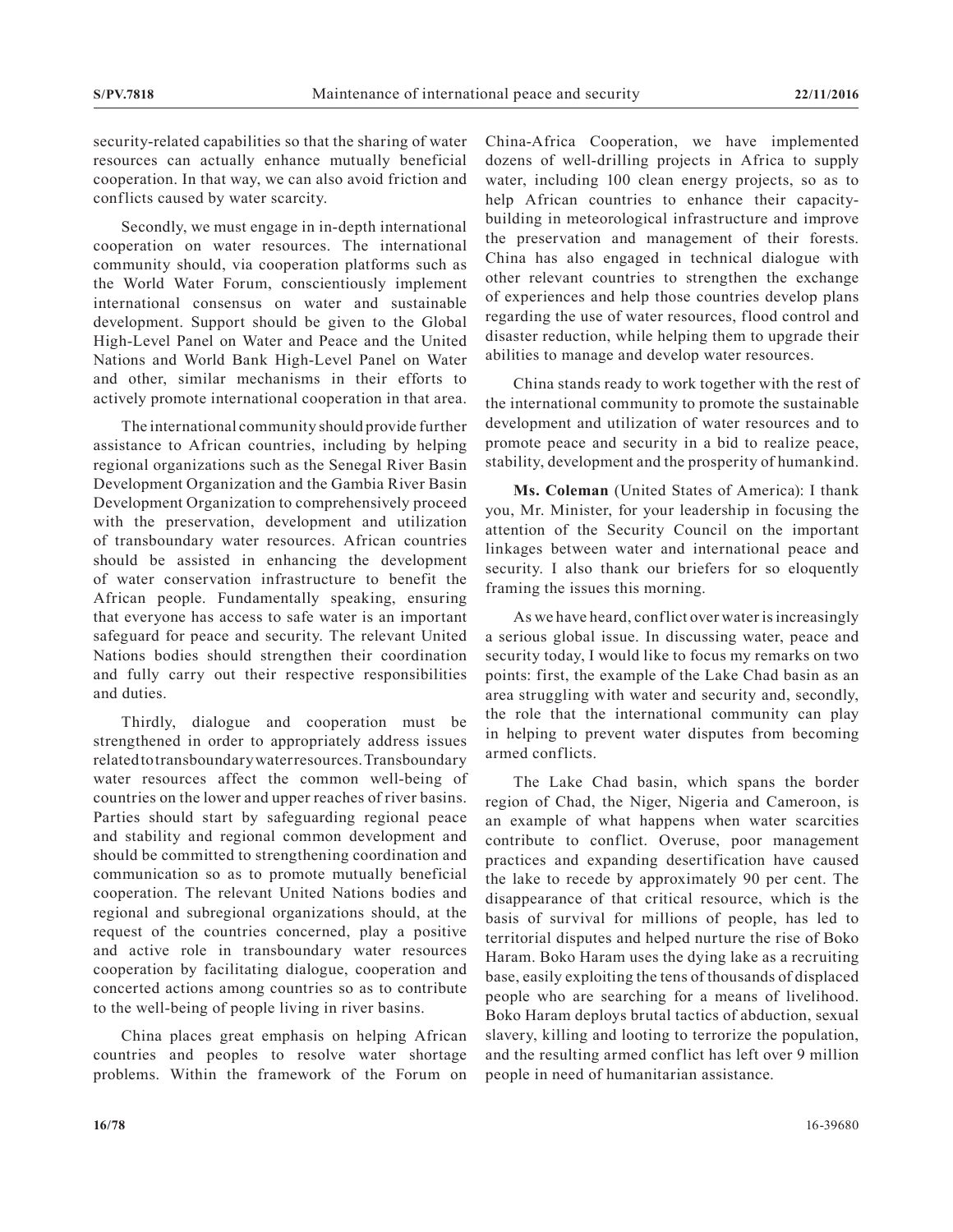However, there is a glimmer of hope in that otherwise dark reality. The Lake Chad Basin Commission was established by Governments of the region and civil society to try to peacefully resolve disputes over the lake. The Commission also formed the Multinational Joint Task Force (MNJTF) to fight Boko Haram — a powerful testament to the role regional cooperation can play in combating issues that result from water scarcity. It is urgent that the international community bolster its support to the MNJTF to assist in its efforts to counter Boko Haram. In particular, the main challenge for the MNJTF is a severe lack of funding, and therefore we all must recommit to contributing to the Force. Greater international support would be a strong sign of solidarity with the people of the four countries that are bearing the brunt of a terrorist threat that mocks the value of human life. Support to local Governments to help build capacity for rehabilitation and reconstruction would also go a long way in helping to ensure lasting peace and stability.

Conflict over water is not exclusive to the Lake Chad basin, of course. In Syria, poor drought management resulted in the loss of livelihood for thousands of farmers, leading to mass migration to urban areas and fanning the flames of what was already a deeprooted discontent with respect to Government policies. In Iraq, the Islamic State in Iraq and the Levant has manipulated strategic dams on the Tigris and Euphrates Rivers as a key component of its strategy.

I doubt that there is a single country represented in this Chamber that is immune to water challenges. I know that the United States is not. With 50 states that share 21 large rivers and more than 20,000 watersheds, we have had to learn to cooperate. For more than 100 years, the United States has had close relationships on water management with both our neighbours, and all three countries have benefited. For example, our 2012 bilateral agreement with Mexico permits Mexico to store water in the United States for drought protection, but it also allows United States entities to invest in water conservation projects in Mexico and then share in the water that is saved. That model has proved to be successful in strengthening water security for both countries and in encouraging investments in water conservation and sound resource management. Drawing from that partnership and others, I would like to share some thoughts on best practices we have learned in helping to keep water disputes from erupting into conflict.

First, the international community should support regional resolution of water disputes by building the capacity of States and stakeholders. Countries require the ability to negotiate, resolve disputes and implement agreements relating to their water resources. That includes the technical skills needed to understand emerging challenges and opportunities, as well as the means to address them. One model of capacity-building is the programme funded by the United States Agency for International Development in the Kadamjay region of Kyrgyztan, which provided technical assistance and resources to better manage water inefficiencies. The programme enabled the construction of a permanent diversion dam, which benefited nearly 2,000 farmers and residents.

Secondly, institutions and processes can help lock-in progress. The establishment of regional organizations, bilateral agreements and information-sharing platforms can all play a role in institutionalizing and maintaining cooperation. The United States has been working with several other donors to develop the Shared Waters Partnership, which supports cooperative efforts on transboundary waters in regions where water is or may become a source of conflict. The programme is a resource to any country looking for support to resolve water issues.

Finally, sound data and impartial analysis are essential to developing a common view of the challenges and opportunities that face us, and they help provide a foundation for decision-making. A project in the Okavango River basin, which is shared by Angola, Namibia and Botswana, effectively used data to give early warning of locations at risk of resource conflict, thereby allowing the parties involved to proactively resolve potential issues before they could develop.

To conclude, I would like to reiterate our support for developing creative, win-win solutions to transboundary water challenges. I thank you, Mr. President, for calling our attention to this very important issue.

**Mr. Gaspar Martins** (Angola): I would like to start by saying that, having listened to what you, Mr. President, had to convey to and share with the Council on the experience of Senegal and the exemplary role that you have been playing in the management of water resources in that region, I can understand why the topic is important, not only for Senegal, but for the world. I would therefore very much like to thank you for convening this meeting and for your choice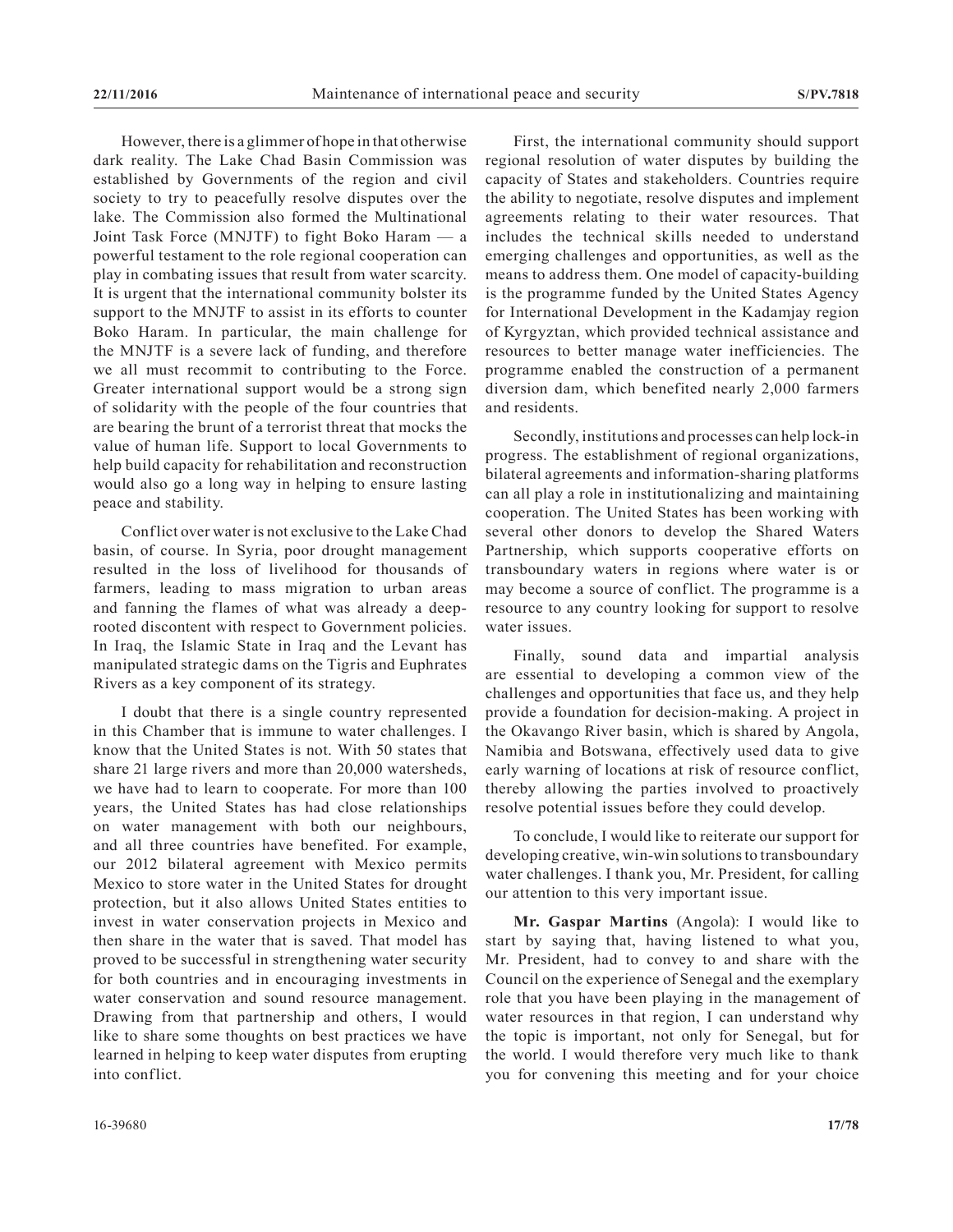for our debate this morning. I would also like to thank the Secretary-General, Mr. Ban Ki-Moon; and to welcome Mr. Danilo Türk, Chair of the Global High-Level Panel on Water and Peace; Ms. Christine Beerli, Vice-President of the International Committee of the Red Cross; and Mr. Sundeep Waslekar, President of Strategic Foresight Group, and thank them for the very important and insightful remarks they shared with us this morning.

Contemporary life is characterized by the scarcity of clear, clean and safe drinking water in increasing parts of the world. Nearly 1.7 billion people in the developing world do not have access to water, while in some countries and regions people take water for granted, wasting it or turning it into an extremely lucrative business. Water has become an essential part of the international political agenda, a global challenge and a critical issue confronting our societies. Water and access to it are a core issue of climate change, health and nutrition crises and environmental degradation, and they are also at the origin of serious social and political conflicts.

The recognition by the General Assembly that water and sanitation constitute fundamental human rights was a decisive step forward in changing the paradigm on how the issue of water is perceived. The establishment of the Global High-Level Panel on Water and Peace — aimed at proposing a global architecture to transform water from a source of potential crisis to an instrument of cooperation and peace — fully translates the contemporary concern for and awareness of the issue, while the management of water courses and river basins became a central piece of international cooperation.

The management of rivers of Senegal and the Gambia is an outstanding example of regional cooperation in the management of water assets by bordering countries through transcending national interests. However, such good practice has not always been the rule, and competition for water for irrigation and grazing and the lack of access to drinking water are increasing sources of conflict in some countries and regions.

The Lake Chad basin has become one of the most dramatic cases where the linkage between water, peace and security is at centre stage. Due to poor cooperation among its adjoining countries, the basin faces enormous challenges that threaten its very existence and the survival of millions of its inhabitants, as it is no longer affords them enough water resources for their livelihoods. Lake Chad benefits around 20 million people living on its shores in four countries, supporting the local economy, which is fundamentally based on fishing, agriculture and cattle-raising. However, the inhabitants see their source of livelihood impaired, with the lake on the brink of ecological disaster, having become a tiny fraction of its former size. That situation has led to security threats linked to growing poverty and unemployment, youth radicalization and terrorism and a huge humanitarian crisis against the backdrop of high rates of population growth, extreme poverty and a food and nutrition crisis.

The international community is called upon to act, as a preventive measure, and to do something tangible in helping to solve the environmental degradation of a region that has historically been an economic and cultural hub of African culture and civilization. To manage the lake's shrinking water resources and reverse the trend towards its extinction, several initiatives at the international and regional levels have been undertaken as a demonstration of the deep concern of the people, Governments and the international community regarding the current state of affairs.

The Lake Chad Basin Commission, a regional initiative, has developed the Lake Chad replenishment project with the objective of regenerating the lake — an ambitious project with the potential to radically change the situation of the basin and the lives of its population. The countries of the region and the international community should assume a collective responsibility by seriously considering extending tangible support to the project. That would turn it into a top priority among the important infrastructure projects being developed by Africa's key development partners, since the prevailing situation has the potential to become yet another hotbed of crisis and conflict, as well as a real threat to regional and international peace and security.

I would like to take this opportunity to highlight Angola's experience with regard to water resources and their use and management. The Government of Angola has created a water resources institute that is implementing a national programme for water distribution and sanitation all over the country, as well as the management of transboundary watersheds. However, despite the rich water resources with which Angola is endowed, providing water to every community in the country remains a huge challenge and one that calls for a continuing serious financial,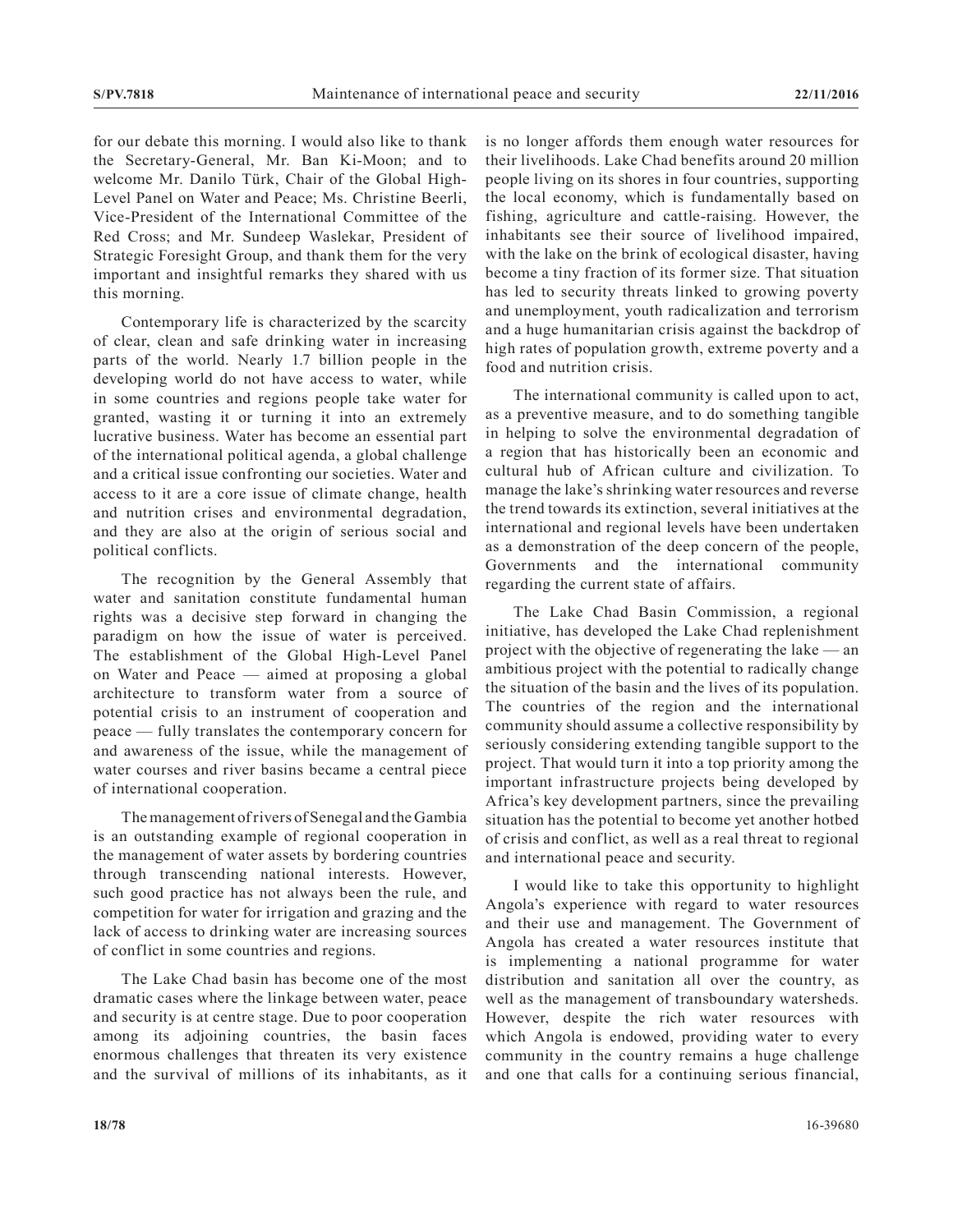technical and educational effort in which international investment is a key factor.

At the regional level, the Okavango River Basin Water Commission was established by Angola, Botswana and Namibia in order to promote and strengthen the integrated, sustainable management, use and development of the Cubango-Okavango basin. Respect for best practices, aimed at protecting biodiversity and improving the livelihoods of the basin's communities and human development in the States concerned, has been a fundamental consideration for the programme. The countries of the Water Commission are currently implementing a strategic action programme that can be seen as a good case of regional cooperation and one that other speakers have already mentioned. Water is a key factor in that kind of cooperation.

In conclusion, it is evident that water shortages, shortsighted national interests and mismanagement can cause tensions among populations and nations in many regions of the world, leading to potential sources of conflict. It is therefore key to promote international cooperation on such a critical issue, by raising international awareness, encouraging developing countries to prioritize water and sanitation, and integrating water management into global food security, health and climate-change initiatives in order to preserve peace and security in the world.

**Mr. Rycroft** (United Kingdom): At the outset, I would like to welcome the analyses shared by the Secretary-General and all our briefers this morning. I also join others in paying tribute to you, Mr. President, for your leadership in bringing this vital issue to the Council. An important part of our responsibilities as the Security Council in delivering Goal 16 of the Sustainable Development Goals (SDGs) is having a broad enough definition of the threats to international peace and security — not so as to encroach on the responsibilities of other parts of the United Nations system, but to join up with them. And on that, Senegal is providing leadership and putting it into practice through the Senegal River Basin Development Organization. I commend the cooperation that Senegal has fostered with Mali, Mauritania and Guinea on flood defences and hydropower, in a welcome example of managing transboundary water challenges through cooperation rather than conflict.

Sadly, however, we are in need of more examples of best practices. The statistics speak for themselves. In less than 10 years' time, unless we take action, up to 2.5 billion people, a third of today's global population, could be vulnerable to water insecurity. Unless we take action, by  $2030$  — the year we are supposed to achieve the global goals, including SDG 6, on water and sanitation — the global demand for fresh water will outstrip the supply by 40 per cent.

That is a problem not just for tomorrow but for today. Every year, water insecurity costs the global economy \$500 billion. That is \$500 billion lost to inadequate water and sanitation, urban flood damage and agricultural wastage through droughts and floods. For the people affected by the issue today, it is about much more than money. It is about life and death. Take the villagers of Kiangwe, in Lamu county in Kenya. Water scarcity there means that inhabitants spend sleepless nights walking to dried-up wells in the hope of securing just a few bottles of water. It means that they are choosing to risk their lives by walking through territory full of Al-Shabaab fighters. It means leaving their children at home, alone, hungry and thirsty. And from that village in Kenya, we can extrapolate to see the risk that this issue poses to international peace and security. A scarcity of water affects food and energy production, damaging economic growth. It increases local tensions, causing conflicts over access to water within States and regions. And as demand increases, it is possible that such conflicts will broaden to include Member States themselves, or even lead to the targeting of water infrastructure. I therefore fully endorse the comments the briefers made about respecting international humanitarian law and about the importance of protecting water infrastructure. I also like the idea that we heard earlier about waterrelated ceasefires in conflicts.

So what more can be done? The United Kingdom is already active in helping to tackle this set of problems. Over the next four years, we will be contributing \$43 million to improving the management of shared waters in southern Africa. We will be doing so in partnership with Germany's Ministry of Economic Cooperation and the Climate Resilient Infrastructure Development Facility, a private-sector organization that designs and finances water infrastructure. In an increasingly water-scarce region, the programme will help the countries of the Southern African Development Community (SADC) build water infrastructure such as storage reservoirs and irrigation and water-supply systems. It will enable countries to share data on water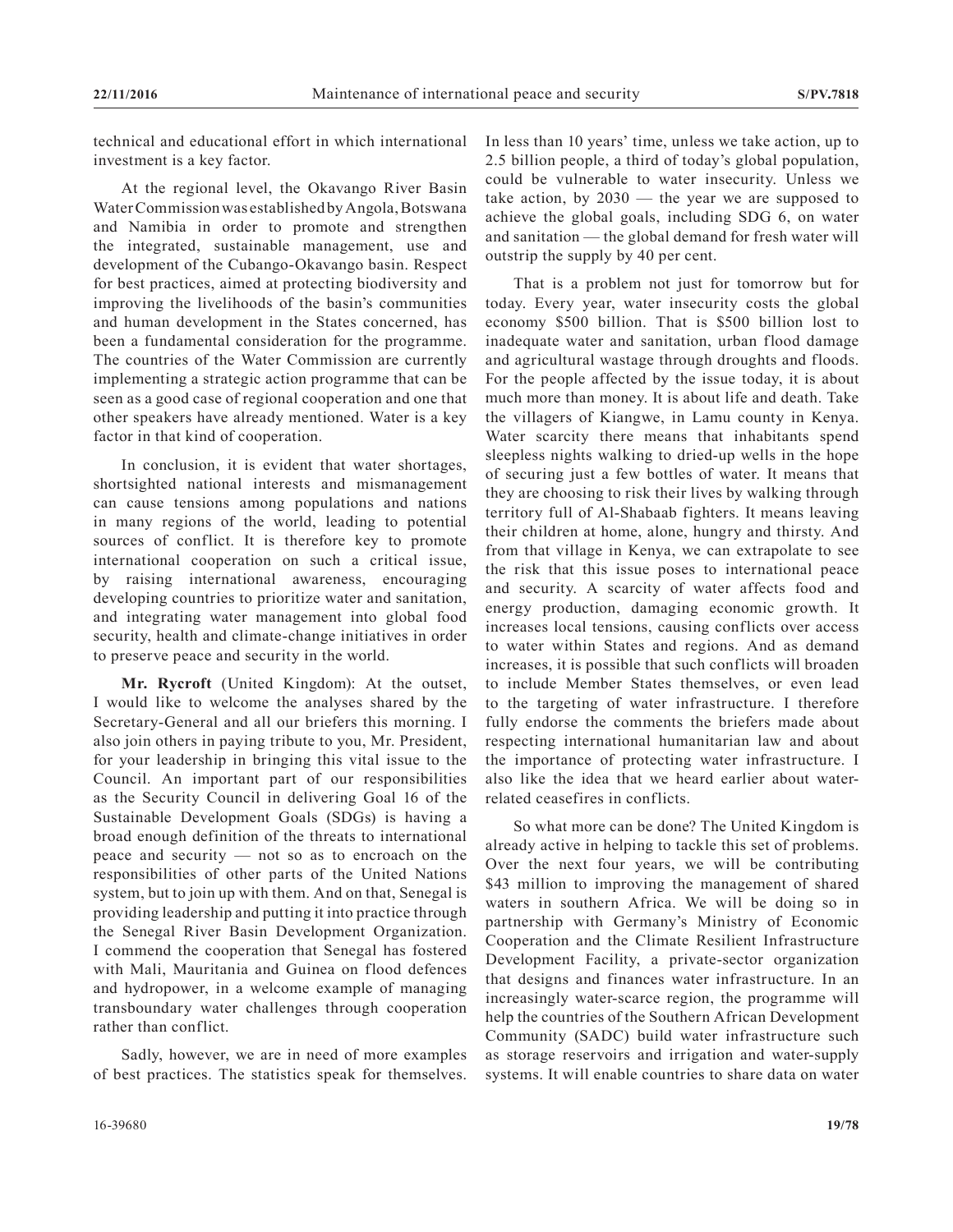levels with their neighbours and to issue timely flood and drought warnings, and it will build the capacity of institutions such as river basin organizations to help them manage water resources in shared basins. In doing so, it will help countries in the region use those resources to grow their economies and reduce poverty. Most importantly, perhaps, we expect the programme to help as many as 3 million of the poorest people in the region, so that they can cope better with the effects of climate variability and climate change, particularly floods and drought.

We will not be doing this alone. Through this project, we hope to raise nearly \$500 million from the private sector, including companies with a high dependency on water, as well as from national Governments and development banks, so that together we can plan and construct water infrastructure for communities within SADC member States. Ultimately, tackling water insecurity at a global level will need joint efforts and investments that require regional cooperation. Today's Security Council meeting is an important step towards that collective, cooperative effort. We should not underestimate the scale of the challenge ahead. The global investment deficit for water governance and infrastructure alone is \$198 billion a year. Together, however, we can make a difference if we invest in the information, institutions and infrastructure required to deliver water security. And when combined with the right political interventions, including by the Security Council, together we can reduce the impact of water problems at the local, national and regional levels.

**Mr. Bessho** (Japan): I would like to thank you, Mr. President, for convening this important debate, and I also thank the briefers for their insightful statements. The topic of today's meeting has great significance to Japan, a country where water has played a vital role throughout its history. On a positive note, sound and peaceful water resource management, including the development of watercourse networks from the seventeenth to the nineteenth centuries, helped to form a basis for the peaceful development of modern Japanese society.

The sound development and use of water resources are crucial to achieving peace and prosperity. However, the importance of water has often invited disputes among States. There are 276 international water basins around the world, and, historically, disputes on the usage or distribution of the shared water resource have destabilized the relations among States, sometimes leading to violence. A 2013 report in the UNESCO quarterly journal *A World of Science* noted that there were 44 examples of acute disputes involving violence over water between 1948 and 2008, including over the Jordan, Indus and Nile Rivers. Moreover, more recent cases serve to highlight the fact that water-related infrastructure can be subject to attacks by parties to a conflict. Examples of that include the attacks on a water-treatment plant in Aleppo and the attacks on a desalination plant and wastewater treatment plants in Gaza .

On a different note, the protection of water in conflict situations poses a challenge. In the face of conflict, we must ensure access to water for those affected in order to prevent humanitarian crises. I would like to recall here that under international humanitarian law, in particular article 54 of the 1977 Additional Protocol I to the 1949 Geneva Conventions and article 14 of the Additional Protocol II to the same conventions, it is prohibited to attack, destroy, remove or render useless objects indispensable to the survival of the civilian population, including drinking-water installations and supplies. The Security Council should remain vigilant about potential humanitarian threats posed by the lack of access to water in conflict situations.

In the 2013 UNESCO report it is striking to see that of all of the water-related events between nations, 1,705 events were cooperative ones, while 759 were conflict-related, with 44 acute disputes involving violence. As the Secretary-General and the President of the Council noted today, when managed properly, water resources can be a unifying force rather than a cause of conflict. As such, it is only natural that the Security Council should pay attention to this topic. Japan believes that improving water access, developing water management and governance capabilities and establishing international rules for water usage will help stabilize societies and de-escalate underlying tensions between States. I would like to share some of Japan's efforts on that front.

Improved access to water can help alleviate insecurity among people. In relation to the briefing by Mr. Türk, Chair of the Global High-Level Panel on Water and Peace, Japan, as a troop-contributing country to the United Nations Mission in the Republic of South Sudan, has built roads to improve access to water resources and has also directly provided water to the people of Juba in South Sudan. As one of the main providers of water to the local population, the presence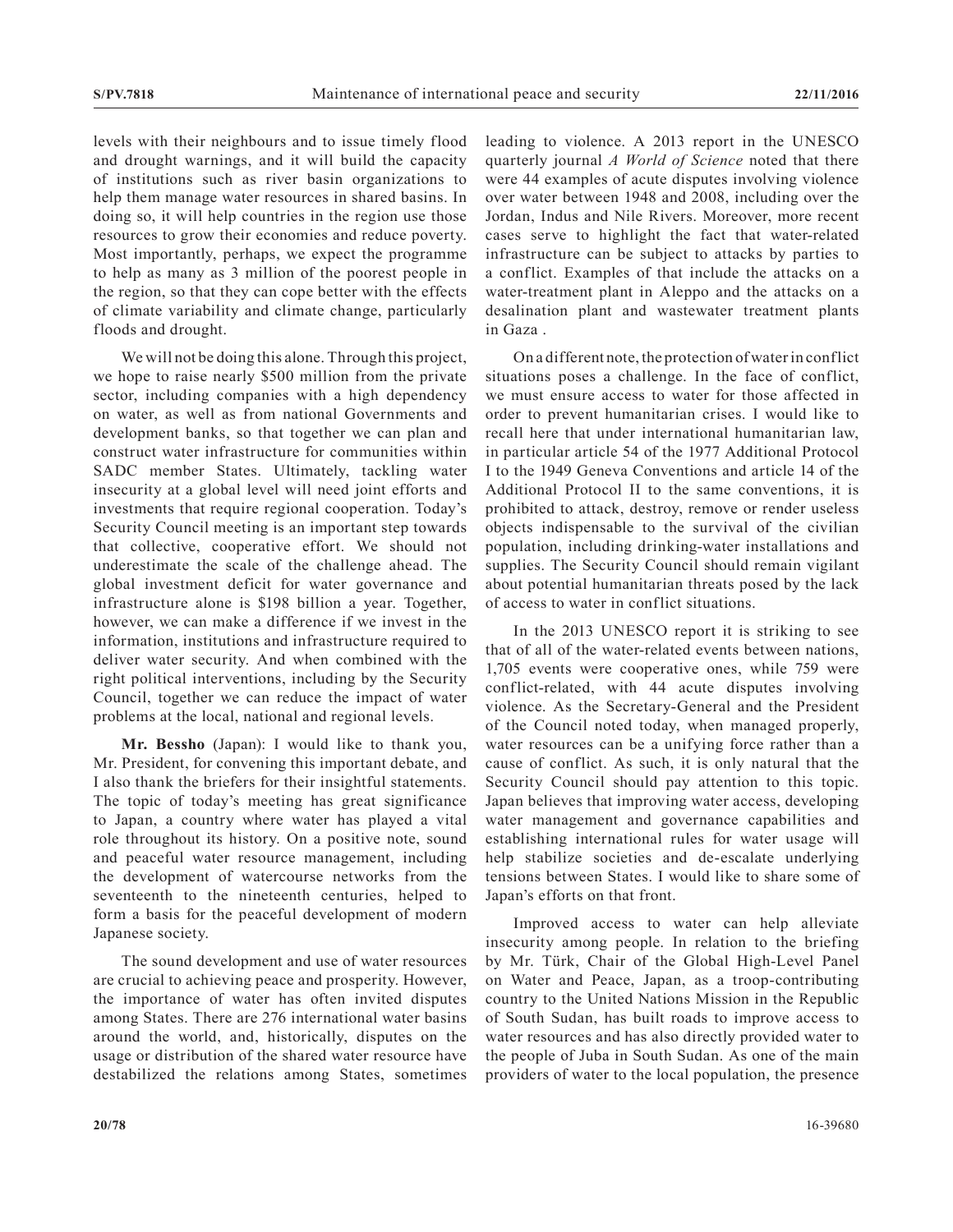of the International Committee of the Red Cross (ICRC) in South Sudan is undoubtedly significant. In that regard, Japan wishes to work closely with the ICRC to improve access to water in that country.

In the Sudan, Japan has supported post-conflict reconstruction and recovery efforts through a multisectoral approach focused on water provision and capacity-building in agriculture, health and rural governance. By enabling people to share in the peace dividend, the population now has greater confidence in the reconstruction efforts, which thereby contributes to social stability.

From the legal perspective, Japan has led discussions on the International Law Commission (ILC) draft articles on the Law of Transboundary Aquifers, which provides a valuable platform for countries to establish agreements for the proper management of their aquifer systems. This year, Japan worked as the coordinator of the draft resolution on the ILC draft articles, which was adopted in the Sixth Committee of the General Assembly this month.

Water is essential to every aspect of human life. That is only natural, given that almost 70 per cent of the human body is water. Humankind should be wise enough to use water as a source of cooperation, not of conflict. I believe that it is important for the Security Council to pay attention to this topic, which might not otherwise receive the attention it deserves. I therefore wish to commend Senegal for taking the initiative to raise this complex but important cross-cutting theme. Japan will continue to support countries in improving their water governance and access as a building block for sustaining peace and security.

**Mr. Iliichev** (Russian Federation) (*spoke in Russian*): We are happy to see you, Mr. Minister, once again presiding over a meeting of the Security Council. We are grateful to all of the briefers for their statements.

Water is essential for life. It is only when there is stable access to that key resource that one can talk about sustainable development in all three of its components. In that regard, it is difficult to overstate the timely nature of activities aimed at implementing the 2030 Agenda for Sustainable Development with particular regard to water issues.

Currently, Member States are working in the General Assembly on a draft resolution initiated by the Government of the Republic of Tajikistan. That draft resolution is currently in the Second Committee of the General Assembly. It is designed to be a catalyst for the implementation of practical measures in the area of water within the framework of the new United Nations International Decade for Action, called "Water for Sustainable Development".

With regard to the topic of today's Security Council meeting, which links water resources issues and ensuring peace and security, we think that natural resources, in and of themselves, are neutral in nature. Therefore, their presence or their scarcity cannot, a priori, be regarded as an underlying reason for conflicts and for creating a threat to peace and security. The deterioration of the situation with regard to access to water, which can be due to various factors, can exacerbate existing disputes between States, and not necessarily in the water sector, or it can be used to exacerbate tensions between them. However, the root cause of the conflict lies elsewhere, namely, in the ineffective management of water resources, not in the resources themselves.

In that context, we are concerned by the ongoing attempts to directly incorporate a security component into issues relating to water resources. Securitizing the issue of water could lead to the shifting of the focus of international efforts towards a subjective search for "guilty parties' and the subsequent probable imposition of military intervention in the parts of the world concerned, where what is really needed is specific expert activity in order to work out solutions for emerging issues. In that way, emphasizing the geopolitical aspects of water cooperation, including international security, can only complicate the quest for the resolution of a difficult socioeconomic situation and, as a result, hinder sustainable development as a whole.

Our delegation has earlier repeatedly expressed doubts about the advisability of involving the Security Council in various issues relating to sustainable development, as well as involving other non-core United Nations agencies that do not have the appropriate expertise and tools and cannot, therefore, bring added value to discussions on the topic. Under the Charter of the United Nations, the Security Council has the primary responsibility for the maintenance of international peace and security. Its work is aimed at resolving specific conflict situations, first and foremost through reconciliation among conflicting parties. It is not clear what kind of practical measures the initiators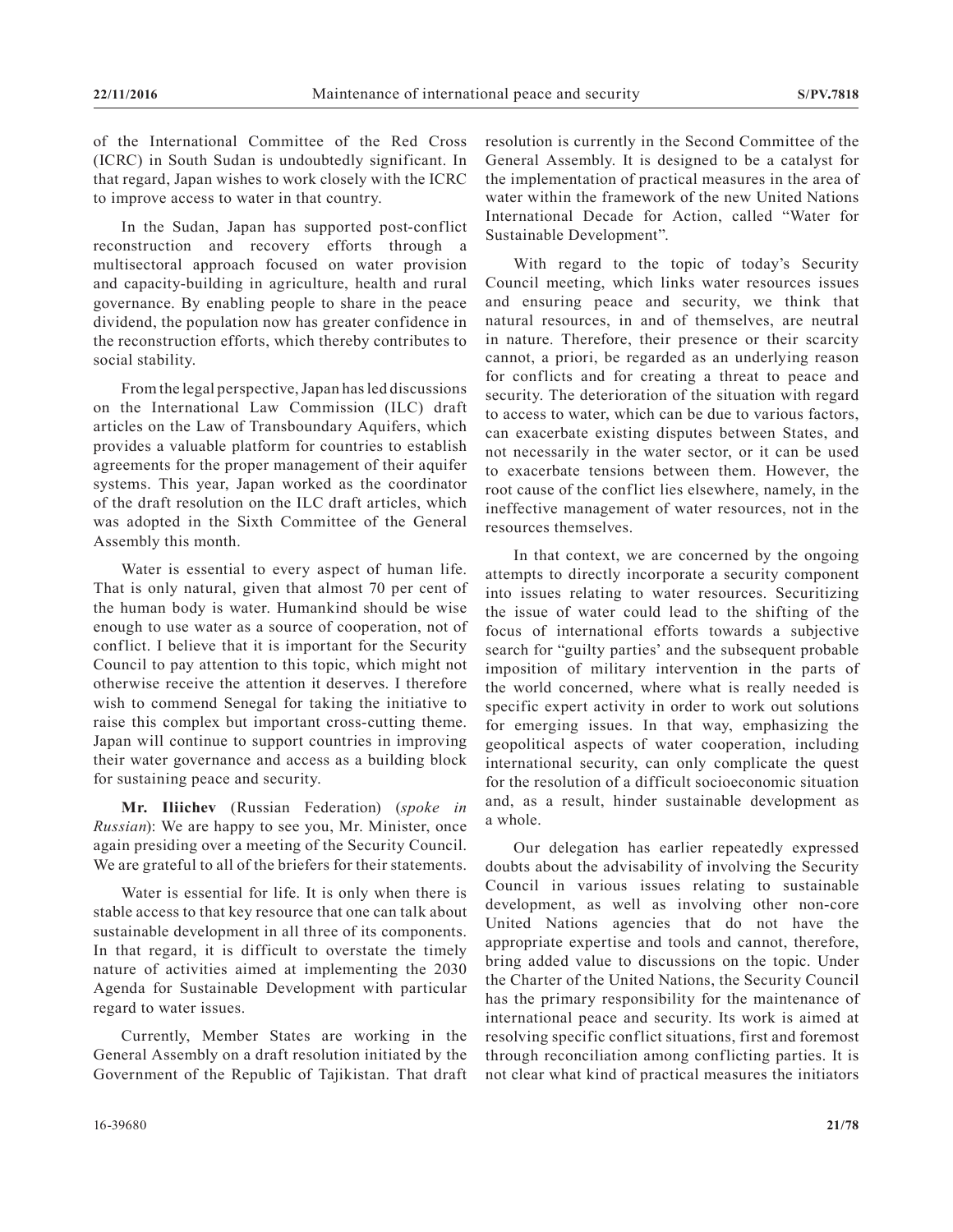of today's meeting, focusing on the theme of water resources, are expecting from the Security Council.

Bringing issues relating to sustainable development into the busy Security Council agenda can also lead to imbalance in the activities of other major United Nations bodies. We are convinced that adherence to the clear division of labour within the United Nations system is the key to the effective and transparent functioning of the Organization as a whole. In addition, attempting to view the management of water resources from a general perspective, especially through the prism of international security, makes it more difficult to consider the national and regional particularities of water cooperation. This, in the end, can undermine existing agreements at various levels.

The key to resolving issues in the area of water is to increase the general level of socioeconomic, scientific and technical development of countries and bringing their own potential to bear in this respect. The international community must concentrate its efforts on the economic, social and environmental aspects of the issue and, if possible, provide countries in need with the necessary financial and technical cooperation and help them to build capacity in terms of their own national specialists.

Of course, such assistance should take into account the specific requirements of, and strategies for, their own national development as well as regional particularities. The lack of concrete action in this area should not give rise to attempts to identify questionable causes of problems, given that an appropriate resolution to such problems is vital to reducing tensions between countries experiencing water scarcity.

Implementing the 2030 Sustainable Agenda for Development and the Addis Ababa Action Agenda on financing for development provides us with additional possibilities for further cooperation among States on the basis of creating a balance among the three dimensions of sustainable development.

We believe that in order to continue a substantive discussion on water issues, it would be useful to consider the lessons learned by the international community from the recently concluded International Decade for Action, "Water for Life" 2005-2015, of which the Russian Federation was one of the initiators. We deem it important to make use of and improve on such experience and practice, as they would enhance our efforts to promote sustainable water use. That is why Russia supported the Tajikistan initiative to declare a new decade on water issues.

In this respect, the United Nations development system can play an important role in helping international efforts in this respect. We are in favour of strengthening inter-agency cooperation under UN-Water, which brings together all the structural entities within the United Nations having to do with water supply. We deem it important to develop and improve the regional and international legal basis in the area of regulating water resources. We note in this regard the positive experience in implementing the Convention on the Protection and Use of Transboundary Watercourses and International Lakes within the region regulated by the United Nations Economic Commission for Europe. As regards the issue of the management of transboundary watercourses, we believe in principle that we must arrive at mutually beneficial solutions, on the basis of partnership and respect for national sovereignty.

We regret the fact that the delegation of Ukraine once again tried to use this forum not for the purpose of constructively contributing to discussing the issue of international peace and security, but rather for purposes of propaganda to provide political cover for the criminal activities of Kyiv. The people of the Russian Crimea are not likely to forget that in April 2014 Kyiv ordered the blocking of the locks of the Northern Crimea canal, which at the time provided for 85 per cent of the freshwater needs of approximately 2 million people. Such activities undertaken by the Ukrainian authorities undermine human rights and a whole slew of international humanitarian norms, in particular the right to fresh water and sanitation and the right to food, as well as the relevant resolutions of the Security Council on human rights, let alone article 25 of the Universal Declaration of Human Rights, and article 11 of the International Covenant on Economic, Social and Cultural Rights.

**Mr. Van Bohemen** (New Zealand): I wish to thank you, Minister Ndiaye, and your delegation for having convened this important and very interesting debate. I also express my appreciation to the Secretary-General and the other briefers.

The subject of today's debate is somewhat challenging for New Zealand: on the one hand, we are surrounded by water and that water — seawater — is fundamental to our security and to our economic wellbeing. On the other hand, with our nearest neighbour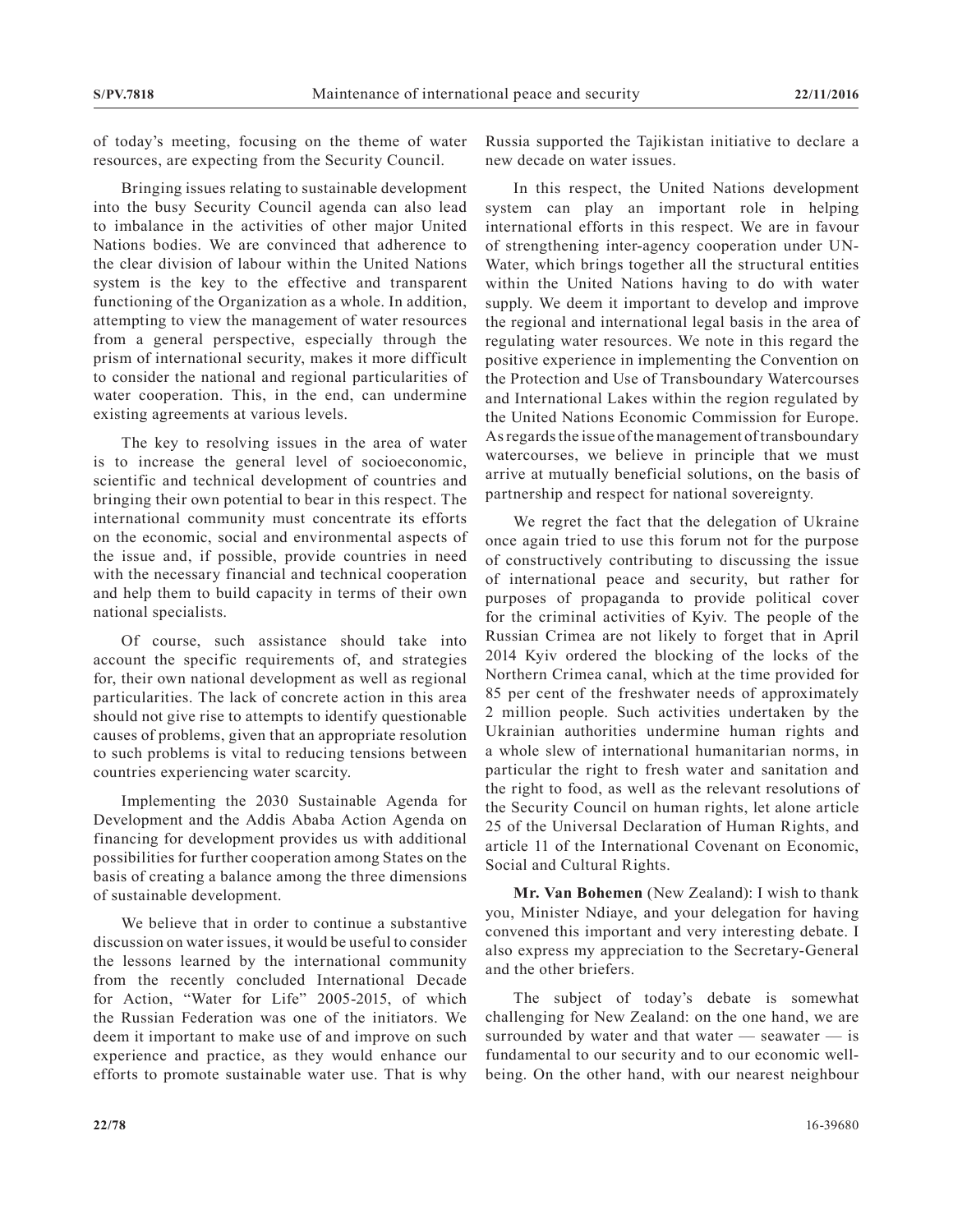more than 1,200 miles away, that water is uncontestably subject to New Zealand jurisdiction, in accordance with the United Nations Convention on the Law of the Sea. We are in the lucky situation of not having to share freshwater resources with any other nation or manage the challenges of a shared riverine boundary.

But we know that other members of this Organization have much more difficult situations to manage and that access to critical natural resources can have profound implications for the survival and prosperity of communities, and competition for these has long been a potential source of conflict. Therefore, while I agree with my Russian colleague that there is nothing inherent in water that makes it a security issue, we all know that no resource is more central to human survival than fresh water and that where that resource is scarce or access is restricted, the potential for conflict is real.

As we heard from Mr. Danilo Türk, approximately 145 States and 40 per cent of the world's population fall within 263 international river basins. In some regions, hundreds of millions of people rely on the outflow of just a handful of at-risk water sources. Even in a country like New Zealand, which has mostly clean and relatively abundant fresh water, economic activities and a growing population are putting pressure on freshwater resources in terms of both managing access and maintaining water quality.

Those regions of the world already struggling with water shortages are expected to experience further scarcity as they feel the combined effects of rapid population growth, increased agricultural production and climate change. Moreover, the potential for conflict between countries over transboundary water resources is well documented. Water crises can increase State fragility and act as a threat multiplier.

I wish to highlight three areas where we believe more could be done on this issue to support international peace and security.

First, we need to acknowledge that the effective management of water resources is not only essential for resilience and sustainable development, but is also an effective conflict-prevention tool. In many parts of the world, considerable progress has been made in the collaborative management of water resources, enhancing security and prosperity. This is most effective at the regional level.

There are many successful multiparty management frameworks, stretching from the Mekong River in South-East Asia to the Senegal River and the Lake Chad Basin in West Africa. Effective regional cooperation to mitigate conflict risk must be applauded. We need to support such initiatives and foster them in areas where frameworks are absent.

As the Secretary-General noted this morning, the United Nations can play an important role. We welcome, for example, the work of the Department of Political Affairs, through the United Nations Regional Centre for Preventive Diplomacy for Central Asia, in fostering dialogue and cooperation on the management of transboundary water resources in Central Asia. Initiatives such as the Global High-Level Panel on Water and Peace can also allow us to focus our efforts.

Secondly, in existing conflict situations we need to recognize that competition for water resources can affect the conduct and continuation of hostilities. Disputes over water need to be fully integrated into conflict analyses and conflict-prevention and resolution strategies.

The denial of access to water can be used for political leverage or as a weapon of war, as we have heard a number of times this morning. We have seen the shocking and deliberate use of such cynical tactics against civilians in Syria, Yemen and elsewhere. Freshwater systems form part of critical civilian infrastructure and, as such, are protected under international humanitarian law. As the representative of the International Committee of the Red Cross made clear this morning, deliberately denying civilians' access to fresh water represents a violation of international human rights law and in conflict settings may even amount to war crimes.

Thirdly, and finally, we need to ensure that water security is not considered solely as a transboundary issue. As the Council heard during the open debate on security challenges facing small island developing States convened by New Zealand last year (see S/PV.7499), security threats can take different forms for such States. For many small island States in my own region, reliable access to fresh water is an existential issue.

Almost half of the small island developing States in the Pacific have no significant surface water resources. Almost as many also lack groundwater reserves. This leaves many communities reliant on unpredictable rainfall patterns for fresh water, representing a threat to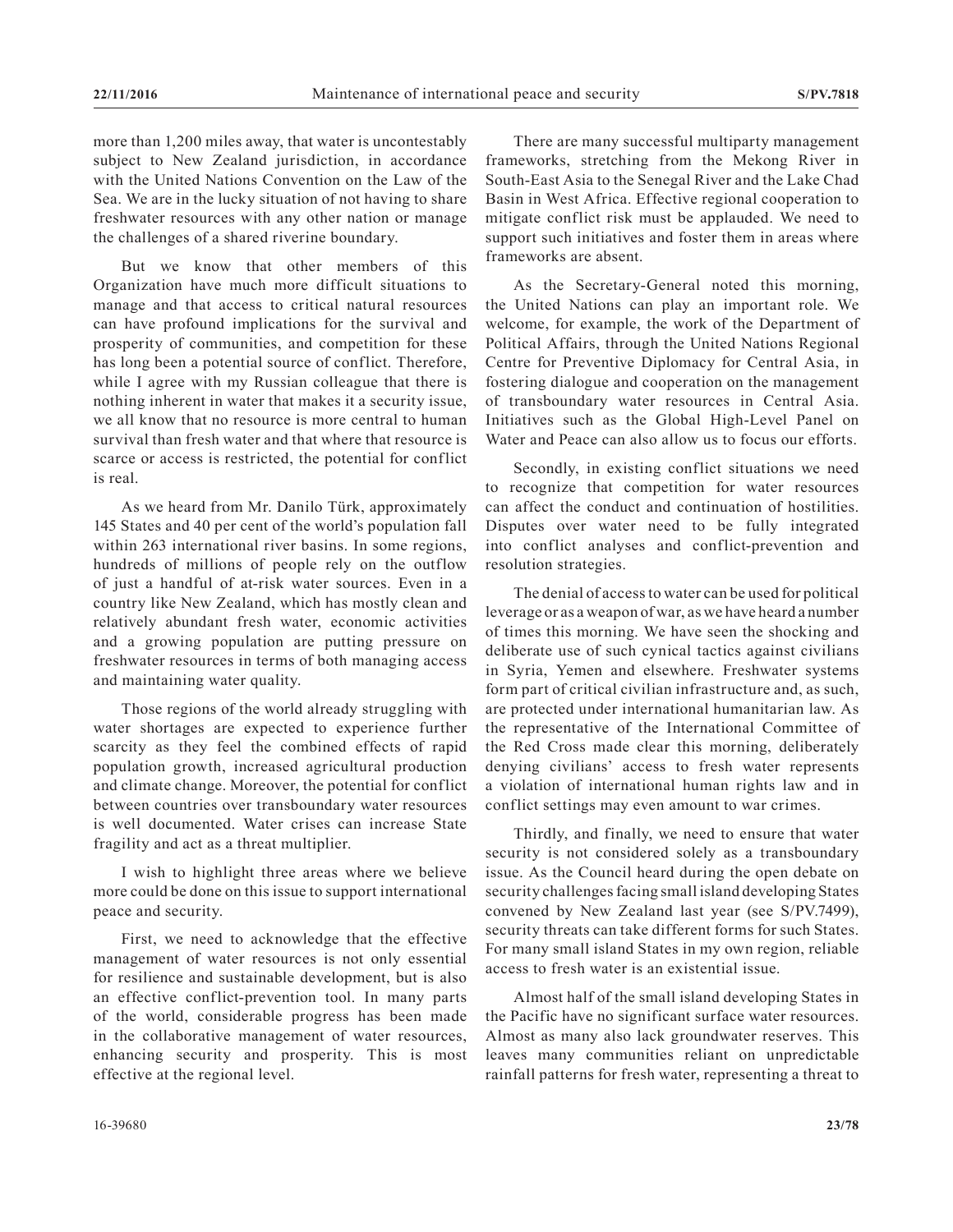the sustainable development and health and, ultimately, the viability of many Pacific populations.

Climate change effects on the region are likely to include more intense droughts and the potential contamination of available groundwater resources. Those impacts can exacerbate security risks. New Zealand has been working with its Pacific partners to address a range of water-related vulnerabilities across the region, including rainwater-harvesting systems in Kiribati and Vanuatu and strengthening national water management and delivery systems. We are also working towards improving supply and reliability of water supplies for drought-prone islands in Tuvalu, Tokelau, Cook Islands and the Marshall Islands.

In conclusion, ensuring water security for the world's population represents one of the most critical challenges facing the global community. Ultimately, that can only be achieved through effective regional and international cooperation. Doing so will enhance prosperity and security by fostering resilience and trust. It can help prevent conflict and save lives.

I thank Senegal for its work in the area and the briefers for their instructive contributions. We must continue to lend our full support to such efforts.

**Mr. Aboulatta** (Egypt) (*spoke in Arabic*): At the outset, I would like to thank the delegation of Senegal for convening this important debate on water, peace and security. I would also like to thank the briefers for their important contributions.

Our planet suffers from the unequal geographic distribution of potable water resources. As every study and international report has stressed, the scarcity of water will be the primary cause underlying many challenges leading to conflicts among States. That is reflected in numerous disputes covered in the Security Council in which competition over the control water resources has become a primary cause of conflicts.

Egypt suffers from water scarcity since it relies and depends on a single source for its potable water, the river Nile. Egypt is also situated in the arid region of North Africa where rainfall is scarce. Egypt's water scarcity problem is compounded by overpopulation. The per capita share of renewable water sources for Egypt is 600 cubic meters per year, which means that the people of Egypt are below the real rarity threshold. Moreover, adding to the problems of water scarcity, Egypt's share of water coming from the Nile has remained unchanged at 55.5 billion cubic meters annually, which does not meet its basic needs suppressing 102 billion cubic meters per year. It is difficult to rely on underground water reserves as they are located at extremely profound depths and represent a non-renewable source of potable water. All those factors are compounded by the fact that Egypt is a downstream country. The repercussions of climate change has affected the Nile basin.

Egypt believes that water should be a catalyst for cooperation, thereby achieving development in water security. Accordingly, Egypt helped found the Nile Basin Initiative in 1990. Today, Egypt is implementing bilateral projects with the Nile Basin Countries to benefit from those water resources without encroaching upon the interests of any single country. In keeping with the efforts that Egypt initiated in the 1960s, it began implementing the Egyptian initiative for the development of the Nile Basin countries in 2012, including joint projects in water, agricultural, commercial, economic and medical areas.

As well as bilateral and regional efforts aimed at promoting cooperation and security among neighbouring riparian States, Egypt believes in the crucial role that the United Nations can play in preventing conflicts fuelled by competition over water resources or preventing any one party from adopting unilateral measures that run counter to the principles of common benefit and thereby threaten the water security of those who share the same watercourse. That can be achieved through the following measures.

First, it can be accomplished through abiding by the principles of causing no harm and providing prior notification among riparian States of the same river, especially with regard to upstream States in their relation to downstream States. In that vein, the implementation of projects by upstream countries on common watercourses that are not based on comprehensive studies showing no consequent negative impact on other riparian States, especially with regard to the downstream countries, represents a flagrant violation of those two principles.

Secondly, countries must respect their obligations within the framework of international law, including bilateral and multilateral agreements based on crossborder water resources. Countries must also abide by their rights and duties in line with international humanitarian law.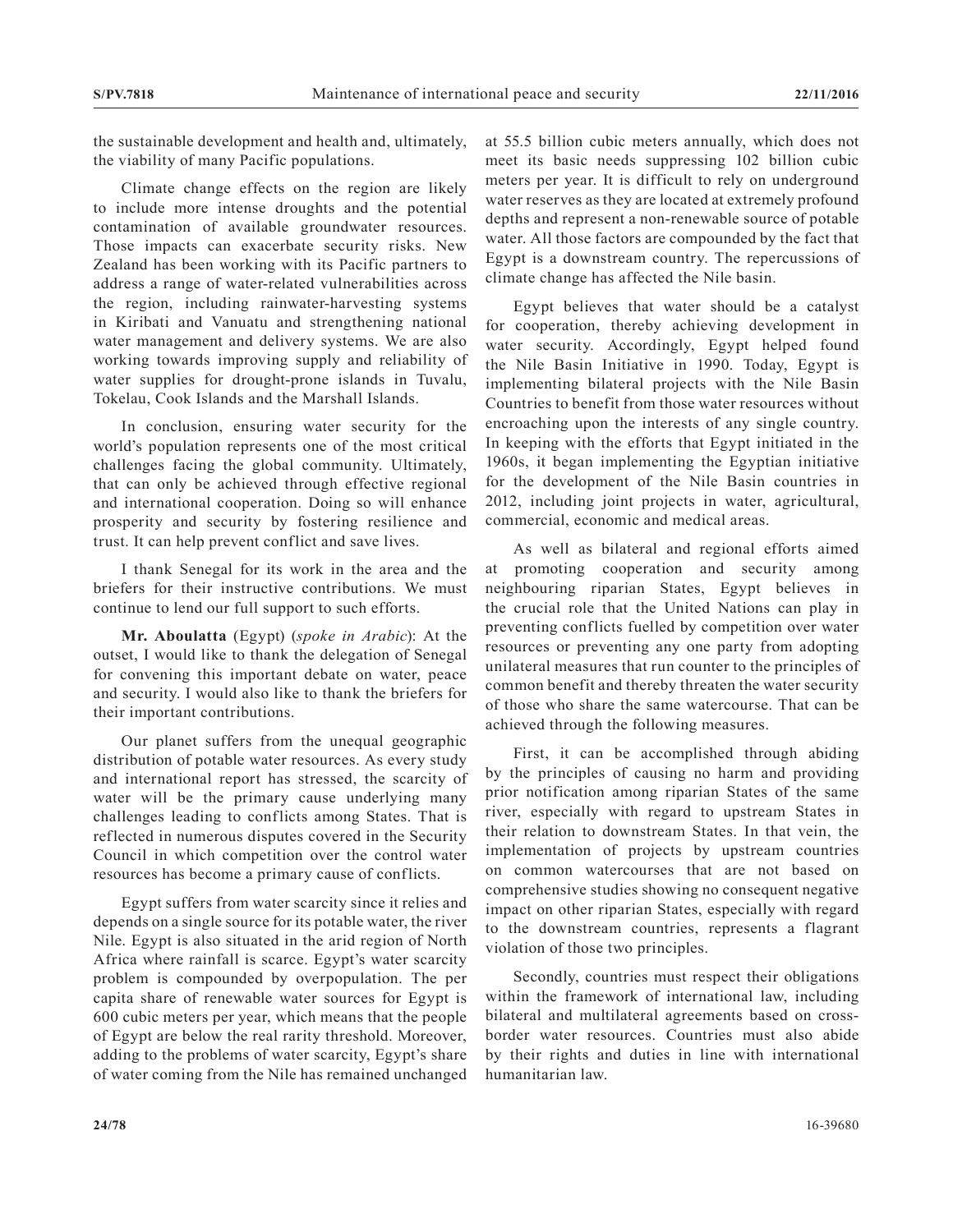Thirdly, other international non-State parties, in particular charitable institutions, banks and construction companies, must respect international norms for establishing water facilities on cross-border watercourses. Such entities must stop financing or construction if there is no prior approval of all riparian States, in particular the downstream States, to prevent causing any future disputes among those countries.

Fourthly, international expertise must be exchanged and successful experiences shared in the joint management of water resources, while at the same time developing existing mechanisms to address all challenges relating to the common benefit of water resources. We should also adopt a comprehensive approach for managing joint water resources that would ensure the participation of all States in the management process and the accrual of shared benefits. In that regard, we recall the vital role played by the European Agreement on Main Inland Waterways of International Importance, which is an awareness-raising example for countries throughout the world of Europe's success in the area.

Fifthly, the United Nations must assume a clearer role in developing the cooperation mechanism among riparian States with regard to tansboundary rivers, as well as capacity-building, to maximize the benefits derived from water and efforts to prevent conflicts resulting from water issues among nations.

The theme of water as a source of achieving international peace and security or as a threat to the latter requires our sustained attention. We must address the issue in a timely manner, or else the prophecy made in 1991 by former Secretary-General Boutros Boutros-Ghali — that future wars will be ignited by conflicts over water resources — will become a reality. Although the world is more aware today of the importance of preventing conflicts, water could be the most pressing entry point to activating prevention mechanisms.

**Mr. Delattre** (France) (*spoke in French*): I would like to begin by warmly thanking the Senegalese presidency for organizing this essential debate on the relationship between water, peace and security. I would also like to thank Mr. Danilo Türk, Chair of the Global High-Level Panel on Water and Peace; Ms. Christine Beerli, Vice-President of the International Committee of the Red Cross; and Mr. Sundeep Waslekar, President of Strategic Foresight Group, for their very edifying briefings.

Against the backdrop set out in the excellent concept note (S/2016/969, annex) circulated by the Senegalese presidency, I would like to make including three messages. The first is that water should never be a source of division, but rather a factor for cooperation between States. That is an essential element. For that purpose, we must use and promote the major conventions on water use, namely, the Economic Commission for Europe Convention on the Protection and Use of Transboundary Watercourses and International Lakes, agreed in Helsinki, and the Convention on the Law of the Non-navigational Uses of International Watercourses, agreed in New York. It is true that natural resources are at stake in many conflicts. That has been the case for at least 40 per cent of them over the past 60 years, according to consistent estimates.

Climate change of course exacerbates the situation, in particular because of its impact on land degradation and desertification. But even in times of war, the sharing of water resources can facilitate dialogue between the warring parties — for example, the discussions between Jordan and Israel and of the South African agreements signed during the wars in the 1970s and 1980s.

In that context, in order to help States to make the sharing of water resources a tool for cooperation, we need an equitable multilateral framework endowed with high-quality expertise. That is why France so actively supports and promotes the two essential tools of international law that we have at our disposal. The first tool is the Economic Commission for Europe Convention on the Protection and Use of Transboundary Watercourses and International Lakes, known as the Helsinki Convention, which has been open to all States Members of the United Nations since 1 March. The second tool is the Convention on the Law of the Non-navigational Uses of International Watercourses, known as the New York Convention.

The Helsinki Convention, we must underscore, provides a dialogue and arbitration mechanism for cases in which there are tensions between States situated along the same river, lake or aquifer. It includes a secretariat and a legal and technical support mechanism for States parties, but also for non-State parties. Those two Conventions are the primary instruments for the implementation of Sustainable Development Goal 6, on water and sanitation, and Sustainable Development Goal 16, on peace, justice and strong institutions, under the 2030 Agenda for Sustainable Development. I therefore welcome the involvement of the Global High-Level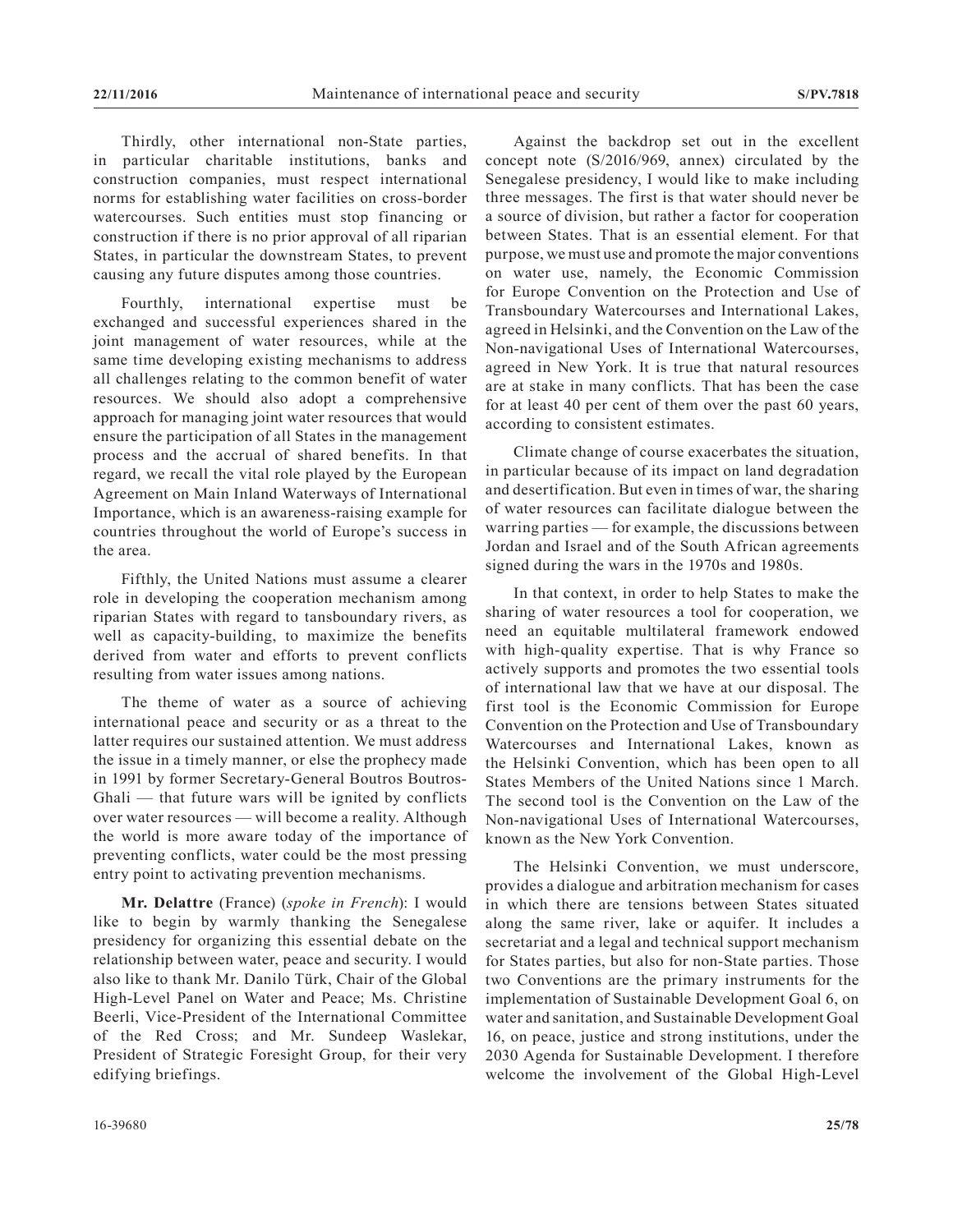Panel on Water and Peace in the promotion of the two Conventions that I have mentioned. I also would like to emphasize the fact that the Special Representative of the Secretary-General for Disaster Risk Reduction has an important role to play in encouraging States to become parties to the two Conventions on the management of transboundary watercourses.

My second message is that the Security Council has a key role to play in the essential issue of waterresource management. It must ensure that there is protection of the infrastructure and other essential services, in particular water, but also electricity, during conflicts and post-crisis phases. Goods that are indispensable to the survival of civilians are protected under international humanitarian law. Human services are part of that protection, as is the quality of many other services, such as health services, as the representative of the International Committee of the Red Cross recalled a while ago.

The Security Council must therefore ensure respect for humanitarian law. It must also ensure that peacekeeping operations have a minimal environmental impact. On the other hand, the Security Council has to study and learn all of the lessons in the operational recommendations on these issues that the High-Level Panel on Water and Peace will formulate in 2017. We look forward to those recommendations on the global architecture for the prevention and resolution of waterrelated conflicts and on water use as an instrument for cooperation and peace.

That leads me to my third and final message, which is of a more general nature. It is high time to reflect on the global water architecture. The current global water governance is not up to the challenges of the 2030 Agenda for Sustainable Development. Its fragmentation weakens it. That is why France thinks that it is necessary to facilitate dialogue on the issue of water-resource management among Member States and United Nations agencies. Several United Nations agencies are working on that issue: UNESCO on surface and groundwater resources, the United Nations Environment Programme on resource quality issues, and UNICEF and the World Health Organization on the links between water resources and people's access to drinking water.

In that regard, France is in favour of establishing a space for dialogue on water issues in their entirety to cover access to water, but also water quality, pollution and use, as well as the sustainable and integrated management of resources, the protection and restoration of aquatic environments, climate change and prevention as a response to disasters.

In short, those are comments that I wanted to make on this essential issue of water, peace and security. The underlying thread of my statement and the central message of France is that concerted management of water resources, in particular access to drinking water, is not only a technical subject, it is also a vital issue when it comes to development, human rights and security. It is therefore a top priority for our Organization. The Security Council, naturally alongside the General Assembly, has every legitimate right to be seized of the matter. I am thoroughly convinced that our discussion today, thanks to you, Mr. President, and the Senegalese presidency, is both very enlightening for all of us and very promising for the future.

**Mr. Suárez Moreno** (Bolivarian Republic of Venezuela) (*spoke in Spanish*): We would like to thank His Excellency Mr. Mankeur Ndiaye, Minister for Foreign Affairs and Senegalese Abroad, and the delegation of Senegal for convening this open debate on an issue that is so important for the future of humankind. We would also like to commend Mr. Danilo Türk, Ms. Christine Beerli and Mr. Sundeep Waslekar for their briefings.

In analysing the water issue, UNESCO indicated in its 2015 report that population growth, urbanization, migration and industrialization, along with increases in production and consumption, have generated everincreasing demands for freshwater resources. In addition, about 1.2 billion people live in areas where water is physically scarce. Approximately 748 million people do not have access to an improved source of drinking water. Two and a half billion persons do not have access to basic sanitation facilities, and 1 billion people relieve themselves in the open air. An estimated 1.8 billion people use a source of potable water that is contaminated with faecal bacteria. The farming sector accounts for approximately 70 per cent of all freshwater extraction globally, and more than 90 per cent in most of the world's least developed countries. The United Nations has also indicated that by 2030 the world is projected to face a 40 per cent global water deficit under the business-as-usual scenario. The consequences of such tensions in an interconnected world will be local, cross-border and global. In that respect, we must keep in mind the issue of climate change, which has had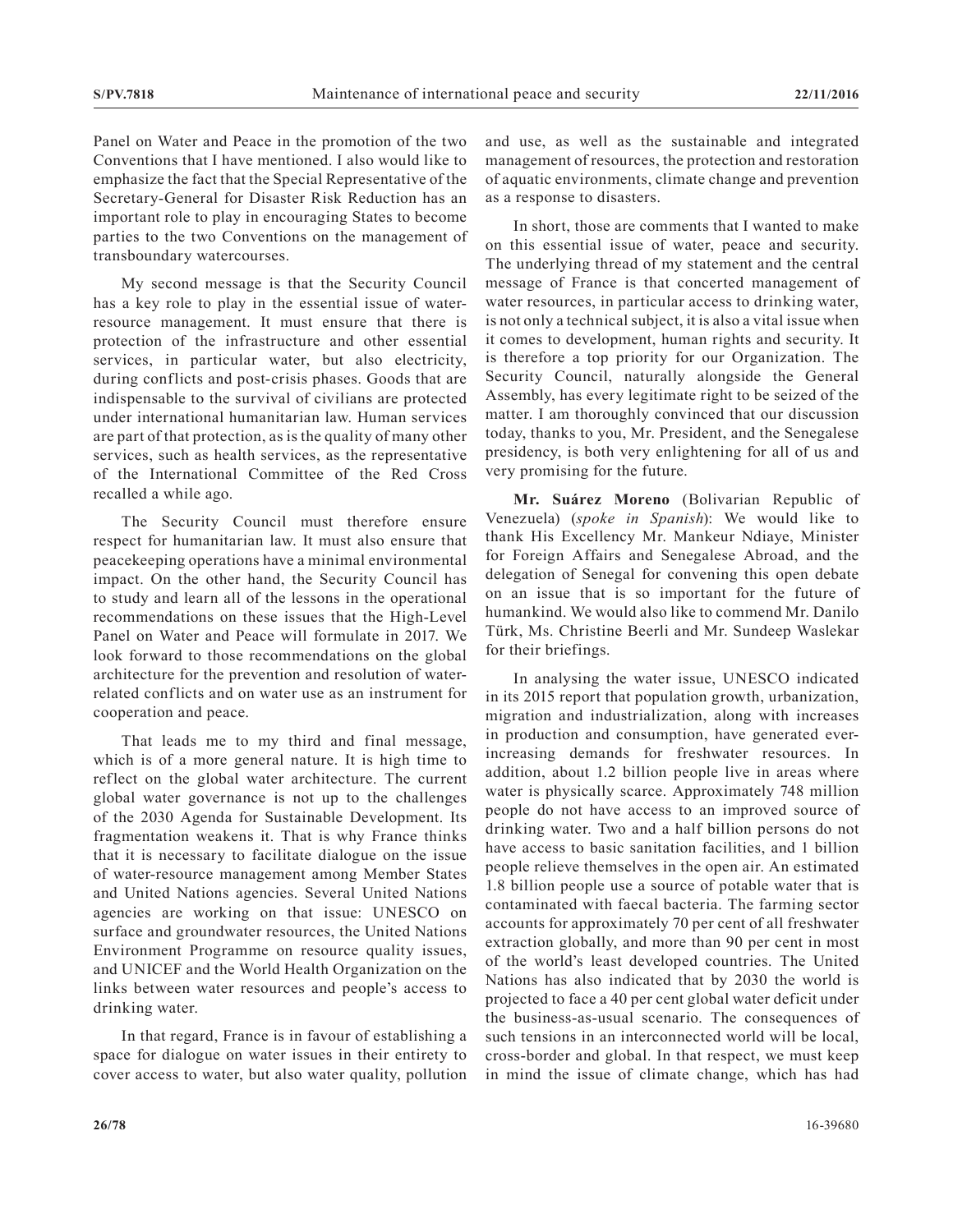negative global impacts, and in the case of countries in Africa its devastating effects have already been seen, affecting health, subsistence, food, the water supply and security in general. Such a complex reality complicates the fragile political and security situation in some States of the region, rendering all the more difficult a solution through a comprehensive approach to those conflicts.

As was indicated in the Arria Formula meeting on the same theme in April, all of the aforementioned elements have an significant impact on peace, security and development. With that said, we are convinced that we must broadly and democratically address those elements in the General Assembly, which is the organ mandated to address issues of sustainable development, and water in particular.

The 2030 Agenda for Sustainable Development recognizes that socioeconomic development depends on the sustainable management of natural resources, including water, and establishes the commitment to addressing shortages of water supply and water use more efficiently. To that end, Sustainable Development Goal 6 contains important elements and strategies for achieving those goals. Progress towards the achievement of these objectives will be considered annually in the High-level Political Forum under the auspices of the Economic and Social Council, taking into account the indivisible, integatred and interrelated nature of the Sustainable Development Goals (SDGs).

In that context, SDG 6 will be considered more closely in 2018, which is why we must strive in that framework to assess the achievements and challenges to be overcome in order to achieve a fair and equitable form of sustainable development in which the three dimensions — social, economic, and environmental — are reflected in a balanced manner. Moreover, we must not forget that UNESCO has been working continuously under its mandate to assure that countries manage their water resources sustainably through the International Hydrological Programme; the Institute for Water Education, which is headquartered in Delft, in the Netherlands; the more than 20 research centres across the world; and the water-related UNESCO chairs. UNESCO is also leading the drafting of *The United Nations World Water Development Report*.

In conclusion, we wish to express that in keeping with the times and with the solutions that the planet requires, the search for integrated initiatives contributes to the preservation of life and human rights for present and future generations as a fundamental value of the relationships and cooperation among States in order to guarantee the establishment of a just, equitable and prosperous world order in the context of sustainable development.

**Mr. González de Linares Palou** (Spain) (*spoke in Spanish*): I thank you, Sir, and Senegal for providing us with the opportunity to discuss the linkages between water, peace and security, in the light of the success of the Security Council Arria Formula meeting in April. I also thank the Secretary-General and the briefers for their important statements.

Water management has become the management of risk related to the insecurity of water and exacerbated by climate change. The most recent report on global risks developed by the Economic World Forum cites the crises associated with water as among the most pressing global risks, given their societal impact. In the light of such threats, it is increasingly important to turn to water diplomacy, which must play a fundamental role and can play a role in preventing conflict and settling disputes. The 2030 Agenda for Sustainable Development includes a Goal dedicated exclusively to water and sanitation, which is a key step in the right direction. Similarly, the United Nations recognition of the human right to water and sanitation is a subject that has been driven forward for years by Germany and Spain.

Many countries continue to lack the appropriate institutions to manage water. It is specifically the incapability of Governments to supply enough potable water to meet the needs of their populations that often serves as the source of conflict. Spain has thousands of years of experience in the management and good governance of water. Our experience has developed around chronic shortages in which we had to learn how to balance demand for water in all its uses with the protection of the environment, in terms of both our own river basins and those we share with our neighbours Portugal and France.

In addition to water, Spain also has experience that it shares with its partners, both bilaterally and in regional cooperation, such as our cooperation in the Iberoamerican Conference of Water Directors and the Joint Spain-Algeria Water Strategy in the Western Mediterranean Basin. Similarly, through the Water and Sanitation Cooperation Fund for Latin America,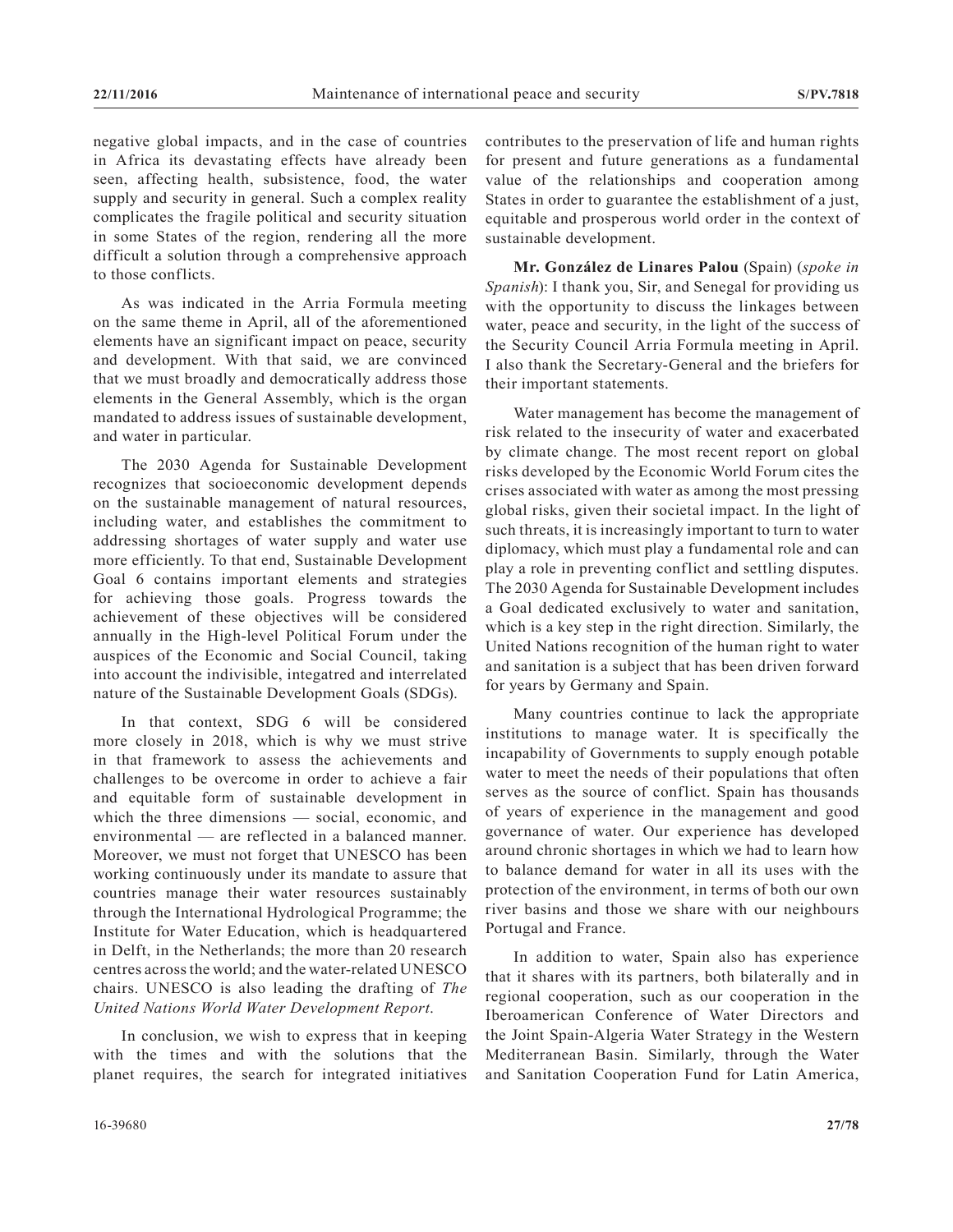Spain is contributing to the efforts of the international community to put the 2030 Agenda into practice.

We in the Security Council have often seen how armed conflict can lead to abuses of international humanitarian law and violations of human rights with respect to the obligation to protect civilian structures, especially the right to access to water. Deliberate attacks on potable water facilities, obstructing access to repair workers and shortages of fuel and materials to undertake repairs not only are potential war but also threaten the health of civilians, given the high risk of disease in circumstances where water, and drinking water in particular, is scarce. We must not forget that the real victim of the use of water as a weapon of war or in political or military negotiations between parties to conflict is the civilian population itself.

In such circumstances, the international community must make a special effort, inter alia, to ensure the conduct of independent investigations into attacks on protected civilian structures; document their impact on the civilian population, health-care systems and the environment; guarantee the unrestricted, continuous and safe access of humanitarian personnel and their missions, especially with respect to such valuable resources as water; and promote exchanges of good practices in coordination committees and successful practices in protecting water networks and infrastructure in armed conflict.

Over the past two years, Spain has championed the importance of promoting the preventive function of the Security Council. In that regard, in June 2015, together with Malaysia, we organized an Arria Formula meeting on climate change as a threat to security. In March of this year, we co-presided with Angola an Arria Formula meeting on food security, at which we clearly heard the Director-General of the United Nations Food and Agriculture Organization say "that there is no peace without food security". I would add that there is no food security without appropriate water management. More recently, last May, together with Egypt, we organized a Security Council briefing focused on a holistic analysis of the possible security implications in the Sahel of desertification as the main effect of climate change in the region. These issues — climate change, food security and desertification — are intrinsically linked to the challenge that water insecurity can pose for peace and security.

I would therefore like to conclude by thanking the Permanent Mission of Senegal and the country's Minister for Foreign Affairs for the wise choice of this topic and by reiterating our hope that the Security Council will in future continue to analyse these issues within its sphere of competence.

**The President** (*spoke in French*): The representative of Ukraine has asked for the floor to make a further statement.

**Mr. Yelchenko** (Ukraine): I am sorry to take the floor again. First of all, I would like to highly recommend to my Russian colleagues to listen to the original language that I use in my statements. I did not mention Russia by name a single time. Likewise, in my statement, I never referred to Crimea, but since Crimea was mentioned by the representative of Russia, I would like to put on the record the following points.

The territory of the autonomous Republic of Crimea as of today remains under occupation by the Russian Federation. Under international law, it is the occupying Power that bears full responsibility for the consequences of its illegal actions. The statement made by the Russian representative earlier in this Chamber is a testament to the inability of the Russian occupation authorities to address the essential needs of the local population in any satisfactory manner. Instead of owning up to its unlawful actions and attempting to correct the wrongs it has committed, the Russian side opted to use the issue of the water supply in Crimea as a propaganda tool.

If the Russian Federation is sincerely concerned about the issue it raised, it can start by ending the diversion of scarce water resources in Crimea to feed the needs of the growing military infrastructure and military personnel on the peninsula. The next logical step would be to start the process of deoccupying the Autonomous Republic of Crimea and the city of Sevastopol, thereby contributing in a positive way to addressing the issue of water availability in Crimea.

**The President** (*spoke in French*): The representative of the Russian Federation has asked for the floor to make a further statement.

**Mr. Iliichev** (Russian Federation) (*spoke in Russian*): As regards the situation in Crimea, I note that it was not the peaceful citizens of Crimea who refused the water from the Dniepr; it was a purposeful act on the part of the Kyiv authorities, which turned the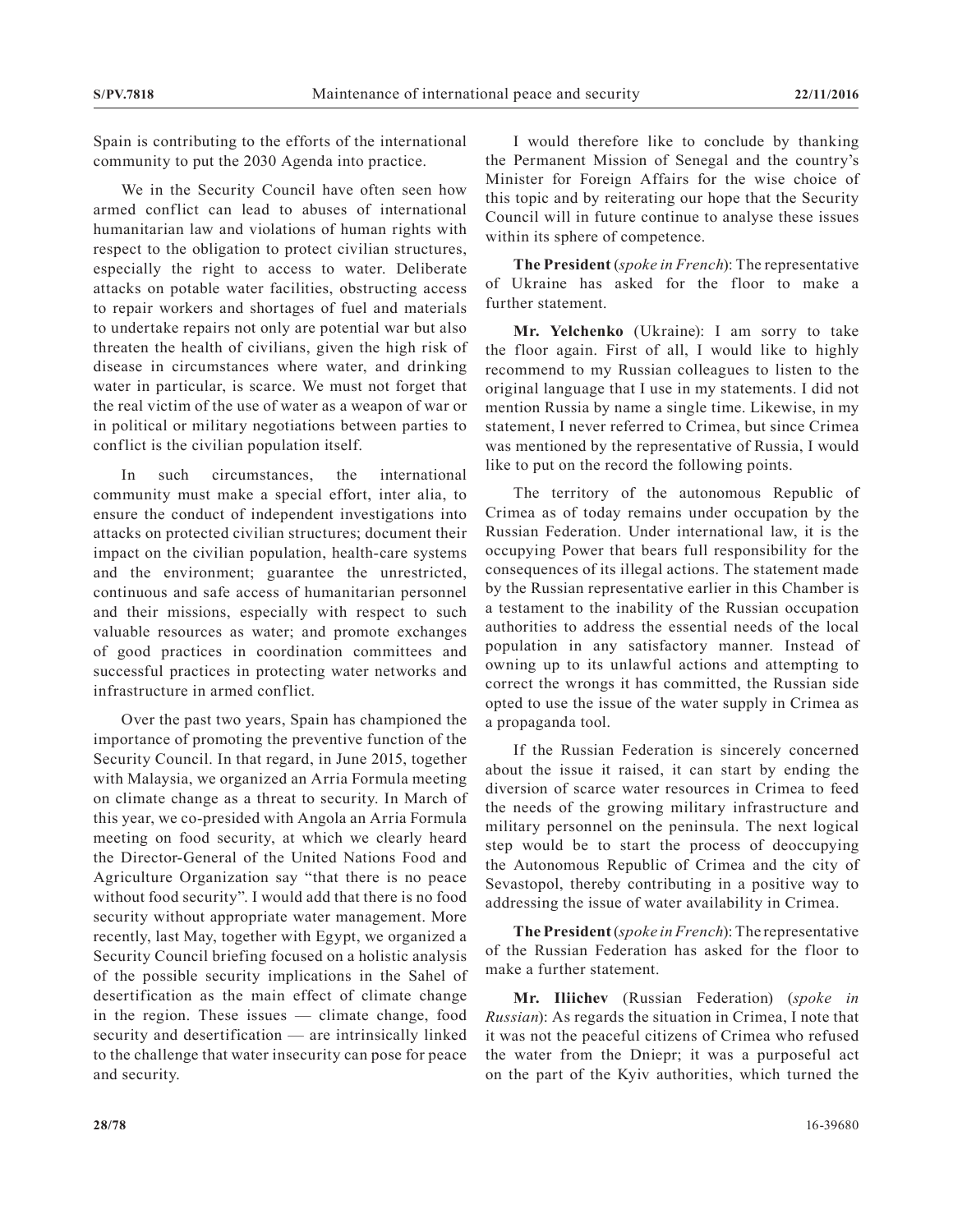humanitarian situation basically into a catastrophe. The water blockade did not stop there; it was followed by blockades of energy and food.

As regards the situation in the Donbas, in the most recent report of the Office of the United Nations High Commissioner for Human Rights, it is stated very clearly that, as a result of military activities, the infrastructure is suffering, including through interrupted access to water. The report appeals to all sides, including the armed force of Ukraine, in all circumstances to ensure respect for the provisions of international humanitarian law and to avoid damaging objects indispensable to the survival of the civilian population, including water filtration facilities.

**The President** (*spoke in French*): I wish to remind all speakers to limit their statements to no more than four minutes in order to enable the Security Council to carry out its work expeditiously. We still have 50 speakers on the list. Delegations with lengthy statements are kindly invited to circulate their texts in writing and deliver a condensed version when speaking in the Chamber. I would like to appeal to speakers to deliver their statements at a reasonable speed so that interpretation may be properly provided.

I now give the floor to representative of Kazakhstan.

**Mr. Kamaldinov** (Kazakhstan): We truly commend the Senagalese presidency for drawing attention to the issue of water insecurity, which poses new threats to which the Security Council must begin to pay urgent attention.

Scientific studies have indicated a fourfold increase in violent confrontations over water during the past decade. The risk of conflicts over water is growing because of increased competition, inadequate or poor management and, ultimately, the impacts of climate change. Shortages, poor water quality or floods will risk creating instability and State failure, increase regional tensions, and divert countries from global cooperation. Water on its own is unlikely to bring down Governments. What is dangerous are shortages that threaten food production and energy supply and put additional stress on Governments struggling with poverty and social tensions.

As water shortages become more acute beyond the next 10 years, tensions arise over control and distribution of water resources. Water supplies or resources are used for political or military goals by State and non-State actors. We also witness disputes in which water resources are a major source of contention and conflict in the context of economic and social development. The urgency of this situation demands timely information-sharing, early warning and the prompt and appropriate use of existing available mechanisms and entities, with key stakeholders to be mobilized. Best practices and lessons learned would help strengthen the approaches devised.

Kazakhstan faces a high degree of environmental pollution, with some parts of the country still suffering from shortages of water. The drying up of the Aral Sea — 70 per cent of which has already been lost) — and the Syr Darya riverbed negatively impacts ecosystems in Central Asia. Both of these situations call for close cooperation and coordination among the various countries of the region.

We commend the work of the United Nations Regional Centre for Preventive Diplomacy for Central Asia on water-related issues. The Centre efficiently promotes dialogue and build trust within the region. The United Nations Economic Commission for Europe's Convention on the Protection and Use of Transboundary Watercourses and International Lakes also works actively to create a global framework for dealing with transboundary water issues and strengthen transboundary water cooperation and sound water management in the region and beyond.

Kazakhstan has initiated the creation of the Central Asian Investment Fund to implement water projects in order to co-finance the construction and renovation of water facilities and infrastructure. We have also proposed establishing a regional centre for water security, as well as the joint development and signing of a pact on water and environmental security in Central Asia.

Water security is increasingly becoming one of the defining factors for human progress and stability. Kazakhstan, as a member of the Group of Friends of Water, is committed to championing water security for the benefit of all. This commitment will continue during our term in the Security Council in 2017 and 2018 and beyond, and we will be active players in all multilateral actions that promote water security, peace and development.

**The President** (*spoke in French*): I now give the floor to the representative of Brazil.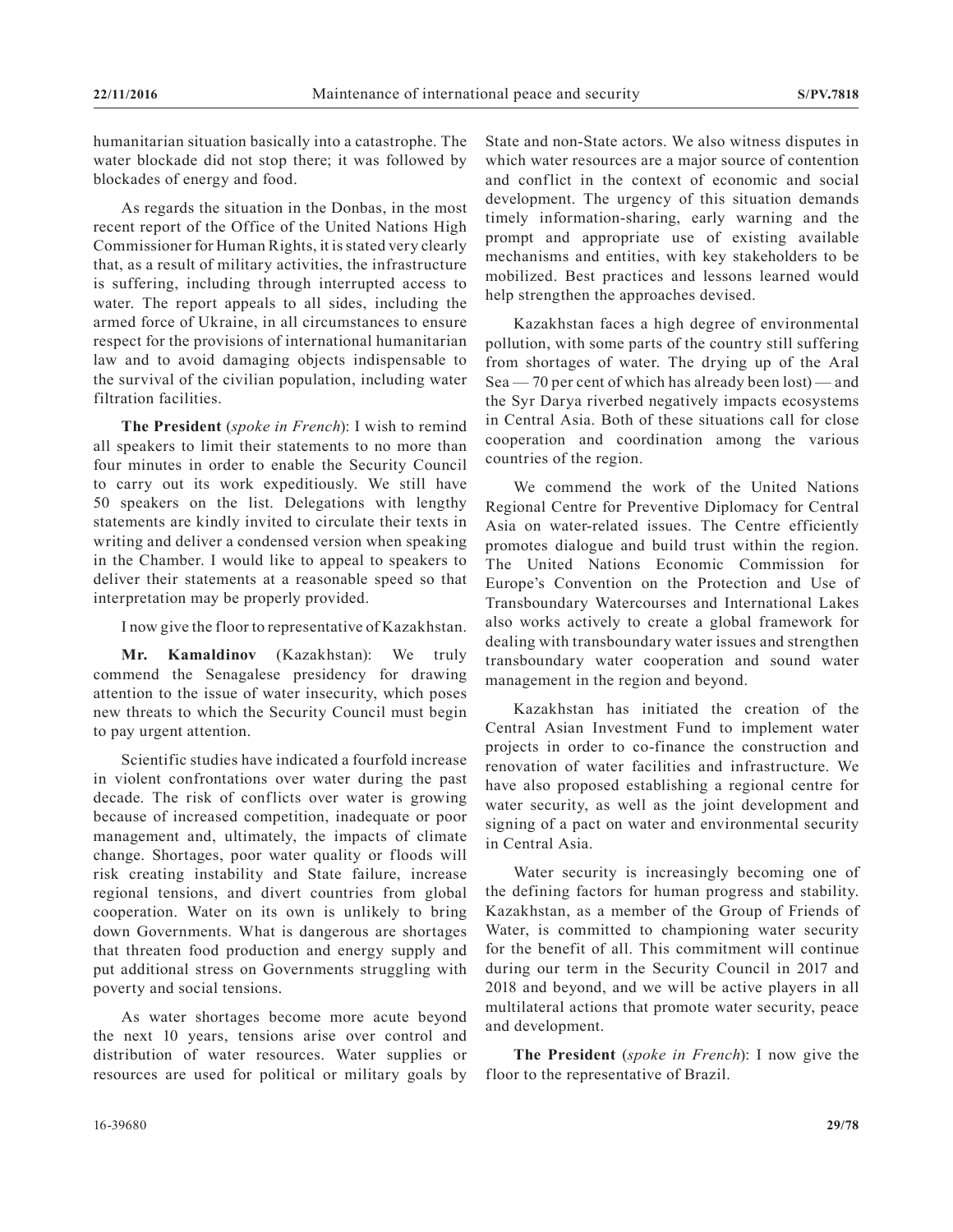**Mr. Vieira** (Brazil): I thank you, Sir, an Senegal for convening this meeting. I also thank the Secretary-General, Mr. Danilo Türk, Ms. Chrstine Beerli and Mr. Sundeep Waslekar for their interventions.

The relationship between water, peace and security should be considered with prudence and caution by the Council. Like climate change, to which it is intimately connected, water scarcity is primarily a sustainable development challenge. While it may be one element contributing to conflict and instability in some particular circumstances, it does not necessarily represent a threat to international peace and security.

General Assembly resolution 1803 (XVII) declared that the right of peoples and nations to permanent sovereignty over their natural resources must be exercised in the interests of their national development and of the well-being of the people of the State concerned. Building on this legal right enjoyed by each Member State, the Rio Declaration on Environment and Development recognized that, in accordance with the Charter of the United Nations and the principles of international law, States have the sovereign right to exploit their own resources pursuant to their own environmental and development policies. These principles will have a key role to play in the universal implementation of the Sustainable Development Goals (SDGs), including SDG 6, on water and sanitation.

The logic of cooperation, not coercion, should therefore guide efforts to ensure the just and efficient use of limited water resources. Agencies and initiatives such as United Nations-Water, the United Nations Food and Agriculture Organization Land and Water Division, the World Water Assessment Programme and the International Hydrological Programme of UNESCO are well placed to provide technical expertise to prevent and resolve issues concerning water resource management. The Peacebuilding Commission, its Support Office and Fund can also contribute to designing and supporting projects aimed at fostering peace and reconciliation through the fair allocation and ownership of, as well as access to, water resources at the national level.

Despite some misperceptions that transboundary water basins tend to engender hostility rather than collaborative solutions, water is mainly an untapped resource of fruitful cooperation. Nurturing the opportunities for cooperation in water management among all stakeholders can help build mutual respect, understanding and trust among countries, and maintain

public health, food security and social, environmental and economic stability. It can also build sustainable peace.

As my delegation highlighted during the Arria Formula meeting on this subject in April, our regional experience illustrates the potential of cooperation concerning water resources. Brazil signed, in 1969, the Treaty of the River Plate Basin with four of its neighboring countries. Among other provisions, the Treaty established an Intergovernmental Coordinating Committee to promote joint projects in one of the world's largest river basins. Two of these are the Guarani aquifer and the waterway transport system of the River Plate basin. A decade later, in 1979, a landmark tripartite agreement among Brazil, Argentina and Paraguay, regarding the hydroelectric power plants of Itaipu and Corpus Christi, ended a long-standing controversy and paved the way for deeper integration and cooperation in our region.

Likewise, Brazil created, along with Bolivia, Colombia, Ecuador, Guyana, Peru, Suriname and Venezuela, the Amazon Cooperation Treaty Organization, which has made great strides in promoting cooperation and sustainable development in the Amazon basin. These experiences and other regional initiatives bear witness to the potential of coordinated water management as an instrument to prevent and resolve disputes, as well as a catalyst for prosperity.

Rather than treat access to water resources as a threat to international, peace and security, our focus should be on addressing serious violations of international humanitarian law regarding water, particularly the issue of attacks on water installations in armed conflicts. It is of utmost importance that all parties to conflict abide by their obligations not to attack, destroy, remove or render useless drinking water supplies and irrigation works, as expressly stipulated in Additional Protocols I and II to the 1949 Geneva Conventions.

The securitization of sustainable development issues is detrimental to the functioning of the Council itself. This tendency detracts attention from the issues on which the Council can and is mandated to make a difference, namely, the protracted and more recent conflicts that have resulted in the direst humanitarian situation since the end of the Second World War.

**The President** (*spoke in French*): I now give the floor to the representative of Sweden.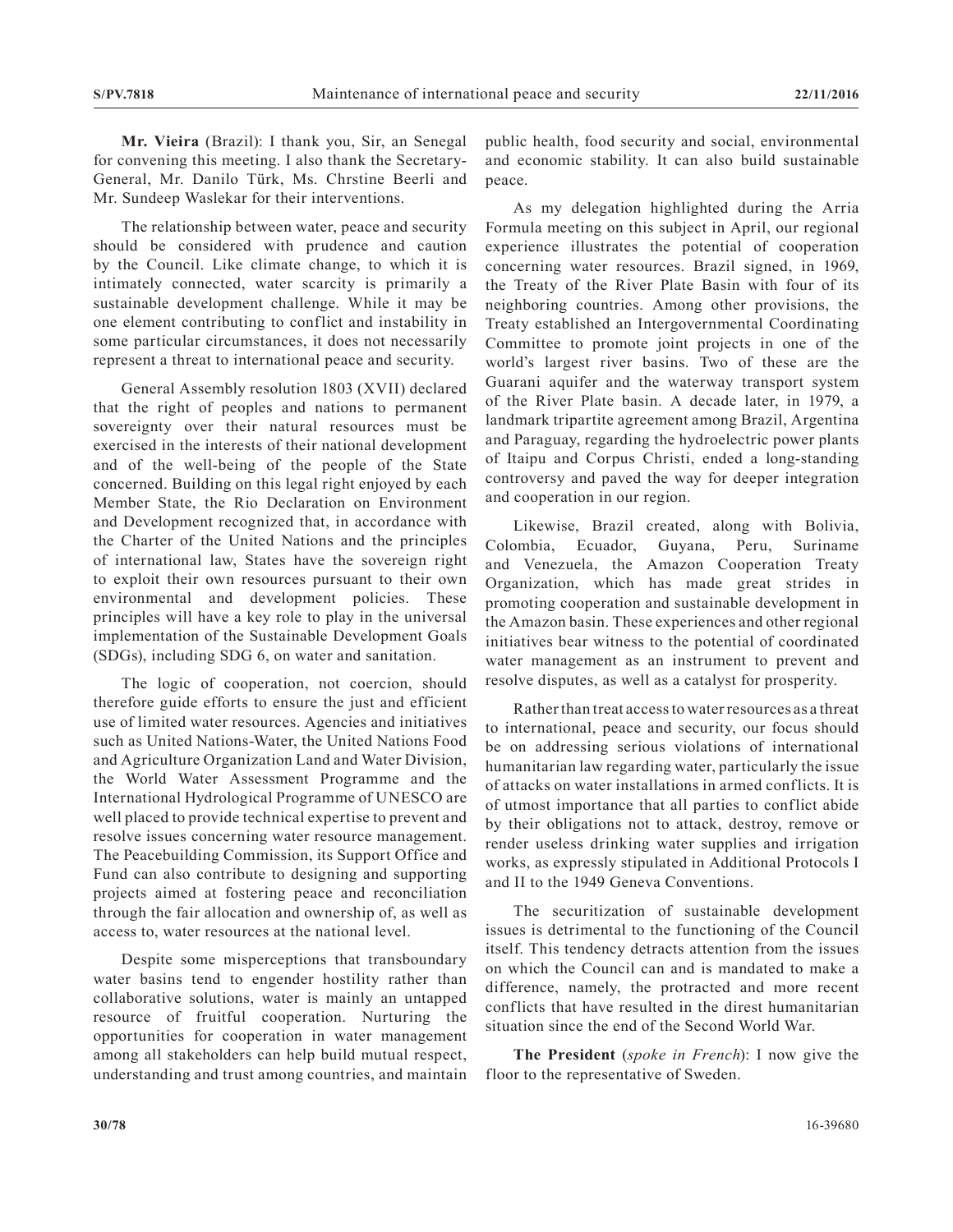**Mr. Skoog** (Sweden): Let me express our deep appreciation for your leadership, Sir, in driving the water, peace and security agenda, both in the Security Council and in other forums. Building on the Arria Formula meeting you hosted in April, today's meeting provides us with a very welcome opportunity to consider the impact of water on peace and security.

Water impacts every major strand of life, from agriculture and energy to transportation and health care. The world is experiencing a surge of water-related crises, and the World Economic Forum rated water crises as the top global risk for the next 10 years. A rapidly growing global population and a changing climate threaten to skew the dynamics of supply and demand of the single-most important resource we have, and in ways we have never faced before. Two-thirds of the world's population could be living in water-stressed conditions by 2025.

Water scarcity affects security and strikes disproportionately at the most vulnerable and the poorest. It particularly affects security in fragile settings where governance may be weak and institutional capacity to deal with crises is low. We witness this in places such as in the Sahel region and around Lake Chad, where drought, land degradation and desertification lead to resource scarcity and food insecurity, generating conditions that risk leading to competition, tension and conflict.

Against the increasing threat that a lack of access to water can fuel conflict and threaten peace, Sweden has made efforts to build experience in what we call water diplomacy. The Stockholm International Water Institute manages the Shared Waters Partnership, which facilitates transboundary water management. We are also host of the UNESCO International Centre for Water Cooperation, which supports policy makers and other practitioners in reducing conflict around water.

Our work on water diplomacy has shown that while the threat of violence over water is real, water also offers opportunities as a source of cooperation. There are examples where water has even become a driver of conflict resolution. Most of the world's freshwater resources come from rivers, lakes and aquifers that are transboundary by nature. While that is a challenge, research on transboundary water management demonstrates the many cases where States tend to collaborate rather than enter into violent disputes over shared waters. I think your country, Mr. President,

provides a very good example of reaching out to one's neighbours to work constructively, as stated earlier by the Secretary-General.

Cooperation over shared waters can have a farreaching positive impact and build trust far beyond the issue of managing a shared resource. Institutionalizing mechanisms for cooperation over shared water is a long-term strategy for sustaining peace and a smart investment in times of increasing pressures from population growth, urbanization and climate change.

But to turn water into an opportunity for cooperation, we need transparent and efficient mechanism for information-sharing, participation and dispute settlement. We need smarter and more integrated water-management approaches. We need to break down silos and put new incentives in place. We need to be more creative in the use of technology. And we need stronger partnerships.

Today's debate is another reminder of the strong links between security and development. The implementation of Agenda 2030 is also crucial in preventing conflict. The importance of water for sustainable development is highlighted in several of our common goals, not least in Sustainable Development Goal (SDG) 6, on water, and SDG 14, on oceans and seas. Sweden is a strong proponent of the United Nations Conference to Support the Implementation of SDG 14, which will take place here in New York in June 2017, to be co-hosted by the Governments of Fiji and Sweden.

**The President** (*spoke in French*): I now give the floor to the representative of Pakistan.

**Ms. Lodhi** (Pakistan): I would like to convey my delegation's appreciation to you, Mr. President, for taking the initiative during your presidency to organize this open debate on water, peace and security. We also thank your delegation for the useful concept note (S/2016/969, annex). I would also like to acknowledge the insightful remarks made earlier by the Secretary-General and other briefers.

Water is a resource that is limited supply but for which demand continues to grow. On the one hand, global warming continues to threaten the supply of fresh water, while, on the other, the steady increase in the global population is continually escalating the demand for water. It is therefore not difficult to see where our next existential challenge will come from. But meeting that challenge is not just about addressing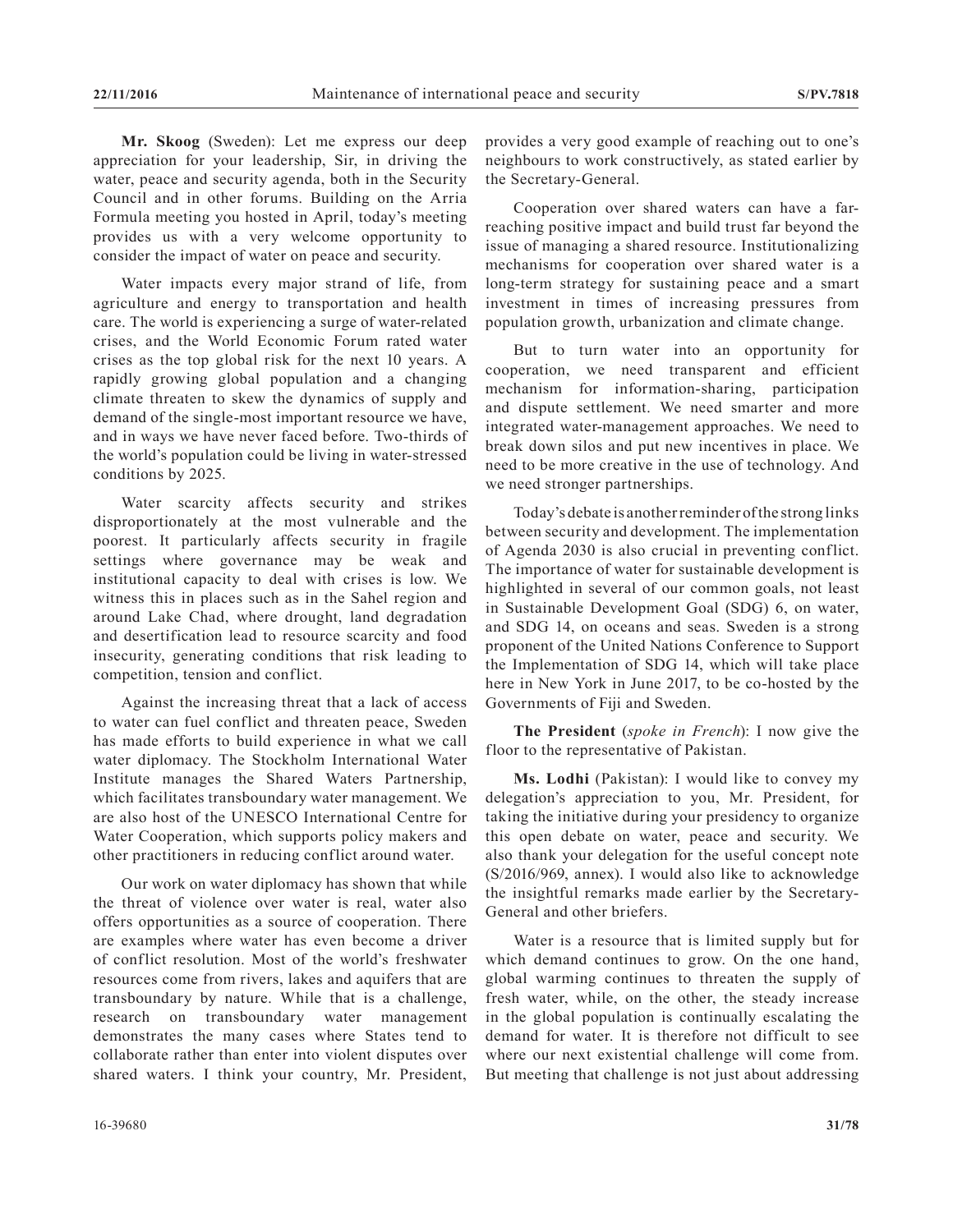questions of supply and demand; more fundamentally, it is a challenge of sharing the resource.

As water scarcity worsens with the world's growing population, there will be an increased need for sharing the available source of fresh water. However, the question of access to water is not just related to our survival; it is intricately related to food security and to development. Asian and African States, in particular sub-Saharan States, all are witnessing growth in population, extreme vulnerability to climate change and an ever-increasing hunger for development. Therefore, the countries of those regions are likely to be the first to face the challenge of sharing transboundary waters in a pressing way. In the face of water scarcity, the ability of countries to cooperate and peaceably share available water resources will be critical to their peace, security and development. What is alarming, however, is that the regions most likely to be affected by acute water scarcity are the ones facing political turmoil and conflicts, some of which have remained unresolved for decades.

Throughout history, access to water has either been a source of conflict or of cooperation among people. Today, too, water scarcity can lead to either of the two paths. Essential for human survival — as, indeed, for progress — countries will be prepared to fight for access to adequate water. Only the will and ability of States to develop mutual understanding on the sharing of transboundary waters can prevent violence and conflict. Therefore, if we at the United Nations wish to maintain international peace and security, we must strive to find ways to ensure two things: one, that Member States remain willing to share water resources peaceably and cooperatively; and, two, that Member States' willingness to resolve such issues are not constrained by any lack of capacity.

The first of those aspects is often more critical. The international community must assume responsibility to develop, nurture and protect normative frameworks at the multilateral and bilateral levels to ensure that States remain willing to resolve water issues cooperatively. It must promote bilateral and regional agreements on waterways and, once they are developed, ensure that they are not undermined through unilateral or coercive measures. The Indus Water Treaty of 1960 between Pakistan and India and with the World Bank as guarantor — is an example and model of what can be achieved through bilateral agreements. The Secretary-General also cited it earlier as an example of positive cooperation. But the Treaty is also an equally good case study of what could go wrong if such agreements are not honoured or if they are threatened by one of the States parties to be abrogated altogether. The international community must remain vigilant to any sign of unwillingness to maintain cooperation and must be willing act to avert any conflict.

On the second aspect, Member States' ability to cooperate depends upon a number of factors, which may be technical, financial or political. There are several international institutions that can address the technical or financial needs for developing and sustaining cooperation on water sharing among States. However, the only international body that can enhance Member States' political ability to cooperate is the Security Council. It is the responsibility of the Council to resolve international conflicts and disputes, especially long-standing, prolonged conflicts, in particular in Asia and Africa. Unburdened by conflicts of the past, new challenges can almost always be addressed cooperatively.

Before I conclude, I want to caution and warn against any use of water as an instrument of war. Pakistan denounces any such practice, real or threatened, as we believe it to be inconsistent with the precepts of international humanitarian law. Access to water is a fundamental right that must be protected at all times.

Finally, our debate today must send a strong message to the world that we are committed to maintaining cooperation in the face of water scarcity; that we will respect and protect our existing understandings and build where they are yet to be reached; and that we will not allow this challenge to put international peace and security at risk.

**The President** (*spoke in French*): I now give the floor to the representative of the Islamic Republic of Iran.

**Mr. Dehghani** (Islamic Republic of Iran): At the outset, I would like to express my delegation's appreciation to you and your delegation, Mr. President, for convening this meeting and for circulating the concept note (S/2016/969, annex). I would also like to express my gratitude to Secretary-General Ban Ki-moon, the Global High-Level Panel on Water and Peace, the International Committee of the Red Cross and the Strategic Foresight Group for their inputs at this debate.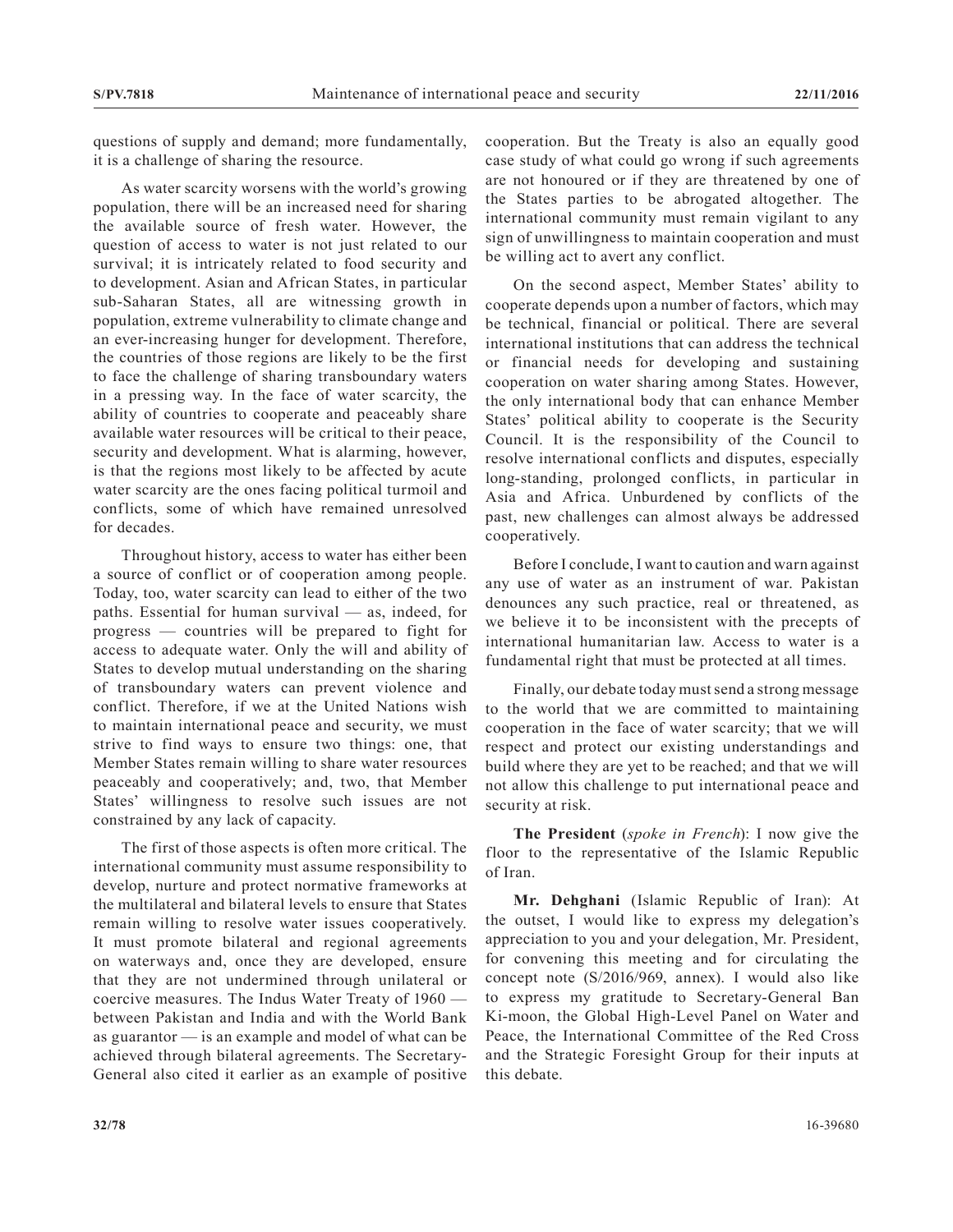Water is a natural resource that not only has a determining impact on the wealth and welfare of all nations, but also holds major sway over their stability in the twenty-first century. Approximately 1.7 billion people currently lack fresh water and are below the threshold of true scarcity established by the United Nations. That number is expected to increase to 2.4 billion in 2025.

More than 260 rivers are shared in one way or another by 148 countries, and therefore water-related issues can affect regional peace in a very significant way. It is particularly disturbing that there are no cooperation frameworks for 158 of the 263 international watercourses. Incremental competition between States over transboundary water resources has led to regional instability in many places, and that will continue and become exacerbated in the future.

With unprecedented population growth, new emerging economies and the effects of climate change, pressures on our finite freshwater resources are increasing. Meanwhile, the ability of some nations to secure their water-related requirements is being severely challenged, thus causing great and legitimate concern that tensions around water hotspots will intensify among water users. Yet water holds immense potential for cooperation, which should be explored and utilized. An increasingly strong and coordinated response is therefore expected from the international community in order to raise awareness and build cooperation on the growing challenges for sovereign States posed by water.

Water and water resources are increasingly becoming a matter of national security, and therefore, as the concept note (S/2016/969, annex) describes, a potential driver for conflicts. Fierce competition for fresh water may well become a source of conflict in the future, in the same way that land and energy have led to conflicts in the past  $-$  if the international community fails to install efficient and effective water management structures at the regional level. As stated in the 2015 *World Water Development Report*,

"[i]nter-state and regional conflicts may also emerge due to water scarcity and poor management structures."

Water diplomacy is needed — a new approach to managing complex water issues and networks, innovative approaches to water managing that should replace outdated zero-sum battles over water. That new approach would serve to promote both shortand longer-term cooperation through shared benefits, inclusive multi-stakeholder agreements and sustainable transboundary institution-building.

To meet those challenges, the international community needs to accentuate its political will to promote transboundary water cooperation by negotiating, designing, agreeing and implementing custom-made and appropriate water-sharing plans and access to water. We need to encourage countries that are facing water-related issues to develop cooperation frameworks to address their respective needs in order to prevent water-related confrontations in the future. Upon request by the States concerned, the relevant bodies of the United Nations and regional and subregional organizations can also play a useful role in those efforts, particularly in the areas of capacitybuilding, sharing experiences and setting models.

**The President** (*spoke in French*): I now give the floor to the representative of Colombia.

**Mr. Morales López** (Colombia) (*spoke in Spanish*): First of all, I would like to thank Senegal for convening this open debate on water, peace and security and for the concept note (S/2016/969, annex ) shared with us. We are also grateful for the briefings by Mr. Danilo Türk, Ms. Christine Beerli and Mr. Sundeep Waslekar.

Less than 3 per cent of global water is fresh water. Of that 3 per cent, more than 2.5 per cent is frozen water in Antarctica, the Arctic and in glaciers, making it practically unavailable. That is, humankind depends on the remaining .5 per cent of fresh water for its needs and for the world's ecosystems.

As the concept note mentions, water resources are not uniformly distributed throughout the world. Even when we carefully consider the natural water supply within countries with significant water resources, it becomes evident that local distribution is also not homogenous — in some areas water is abundant and in others the resource is scarce.

We know that most of the .5 per cent of fresh water is stored in underground aquifers. However, increasing use for farming, industry and consumption reduces the available global reserves. Agriculture — the primary sector for ensuring food security, and therefore sustainable development — is estimated to account for 75 per cent of global freshwater consumption. Industry is responsible for 20 per cent, while only 5 per cent is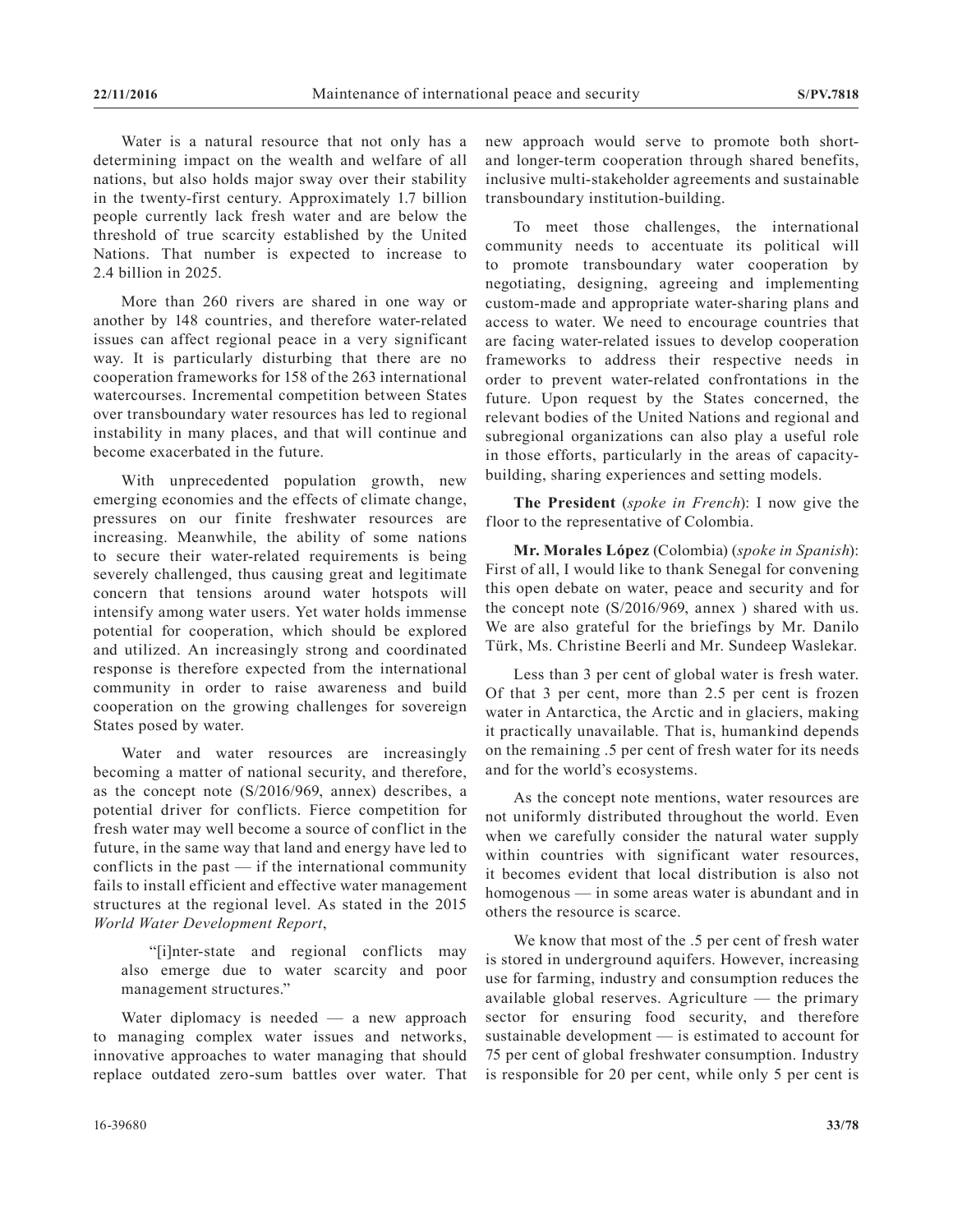used for domestic purposes. In that context, cooperation is critical to ensuring a sufficient supply of potable water for all sectors, as a catalyst for sustainable development.

Colombia is rich in water resources due to its geographic location, topography and great variety of climate patterns. Grounded in that reality, our country has recognized the importance not only of the need for comprehensive management of the resource but also of the prevention, recognition and management of waterrelated conflicts.

My country's efforts are reflected in the national policy for integrated water resources management and in its national water plan, which includes six objectives: to conserve the ecosystems and hydrological processes on which the country's water supply depends; to identify, quantify and optimize water demand in the country; to improve the quality and minimize the pollution of water resources; to develop comprehensive management on the risks associated with the supply and availability of water; to create the conditions for institutional capacity-building in the comprehensive management of water resources; and, finally, to consolidate and bolster governance for its comprehensive management.

Key to those objectives is a strategy for managing conflicts that emerge regarding the use, access and affordability of water. In that regard, our national water plan prioritizes a programme for the management of water-related conflicts that seeks to reinforce the governance strategy set out in the national policy.

In addition, Colombia wishes to emphasize that the Congress of the Republic is considering draft legislation that seeks to make the right to water a constitutional human right. As of today, six of the eight debates required for legislative approval have been held. It is clear that the work being done internally is in keeping with the Sustainable Development Goals and reflects Colombia's commitment to them, particularly Goal 6: "Ensure availability and sustainable management of water and sanitation for all".

For Colombia, it is essential that the issue of water on the international agenda be considered in the context of cooperation and dialogue among countries, which will benefit all countries, their populations and ecosystems. That perspective allows us to foresee the emergence of conflicts arising from the supply, conservation, use or exploitation of water. However, given the current proliferation of international waterrelated initiatives, Colombia emphasizes the importance

of taking into account the need for comprehensive and pragmatic approaches within the United Nations system to address existing water-related issues and avoid duplicating efforts.

While the issue of water is not within the purview of the Security Council, the United Nations and regional bodies play a key role through which it can participate as a catalyst of international cooperation through technical and scientific exchanges that promote sustainable water use. States, for their part, are called upon to make good-faith efforts to promote dialogue and mechanisms of cooperation such as those presented today in order to preserve the resource for future generations and to ensure that its use is shaped by sustainable patterns of production and consumption.

In that regard, Colombia wishes to reiterate the importance it attaches to the work of the Security Council. Nevertheless, it believes that the more appropriate body to engage in water-related debates is the General Assembly. Considering the functions and aims of the Assembly and the intrinsic relationship between water and sustainable development, it is our view that water-related discussions should be held in that universal organ, thereby ensuring an inclusive and comprehensive approach with the participation of all Member States. It is imperative that we strengthen cooperation among States and help developing countries, upon their request, to find responses and solutions that will enable them build capacities in order to prevent water-related conflicts.

**The President** (*spoke in French*): I now give the floor to the representative of Hungary.

**Ms. Bogyay** (Hungary): Let me first commend the Senegalese presidency for including this very important topic on the agenda of the Security Council.

Hungary aligns itself with the statement to be delivered by observer of the European Union.

When speaking about water security and cooperation, I always refer to the striking conclusion of a Hungarian-born Nobel laureate physicist, the inventor of the hologram, Dénes Gábor, who said,

"Until today man has fought nature; from now on man has to fight his own nature."

What makes that statement so relevant in the context of this debate is that the challenges related to the sustainable management of our freshwater resources, as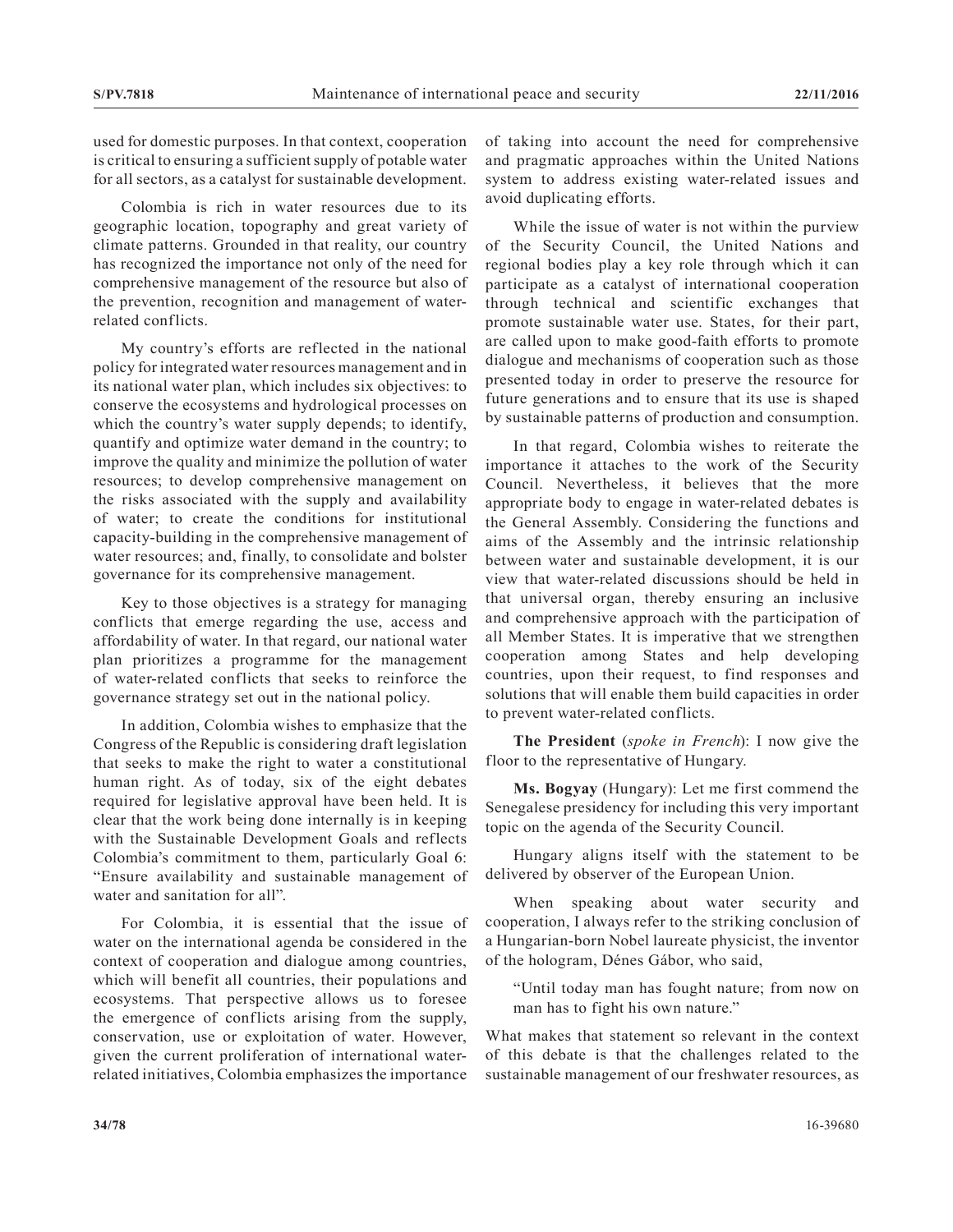well as the looming water crisis, are, to a large extent, man-made. Interdependence will only increase over time, as regions and sectors exposed to water shortages rely more and more on water controlled by others and face dramatically changing climatic conditions and challenges that contribute to the growing water scarcity.

Many consider water as a driver of conflict, but, even more important, I think that it should be a source of cooperation. While more than 140 water-related treaties have been signed in this century, datasets show that only about seven minor skirmishes over water occurred during the same period. War over water is not strategically rational, hydrogeographically effective or economically viable. Until today, water cooperation has prevailed over water conflicts.

Hungary has developed a strong tradition of prudent water management over the centuries. It also provides technical assistance to developing nations. Given the hydrogeological conditions of the country, transboundary water cooperation is an unquestionable imperative for Hungary.

We encourage all Member States to join the relevant United Nations conventions on water. To avoid mismanagement, distrust and eventually conflict, the establishment of coordination mechanisms among countries at the level of transboundary river basins or aquifers is an absolute necessity. Transboundary cooperation hinges on political will and on understanding what the issues are. The cooperation required for data-sharing over transboundary river basins and aquifers is very important.

Since 2003, the Budapest World Science Forum, organized by the Hungarian Academy of Sciences and UNESCO, has put water cooperation on the front line of its deliberations. Water diplomacy is a major issue for us. In just a couple of days, we will hold the second Budapest Water Summit, under the patronage of His Excellency the President of Hungary, who is a member of the joint United Nations-World Bank High-Level Panel on Water. We believe that the Budapest Summit meeting next week will give momentum to the implementation of the water-related agenda arising from the Sustainable Development Goals and the Paris Agreement on Climate Change. The aim of the Summit is to promote the message to all countries that facilitating the development of sustainable water resources should be a source of cooperation and of peace.

**The President** (*spoke in French*): I now give the floor to the representative of Italy.

**Mr. Cardi** (Italy): Italy aligns itself with the statement to be made on behalf of the European Union. In addition, we fully support the statement by the representative of the Kingdom of the Netherlands, in the light of our cooperation on the upcoming split mandate in the Security Council.

I wish to congratulate Senegal on the open-minded choice of topic for today's debate, with emphaiss on the linkages between climate and security.

Water scarcity can be a threat  $-$  a multiplier of instability, a driver of migration and confrontation. That is why international cooperation is an essential tool for peacebuilding, preventing conflicts related to resource scarcity and minimizing threats through preventive diplomacy, mediation and capacity-building. The International Freshwater Treaties Database lists more than 400 water agreements, more than a quarter of which have been concluded in the past 70 years. They are the alternative to confrontation.

Italy is party to the so-called Water Convention — the Convention on the Protection and Use of Transboundary Watercourses and International Lakes — which has played a key role in preventing potential conflicts in the pan-European region following the end of the Soviet Union. It has also proved instrumental in many postconflict situations — for example, after the conflict in the former Yugoslavia.

The Convention's institutional framework has promoted cooperation based on equity and sustainability, and thus has promoted peace and economic integration. The opening of the Convention to all States Members of the United Nations as of 1 March offers the opportunity to create the global multilateral framework for promoting water cooperation, monitoring progress, identifying hotspots and triggering preventive responses. It can offer a home in the United Nations system for multilateral diplomacy on peace, security and water.

Italy believes that education, research and cooperation, with the transfer of know-how, in sustainable water management are key to our efforts in conflict prevention. For that purpose, Italy has invested in specialized courses for engineers, agronomists and water managers, while promoting an integrated approach within the water-energy-food security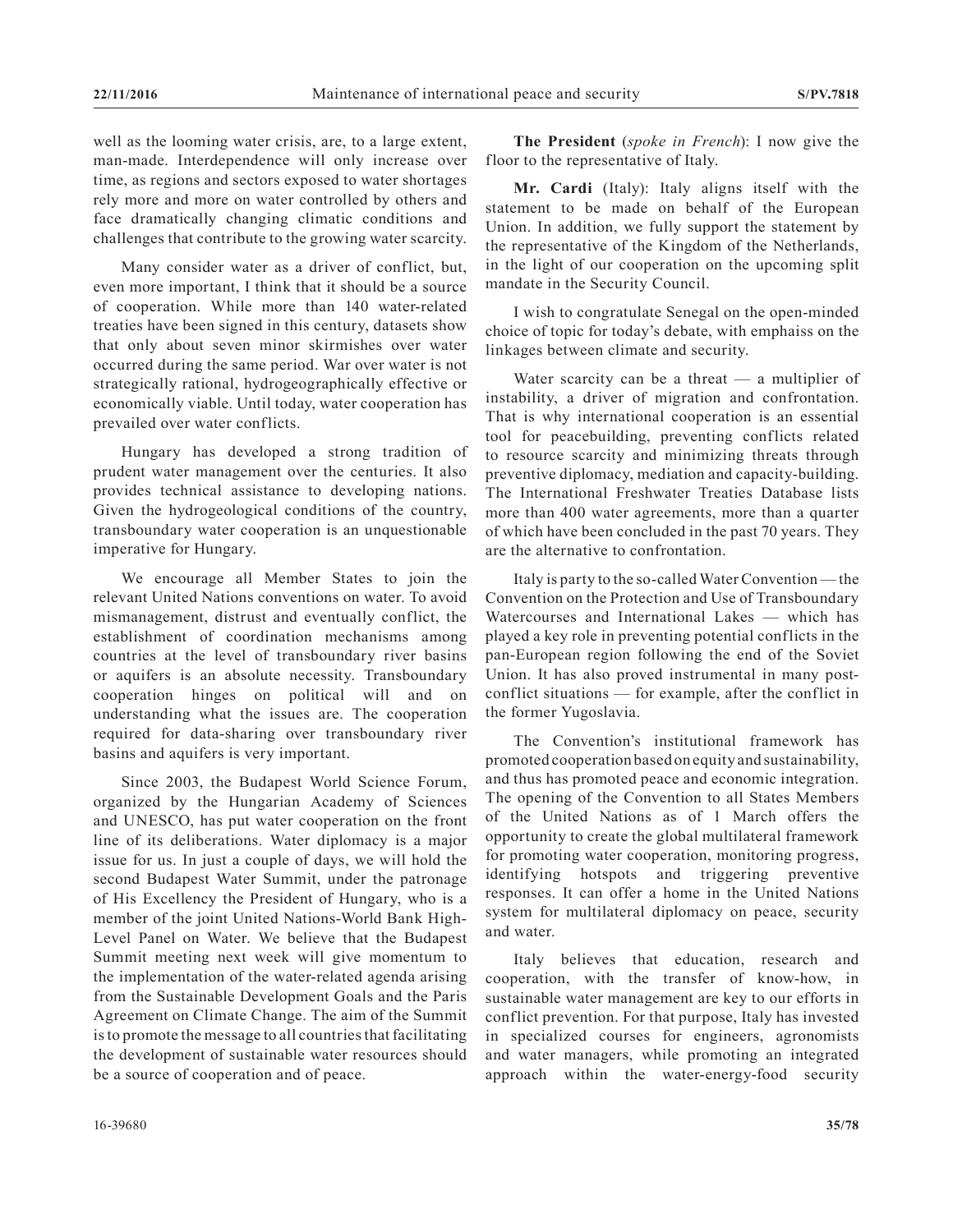nexus at the Agronomic Institute of Florence, as well as by promoting postgraduate programmes at the Mediterranean Agronomic Institute in Bari. Together with the increasing number of graduate students from sub-Saharan Africa, the Mediterranean and the Middle East, who are now addressing the competing uses of scarce water in their respective countries, Italian cooperation continues its long-standing engagement in local projects for conservation and the sustainable use of water with a focus on rural areas in the Mediterranean, the Near East, Africa and Latin America.

History reminds us that advanced water management can contribute to the development and resilience of societies, as the Roman Empire proved in the Mediterranean, an area of water stress and climate variability. Two millenniums later, we cannot fail to recognize and address the root causes of conflicts and the challenges that climate change, unprecedented urbanization, population growth and migration pose to the stability and security of the world. That situation, which is particularly evident in Africa, calls for increased international collaboration. The 2030 Agenda for Sustainable Development offers an appropriate framework where economic growth, social sustainability, environmental preservation and peace and security are connected and mutually beneficial. We should not miss the opportunity of adopting that new conceptual paradigm.

**The President** (*spoke in French*): I now give the floor to the representative of Guatemala.

**Mr. Skinner-Klée** (Guatemala) (*spoke in Spanish*): First and foremost, we would like to thank you, Sir, for organizing today's important debate and for the concept note (S/2016/969, annex). I also thank the Secretary-General, Mr. Danilo Türk, Ms. Christine Beerli and Mr. Sundeep Waslekar for their briefings.

Our delegation believes that a discussion on water, peace and security is important, since that natural resource is essential for humankind's survival, but also, because of its scarcity and people's dependence on it, it could be the fundamental cause of the outbreak of conflicts. Guatemala shares the concern that water could be viewed as a cause of conflict, which could occur because of its uneven global distribution and its ongoing scarcity caused by urbanization, global warming and the excessive or disproportionate use of water. That is why we must be careful and sensible in the use and conservation of water, especially given the

expected global population increase in the not-toodistant future. That is why we agree with the remarks by former Secretary-General Kofi Annan, who said that

"competition for fresh water may well become a source of conflict and wars in the future, but at the same time it has the potential to be a catalyst for development and cooperation."

Our strong commitment to multilateralism is based on the conviction that global challenges such as the maintenance of international peace and security, the fight against poverty, the promotion of sustainable development and the rule of law can be effectively addressed only within a multilateral framework based on the premise of cooperation and solidarity. Without that, the arbitrary and illogical use of resources will lead not only to shortages but to clashes between peoples and nations in an attempt to gain access to those resources.

Environmental protection and appropriate management of our natural resources will enable us to achieve harmonious human coexistence, marked by development and sustainability and guided by conservation and sustainable use. We need to prepare a strategic rapid response focused on the underlying structural issues related to the problem of water resources, which requires not only a change in rhetoric but also a substantial change in the way we see and understand the reality that determines the conservation of, access to and use of water.

For Guatemala, it is particularly worrying that for various reasons, and to a great extent man-made ones, the world's populations are currently encountering a serious shortage of fresh water owing to the unsustainable use, poor management and pollution of water, as well as to climate change, industrialization, rapid demographic growth and the reappropriation of water, all of which add up to a greater demand for the resource, which could lead to confrontation among communities, peoples and nations.

Under those circumstances, it is unnecessary and pointless to emphasize that, unless we change the conditions under which we are currently using that resource, the improper use or lack of access to water will generate still more structural violence in various regions, putting at risk development and the implementation of the economic, social and cultural rights of populations, as well as international peace and security. That is why we condemn attacks against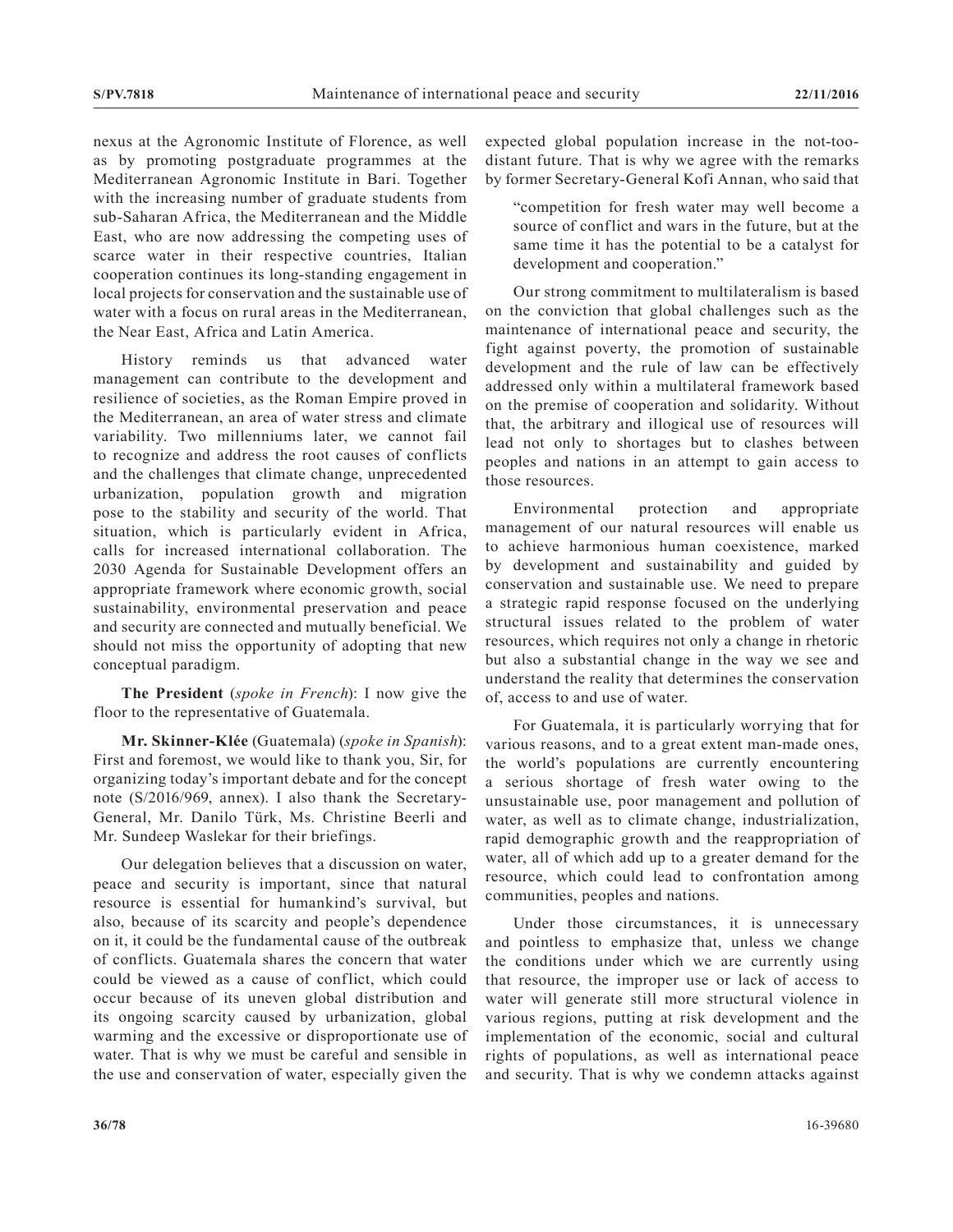water supplies as a method of waging war, whether of a national or international nature, since that is a clear violation of international law and international humanitarian law. Indeed, to use water as an instrument of war is a crime against humanity, which is why the relationship between water and peace deserves to be analysed with reference to current practices and with a view to coordinating policies on conservation and sustainable use.

In that regard, we recognize the timeliness of this debate in the interest of highlighting the problem of water and its supply, which deserves greater attention from the international community. That is why we welcome with pleasure the efforts undertaken by the Global High-Level Panel on Water and Peace to address the development of proposals for strengthening the global architecture for the prevention and resolution of conflicts related to water, as well as their work to enhance the relevance of water-related issues in local, regional and international policies with a view conserving that vital resource for future generations.

The Security Council has the paramount responsibility for maintaining international peace and security. In order to achieve that, it has been recognized that it is essential to count on a set of mechanisms and tools applicable to the situations and local circumstances of the populations involved. In most cases, those tools have been used to react to conflicts rather than to prevent them. However, we believe that it is necessary to ensure that all instruments at the Security Council's disposal should be used in an appropriate way to deal with the various issues involved in order to achieve sustainable peace and, of course, conflict prevention.

Finally, my delegation considers it important to include this topic on the Council's agenda, while underscoring that water is a strategic resource that belongs to all humankind and has an impact on security, development and human rights. That is clear. We have at hand two important agendas, the 2030 Agenda for Sustainable Development and the sustainable peace agenda. We can make use of and build on them together for a sustainable and harmonious future.

**The President** (*spoke in French*): I now give the floor to the of Slovenia.

**Mr. Logar** (Slovenia): Slovenia welcomes the organization of this debate and the opportunity to address the complex topic of the linkages between water, peace and security at the highest level. I commend Senegal for convening this meeting and for preparing the comprehensive concept note (S/2016/969, annex). I thank the Secretary-General and all three briefers for their relevant and instructive contributions today.

Water is our life support, and its impact on human development is undeniable. Yet the value and the strategic place of water in international politics have long been underestimated, as have the dangers of water scarcity for peace and security. Especially in the light of climate change, which directly impacts water cycles, we must adopt a different attitude and a more coherent approach to water management and the protection of that indispensable natural resource, which is key for the survival of our civilization and, indeed, our planet. The Paris Agreement on Climate Change represents an important landmark in the process, and I am pleased to announce that Slovenia recently ratified the Agreement.

Mobilizing political will is crucial for the protection of water resources, and we must act quickly. For that reason, Slovenia is one of the countries co-hosting the Global High-Level Panel on Water and Peace, chaired by former Slovenian President, Mr. Danilo Türk, and Slovenia was pleased to co-host a side event on the topic during the recent general debate of the General Assembly. Moreover, we participate in Geneva at the Group of Friends of Water and Peace, where we look forward to new members joining the Group as a result of today's discussions. We would also like to encourage more extensive cooperation between the two Groups of Friends in Geneva and in New York, as well as cooperation with the various high-level panels working on water-related issues.

The Security Council has an important role to play in raising awareness of the importance of water for peace and security, and in preventing possible waterrelated conflicts. We therefore hope that this debate will contribute to further actions on water management, while reinforcing structural aspects of the connection between water and security.

Furthermore, I would like to stress the important role of regional organizations in contributing to peaceful and sustainable water management across national borders. In addition, we must create inclusive water partnerships. Those partnerships should involve a range of actors, not just Governments but also civil society and the private sector. They should be fair and appropriately financed, with a view to leaving no one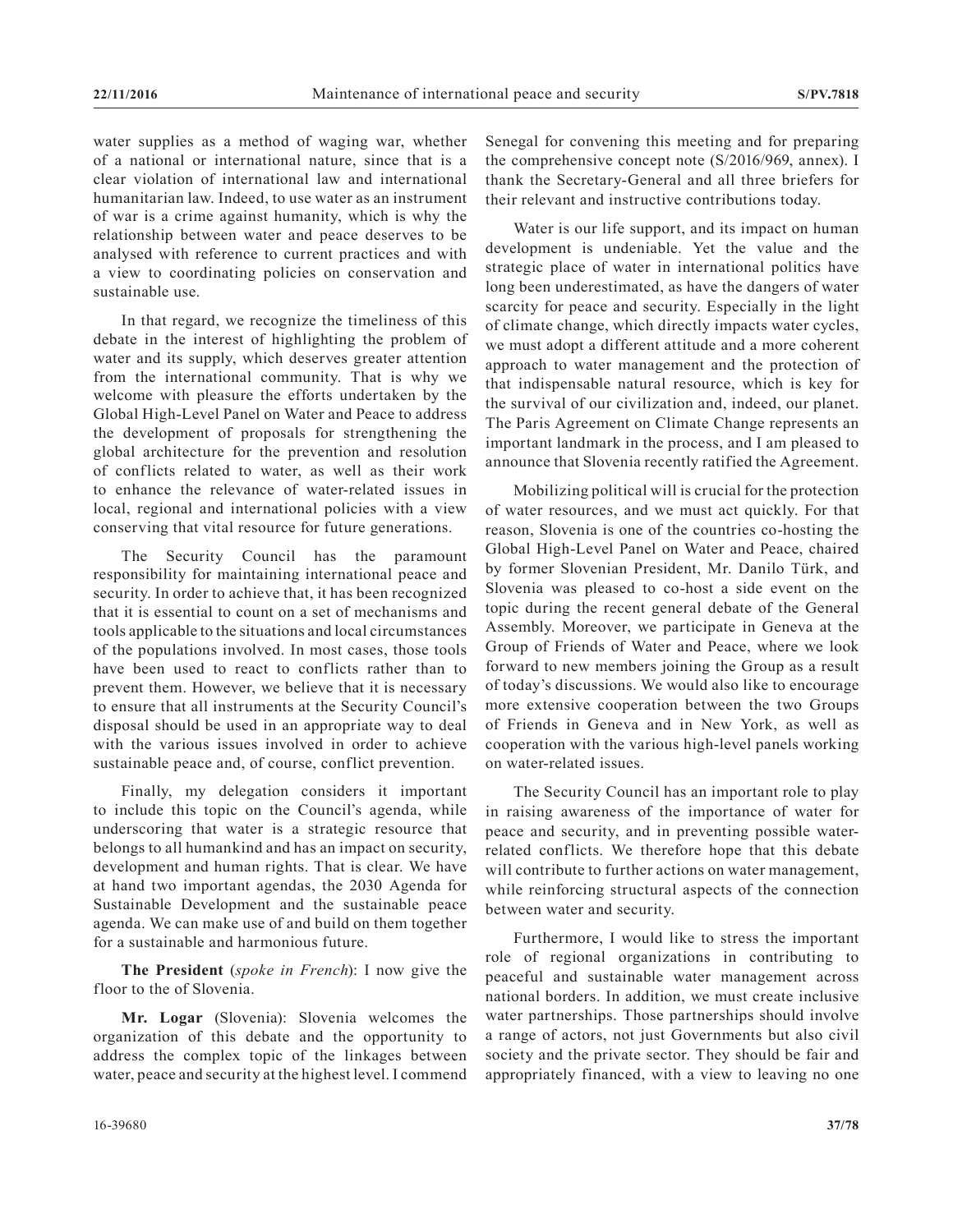behind, and should encourage all those involved to choose cooperation instead of conflict.

There is no doubt that the sustainable management of water resources will become a major global challenge. But I would also like to highlight its potential to be transformed from a source of potential conflict into an instrument of peaceful cooperation. Slovenia has had very positive experience in that regard with the International Sava River Basin Commission, established by the four former Yugoslav States, as a result of one of the first international agreements concluded among the former Yugoslav States after peace was achieved following the Balkan wars. As a result, the Sava River became a symbol of regional cooperation, and the agreement has had an important regional stabilizing effect. I am also proud to inform the Council that just a week ago the Slovenian National Assembly enshrined the right to safe drinking water in our Constitution. Furthermore, the sector-specific priorities of Slovenia's development cooperation include a special focus on sustainable water management and access to safe drinking water.

Safeguarding water means safeguarding our planet for ourselves and for generations to come. We must spare no effort to find comprehensive solutions to water-related challenges, while taking into account the close links with climate change, food security, energy and other issues. The higher our awareness of the importance of water cooperation, the easier it will be to achieve the goal of the sustainable use of water for all, which will, in turn, contribute to the maintenance of peace and security.

Slovenia remains committed to supporting the nexus between water, peace and security. In that light, our country is eagerly looking forward to the final report of the Global High-Level Panel on Water and Peace and its recommendations.

**The President** (*spoke in French*): I now give the floor to the representative of Mexico.

**Mr. Sandoval Mendiolea** (Mexico) (*spoke in Spanish*): Mexico would like to thank Senegal for convening this debate on one of the primary emerging challenges to development and global stability, as well as to sustainable peace. We acknowledge the statements delivered by the Secretary-General and the other briefers.

First, I shall make some brief comments on behalf of the High-Level Panel on Water, which was established by the United Nations and the World Bank Group and is composed of 11 members and a special adviser. The Panel is co-chaired by the Presidents of Mauritius and Mexico.

The Panel on Water seeks a fundamental change in the way in which the world deals with the issue of water in order to prioritize it as humankind's most important resource and to mobilize effective action to ensure its availability and sustainable management for the benefit of our peoples, based on the 2030 Agenda for Sustainable Development, and on Sustainable Development Goal 6 in particular. It is for that reason that we believe that water should be at the centre of our discussions when we talk about matters such as social and economic development, peace and security, the protection of the environment or adapting to climate change.

Last September, the Panel launched an action plan, together with the Secretary-General and the President of the World Bank Group, that recognizes that access to safe drinking water is a human right. The plan also acknowledges the need to shoulder greater responsibilities in the face of local, national and international challenges through a comprehensive and coordinated approach. In that regard, our leaders have called for the consolidation of the current recommendations and research on water and peace in order to present a new initiative in January 2017.

If the world continues consuming at its current rate, by 2030 there will have been a 40 per cent reduction in current water reserves. If we manage to achieve the 2030 Agenda Sustainable Development Goals, we will create the necessary conditions for diminishing and eliminating conflicts over water through a preventive approach. Such an approach must also include transboundary basins, which are home to 40 per cent of the world's population but lack governance agreements in 60 per cent of the cases.

In its national capacity, Mexico reaffirms the need to protect that vital resource for the development of countries and for their inhabitants, thereby promoting sustainable peace. For Mexico, the foundations of sustainable peace lie in development, the fight against poverty and inequality, and access to justice and institutions as the most effective means of preventing conflicts and improving the quality of life.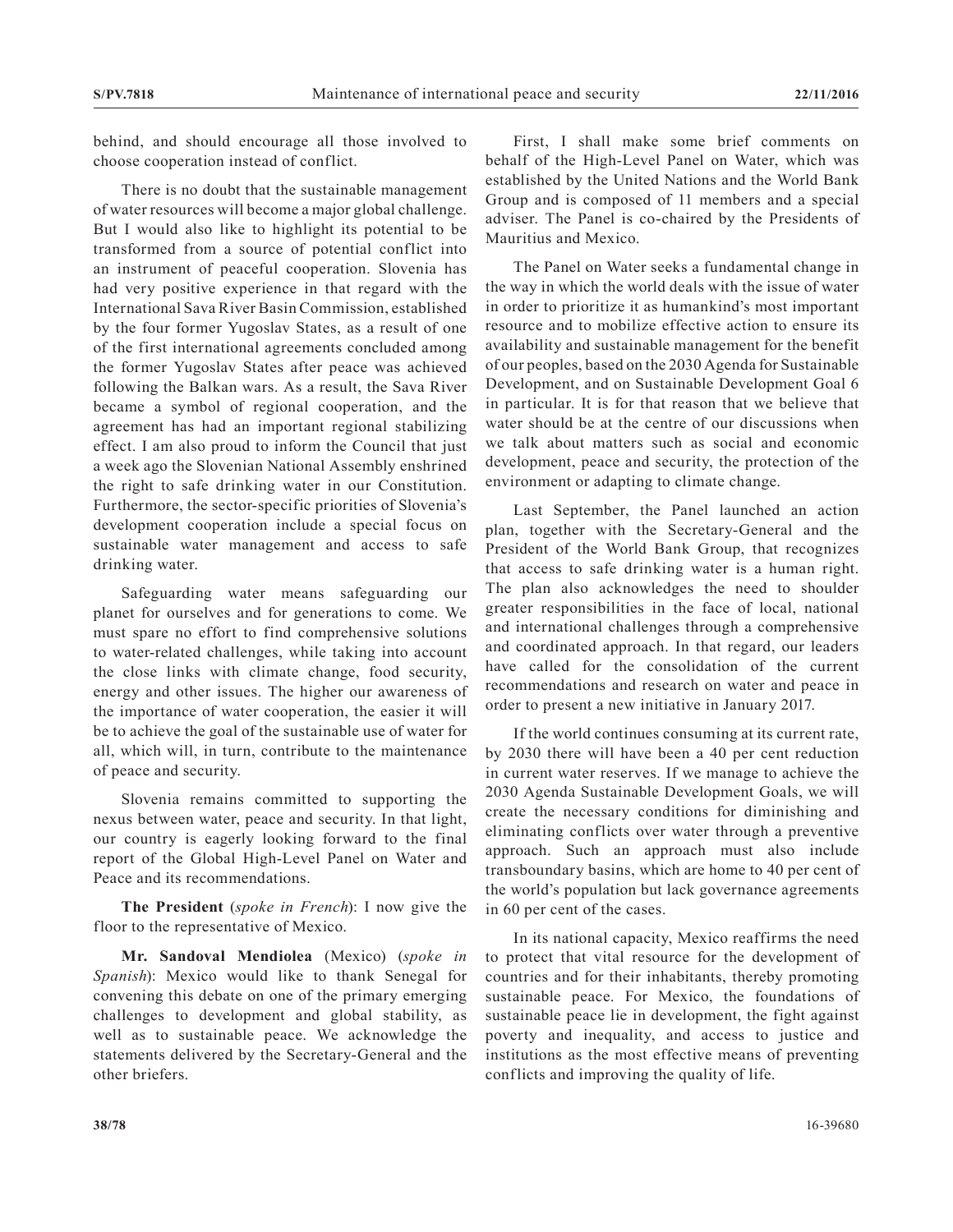The management and protection of water resources is a particularly pertinent issue in those areas where water has been a frequent source of conflict. It is important to develop the abilities to cooperate and mediate in resolving disputes related to water. The work of the relevant United Nations agencies and bodies on the ground, including the Peacebuilding Commission, must take into account the specific nature of this issue.

The management of water, especially when the resource needs to be shared between two or more countries, does not necessarily have to result in conflict. For over 120 years Mexico and the United States of America have developed an exemplary framework for bilateral cooperation through a binational body, the International Boundary and Water Commission, which monitors the implementation of the 13 treaties on the matter, which both countries have signed. Collaboration and mutual understanding have allowed us to implement joint projects that have led to the improved well-being of some 12 million inhabitants of the border zone. That political will, expressed through understanding and cooperation, is what must prevail between neighbouring nations that share watercourses, borders, security and a future.

The success of the cooperation on our northern border has been replicated on our southern border, where two independent international commissions are in place. That has led to several decades of cooperation with our neighbours Guatemala and Belize on the governance of shared water basins and has also resulted in the strengthening of bilateral relations.

**The President** (*spoke in French*): I now give the floor to the representative of South Africa.

**Mr. Zaayman** (South Africa): My delegation wishes to express its appreciation to Senegal for convening this important and timely debate on the important role played by water in the maintenance of international peace and security.

Conflict has cascading effects and far-reaching implications for water security, which lead to negative impacts on political situations and on the social, economic, and environmental aspects of sustainable development. The impact of water on conflict can be seen in Africa, particularly in those countries along the River Nile, as well as in the water-scarce parts of the Middle East. We therefore believe that water security must be one of the primary concerns that should be addressed in the aftermath of conflicts in

order to restore livelihoods and revive economic and social development.

In global terms, indications suggest that, at the current rate, the overuse of fresh water relative to its supply will severely slow economic development. The lack of clean water will be the cause of massive food shortages and compromise energy output within the next 15 to 20 years.

Potential conflicts over water resources can pose an imminent threat to security, both globally and on the African continent, especially as people continue to seek better standards of living in the face of increasingly limited resources. That in turn will result in consequences such as greater flows of economic migrants seeking sustenance elsewhere.

That scenario is confirmed in the World Bank's recent report entitled *High and Dry: Climate Change, Water and the Economy*, which concludes that

"in the next 35 years, water insecurity — made worse by climate change — could force migration, spark conflict and be a significant financial drag on regional governments".

Coming from a continent where water security remains such a high priority, I wish to stress the strong relevance of this issue to Africa. There is no doubt that the international community must strengthen its focus on the preservation of water, including by combating climate change. President Jacob Zuma is a member of the United Nations and World Bank High-Level Panel on Water in support of the 2030 Agenda for Sustainable Developmen and the attainment of Sustainable Development Goal (SDG) 6, on clean water and sanitation.

The Panel, convened at the initiative of the Secretary-General and the President of the World Bank, recently called for a fundamental shift in the way the world looks at water and issued an action plan for a new approach to water management that will help the world to achieve the SDGs. Furthermore, the World Economic Forum, in its *Global Risks Report* in January, has identified the scarcity of water as the number-one long-term risk globally.

We should also work towards making the increase in competition for water become a catalyst for more intense cooperation and innovation rather than a source of conflict. Indeed, the challenges surrounding water can also be a path for dialogue, mediation and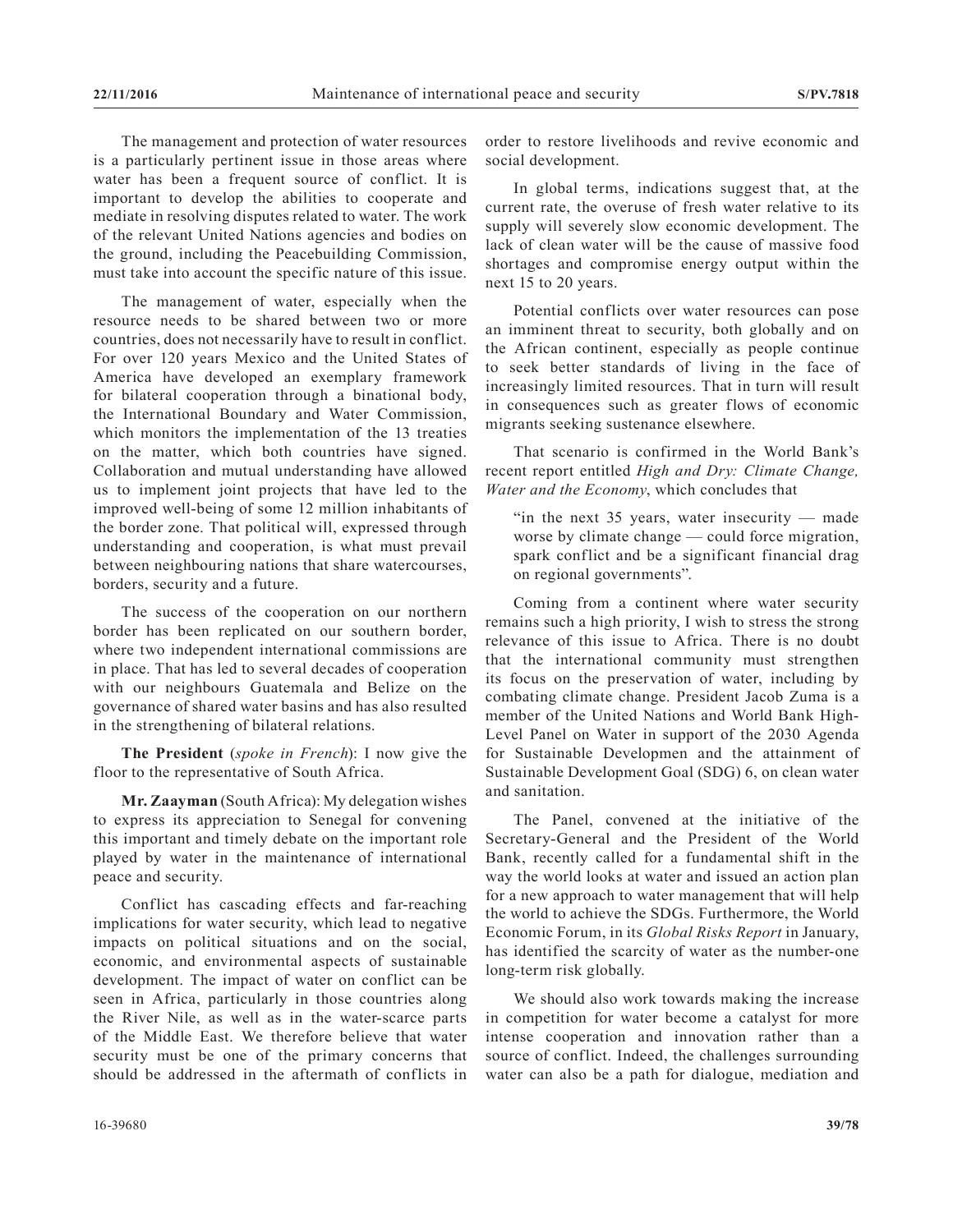confidence-building between States. The work of the Department of Political Affairs in that regard is commended.

South Africa shares transboundary river basins with three other African countries. In that regard, achieving transboundary water security has assisted us and our neighbours in stimulating regional cooperation. Shared waters provide opportunities for cooperation and support political development on wider issues such as sustainable development and economic integration.

The Southern African Development Community remains a prime example of such an approach, whereby the organization coordinates transboundary water cooperation on 15 basins across Southern Africa. We should also mention our strong belief that a country's water security is intrinsically linked to that of its neighbouring countries, and is the very cornerstone of regional integration and development.

For South Africa, as a constitutional, democratic State, inclusiveness and gender sensitivity have always been core principles of our national policy. Accelerating the empowerment of women in regional water management should therefore be viewed as critical, because women play an important part in the provision, management and safeguarding of water. The pivotal role of women as providers and users of water and as guardians of the living environment is seldom reflected in institutional arrangements for the development and management of water resources.

Water scarcity is a major threat to economic growth and stability around the world. Water is and will remain at the heart of international peace and security, the defence of human rights and the imperative for sustainable development paths. The African Union's Agenda 2063 development goals best articulate the demand that Africa has for water, as it states that,

"Africa shall have equitable and sustainable use and management of water resources for socioeconomic development, regional cooperation and the environment."

**The President** (*spoke in French*): I now give the floor to the representative of Germany.

**Mr. Thoms** (Germany): I thank the Republic of Senegal for the invitation to this important discussion on the links between water, peace and security.

In recent years, the World Economic Forum's *Global Risks Report* has ranked water crises as among the global risks with the greatest impact and likelihood of occurring. Water scarcity is a cross-cutting issue that affects all spheres of human life: drinking water and nutrition, peace and security, sustainable development and economic growth. The International Organization for Migration estimates that by 2050 approximately 200 million environmental migrants will be forcibly displaced, temporarily or permanently, owing to floods, droughts, desertification or sea-level rise.

Despite those bleak forecasts, the often evoked "water wars" are not inevitable. We believe that transboundary water cooperation is the appropriate answer to achieving effective and lasting regional solutions for water disputes. Such cooperation must reflect the interests of all riparian countries and must be based on efficient and sustainable water use. There are several positive examples to prove that. In Europe, there is water cooperation in the Danube and the Rhine river basins. In Africa, there is water cooperation in the Lake Victoria basin and the Lake Chad basin. In the latter example, the riparian States strive to protect the dwindling Lake Chad and to ensure water security for the entire region, despite being afflicted by the terror of Boko Haram.

We are convinced that fostering and promoting transboundary water cooperation requires stable legal frameworks. At the global level, the United Nations Water Conventions of 1992 and 1997 provide valuable tools for transboundary cooperation, benefiting all of the riparian countries in a basin. We therefore encourage all countries to join those Conventions and make use of their experience and frameworks. At the regional level, the river-basin organizations are key for the implementation of the principles laid down in those two Conventions.

Finally, in order to prevent water from being used as a method of warfare, it is of the essence to strengthen the implementation of international humanitarian law. Let me mention in particular the 1977 Additional Protocols to the 1949 Geneva Conventions. The recent example of Da'esh and the Mosul dam has drastically shown the tangibility of such threats.

In order to be adequately prepared for mitigating the effects of looming water crises and their potential implications for peace and stability, as well as to ensure the successful implementation of the Sustainable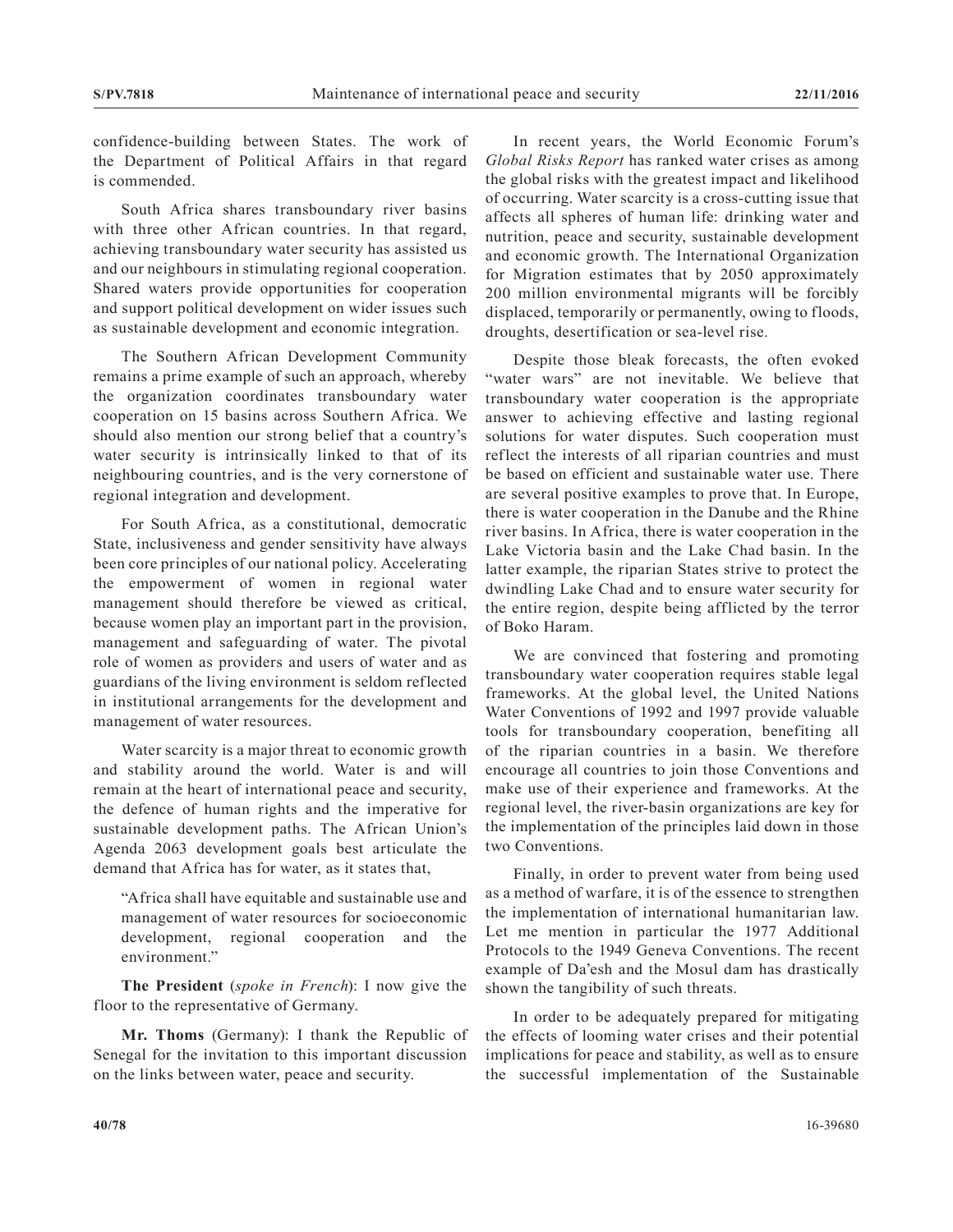Development Goals, we encourage all United Nations States Members to actively contribute to strengthening the United Nations water architecture.

**The President** (*spoke in French*): I now give the floor to the observer of the Observer State of the Holy See to the United Nations.

**Monsignor Grysa**: The Holy See is pleased that the Senegalese presidency has chosen this important topic for an open debate in the Security Council, therefore increasing the attention paid to the issue by the international community.

Water scarcity illustrates a paradox. While water covers two thirds of the Earth's surface and is not used up when consumed, it is clear that the availability of fresh water is diminishing. With expanding deserts, deforestation and increasing droughts, everyone should be concerned about a potential worldwide calamity caused by a diminished water supply.

Water has always been scarce in some places, owing usually to geographical location. However, in other places it is scarce because of mismanagement and misallocation, which have caused waste and inequitable distribution. Environmental degradation makes water toxic, and climactic changes alter hydrologic cycles. Underground water sources in many places are threatened by the pollution produced in certain mining, farming and industrial activities, especially in countries that lack adequate regulations or controls. Industrial waste, detergents and chemical products continue to pour into our rivers, lakes and seas. Agricultural production, the greatest consumer of fresh water, and industries, the second-greatest consumer, demand more water than ever, depleting aquifers much faster than they can be replenished.

In many places, the demand for water exceeds the sustainable supply, with dramatic consequences for the short and long term, including implications for national, regional and international peace and security. Water poverty especially affects Africa, where large sectors of the population have no access to safe drinking water or experience droughts that impede agricultural production and provoke fierce competition. The migration of entire populations from regions that are experiencing drastic water scarcity is seen as a threat to populations in areas with water.

In brief, the implications of water for national, regional and international peace and security can hardly be overstated. Indeed, water experts and advocates ominously predict that the Third World War will be over water. When he visited the Food and Agriculture Organization of the United Nations in 2014, Pope Francis said,

"[w]ater is not free, as we so often think. It is a grave problem that can lead to war".

Water scarcity also has huge implications for justice and equity. As Pope Francis underlined in the encyclical *Laudato si'*, fresh drinking water is an issue of primary importance given its fundamental role in health and overall well-being. In that context, one particularly serious problem is the quality of water available to the poor. Every day, dangerous water-borne diseases, such as dysentery and cholera, remain a leading cause of death, especially among infants and children.

Moreover, a growing tendency to privatize water and turn it into a commodity dictated by market laws could seriously compromise access to safe water on the part of the poor, making it conceivable, as Pope Francis said,

"that the control of water by large multinational businesses may become a major source of conflict in this century".

While good water management implies expenditures, as well as fees for water use to encourage its wise consumption, it is even more important to remember that access to safe potable water is a basic and universal human right, since it is essential to human survival and, as such, is a condition for the exercise of other human rights. Pope Francis affirmed that our world has a grave social debt towards the poor who lack access to drinking water, because they are denied the right to a life consistent with their inalienable dignity.

Water-related challenges to peace and security, and indeed to life itself, must be considered not only as threats but also as opportunities for nations to collaborate more closely in efforts to come up with solutions, instead of engaging in ever-fiercer competition for a diminishing essential resource that could ultimately lead to wars and conflicts. New technologies continue to emerge that could enable us to avoid a sustainability crisis through, inter alia, better methods of food production that require less water and industrial manufacturing that minimizes pollution of our aquifers and water systems.

Moreover, local and traditional solutions to waterrelated challenges must not be abandoned in spite of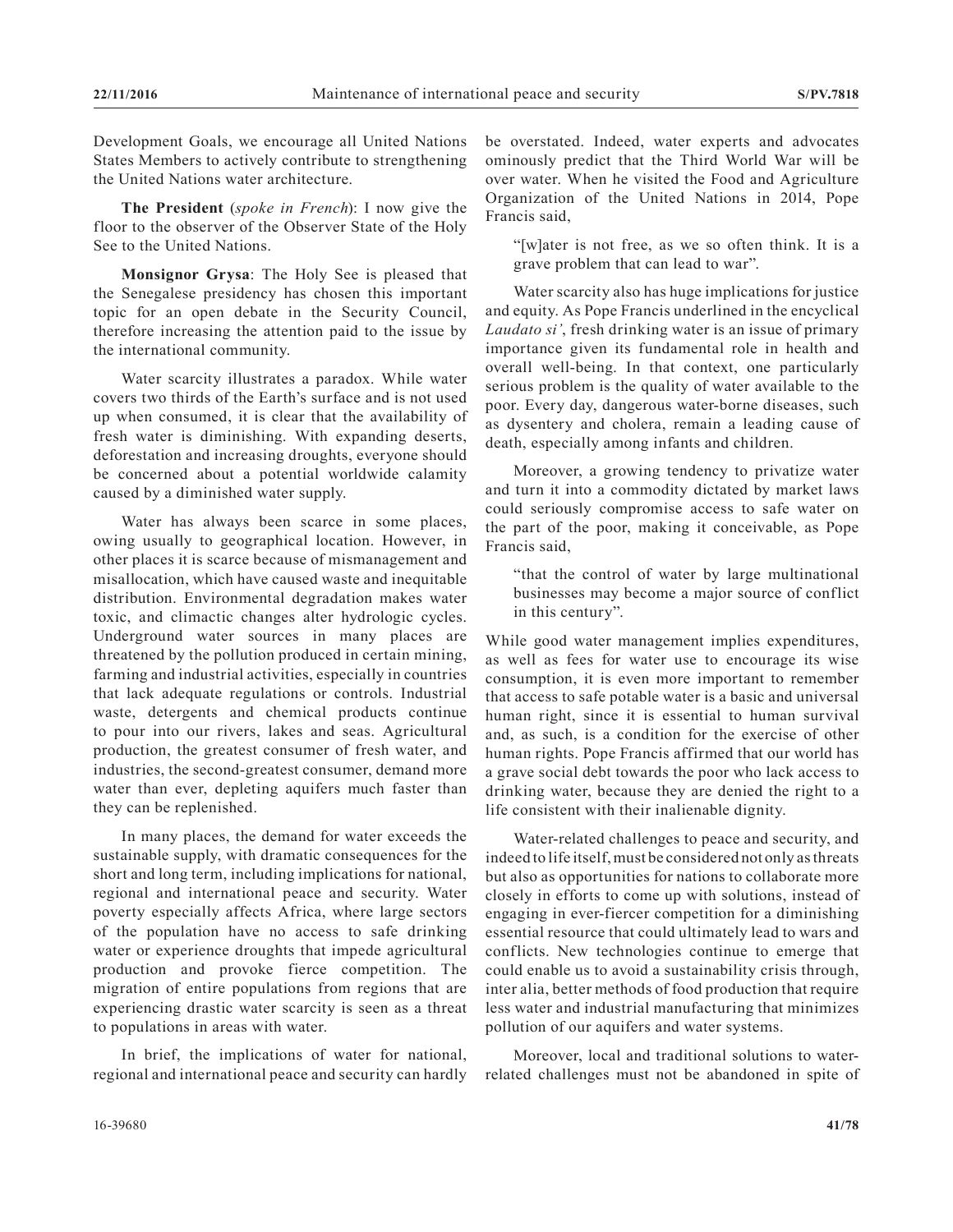technological advances. My delegation wishes to encourage both the public and private sectors to support community-driven initiatives for water conservation and water allocation. Local communities often know their own water systems better and how best to conserve and harness them. While the water shortage concerns vast areas, local solutions are always key components in coming to grips with the water problem.

Finally, education on the fundamental importance of water is crucial. Water continues to be wasted and polluted, not only in the developed world but also in developing countries that possess it in relative abundance. That shows that there is much to do in educating individuals and communities on issues such as water conservation, wise consumption and equitable use of this universal common good on the part of all. It is important to cultivate among peoples and their leaders a conscientious awareness that considers access to water a universal right of all human beings, without distinction or discrimination. The water challenges that are provoking peace and security threats are technical, economical, political and social, but let us not forget that ultimately they are ethical and moral issues as well.

**The President** (*spoke in French*): I now give the floor to the representative of Poland.

**Mr. Winid** (Poland): Let me begin by congratulating you, Mr. President, and your dedicated team on the organization of today's debate on water, peace and security and on the outstanding concept note (S/2016/969, annex) prepared by Senegal to guide our discussion. We fully agree with your assessment that water is a fundamental pillar of development and security policy and of great relevance in national, regional and global policymaking. Poland is impressed with the enormous efforts of the Senegalese Government to facilitate access to water for its citizens.

While Poland aligns itself with the statement to be delivered on behalf of the European Union, allow me to make some additional points in my national capacity.

The President mentioned in his concept note an interesting fact: that out of 263 international watercourses, 158 still have no cooperation framework. As a country actively engaged in various international and regional mechanisms dedicated to water cooperation and water resource management, Poland is ready to share its experience and best practices in that area.

We are a member of the Council of the Baltic Sea States — an overall political forum for regional intergovernmental cooperation, made up of 11 countries and the European Commission. The Council constitutes an important platform for building trust, safety and security in the Baltic Sea region and serves as a platform for dialogue on a wide spectrum of areas — energy efficiency, migration, border control and human trafficking, to name a few. One of the conclusions of Poland's presidency in that organization, completed earlier this year, is that a prosperous, stable and secure Baltic Sea region represents a crucial component of the European security system.

We share the view expressed by some of the previous speakers that a peaceful solution to conflicts arising from competition between States over transboundary water is of the utmost importance. Poland is a State party to the main international treaties on watercourses, including the United Nations Convention on the Law of the Sea. Since 2005, Professor Stanislaw Pawlak, a Polish judge, has served in the International Tribunal for the Law of the Sea, which plays a major role in the global architecture to prevent and resolve water-related disputes.

Today's debate affords us an excellent opportunity to highlight the fundamental nexus between security and development, recognized also in various United Nations initiatives related to water. As a member of the United Nations Group of Friends of Oceans and Seas, Poland has strongly supported the establishment of Sustainable Development Goal (SDG) 14, devoted to the conservation, protection and sustainable use of oceans, seas and marine resources. That Goal is crucial for countries, including small island developing States, with economies that are highly dependent on the use of oceans and seas.

Let me also draw the Council's attention to the 10X20 Initiative on Marine Protected Areas, launched earlier this year, which contributes specifically to the accomplishment of target 5 of SDG 14, aiming to conserve at least 10 per cent of coastal and marine areas and biodiversity by the year 2020. Poland is one of the Vice-Chairs of the Steering Committee of the 10X20 Initiative, along our friends from Italy — the Chair and the Bahamas, Kenya and Palau as Vice-Chairs.

Finally, we look forward to continuing the discussion on water-related issues and possible security implications of climate change within the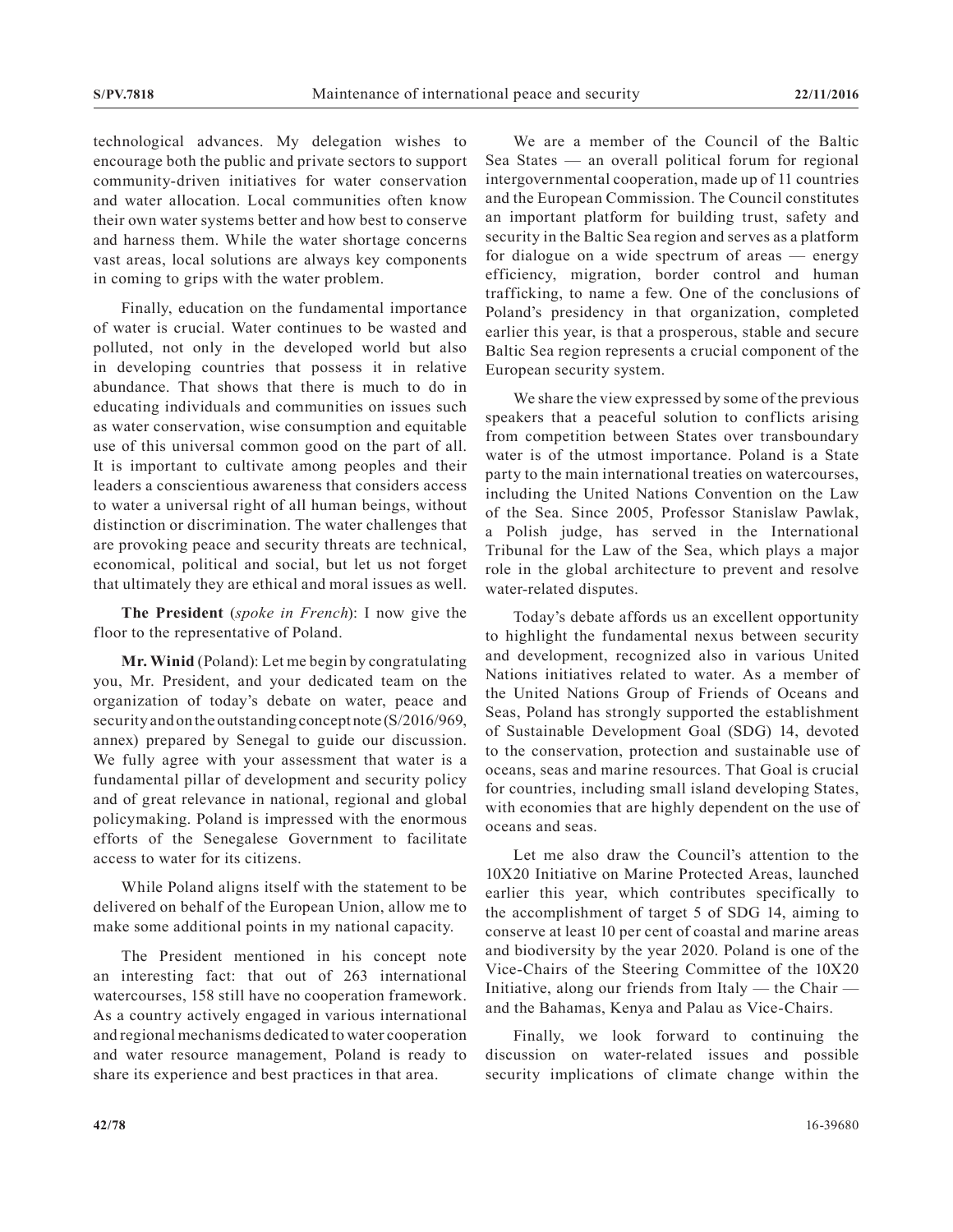United Nations Framework Convention on Climate Change. I have the honour of informing the Council that, following the decision adopted in Marrakesh, the twenty-fourth Conference of the Parties to the United Nations Framework Convention on Climate Change will be held in Poland in 2018. The international community has entrusted Poland with the very responsible task for the fourth time, and we are very proud of that.

**The President** (*spoke in French*): I now give the floor to the representative of India.

**Mr. Akbaruddin** (India): I thank you, Mr. President, for convening this debate. We thank your delegation for preparing the useful concept note (S/2016/969, annex), and the briefers who have provided very interesting perspectives on the subject.

While the topic of today's discussion is water, peace and security, the importance that water has for humans far exceeds this perspective. Water sustains life on Earth. India's philosophical tradition, like many others, is replete with references to the centrality of water to human existence. The *Rig Veda*, an ancient Indian scripture, has an invocation:

"Gracious be divine waters for our protection. Be there for our drink, and stream on us bliss and happiness. Sovereigns over precious things, and rulers over men, ye waters. We seek healing balm of you."

There are myriad ways in which societies have successfully harnessed water resources throughout human history. They have varied and evolved, and continue to do so. Today water has multiple uses, from drinking to sanitation, from growing food to industrial applications. Rivers and oceans are also pathways for navigation and trade within countries and across continents.

Access to fresh water and its longer-term availability have acquired importance in view of the rapid population growth and unsustainable practices of water use. Climate change and warming patterns alter water availability, thereby highlighting the need to better manage our water resources. The growing realization of the close linkages among water, food and energy is also focusing attention on the impact of those interlinkages on sustainable development.

Across the planet, nearly 1 billion people do not have access to adequate safe drinking water. Nearly 2.5 billion people lack access to basic sanitation. Waterborne diseases remain a concern. The Millennium Development Goals sought, and now the Sustainable Development Goals seek, to prioritize ways to address those concerns. Increasing attention is being paid to the blue economy and its sustainable uses.

There are several issues of policy that we are grappling with in the management of water as a resource. They range from issues relating to private versus community ownership of water, relative pricing of water for personal use, agricultural versus industrial use, allocation for survival versus luxury uses, treating water as a commodity versus as a right, developing mandatory standards for efficiency of water use and so on.

Recognizing the multiple facets of water in our lives and the need for wider cooperation, several United Nations agencies have been active on various aspects of issues relating to water. For instance, UNESCO initiated its International Hydrological Programme in 1995. Since 2003, UN-Water has been the inter-agency coordination mechanism for all fresh water and sanitation-related matters. The decade from 2005 to 2015 was declared the International Decade for Action, "Water for Life". The transboundary aspects of significant water bodies and the imperative for international cooperation in that regard have also been well acknowledged for a long time. Many multilateral environment agreements, such as the 1971 Ramsar Convention on Wetlands, the 1992 Convention on Biological Diversity and the 1994 United Nations Convention to Combat Desertification, facilitate such international cooperation. The 1982 United Nations Convention on the Law of the Sea is of relevance in the context of offshore freshwater aquifers.

While wider acceptance of the 1997 United Nations Convention on the Law of the Non-Navigational Uses of International Watercourses has so far made limited progress, there have been a range of bilateral and regional treaties and arrangements promoting cooperation across upper and lower riparian States. The concept note points out that 200 treaties, on 60 international watercourses, have been signed in the past seven decades. Experience therefore shows that, while international cooperation is essential in cases dealing with the transboundary nature of bodies of water, each specific instance has its own unique characteristics. The countries concerned have found ways to cooperate in specific contexts in their collective interest.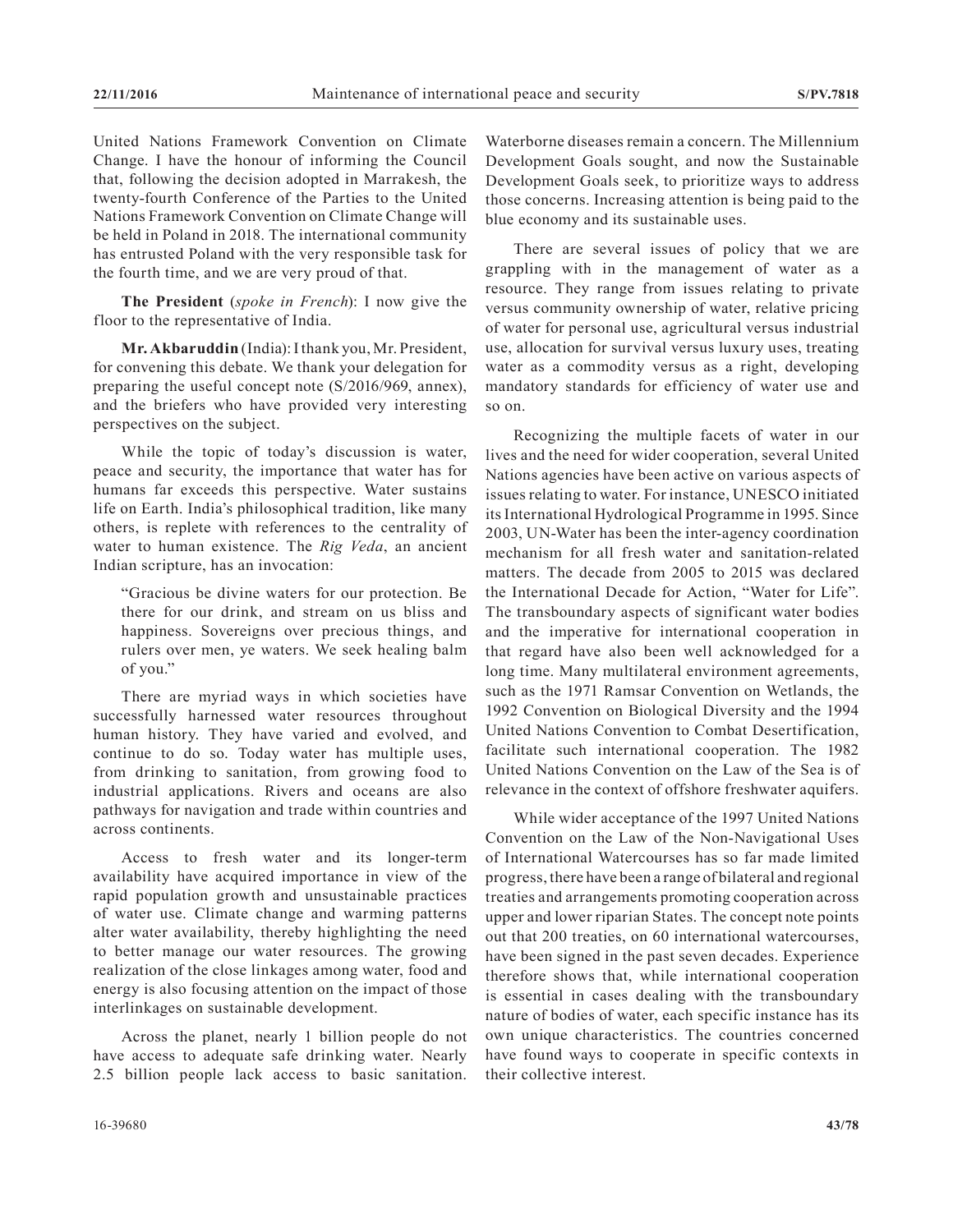India is both an upper and lower riparian State for a number of different rivers, and we are familiar with the issues involved in the cooperative management of transboundary river waters. The partition of India, in 1947, also partitioned rivers to the west and east. We have engaged with our neighbours in managing those shared waters. The landmark 1960 Indus Water Treaty was finalized several years before the 1966 Helsinki Rules on the Uses of the Waters of International Rivers for transboundary water-sharing. We are also involved in a series of other ongoing collaborative efforts with our neighbours to do with sharing waters.

Water impinges on every aspect of human survival, including human security. While the possibility of water-related conflicts cannot be ruled out, it is encouraging to note that the international community's overall experience in evolving specific, innovative, cooperative approaches to transboundary issues has been positive. In today's world, and with our current understanding of the interconnectivity and mutuality of our environmental challenges, we should aim to ensure that the key term in international discourse in this area is water as a driver of cooperation, instead of considering approaches that tend to turn water issues into security problems. The first path will engender genuine international collaboration; taking the second, on an issue as complex and cardinal to life as water, will only be doing an injustice to humankind as a whole.

**The President** (*spoke in French*): I now give the floor to Ms. Adamson.

**Ms. Adamson** (*spoke in French*): I have the honour to speak on behalf of the European Union and its member States. The candidate countries the former Yugoslav Republic of Macedonia, Montenegro, Serbia and Albania; the country of the Stabilization and Association Process and potential candidate Bosnia and Herzegovina; as well as Ukraine, the Republic of Moldova and Georgia, align themselves with this statement.

I would first like to commend Senegal, which has long been committed to advancing the discourse on water and peace, and thereby enabling us to work to change global perceptions about water. In the wake of the Arria Formula meeting held on the subject in April, today's debate is a new opportunity to take a closer look at the question of water as a potential vector for conflict, particularly when the geography of aquifer systems, lakes, rivers and watersheds does not follow State borders. But it is also an opportunity to reflect further on how to strengthen dialogue and cooperation in order to resolve and prevent waterrelated disputes and conflicts. Experience has shown that inadequate water management, growing demand, water stress, conflicts and natural disasters, and water insecurity exacerbated by climate change are sources of conflict both between and within States. Good water management is essential not only to economic and social development but also from the point of view of preventing and managing risks.

The European Union believes that preventing tensions and conflicts related to access to water must involve managing the effects of climate change, population growth, economic development, the various uses of water resources and water-related transborder challenges. Our collective recognition of water as a priority issue and its designation as a goal, in the form of Goal 6 of the 2030 Agenda for Sustainable Development, represent a major step in that direction. Since then, the Global High-Level Panel on Water and Peace has been established, with an action plan proposing new investments and initiatives that can contribute to achieving Goal 6 on a global scale. The Paris Agreement on Climate Change, which entered into force on 4 November, was another key step, marking the success of multilateralism and our collective commitment to a transition to climate neutrality and adaptation to climate change. The Agreement could also have a significant positive impact on the security of water supplies and usage.

The European Union and its member States have been long and firmly committed to addressing waterrelated challenges around the world, including through our development assistance. Since 2007, in addition to bilateral aid from member States, we have allocated more than  $E2.2$  billion to water and sanitation projects in more than 62 countries all over the world. Europe is a land where water resources are shared. Sixty per cent of its territory is located in transboundary basins, and it is that experience across the continent that is our guide in terms of collaboration and regional cooperation.

## (*spoke in English*)

Part of that commitment is supporting initiatives of dialogue and cooperation aimed at reaching agreements that enable common, collaborative and sustainable management of the water resources shared by the various actors involved. It is legitimate for States to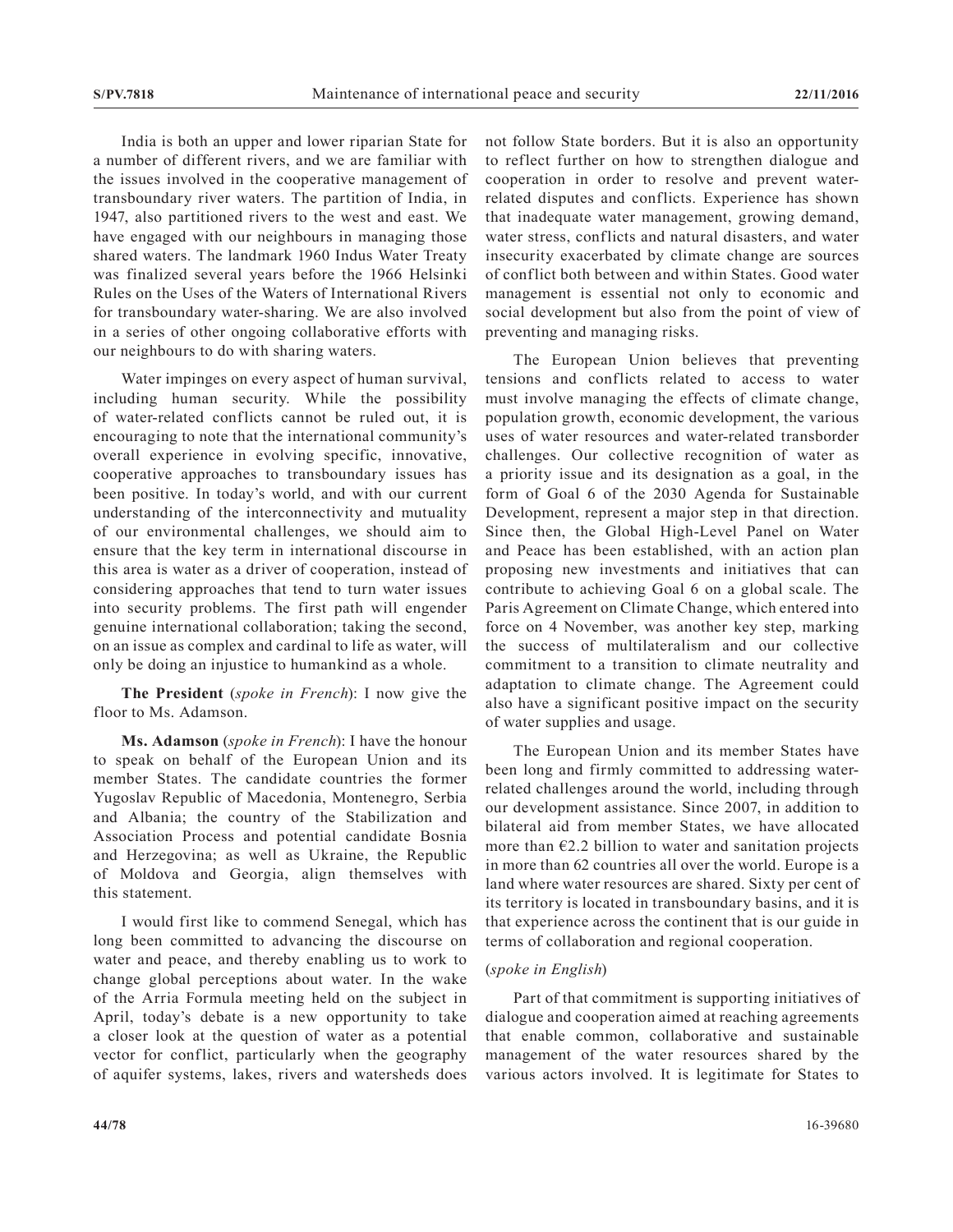use their water resources for generating energy, but it is equally legitimate for downstream countries to demand a fair share for safe drinking water and the purposes of sanitation and irrigation.

Development cooperation programmes are supporting transboundary water management in several basins where the potential for conflict exists. They are also promoting an integrated approach within the water-energy-food-security nexus, addressing competing uses of scarce waters. Regional dialogues on the nexus will be supported in Africa, Asia and Latin America, and in the European neighbourhood.

The European Union is also fully supportive of international agreements on water cooperation as a basis for collaborative, sustainable and rule-based solutions. We welcome the entry into force of the 1997 United Nations Convention on the Law of the Non-Navigational Uses of International Watercourses and encourage its implementation. We also welcome the global aspirations of the 1992 Economic Commission for Europe Water Convention, which has been able to accept the accession of any country in the world since March. Other relevant instruments and regional agreements that promote the sustainable management of transboundary river basins are also important. The European Union and its member States are very supportive of efforts to achieve the objectives of the availability and sustainable management of water for all and of integrated water resources management at all levels, including through transboundary cooperation, as appropriate.

It has long been known that preventing conflicts is more efficient and effective than engaging with crises after they break out. With the recent adoption of the European Union Global Strategy on Foreign and Security Policy, we have committed to redoubling our efforts to prevent and monitor the root causes of conflicts, where resources stress — and climate change as a threat multiplier catalysing water and food insecurity — go hand in hand with human rights violations and inequality. Sustainable access to and use of water are essential to societal resilience and to stability and security around the world.

We will also keep working to address the direct and indirect international security impacts of climate change, including through climate-change risk assessments and support for capacity-building. In

16-39680 **45/78**

that context, the European Union looks forward to the Security Council continuing its work on climate change.

Senegal's concept note (S/2016/969, annex) also sheds light on the significance of the protection of water during armed conflict. By reaffirming the need to respect and ensure respect for international humanitarian law, human rights law and the laws on transboundary water resources, we may ensure better protection of water during armed conflict. That will contribute to strengthening the protection of that natural resource during times when it is most at risk.

Today's debate makes clear the importance of water for sustainable development and the preservation of peace. The European Union and its member States will maintain and strengthen their commitment to work with partners around the world on water diplomacy in support of those goals.

**The President** (*spoke in French*): I now give the floor to the representative of Belgium.

**Mr. Pecsteen de Buytswerve** (Belgium) (*spoke in French*): First of all, I would like to congratulate the Senegalese presidency on its commitment to giving prominence to water diplomacy as an instrument of cooperation among States.

My statement is meant as a complement to the statement just delivered by the observer of the European Union.

First of all, I would like to underline what an excellent idea it is to have a Security Council debate on the topic of water, peace and security. As we consider this issue, we see that the links among the various elements are numerous. It is also important not to underestimate the role that water plays both as a potential source of conflict and as a potential element of cooperation. I would like, in that connection, to raise three points: first, the tools available to the Security Council on dealing with the subject; secondly, the specific case of the Sahel; and, thirdly, the situation of small island developing States.

First, looking at the tools that the Council has at its disposal, I would like to draw everyone's attention to the Peacebuilding Commission. Its advisory function should be used more actively. The link between security and development, which is at the core of the Commission's mandate, makes it an essential partner for ensuring that in post-conflict situations natural resources, including water, are put at the service of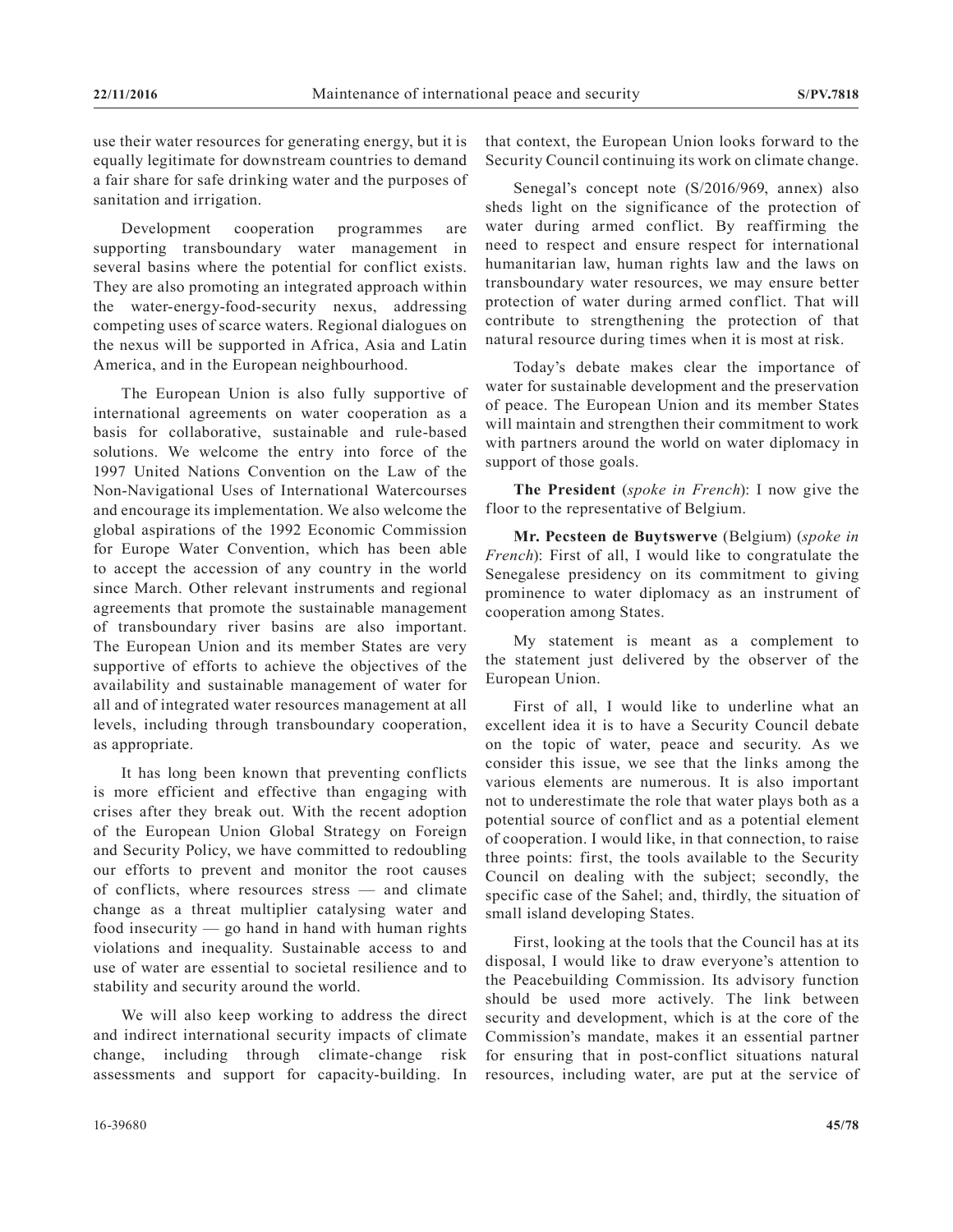sustainable development. Belgium therefore urges the Council to agree that the advisory function of the Peacebuilding Commission should be fully used by the Council to deal with the issues on our agenda today. At the same time, the Peacebuilding Fund also offers opportunities. Belgium, which participates in financing the Fund, looks favourably on any Fund project that is devoted to the prevention or the resolution of issues relating to the sharing of or access to water.

Secondly, peacekeeping missions also have an important role to play. The mandates of certain missions, such as the United Nations Multidimensional Integrated Stabilization Mission in Mali, include elements that call on the missions to monitor the environmental impact of their activities. Those elements usually take the form of guidelines for water management. I think we can only welcome such developments, because experience has shown that the way in which water is managed by major United Nations Blue Helmet bases can have an impact on the drinking water resources and the sanitary services of the towns and villages surrounding the bases.

Finally, the experience of the United Nations Regional Centre for Preventive Diplomacy in Central Asia, which regularly reports on its activities to the Security Council, is worth mentioning. Its facilitation role to assist the Central Asian States in modernizing their existing legal framework in the area of the regional management of transboundary waterways is certainly rich in lessons to be shared with other United Nations entities, such as the United Nations Office for West Africa and the Sahel.

With regard to the Sahel, on 26 May an open debate (see S/PV.7699) was held that underscored the direct impact of climate change and population growth on desertification and the availability of water in the region. The intensive use of water resources has contributed to the generation of security tensions, migratory flows, sanitary problems and declining agricultural yields. However, as the Senegalese presidency points out in the concept note (S/2016/969, annex) for this debate, as well as during the Arria Formula meeting on 22 April, there are encouraging examples of cooperation between the States in the region aimed at taking up the challenge of access to water resources. Those initiatives, in particular in the Gambia and Senegal River basins, should be welcomed and supported.

For its part, Belgium — as part of the United Nations Integrated Strategy for the Sahel, which aims at promoting national and regional mechanisms for managing natural resources, in particular water — has developed projects on water management and sustainable agriculture in order to combat desertification in several countries of the region.

The third topic that I would like to focus on concerns small island developing States. That category of States, because of their particular physical, demographic and economic characteristics, faces complicated issues in the management of their freshwater supplies. Global warming has further aggravated the situation that those islands find themselves in. It has led to rising ocean levels, which causes saline infiltration that contaminates groundwater tables. The danger that threatens the very survival of those States should be recognized by the international community. Climate change must be countered in an effective way. Inaction would be disastrous for our planet.

In conclusion, I want to say that water, like other natural resources, is a crucial element for human development, but also, as a corollary, for international peace and security. Owing to the increasing link between water resources management and peace and security issues, the Security Council will in the future have to deal increasingly with issues related to that topic. Certainly, Belgium urges the Council, in keeping with its efforts aimed at sustaining peace, to become actively involved in the topic.

**The President** (*spoke in French*): I now give the floor to the representative of Nigeria.

**Mr. Bosah** (Nigeria): Nigeria welcomes this opportunity to participate in today's open debate on water, peace and security. We commend the delegation of Senegal for its initiative in convening this debate and for the well-articulated concept note (S/2016/969, annex) to guide our discussion. Our appreciation also goes to the briefers for their useful insights.

As we hold today's debate, there is a palpable fear of the possibility of a global water crisis. The reason for that is not far-fetched. As populations grow and countries and societies modernize, the demand for water needed to produce food, energy and goods increases. The Organization for Economic Cooperation and Development estimates that by 2050 the world's demand for water will increase by 55 per cent. Competition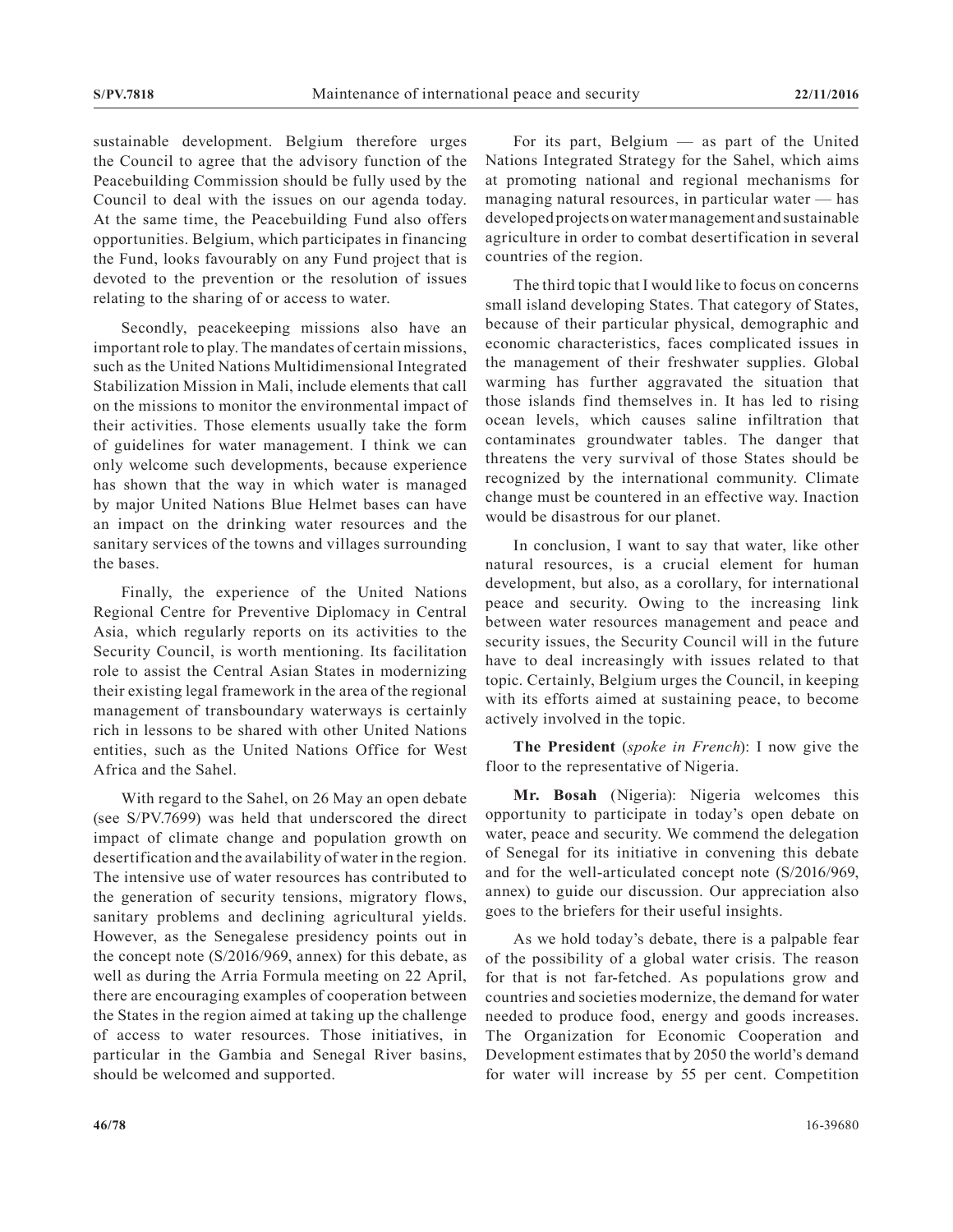between water users and nations demanding water resources is also predicted to escalate drastically.

Studies have shown that 60 per cent of the world's water reserves are domiciled in nine countries. The Food and Agricultural Organization of the United Nations has indicated that 33 countries across the world depend on other countries for over 50 per cent of their renewable water resources. Added to the scarcity of that vital resource are the challenges of population explosion, urbanization and climate change.

The growing scarcity of water is a potential source of conflict not only within countries but across international boundaries. This compels the exploration of the best way to share this valuable commodity, which should constitute a fundamental feature of the global policy agenda. Averting potential conflicts stemming from water insecurity should be the thrust of our collaborative efforts in this regard.

We must recognize the imperative to sustain cooperation among nations on water security even in situations of political tension. Nigeria seizes the opportunity of this debate to commend the efforts made over the years to promote the peaceful resolution of water-related crises, including the more than 200 bilateral treaties concluded in this regard. We underscore the need for more efforts to bring about many more cooperation frameworks in managing water-sharing and access to water.

In the spirit of these efforts, Nigeria joined other West African nations in establishing the Niger Basin Authority. The Authority is one of the oldest African intergovernmental organizations, created to promote cooperation among member countries and especially to foster the integrated development of resources in the Niger River basin.

The Authority has worked to create an integrated development plan for the basin, especially focusing on cross-boundary projects. Drawing on water and hydroelectric resources, the Authority has harmonized the development of the energy, agriculture, forestry, transport, communications and industrial resources of member nations.

Nigeria has also, in conjunction with Cameroon, Chad and the Niger, established the Lake Chad Basin Commission. The mandate of the Commission is to sustainably and equitably manage Lake Chad and other shared water resources of the Lake Chad Basin

While encouraging States to enter into cooperation agreements to share common water resources as appropriate, I wish to underscore that according to applicable human rights law, water is a component of the right to an adequate standard of living. Therefore there is a need for States to guarantee the provision of this resource in all circumstances.

Consistent with the foregoing, and in accordance with the Geneva Conventions, all objects indispensable to the survival of the civilian population, including water installations, must enjoy special protection. We therefore call on all concerned to respect these principles at all times and in all circumstances.

In closing, we are convinced that to avoid waterrelated conflicts, there is a need for the strengthening of cooperation between the United Nations and Member States as well as regional organizations dealing with water issues, particularly in the area of capacitybuilding. Member States must all also deeply reflect on how best to protect water resources during armed conflict by reaffirming the need to respect international humanitarian law.

**The President** (*spoke in French*): I give the floor to the representative of Morocco.

**Mr. Laassel** (Morocco) (*spoke in French*): I should like first and foremost to congratulate you, Mr. President, on the excellent timing of the choice of topic for this morning's debate, which is taking place just a few days after the closing of the twentysecond Conference of the Parties to the United Nations Framework Convention on Climate Change (COP 22) and the adoption of the Marrakech Action Proclamation.

For two weeks, the States Members of the United Nations had the opportunity to discuss, inter alia, the issue of water, one of the natural resources most affected by climate change and the repercussions of whose use go beyond ecosystem disruption to become a sources of conflict in societies.

Consensus on this issue has been established on the fact that, inter alia, water and sanitation are key to the achievement of many of the Sustainable Development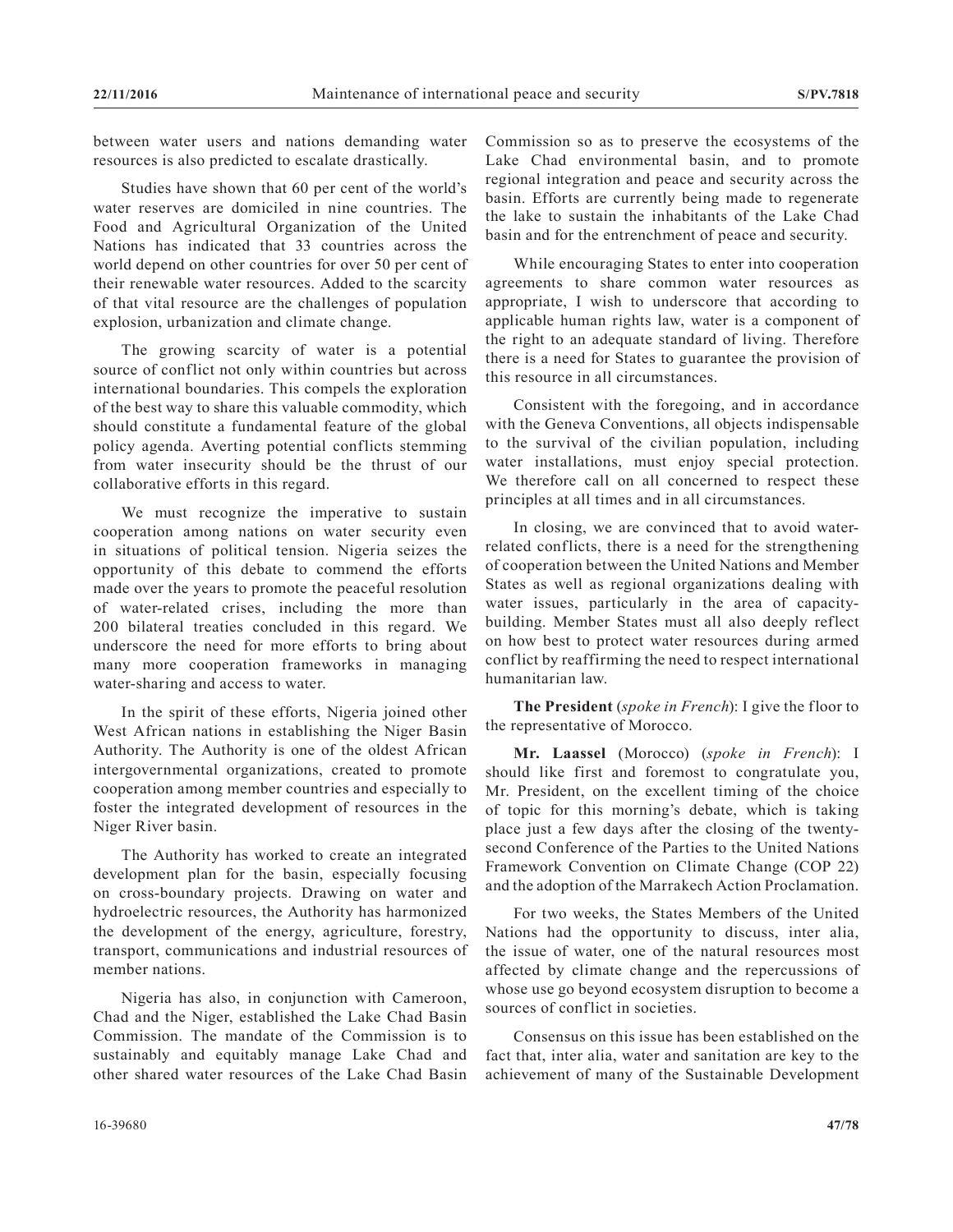Goals and are inextricably linked to climate change, agriculture, food security, health, energy, education, and, above all, to international peace and security.

For the first time in the history of the COP process, an Action Day for Water was held in Marrakech, a day that was devoted entirely to drawing attention to the water sector and to providing solutions for the implementation of the Paris agreement. The goal is to ensure the central place of the issue of water not only in climate negotiations but also through civil-society action and private-sector engagement.

The Action Day for Water made it possible to launch an initiative on water for Africa, which was rolled out by Morocco with the support of the African Development Bank, with the foal of resolving the problem of climate justice throughout the continent by mobilizing international political, financial and institutional partners to improve water-service supply in Africa.

Water scarcity and water stress due to climate change are harbingers of conflict and suffering, in particular in Africa. According to the United Nations, by 2025 25 African countries will likely suffer from water shortages and or stress. In the Mediterranean region, 20 million persons currently lack access to safe drinking water, particularly in the countries of the south and the east, and 80 million inhabitants of the Mediterranean will experience water scarcity by 2025.

On a global scale, we are expecting a 40 per cent shortfall in water supply by 2030, and by 2050, the demand for water is estimated to have increased by 55 per cent. This reduction in available resources goes hand in hand with strong spatial inequalities at all levels. Entire regions of the planet are faced with water stress, and, conversely, some 10 States share 60 per cent of available water resources.

Tensions can be exacerbated when rivers constitute borders between States; in those instances where two States have to share a single water resource; and whenever an increase in the use of water drawn from a single source or from resources available in a given region comes into play.

Moreover, the use of subterranean water resources could trigger additional theatres for water conflict in the near future. These are glaringly unnerving projections that mean that we have a shared responsibility to

address water-related tensions at this, the dawn of the third millennium.

The spectre of future water-related wars is regularly raised by the media and certain politicians, for good or for ill. But in reality, historians agree that there are very few examples of wars that were directly triggered by water. Rather than being a source of conflict in the majority of cases, water seems to have been but one element thereof; in some cases it can be a pretext for conflict, but more often it is the result of a tipping point being reached in a buildup of historical resentment or is due to geographical factors.

Nonetheless, we cannot but acknowledge that water can be used as a method of pressure and a tool of war during conflict. The history of humanity is replete with examples of this in all regions of the world, where water is a tool or a target in times of conflict. This is all the more true when water-supply systems are modern and connected to electric-supply networks, thus enhancing their vulnerability in times of conflict as they become a principal target. Water, which is often seen as the source of many conflicts in water-conflict areas, could also become a promoter of peace, thanks to the evolution of technology, an increased willingness to preserve our water resources and the establishment of international jurisdictions.

Managing and reconciling water affairs in an equitable and sustainable way and working to turn interdependence into cooperation and mutual advantages is intrinsically linked to the proper governance of water both within countries and at the international level. Here I would note that the two Additional Protocols of 1977 to the Geneva Conventions of 1949, which prohibit attacking, destroying or removing goods vital to the survival of the civilian population, such as drinkingwater facilities and reserves and irrigation structures, represent considerable progress. However, these two Protocols have not been ratified by all States, and new forms of conflict are not yet enshrined in international humanitarian law. Apart from the rather feeble role of the International Criminal Court, there is no effective international institution in terms of the implementation of the provisions of the Protocols.

Another challenge lies in working on the ground through innovative technical solutions. Increasing availability when supply is inadequate can involve the long-distance transfer of water, even if very costly. Alternative techniques can be explored, such as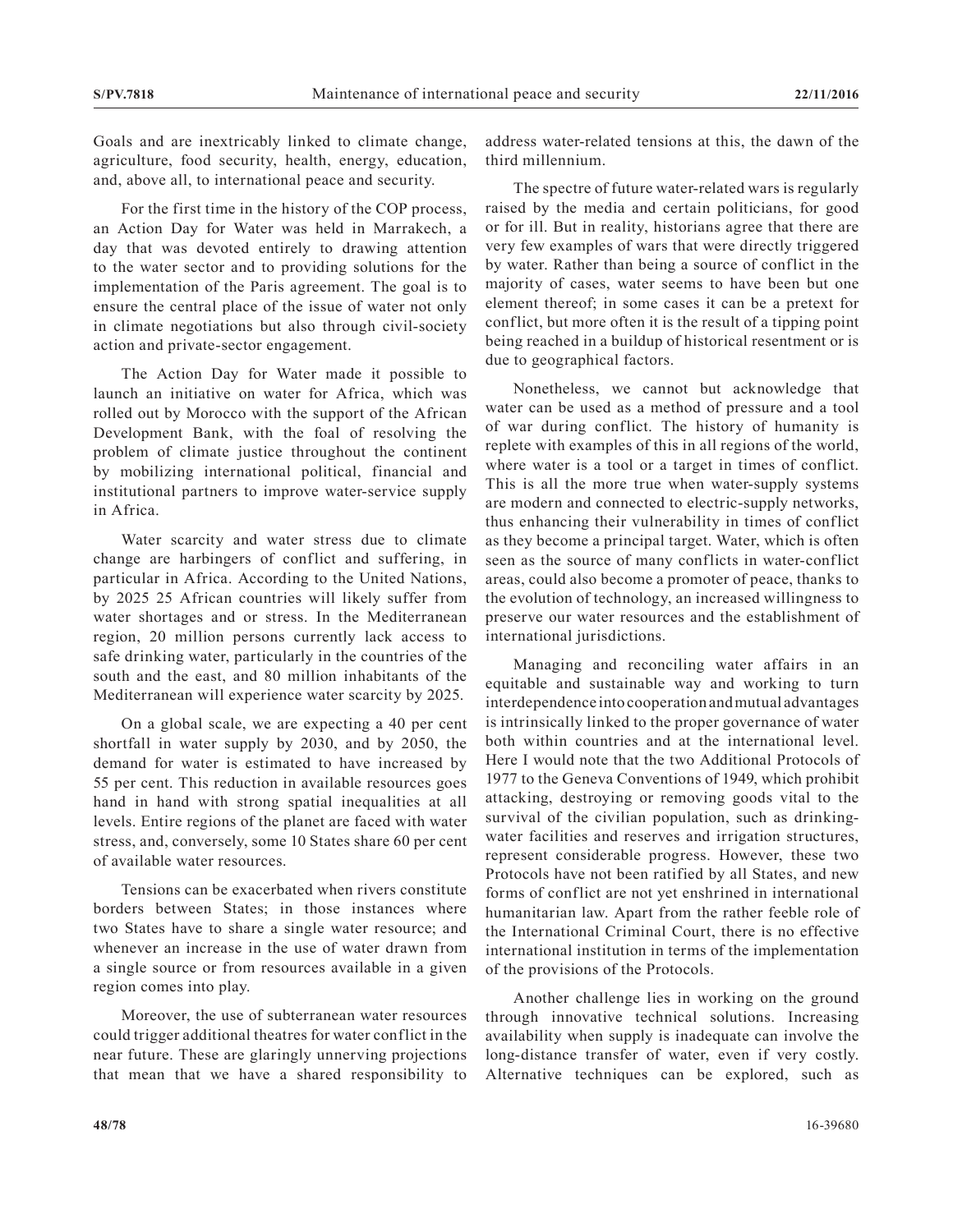those aimed at conserving water, including improved management so as to increase the effectiveness of the resource's use in various areas. Moreover, we should take action with regard to demand and not only supply. That involves reducing waste and misuse and improving the efficiency of the use of water.

Improving international cooperation in managing tensions and conflicts over sharing water resources will necessarily entail strengthening capacities for regional dialogue. Cooperation among States on water makes it possible to establish a climate of trust and lay the foundation for cooperation in other areas. As illustrated by numerous examples, water can therefore become a catalyst for independence and cooperation.

On the occasion of COP 22, Morocco and Senegal organized a meeting that brought together 50 African ministers and sought to reach an agreement among African countries regarding concrete measures to confront the principal security threats posed by climate change, including the decrease in water availability. To that end, the Marrakech proclamation seeks to achieve sustainability, stability and security in Africa and calls for a "3S task force" to ensure that member States work towards preventing the dangerous effects of climate change on unstable and fragile areas. It also calls upon the African Union, its regional economic communities and all the relevant supranational institutions to secure natural resources and ensure sustainable and safe means of subsistence. It is that kind of interregional cooperation initiative that should be encouraged and duplicated for the well-being of Africa and all humankind.

**The President** (*spoke in French*): I now give the floor to the representative of Bangladesh.

**Ms. Khaled** (Bangladesh): We thank the Senegalese presidency for convening this open debate. We also thank the briefers for sharing their insights and recommendations.

As a finite resource of the global commons, water is fundamental to the three pillars of United Nations work on development, human rights, and peace and security. The 2030 Agenda for Sustainable Development has articulated the interlinkages between water and wider sustainable development. Water resources, and the essential services they provide, are among the keys to achieving poverty reduction, inclusive growth and food, health and energy security.

Nearly 750 million people around the world continue to lack access to an improved source of drinking water. Access to safe drinking water and sanitation are therefore duly recognized as human rights. The sustainable use and management of water are vital for promoting the dignity and well-being of all humankind. The interface between water and international peace and security is becoming increasingly self-evident. A number of conflict situations around the world can be directly or indirectly linked to some form of water scarcity or water-related natural disasters, in conjunction with other factors.

As stated in the concept note (S/2016/969, annex) for this debate, water-related issues among countries can often aggravate the sense of insecurity and act as a potential trigger for inter-State or regional conflicts. The Water Cooperation Quotient, developed by the Strategic Foresight Group, makes an interesting case about the lack of institutional cooperation in shared river basins as an underlying cause for conflicts in different parts of the world. There are a number of instances in which effective dialogue and cooperation among the States concerned in shared-basin areas have helped prevent, avert or diminish the chances of conflicts. In other instances, investment in waterintensive technologies and innovations, including through international partnerships, has effectively mitigated the potential drivers of conflict.

In terms of conflict resolution, water may need to be factored in as an essential component of sustaining peace and peacebuilding in certain contexts. It might be relevant for the Peacebuilding Commission to consider, as part of its thematic discussions, the role of water in promoting a comprehensive approach to sustaining peace.

The particular needs of the most vulnerable, including women and children, need to be mainstreamed into our various approaches and analyses. In many parts of the world, women and children must be freed from the burden of fetching water on a daily basis so as to open up enhanced opportunities for their empowerment and education.

In that connection, water must be seen as an integral part of the international development architecture, with focus on meaningful global partnership in achieving Sustainable Development Goal (SDG) 6. The need to mobilize enhanced resources and expertise for waterrelated infrastructure and services should continue to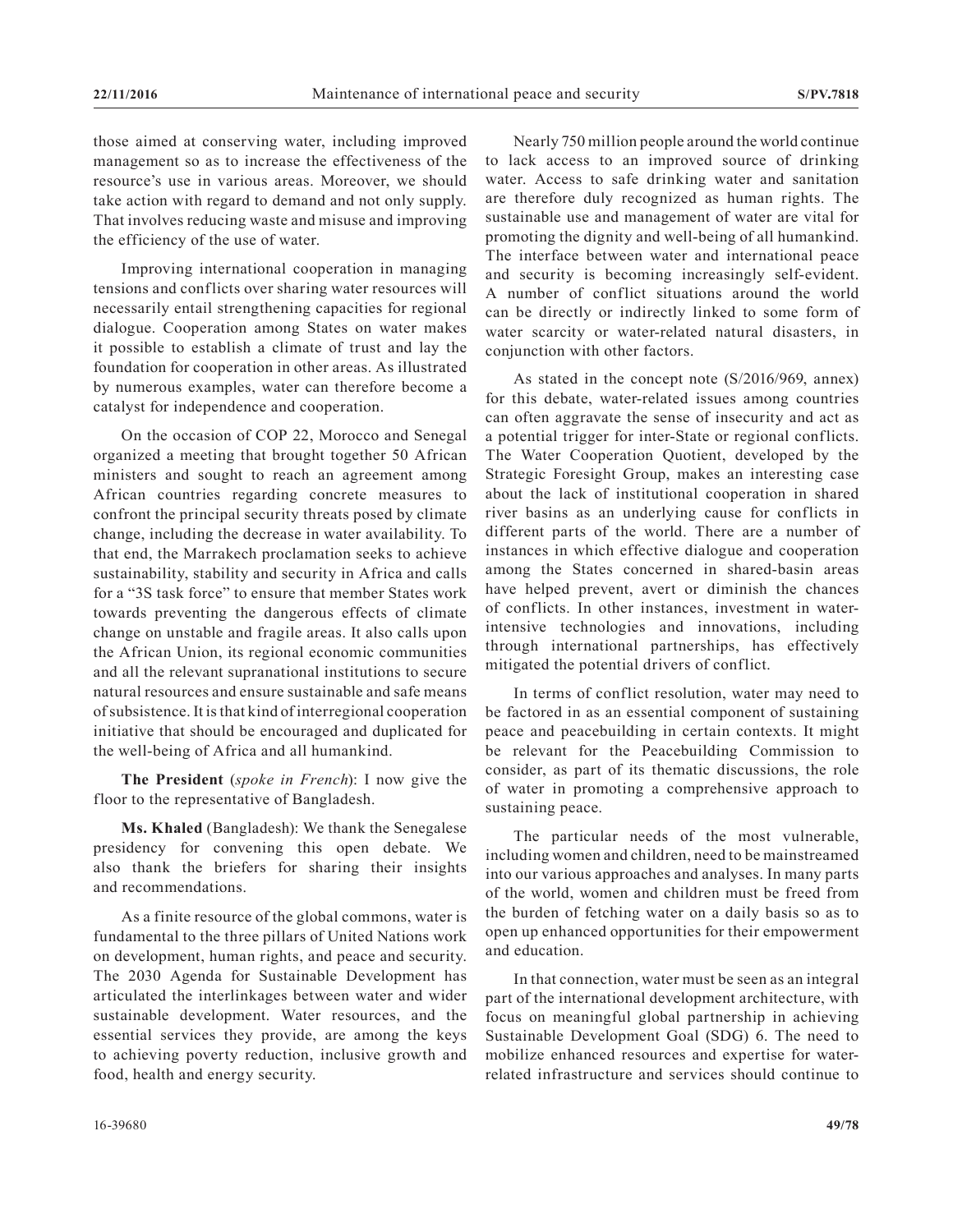feature prominently in the United Nations development discourse. We reiterate the call made by our Prime Minister at the Conference of the Parties to the United Nations Framework Convention on Climate Change in Marrakech earlier this month to establish a global fund on SDG 6 to support, inter alia, water-related research, innovation and technology transfer.

The protection of water-related critical infrastructure and essential services during armed conflicts also deserves the international community's priority attention. The severe impact of breakdowns in water-related services and of restrictions in access to water in certain conflict situations continues to increase the vulnerability of civilian populations. The relevant international humanitarian law provisions stipulated in the 1977 Protocols Additional to the Geneva Conventions of 1949 should provide guarantees against indiscriminate attacks on or restriction to water resources and installations by various parties to armed conflicts There is a need for further informed discussions on ensuring accountability for such breaches and offences, in the light of the Rome Statute and other applicable international law. We urge the Global High-Level Panel on Water and Peace, among others, to further consider those issues.

In Bangladesh we consider water to be the vital, sustaining force of our economy, environment, ecology and culture. As a lower riparian and low-lying delta State vulnerable to climate change, we constantly grapple with challenges relating to the availability of fresh water, especially during the lean season. The growing saline intrusion in our coastal areas, the depletion of groundwater reserves in large urban areas and the persistent challenge of arsenic contamination of groundwater in certain parts of the country add to the systemic constraints in our overall water use and management.

Against the backdrop of such challenges, today more than 98 per cent of our population have access to safe drinking water, and more than 65 per cent have access to safe sanitation. Open defecation, involving as much as 42 per cent of the population in 2003, has been reduced to less than 1 per cent.

As a member of the United Nations-World Bank High-level Panel on Water, our Honourable Prime Minister Sheikh Hasina is scheduled to attend the Budapest Water Summit 2016 next week. Among other issues, Bangladesh will continue to advocate for the efficient governance and management of water resources, integrated management of shared river basins and access to less water-intensive technologies and crop varieties.

We commit to remain at the forefront of the international community's efforts in building a watersecure world for all.

**The President** (*spoke in French*): I now give the floor to the representative of Georgia.

**Mr. Imnadze** (Georgia): I, too, would like to join the previous speakers in congratulating and thanking the Senegalese presidency for organizing this important debate on water, peace and security, which marks the first time that the issue has been formally considered in the Security Council. We appreciate the briefings that we have heard. Of particular interest to us were the conclusions presented on the second meeting of the Global High-Level Panel on Water and Peace, held in Senegal this year, and the proposals voiced in connection with advancing hydro-diplomacy.

Georgia aligns itself with the statement made earlier by the delegation of the European Union. I would like to make the following remarks in my national capacity.

Water is indeed a vital resource and fundamental pillar of development and security policy. The scarcity of water resources and questions of access, management and exploitation have the potential to be used as triggers and methods of war. We need to address those questions in both security and development contexts. The linkages between Sustainable Development Goals 6 and 16 are particularly relevant.

We recognize the significance of transboundary cooperation to restore and prevent the degradation of damaged aquatic ecosystems. Over the past several decades, Georgia has concluded a number of agreements with neighbouring States regulating the management of water resources and has participated in numerous regional projects aimed at developing ecologically sound and rational water management. To that end, the sustainable utilization of water resources has been set as a priority, and national legislation on water management has been brought into full compliance with the internationally recognized principles of integrated water resources management.

Many villages across the occupation line in Georgia have suffered from water shortages following the 2008 foreign military intervention. The occupation forces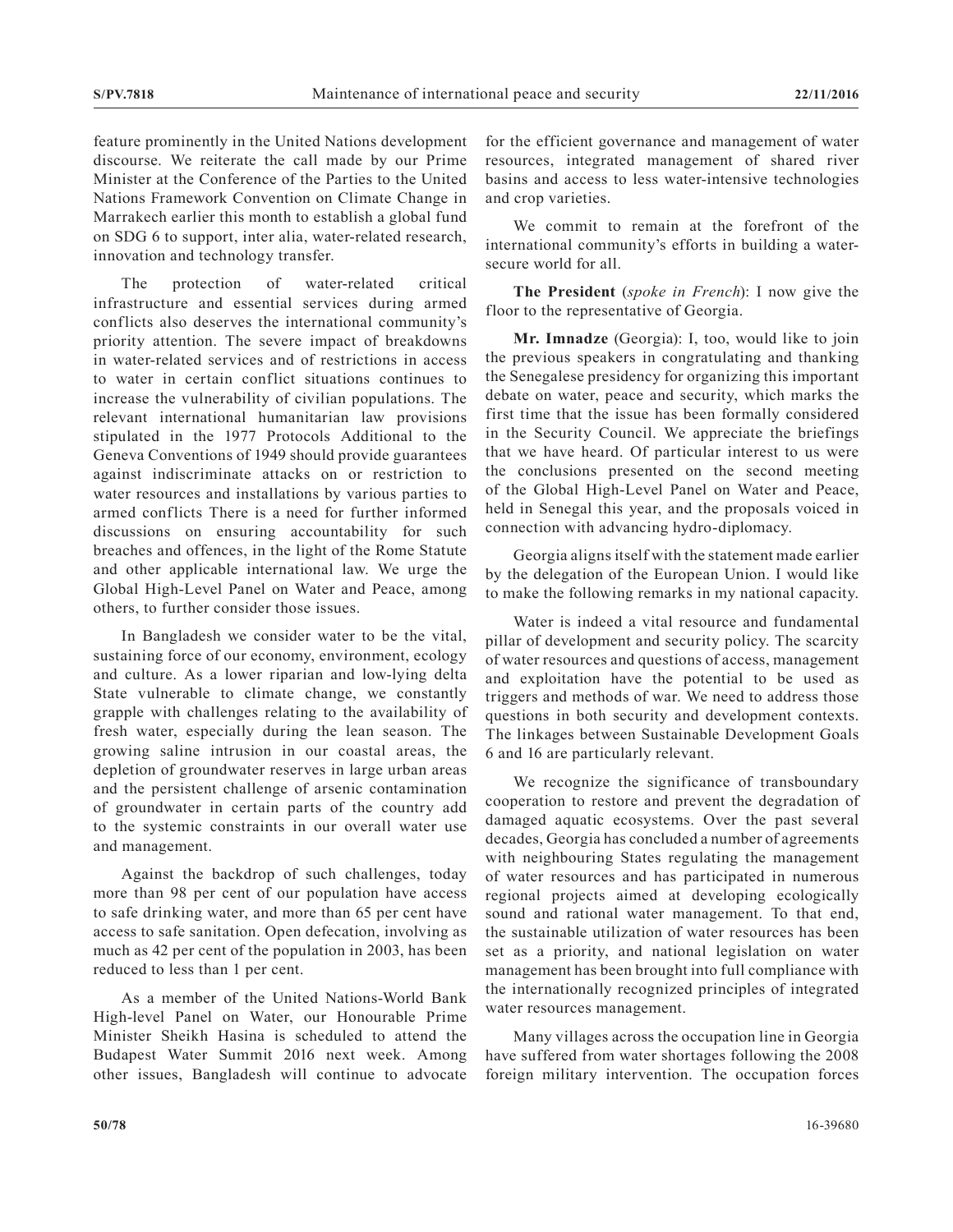have cut drinking-water supplies and blocked irrigation channels originating in the occupied Tskhinvali region. Villagers have been unable to carry out their agricultural work, which is the main source of income in those areas. We have managed to resolve the problem by constructing alternative trunk canals and building the necessary infrastructure.

Let me also mention a number of joint water projects that have become an instrument for restoring trust between the war-torn communities. A vivid example of that successful practice was the project aimed at improving the security of the Zonkari reservoir. That project allowed Georgian authorities to ensure a safe and sufficient water supply for the villages situated in the occupied region. With the mediation and financial support of international partners, notably the Organization for Security and Cooperation in Europe, Georgia carried out rehabilitation projects aimed at ensuring drinking-water supply and the functioning of irrigation systems in conflict-affected villages across the occupation line. Those efforts demonstrate that water has a significant potential for confidence-building. It also demonstrates the importance of cooperation with regional organizations on the issue, something that was rightly emphasized in the concept note (S/2016/969, annex), presented by the Senegalese presidency.

In view of climate change, we have to develop a comprehensive approach to climate, economic development and water-security issues. Georgia has already experienced the devastating effects of the deadly flooding in Tbilisi in 2015, which killed 19 people and caused mass destruction. Since then, the Government has broadened its efforts to tackle environmental threats. We are committed to increasing local resilience, improving relief capabilities and facilitating relocation from the most vulnerable areas. With the support of international partners, we have carried out several projects aimed at improving the resilience of regions highly exposed to hydrometeorological threats. Along with those activities, we have taken the first steps in establishing a comprehensive early warning system in the country.

In conclusion, let me reiterate our readiness to further cooperate on questions related to the watersecurity nexus.

**The President** (*spoke in French*): I now give the floor to the representative of Cyprus.

**Mr. Emiliou** (Cyprus): Cyprus aligns itself with the statement delivered by the observer of the European Union and would like to add some additional remarks in its national capacity.

Allow me first to thank Senegal for organizing today's open debate and for all the initiatives that the country has taken in order to promote dialogue within the United Nations on the issues of water, peace and security.

Climate change, the growing world population and urbanization have led to an increase in water scarcity and to problems of access to safe drinking water and sanitation, with significant repercussions on everyday life for people around the world. Water access and management is also affected by conflict, with wateraccess disruptions, while political exploitation of water issues is not uncommon. Efforts to ensure control over water resources may also become a cause of conflict, as noted in the *World Water Development Report* of 2015.

Cyprus, being surrounded by water and having experienced drought and water scarcity on many occasions throughout its history, has its own extensive experience and views on the significance of good water management for sustainable development and for peace. We have successfully used innovation and technology as a method of addressing water shortages, with a state-ofthe-art desalination system, among other things. We stand ready to share our experiences and our lessons learned and to contribute to the cooperation between countries, and, given the interconnection between the Goals and targets of the 2030 Agenda for Sustainable Development, to the overall implementation of the 2030 Agenda.

We welcome the increasing focus of the United Nations on the issues of water and sanitation. Sustainable Development Goal 6, on the availability and sustainable management of water and sanitation for all, is a significant step by the international community in putting the issues of water and sanitation at the forefront. The full implementation of the Paris Agreement on Climate Change will have a significant effect on improving current problems of water scarcity and water management. We also recognize the positive contribution of the call to action of the High-Level Panel on Water. Moreover, we support the relevant activities and ongoing discussions within the United Nations aimed at promoting the better coordination and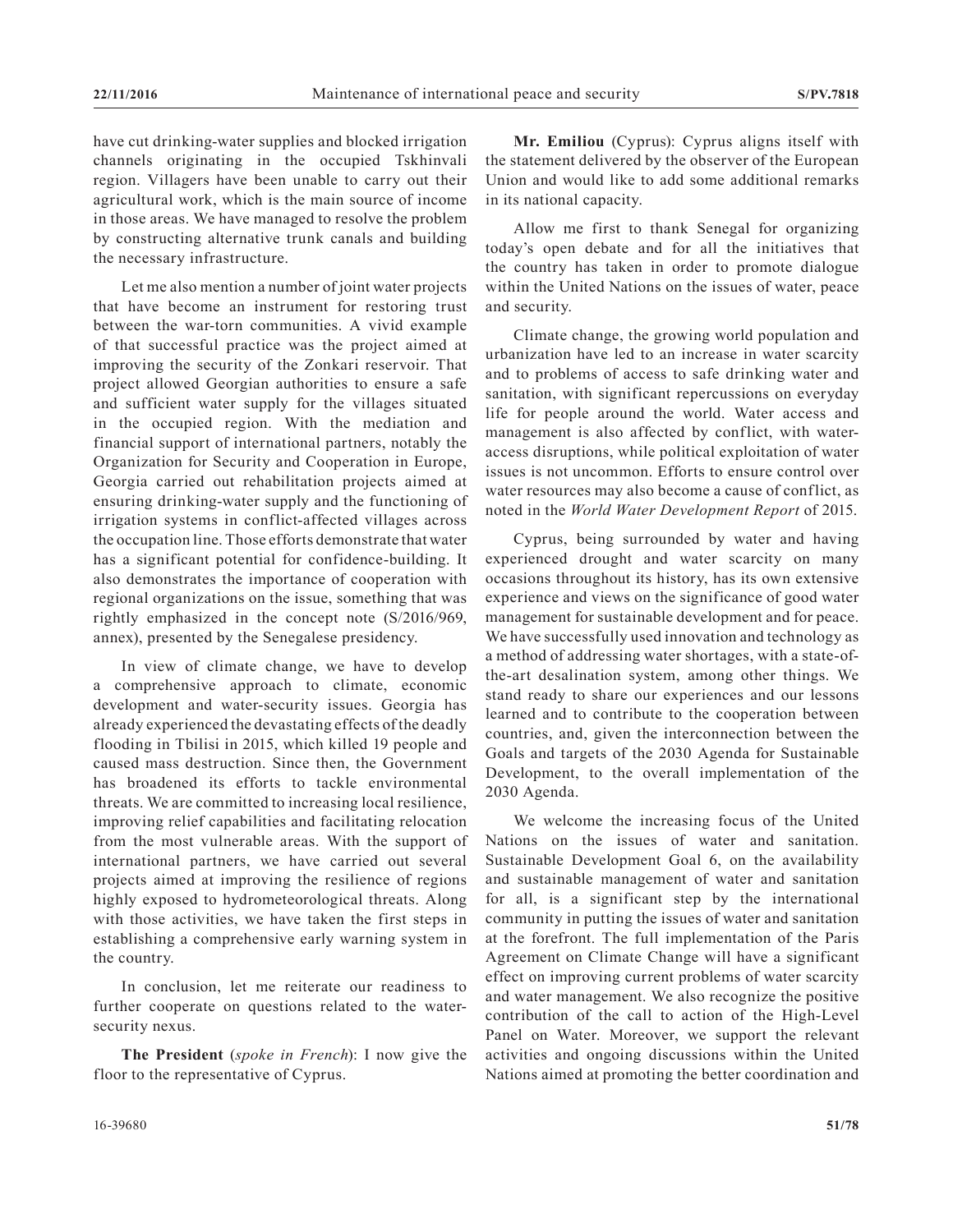work of the United Nations system in an effort to better address water-related challenges around the world.

In order to address water-related issues and their links to conflict, there needs to be better understanding of those issues. In that context, we believe that the dimension of water-related issues should be incorporated into conflict prevention, where relevant. We also appreciate the contribution of the Global High-Level Panel on Water and Peace.

The protections afforded by international humanitarian law during armed conflict cannot be stressed enough. In that regard, we believe that it is important to further study in depth the interlinkages between conflict, access to water and sanitation, and violations of international humanitarian law in order to enable the better implementation of humanitarian law in those instances.

Furthermore, it is our strong belief that water can become a source of stability and peace. As such, we believe that the promotion of transboundary agreements on water management and the promotion of waterrelated confidence-building measures are crucial. Such agreements and measures should be carefully built on provisions that will be for the benefit of all countries concerned, with no winners or losers. They should also be promoted with a sharp focus on ownership by the States or parties concerned.

In conclusion, please allow me to reiterate our support for today's debate and to express the belief that it will provide useful guidance as to the further development of this important matter within the United Nations system.

**The President** (*spoke in French*): I now give the floor to the representative of Palau.

**Mr. Otto** (Palau): We commend and thank Senegal, President of the Security Council for the month of November, for convening this meeting about a matter that is of great importance to all of us. I also thank the delegation of Senegal for the very useful concept note (S/2016/969, annex). We express our gratitude also for the briefings. The information shared by the briefers is both very important and useful in understanding the issues around water and the way forward in addressing relevant problems, especially those related to security and peace.

In March this year, my President declared a state of emergency in Palau owing to a drought caused by El Niño, impacting the whole population. The potential negative impacts of the lack of water, many of which were elaborated this morning, make water a very important issue for all of us. That is true for practically all of the small island developing States, as we have already heard. Allow me to present five ideas for the Council's consideration.

First, we need more information of the impacts of the lack of water on our security and peace. We firmly believe that, in order to ensure sustainable peace, we must have security first. That is linked to article 3 of the Universal Declaration of Human Rights, under which everyone has the right to life, liberty and security of person. Palau has fought for that basic principle in the Human Rights Council and will continue to do so. Regarding the much-needed information, there should be agreement among Member States on requests for the updating of the relevant reports of the Secretary-General, because updated information is key to making our decisions.

Secondly, access to water is a human right. Our body is approximately 80 per cent water, and our health and well-being depend to very large extent on the availability of this most basic nutrient. Therefore, water cannot and should never be allowed to become a business. We recognize that both the innovation and drive of the private sector, on the one hand, and the public investment in genuine and durable partnerships, on the other hand, as expressed in the Samoa Pathway, are needed, including the 10X20 Initiative mentioned earlier. But the role of the United Nations is to ensure, together with national Governments and civil society, that access to drinkable and safe water is secured for all, especially the most vulnerable. Palau thanks non-governmental organizations for their drive on this point.

Thirdly, water is linked to the impacts of climate change. Climate change is a threat multiplier that impacts our security and peace. We therefore think that the contributions of the Department of Political Affairs and of the Special Representatives of the Secretary-General to addressing water challenges will be enhanced by having well-coordinated staff and experts serving in the field. That is why we have called also for the nomination of a Special Representative of the Secretary-General on Climate Change and Security.

Special political missions, both current and future, have a very important role to play by reducing their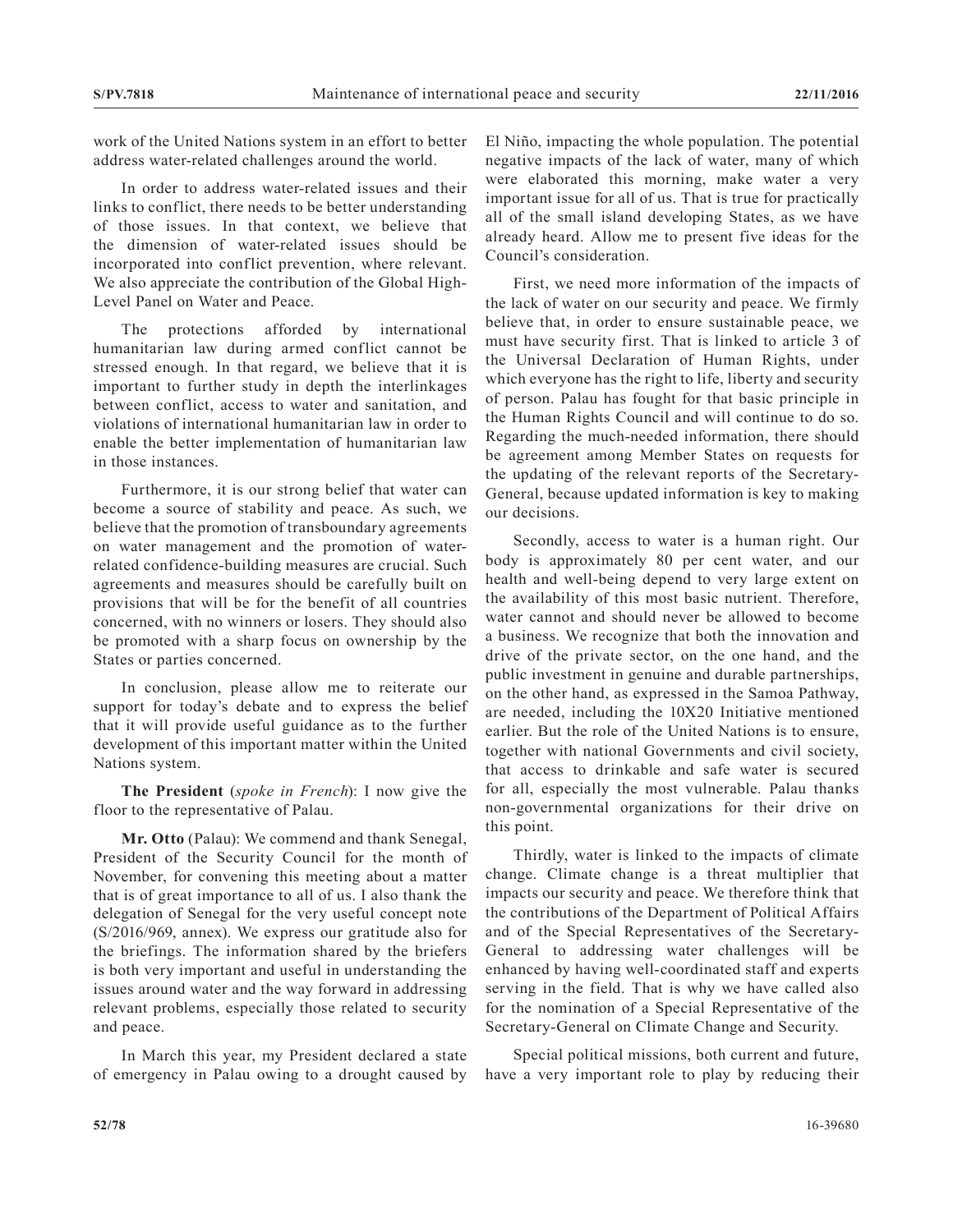climate footprint and improving their management of the environment, acting also as catalysts to bring partners to act together in addressing the challenge of climate change and water. Local populations should never have to compete with United Nations personnel for local resources, or suffer negative impacts caused by their presence. With its partners, Palau has pushed in the General Assembly's Fourth and Fifth Committees for the greening of the special political missions.

Fourthly, actions on water in the Security Council and the General Assembly have to be aligned. We believe that the delivery by the Security Council on the issues of water and climate change has to be significantly improved, not just as part of conflict prevention but also as part of the recipe for successful conflict resolution. During the debate on the Sahel and terrorism in this Chamber earlier this year (see S/PV. 7699), relevant questions were raised as to how can women stop their men from joining armed terrorists for cash if they are away from home searching for water, or how can girls be empowered through education if they cannot study either because they their basic needs — including water — are not met, or because they are out looking for or fetching water.

Finally, it is urgent to take decisive action. The time period we have to transform the world as envisioned in the 2030 Agenda is very short. We cannot attain much without security and peace. We therefore believe that we should work together during the seventy-first session of the General Assembly on two parallel draft resolutions in the General Assembly and the Security Council on the impacts of water and climate change on security and peace, following the successful example of the review the United Nations peacebuilding architecture.

We are hopeful that the Security Council and all Member States, working with the good offices of the new Secretary-General, will find success in taking action in the field on climate and water so that all of the "we the peoples" whom we serve will have their basic human rights, such as the rights to water, life, liberty and security, fulfilled.

Once again, we thank the Minister for Foreign Affairs of Senegal for bringing this very important issue to the fore by convening today's meeting.

**The President** (*spoke in French*): I now give the floor to the representative of Portugal.

**Mrs. Pucarinho** (Portugal): It is my pleasure to address the Security Council on behalf of Portugal. We very much welcome today's open debate, promoted by the Senegalese presidency, on a very important and ever-timely subject.

My brief statement is fully aligned with that delivered earlier by the observer of the European Union. I would like to make some additional remarks in my national capacity.

Throughout human history, access to clean water has always been a potential source of conflict. Although water is the most abundant resource on the planet, the fact that fresh water makes up less than 3 per cent of the Earth's hydric resources ready for human consumption turns it into a scarce and valuable resource. Furthermore, there is a great imbalance in its availability, with water being a relatively abundant resource in some regions and almost non-existent in other populated areas.

The uneven distribution of this most critical commodity, together with such other factors as population growth, generates tensions, both internally and among neighbouring countries, that can easily escalate into major disputes and conflicts, as often has been the case. The gradual diminution of quality water supplies can also be traced to the pernicious effects of climate change, as is well documented.

We know the facts. Lessons must be learned, and actions should be taken to prevent potential conflicts in future. That means we need to move definitively away from the paradigm of water scarcity as potential conflict generator, turning it into one of cooperation based, one hopes, on solidarity among communities and nations.

United Nations institutions, particularly the Security Council, long ago recognized and have often mainstreamed the importance of rational and inclusive management of natural resources as a pre-emptive measure for conflict prevention, which must be, and increasingly is, at the very heart of United Nations concerns and efforts. However, that has not prevented new tensions and conflicts related to access to water resources from emerging in different parts of the world.

The connection among natural resources, social development and peace was first laid out in the Stockholm Declaration of the United Nations Conference on the Human Environment, in 1972, where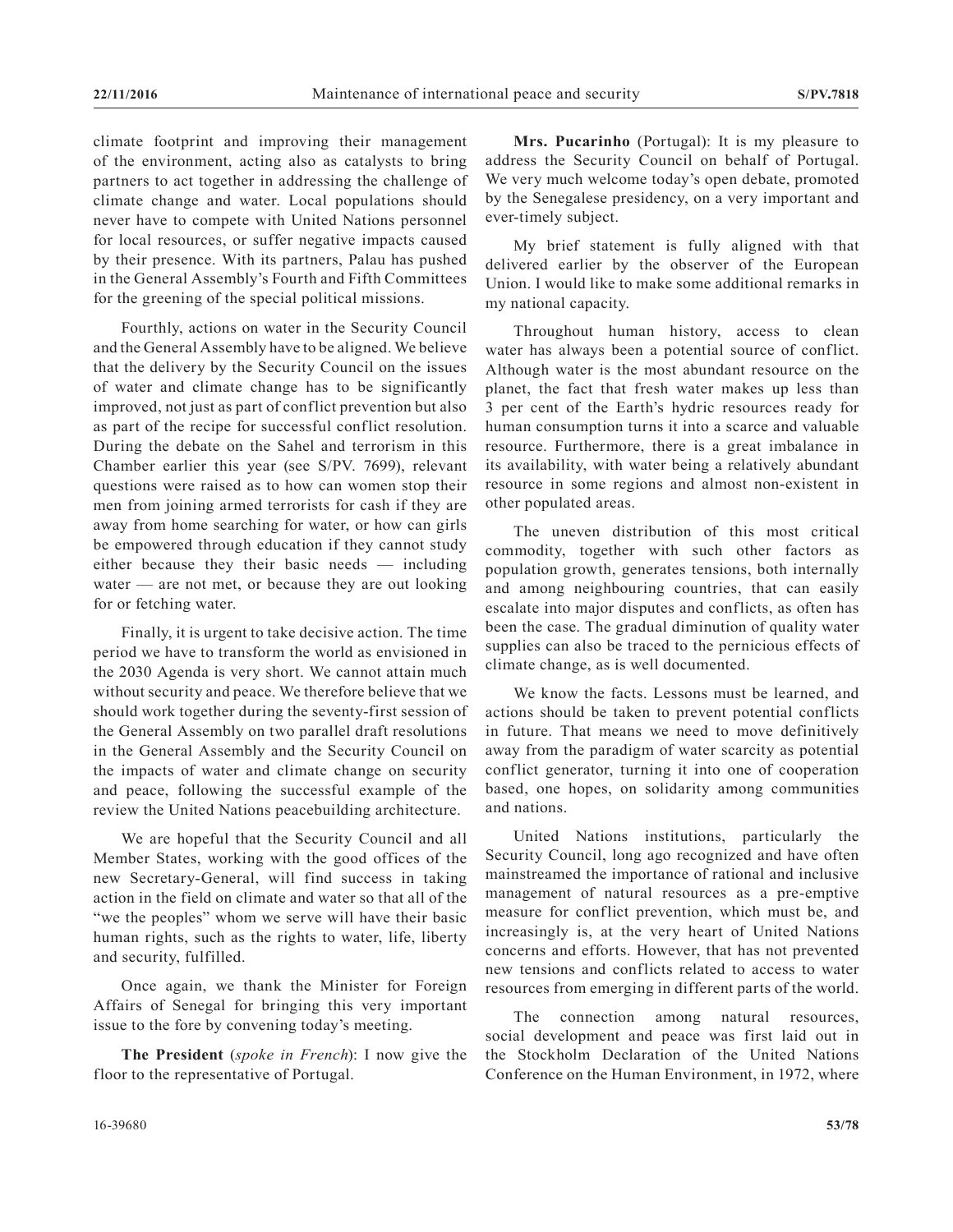the impact of the human footprint on the environment was recognized and a normative structure for tackling its negative effects was formulated. That paved the way for the broader compromises of the United Nations Conference on Environment and Development, in Rio de Janeiro in 1992, and 20 years after that of the Rio+20 conference, in 2012, where water sustainability issues were at the very core of the discussions.

Goal 6 of the 2030 Agenda for Sustainable Development reflects the full recognition of the importance of preserving our planet's water resources and the right of access to sources of clean water. It explicitly calls on countries to implement the human right to water and sanitation, which Portugal has consistently supported, promoting it as ultimately the right to life. The oft-quoted Antoine de Saint-Exupéry once said that water is "not necessary to life, but rather life itself". This has multiple valuable implications, certainly including from a peace and security perspective.

Forging common ground, building comprehensive partnerships and strengthening international cooperation is a path worth pursuing in this regard. Against that background, despite the fact that the process is lengthy and challenging, the action plan of the High-Level Panel on Water, adopted last September, sets an optimistic tone and includes important considerations and key requirements and principles, notably the need for political leadership for a comprehensive approach, a commitment to the human right to safe drinking water and sanitation, transparency and inclusion, autonomy of all actors involved, collaboration among countries and organizations, and continuous engagement.

The action plan also sets a wide range of mostly interrelated priority actions, which in our opinion deserve support, as they can truly have a positive impact on improving water security, including undertaking a profound analysis of water crisis risks and identifying good practices for managing water-related natural disasters. On that point, we believe that just as there are so many regrettable disputes based on access to water, there are also many successful examples of cooperation based on negotiation and agreements, which could be used on a case-by-case basis as good references for joint water-management mechanisms and the disciplined sharing of water resources.

Other priority actions involve encouraging the United Nations to establish a common platform where States can exchange views and good practices, providing information to the States on the benefits of water-use efficiency, promoting academic studies on the impact of water-related disasters and ways and means to prevent them, and implementing projects that bolster water security and the economic resilience of marginalized communities. In our opinion, the message set out in the action plan is a good one that should be spread through traditional media and social networks. We must make sure it reaches a widespread audience, particularly local communities and youth.

Portugal shares the view that only a cross-cutting and interdependent process based on a transnational approach can provide the necessary legal and political framework to manage the availability and use of fresh water and access to sources for countries and populations for whom that resource is scarce or access involves risks. Portugal is fully committed to this common endeavour and will present its voluntary national review, in next year's High-level Political Forum on Sustainable Development, on the implementation of the Sustainable Development Goal 6 and the 2030 Agenda for Sustainable Development.

**The President** (*spoke in French*): I now give the floor to the representative of Jordan.

**Ms. Bahous** (Jordan) (*spoke in Arabic*): At the outset, I would like to thank the Republic of Senegal for convening this important meeting. I would also like to thank all of today's briefers for their valuable presentations.

Water scarcity is a threat to human life and health. It is also a factor that threatens and undermines economic and social development, and a potential source of political instability and conflict — unless we are collectively able to deal with the emerging challenges posed by the crises of the lack of potable water and unequal access to water. We all share the human responsibility to make water a tool for regional and international cooperation and a factor of economic and social well-being in the effective implementation of the Sustainable Development Goals (SDGs) and the 2030 Agenda for Sustainable Development.

The scarcity of water resources in Jordan affects our security and sovereignty, not only because it stands in the way of achieving the SDGs, particularly Goal 6, but also because Jordan suffers from serious water scarcity and a lower per capita share vis-à-vis international standards. Jordan is the third-poorest country in water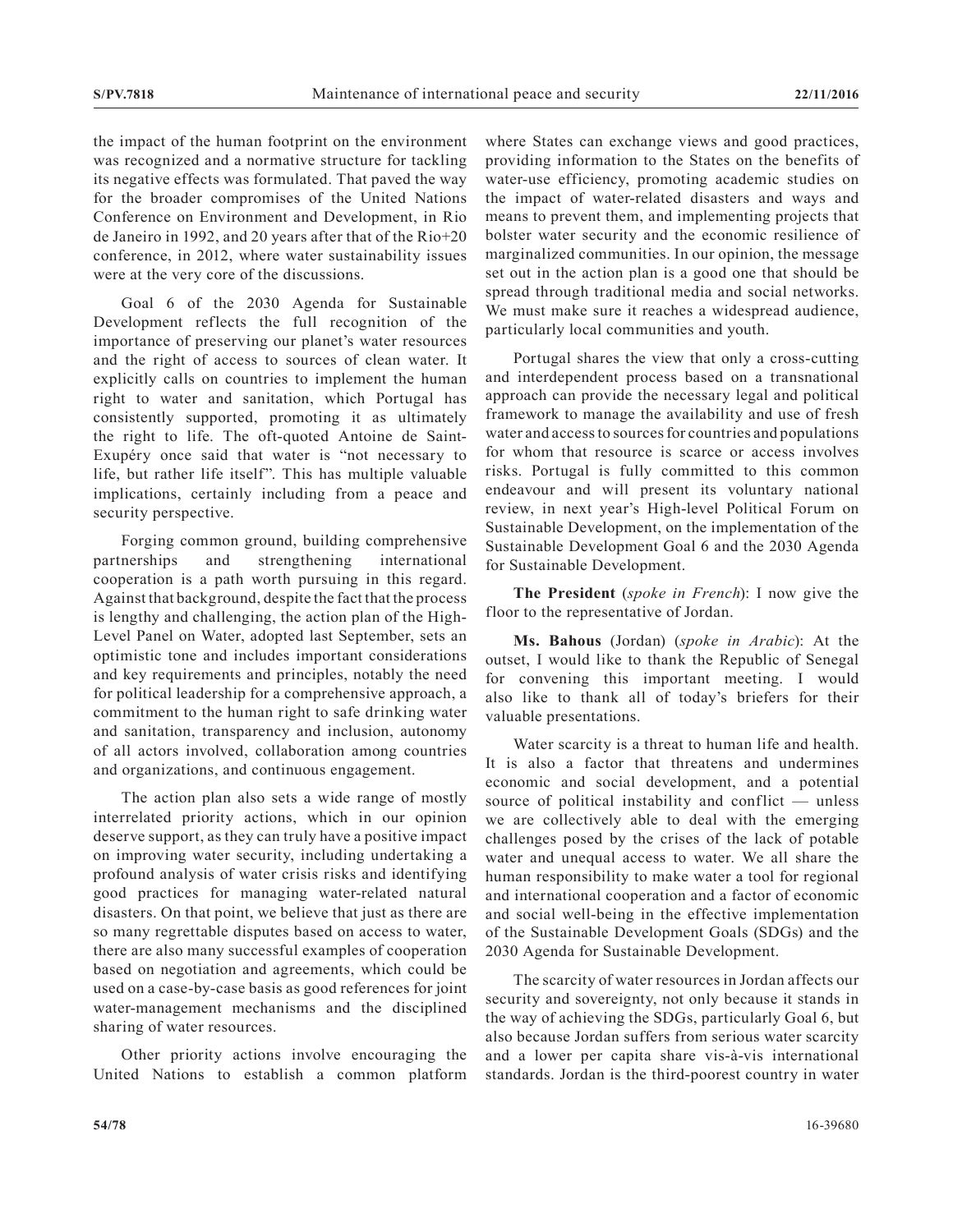resources, and the per-inhabitant share of renewable water resources is lower than that in the international Water Poverty Index.

The protracted refugee situation adds pressure to the infrastructure in host countries. The common factors of that pressure are water, energy and the human environment. The humanitarian crises, particularly the Syrian refugee crisis, has depleted our fresh-water aquifer, which should have been protected and preserved for future generations. Those are not the only challenges. Others include the possibility of groundwater contamination, not to mention the possibility that that water too might be depleted due to the increase in population.

The demands on fresh-water sources in Jordan since the crisis in Syria began have increased by more than 25 per cent. Jordan hosts the largest number of refugees in the world in overall numbers. Hence, we have shouldered the responsibility on behalf of the international community, and that has created new and more complex realities that have greatly challenged the ability of Jordan to achieve the SDGs. In that connection, I wish to thank the International Committee of the Red Cross for its help in meeting those challenges through its joint cooperation with Jordan in the rehabilitation of my country's water networks in order to provide services to over 150,000 inhabitants in the host communities of Syrian refugees.

The dangers of water scarcity and the challenges of climate change, pollution, population growth and the movements of internally displaced persons and refugees require an approach based on international governance that would make these issues priorities of the international community. They are central to Jordan's interests, both at the political and technical levels. Therefore, we have contributed to, and actively participated in, all international forums that support international cooperation frameworks to solve our water problems, including the Secretary-General's Advisory Board on Water and Sanitation and the High-Level Panel on Water that was set up by the United Nations and the World Bank to devise effective measures to expedite the implementation of SDG 6, on the provision of clean water and sanitation.

We would like to reaffirm that it is ethically and legally unacceptable to use water as a tool of war and conflict, as that affects the water rights of civilians in their lands, which leads to the deterioration of

The threat pertaining to water is not just a matter of scarcity or unequal access. It also includes the threat of the expansion of the activities of terrorist groups that spread the message of fear through killing and violence, as well as the possibility of contaminating water resources. Through their malicious acts, those gangs have made it clear that they adhere to no ethical boundaries, as they are desperate to use water resources as tools of threats, intimidation and terrorism.

In conclusion, we call upon the international community to work seriously to encourage international and regional cooperation with regard to water resources. That would protect the human environment and ensure water security so as to spread peace among countries in conflict and provide a social and economic environment that benefits all people.

**The President** (*spoke in French*): I now give the floor to the representative of Djibouti.

**Mr. Doualeh** (Djibouti) (*spoke in French*): First of all, I would like to thank the Senegalese presidency for convening this Security Council open debate on an issue that falls under the theme of the maintenance of international peace and security: water, peace and security. My delegation would like to thank today's briefers — the Chair of the Global High-Level Panel on Water and Peace, Mr. Danilo Türk; Ms. Christine Beerli, Vice-President of the International Committee of the Red Cross; and Mr. Sundeep Waslekar, President of Strategic Foresight Group — for their contribution to this important public debate. We also wish to thank you, Mr. President, for your concept note (S/2016/969, annex) in preparation for this meeting, as it highlights the salient points of our debate.

## (*spoke in English*)

Djibouti wishes to commend Senegal for its leadership in convening the Arria Formula meeting on the same subject last year, presided over by His Excellency President Macky Sall. It built on past efforts by the Security Council to consider the nexus between water, peace and security and the protection of natural resources as a tool for preventing conflicts and building peace in post-conflict countries.

Since the General Assembly's adoption of resolution 47/193, of 22 December 1992 — which declares 22 March each year World Day for Water — pressure on water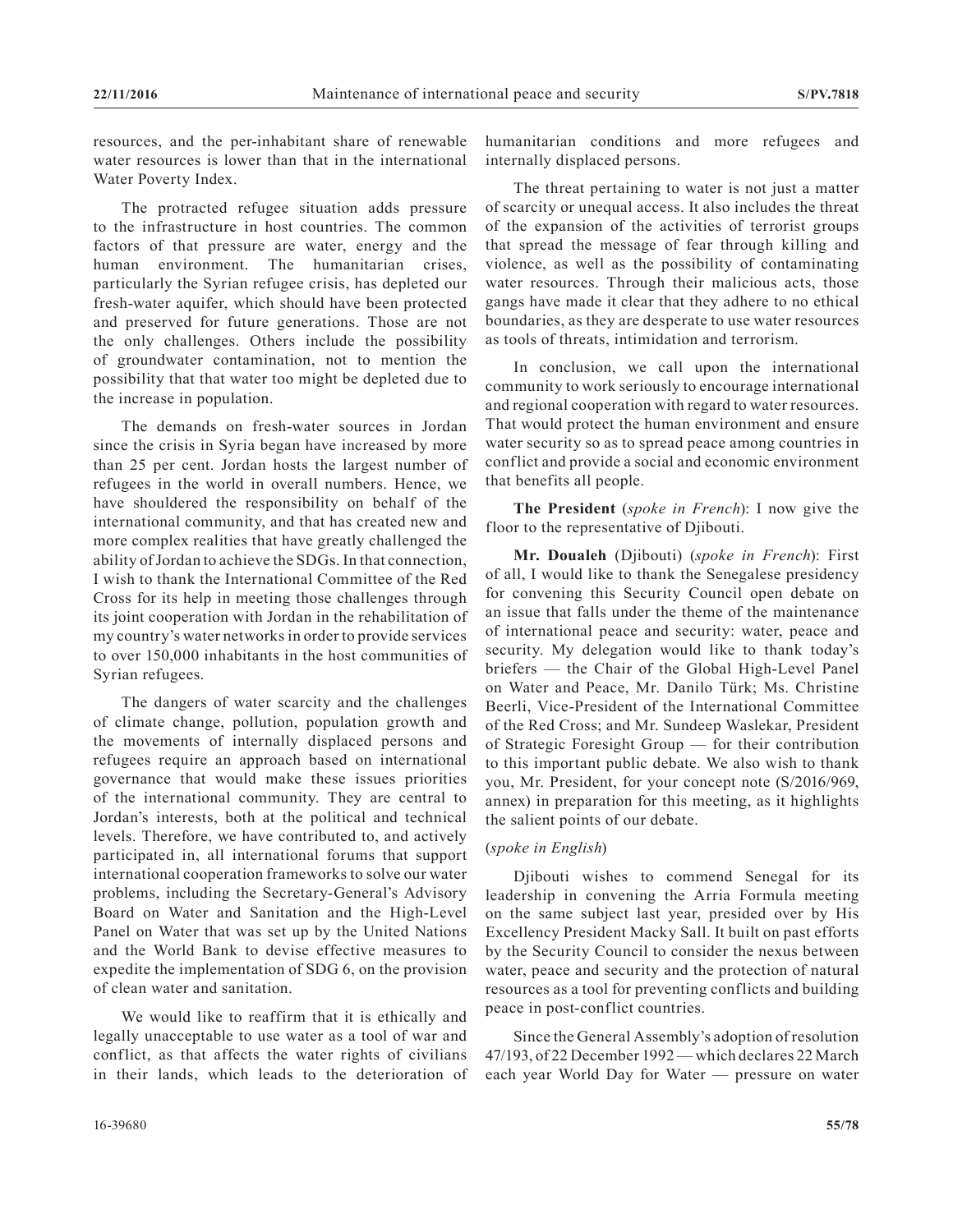has been rising and action is urgent. In many places growing populations, more water-intensive patterns of growth, increased rainfall variability and pollution are combining to make water one of the greatest obstacles to poverty eradication and sustainable development. Flood and drought have already imposed huge social and economic costs, and climate change is making water extremes worse. The action plan of the High-Level Panel on Water and Peace affirms that

"If the world continues on its current path, projections suggest that the world may face a 40 per cent shortfall in water availability by 2030. The consequences of such stress are local, transboundary and global in today's interconnected world."

Water is an important element of the discussion as a potential driver of conflict, a potential cause of disaster and an essential precondition for development. It is high time that we raised the political commitment to urgently address the issue. Africa has 64 transboundary river basins, covering 90 per cent of the continent.. There is still no agreement for some of those river basins in Africa. There is also increasing recognition that transboundary groundwater must be better factored into transboundary cooperative arrangements for water. Moreover, transboundary water cooperation is needed for the proper implementation of the Sustainable Development Goals, especially indicator 6.5.2, on the proportion of transboundary basin areas with an operational arrangement for water cooperation.

### (*spoke in French*)

The Intergovernmental Authority on Development (IGAD), our regional organization, has devoted much time and attention to developing a regional policy and legal framework for water resource management. In 2015, ministers responsible for water resources of the member countries of IGAD demonstrated strong political will to meet, in a coordinated manner, the multiple challenges linked to the common management of natural resources, in particular water governance. They agreed to promote closer cooperation for the equitable, sustainable, lasting and coordinated use, protection, conservation and management of transboundary water resources within the IGAD region; to promote and facilitate the establishment of institutional agreements and arrangements for the management of transboundary water resources within the IGAD region; to foster the harmonization of policies and legislation on the use of the development, protection, conservation and

management of transboundary water resources; and to encourage research, technological development, awareness and capacity-building in the development and management of transboundary water resources.

# (*spoke in English*)

It is also worth underlining that IGAD and the United Nations have agreed to develop a collaborative effort aimed at sharing experiences and good practices and, most important, at promoting a conflict-sensitive approach to managing natural resources, including fresh water and rivers.

We wish to take this opportunity to commend the role played by the International Committee of the Red Cross in raising awareness about the norms of international humanitarian law and in continuing to ensure the protection of water in times of armed conflict, and also for its vital humanitarian work as one of the main providers of water to populations affected by armed conflict.

To conclude, Djibouti wishes to reiterate its profound gratitude to Senegal and to the members of the Security Council for putting this issue on our agenda. We are convinced that investing in prevention so as to avoid the escalation of tensions in water-related conflicts should be one of the main priorities of this organ, as it has the primary responsibility for the maintenance of international peace and security. The benefits far outweigh the costs.

**The President** (*spoke in French*): I now give the floor to the representative of Australia.

**Ms. Wilson** (Australia): Water gives life, supports human development and enables sustainable economic growth. Yet water crises are ranked by the World Economic Forum as one of the top 10 global risks. Climate change has the potential to exacerbate water crises, which could in turn lead to or intensify conflicts and fuel forced migration.

Australia is concerned about the increasing risks to peace and security created by extreme weather events, including water scarcity. Cities, towns and peri-urban areas require functional water supply and sanitation systems. Failure to provide such services often leads to community tension and instability and can easily result in conflict. We see improved water governance as a key component in adapting to climate change, while planning for a growing population and ensuring economic development.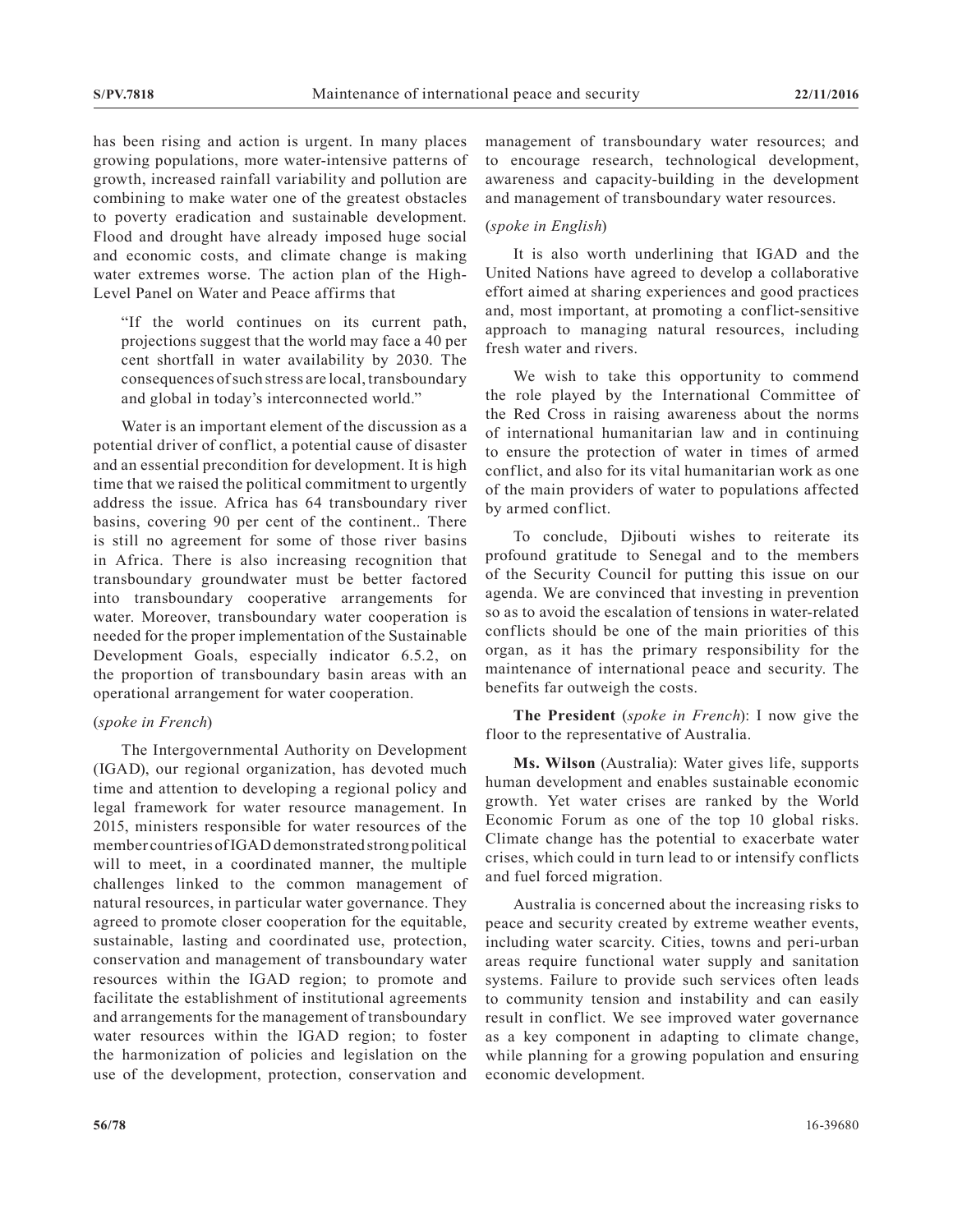Good water governance is also essential to achieving many of the Sustainable Development Goals (SDGs) — most directly SDG 6, on ensuring the availability and sustainable management of water and sanitation for all. The 21 September joint statement of the High-Level Panel on Water called for a fundamental shift in the way the world looks at water. The Panel presented a transformative agenda to deliver change in water management and to increase investment on a global scale to build more resilient economies and societies. For Australia — a dry continent prone to highly variable rainfall — effective water management is critical to our economy. It has allowed us to make the most efficient use of our scarce water resources and to enable investment to meet the growing needs of agriculture, industry and urban communities, while ensuring there is water for the environment.

Through the High-Level Panel on Water, Australia has committed to a number of practical initiatives aimed at strengthening the capacity of countries facing water crises. We are preparing a guide to improved water management, drawing on experience from within Australia and in our region, to help other countries effectively allocate water among competing users. That will have flow-on effects for food production, health outcomes and economic development. We have also established the Australian Water Partnership to assist countries to improve their water governance. It is a practical way to improve water resources management in partnership with countries and the United Nations system.

Australia also believes that the effective implementation of SDG 6 requires explicit attention to gender equality and social inclusion. Women and vulnerable populations face an increased risk of violence where water and sanitation services are only available outside the home, often in unsafe locations. Furthermore, we need to deliberately and proactively engage women and marginalized people and encourage their participation in strengthening water governance.

Australia is committed to encouraging and supporting sound water governance at the highest levels. That is why Prime Minister Malcolm Turnbull is an active member of the High-Level Panel on Water, and it is why Australia will continue to work with countries in our region and beyond to protect precious water resources — in peace and in conflict.

**The President** (*spoke in French*): I now give the floor to the representative of Finland.

**Mr. Sauer** (Finland): Finland aligns itself with the statement of the European Union (EU).

Finland welcomes the initiative to discuss the interlinkages between water, peace and security at this important forum.

While conflicts have globally decreased in number, they have also become more complex in nature. The root causes of different conflicts vary, but competition over natural resources is likely to increase in the future. Demand for fresh water is expected to increase by more than 50 per cent by 2050. At the same time, climate change, together with environmental degradation, is putting more pressure on the availability of natural resources — especially water. The growing interest in resources is a potential driver for conflict, and the Security Council, together with the Secretary-General, should assume its responsibility in terms of preventive response.

One of the key prevention tools is mediation. Through our co-chairmanship of the United Nations Group of Friends of Mediation, as well as in similar groups in the Organization for Security and Cooperation and in the EU, Finland has worked hard to strengthen the normative and institutional basis for mediation. We aim at equipping mediators with better skills, tools and partnerships. As part of those efforts, we supported the joint guidance note entitled *Natural Resources and Conflict: A Guide For Mediation Practitioners,* published by the United Nations Department of Political Affairs and the United Nations Environment Programme in February 2015. The guide translates decades of experience in natural-resources-related dispute resolution into concise and practical advice, with specific chapters on water. It creates a framework for resolving disputes that centre on natural resources.

As experience has shown, water can also serve as a basis and an entry point for collaboration instead of for conflict. To achieve that, it is of vital importance to prove the win-win proposition in sharing resources and negotiated solutions. Approximately 40 per cent of the world's population lives in areas that share water resources with two or more countries, but only a third of transboundary river basins are covered by proper cooperation mechanisms. It is therefore of the utmost importance that the 2030 Agenda for Sustainable Development includes a target to promote cooperation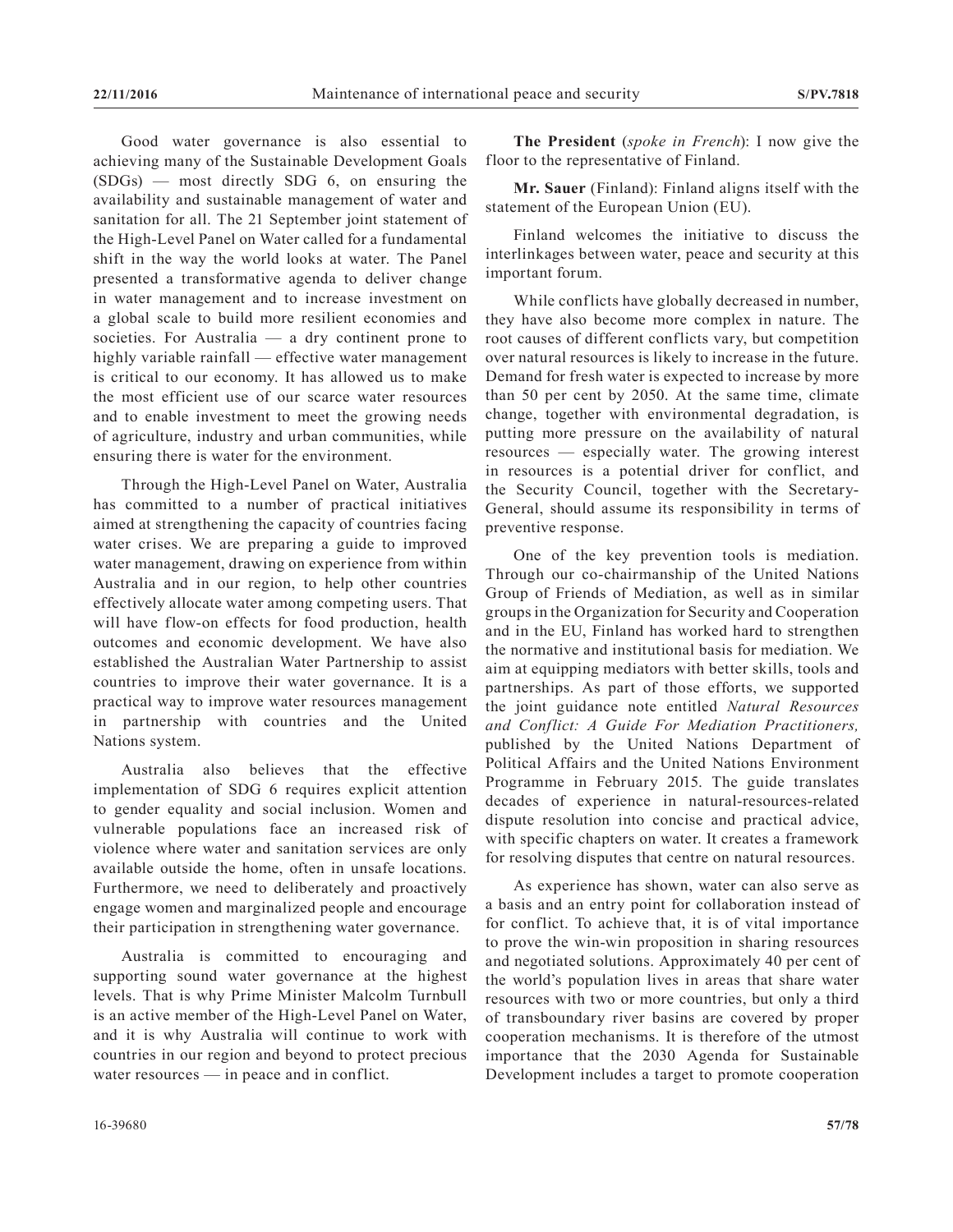on transboundary waters at all levels, as appropriate. We need strong commitments to implement that target.

The steering committee of the Group of Friends of Water in New York, of which Finland is a member, has been a strong advocate for the comprehensive water agenda to ensure the implementation of Sustainable Development Goal 6 and all water-related targets of the 2030 Agenda. Our own experiences show that institutional arrangements such as river commissions and international water conventions, together with very concrete measures such as regulation of water flows and fish stocks, measures to reduce pollution and the monitoring of water quality can be agreed upon in a manner that benefits all parties to those agreements and arrangements. In 1966, the International Law Association adopted the Helsinki Rules on the Uses of the Waters of International Rivers. Two international framework conventions — namely, the 1992 Water Convention, of the United Nations Economic Commission for Europe, the so-called Helsinki Convention, and the International Watercourses Convention, adopted by the General Assembly in 1997 — are now in force. Transboundary water cooperation and the related water conventions function as confidence-building mechanisms to prevent conflicts with a long-term view.

In conclusion, I would like to thank the delegation of Senegal for highlighting this important aspect of conflict prevention and to assure the Council of Finland's commitment to do its share in promoting the important discussion of the interlinkages of water, peace and security.

**The President** (*spoke in French*): I now give the floor to the representative of Israel.

**Mr. Danon** (Israel): Israel was not blessed with an abundant supply of fresh water. Since its early beginnings, we had to find innovative ways to provide our people with access to this vital resource. As the late President of Israel Shimon Peres once said,

"In Israel, a land lacking in natural resources, we learned to appreciate our greatest national advantage: our minds."

Faced with adversity, Israel developed groundbreaking water technologies, including drip-irrigation systems. In Israel we make every drop count.

While Israel still faces challenges to peace and security, it has successfully overcome its water crisis. After years of water shortage, today Israel enjoys the

first water surplus in its history. In less than seven decades, the pioneering spirit of Israelis has made the desert bloom and transformed the land of swamps and sand into a start-up nation. Out of necessity, Israelis learned to squeeze the most out of every drop, while finding solutions to create as much as possible using as little as possible.

Today, Israel is committed to sharing those solutions with countries in need. This strong sense of responsibility towards others is rooted in our own history and the Jewish principle of *tikkun olam* — the duty to repair the world. It was in that spirit that our founding fathers and mothers created Mashav, Israel's Agency for International Development Cooperation. Mashav utilizes cutting-edge technologies such as drip irrigation in humanitarian operations around the world. Drip by drip, Mashav experts are introducing this technology around the world, making a big splash from the greenhouses in South Africa to the sugarcane fields of Peru.

Israel continues to seek out new partnerships and to build bridges between nations. In 2012, the Governments of Israel, Italy and Senegal entered into a trilateral partnership to address the critical issues of food security and income growth for the people of Senegal. Today, Israel is helping the people of Senegal by sharing modern farming practices, as well as technical and business skills, with smallholder farmers, especially women. By decreasing labour requirements for irrigation and weeding, Mashav experts are empowering Senegalese women, helping them to improve crop yields, achieve financial security and bring a better quality of life to their families and communities.

Israel's water cooperation also takes place close to our home. Since the historic peace treaty with Jordan in 1994, the two countries have worked closely in many areas, including water technology. Recently, Israel signed a new agreement to supply Jordan with additional fresh water from the Sea of Galilee, thereby creating benefits for both countries and further strengthening our partnership for peace.

As we did with our friends in Africa and with our Jordanian neighbours, Israel is ready to assist the Palestinian Authority to address critical water challenges. We have taken important steps towards improving the conditions on the ground. Israel recently authorized additional water supplies to the Palestinians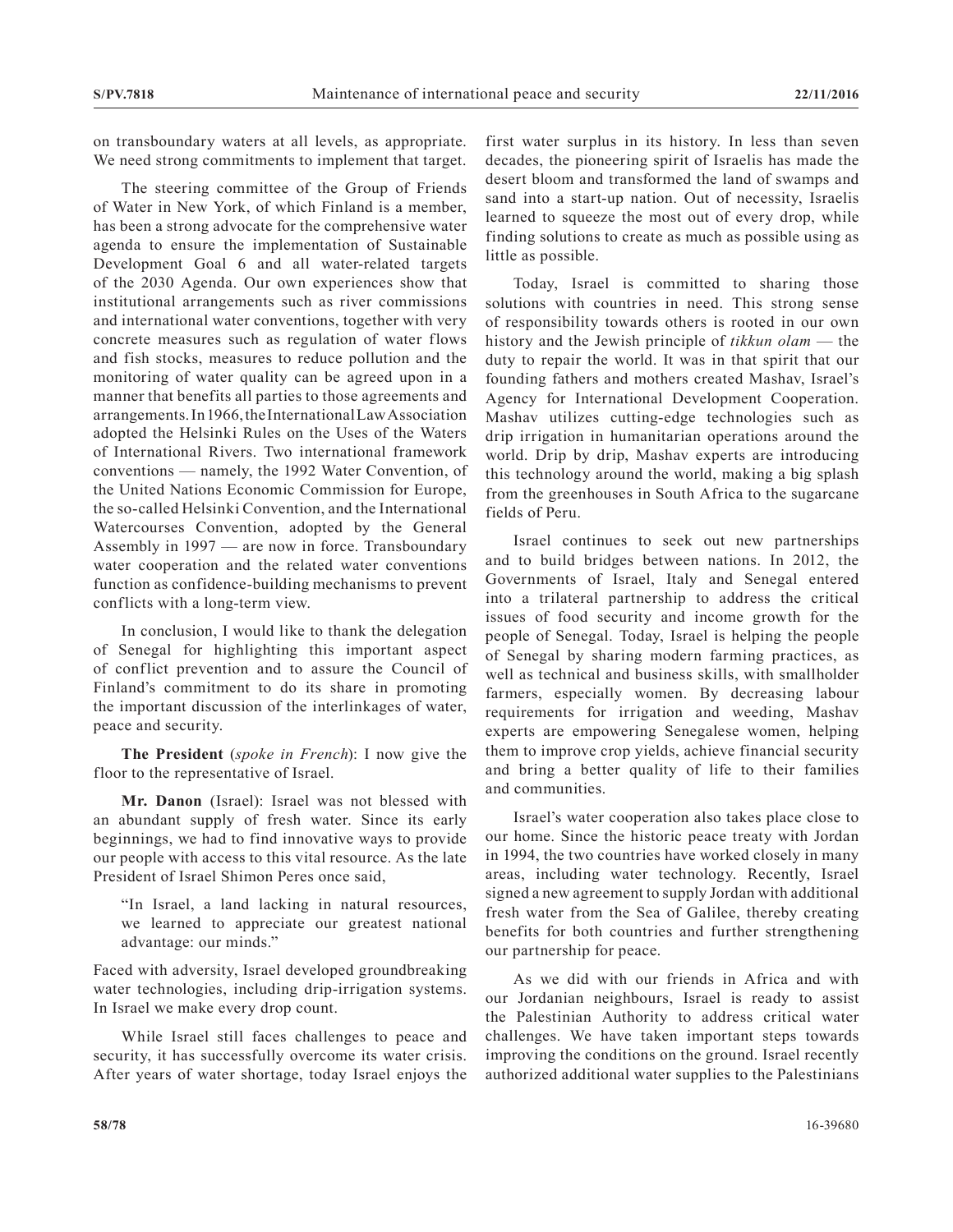in the West Bank and Gaza within the framework of the memorandum of understanding known as the Red-Dead Memorandum. The additional supply to Gaza covers the entire amount of the Palestinian request for increased water supply from Israel. The Palestinians have made clear that they are not interested in an additional supply beyond that amount.

Israel is currently preparing a comprehensive, multi-year master plan for improving the water infrastructure in the West Bank. Moreover, Israel has also reaffirmed its approval of desalination, water infrastructure and sewage projects in Gaza, including a large desalination plant that is being planned.

Unfortunately, the Palestinian leadership refuses to cooperate with the Government of Israel on waterrelated issues. Despite our dedicated efforts, we have encountered several obstacles standing in the way of the improvement of the current situation. The Palestinian Authority has yet to sign the protocols for the implementation of the Red-Dead Memorandum, and therefore prevents the implementation of the authorized addition of water to the West Bank and the Gaza Strip. Moreover, due to the Palestinian Authority's unwillingness, the joint water committee has yet to be renewed, preventing progress on dozens of water infrastructure projects in the West Bank.

Those actions on the part of the Palestinian Authority clearly deepen the crisis and hinder progress towards a solution. We continue to hope that the Palestinian Authority will start demonstrating responsibility for its own people. However, the international community should be aware of the fact that, without an immediate change in the Palestinian refusal to engage with Israel on the critical issue of water, a severe water crisis is to be expected this coming summer.

Water knows no borders and technology knows no language. United States President John F. Kennedy once said,

"Anyone who can solve the problems of water will be worthy of two Nobel prizes — one for peace and one for science."

Israel is committed to promoting innovative solutions to the challenges of water to bring nations closer together and to bring the life-giving power of water to all people.

**The President** (*spoke in French*): I now give the floor to the representative of Romania.

**Mr. Jinga** (Romania) (*spoke in French*): I wish to thank the Senegalese presidency of the Security Council for having organized this extremely useful debate.

Romania aligns itself with the statement delivered on behalf of the European Union. I would now like to make some remarks in my national capacity.

# (*spoke in English*)

An ancient Chinese proverb says that water can sink boats as well as float them, and water can indeed be simultaneously productive and destructive. We live in a divided world in which less than half of the global population has achieved water security. It was pointed out at last year's Davos World Economic Forum that water-related issues such as drought and pollution would be the biggest threats to the planet for the next decade. Water is a very political matter. The action plan released in September by the Global High-Level Panel on Water and Peace clearly underlines the fact that technical solutions to many of the world's water problems already exist, but that we need strong and coordinated political leadership to make progress. Water is also a finite and irreplaceable resource, renewable only if well managed. Today, more than 1.7 billion people live in river basins whose depletion through use exceeds their natural recharge. If that trend continues, by 2025 two thirds of the world's population will be living in water-stressed countries.

For many small island developing States, dealing with water threats is a matter of survival, owing to rising sea levels. Many least-developed countries are affected by increasing droughts and extreme weather events. They require better access to funds for adaptation projects, but they also need us to revisit the paradigm of water governance, because water issues are linked to climate change, poverty, food, health and energy and should be seen as cross-sectoral and multidisciplinary.

Romania fully supports working to ensure sustainable water resources around the globe. In that regard, we sponsored the draft resolution introduced in the Second Committee by Tajikistan entitled "International Decade for Action, 'Water for Sustainable Development', 2018-2028" (A/C.2/71/L.12), and we welcome the high-level conference in support of the implementation of Sustainable Development Goal 14 that Sweden and Fiji will organize in New York next June.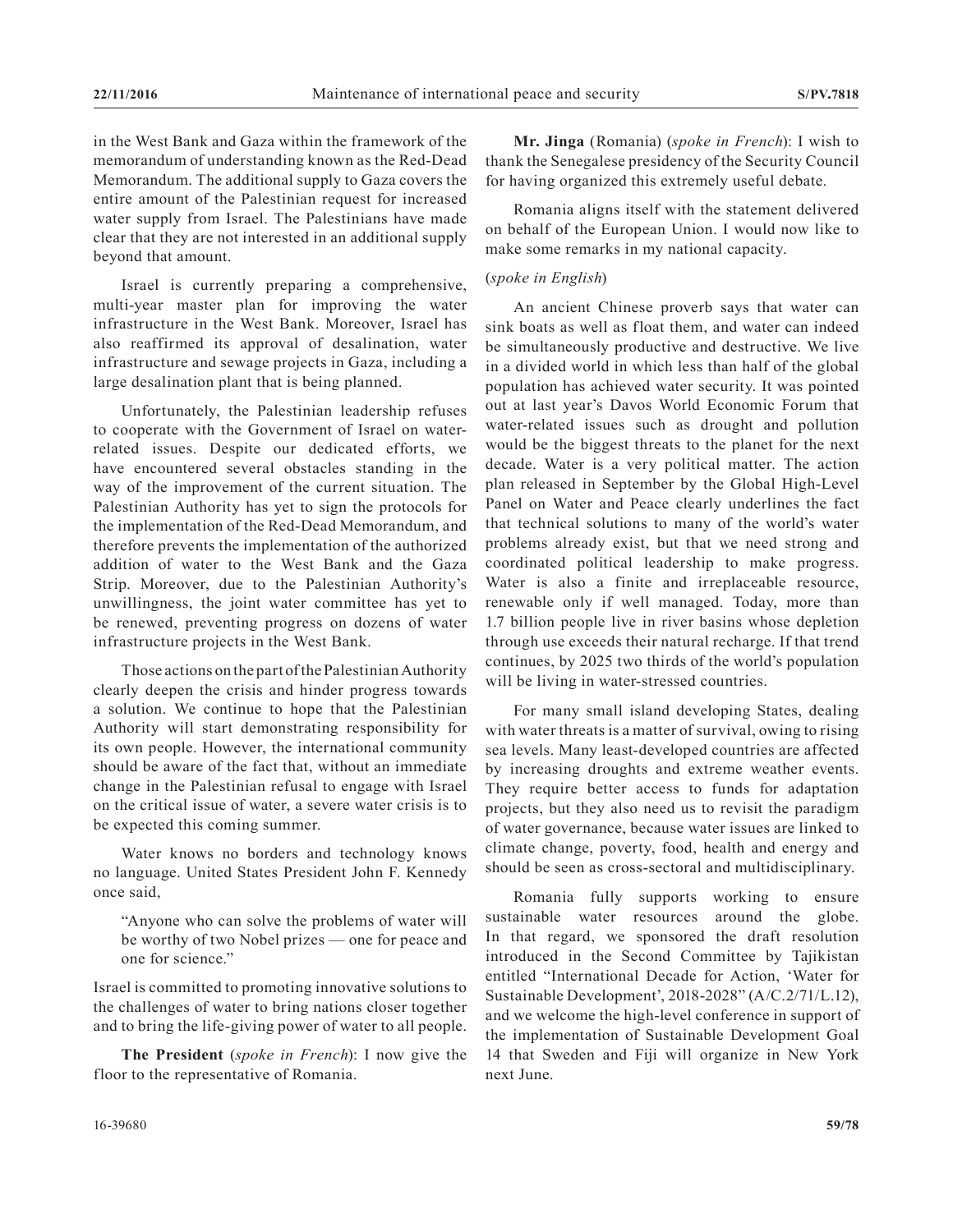The lack of institutional capacity for managing shared water resources could lead to misperceptions and fears. In some parts of the world there is a long history of mistrust around joint access to water resources. Some of the best known such examples revolve around the Nile and Jordan Rivers, while the question of water-sharing is one of the final status issues in the peace negotiations between Israel and Palestine, as defined by the Oslo Accords. We therefore encourage the promotion of international agreements on water cooperation.

While the Geneva Conventions regard water resources and installations as key areas of civilian infrastructure, and therefore supposedly protected from attack, reality has unfortunately proved otherwise. Perhaps no conflict has reflected the effects of the horrors of war on civilians more than the situation in Syria, where water has become a weapon. Limiting civilian populations' access to water supplies is a grave breach of international humanitarian law and human rights.

Water insecurity in some parts of the world represents a threat to the entire world because, as other speakers have pointed out, water ignores boundaries. Good communication, strengthened relations between upstream and downstream States and strong institutions are therefore essential to successful negotiations on water. Many opportunities can also emerge from negotiations on energy, agriculture and infrastructure. Education matters, too, because it will shape the next generation of leaders on the issue of water. Bilateral cooperation and international mediation, facilitation, good offices and dialogue are effective methods of preventing, managing and resolving water disputes. The United Nations should therefore continue to deploy sustained diplomatic efforts to secure regional cooperation on water.

Where the experience of my own region is concerned, the European Union Strategy for the Danube Region, initiated by Romania and Austria, has helped to advance cooperation among the Danube's riparian countries in areas such as transport, energy security, environmental protection, education, tourism and rural development. Last but not least, since 2010, Romanian experts, in partnership with the United Nations and the Organization for Economic Cooperation and Development, have been providing professional training for water-supply specialists from Eastern Europe, the Black Sea region and Central Asia.

**The President** (*spoke in French*): I now give the floor to the representative of Argentina.

**Mr. García Moritán** (Argentina) (*spoke in Spanish*): I would like to thank the Government of Senegal for organizing today's open debate on water, peace and security, and for the related concept note (S/2016/969, annex). At the United Nations and in the principal international forums where water issues are discussed, as well as in the multilateral and bilateral international conventions, water is considered a fundamental element in development and our continued existence. In that context, we are concerned about some of the statements in the concept note, such as that water has always been considered a driver of conflict. There is no evidence for that notion. In Argentina's view, water is a catalyst for peace and countries' efforts aimed at cooperation, dialogue and integration should be founded on that concept.

We should recall that General Assembly resolution 1803 (XVII) and the outcome document of the 2012 United Nations Conference on Sustainable Development on "The future we want" (General Assembly resolution 66/288, annex) recognize the right of peoples and nations to permanent sovereignty over their natural wealth and resources. Argentina supports the development of the concept of the right to water and sanitation as a human right that every State must assure for individuals subject to its jurisdiction, without regard to other States. Similarly, and more recently, with the adoption of the 2030 Agenda for Sustainable Development, the international community established that one of its Goals is to

"[e]nsure availability of water and sustainable management of water and sanitation for all".

Considered in that way, the issue of water must be addressed from the perspective of poverty eradication and sustainable development. I should emphasize that Argentina is a sponsor of the draft resolution being negotiated in the Second Committee entitled "International Decade for Action, 'Water for Sustainable Development', 2018-2028" (A/C.2/71/L.12), and we also support the work of the Global High-Level Panel on Water and Peace launched by the Secretary-General.

I would like to reaffirm the definition of water security for the strategic plan of the eighth phase of UNESCO's International Hydrological Programme as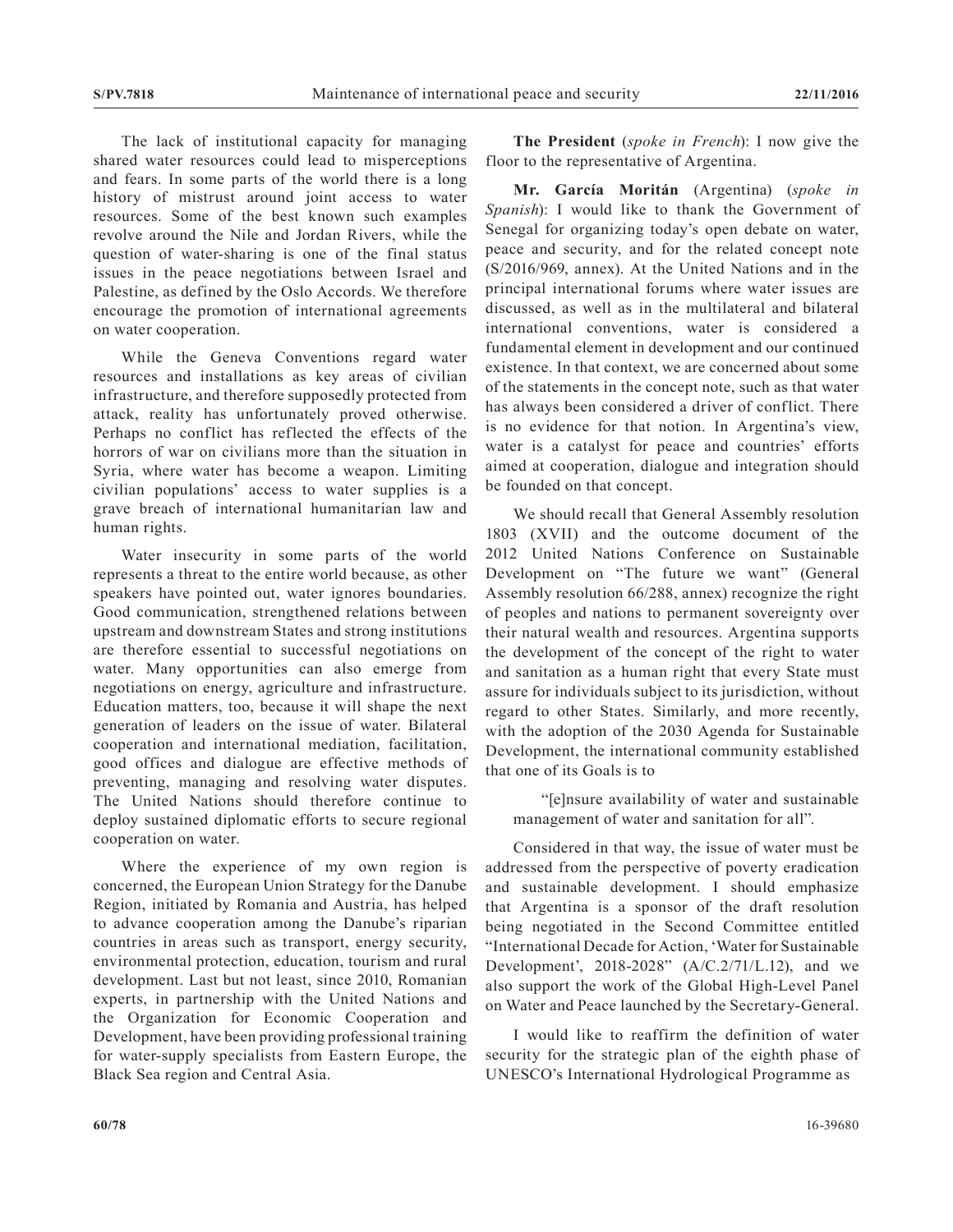"the capacity of a population to safeguard access to adequate quantities of water of acceptable quality for sustaining human and ecosystem health on a watershed basis, and to ensure efficient protection of life and property against water-related hazards". (*IHP/2012/IHP-VIII/1Rev, p. 5*)

In that context, Argentina supports the concepts of the integrated management of water resources, of watersheds and the need for cooperation and rational use where resources are concerned, at both the regional and international levels, in order to achieve sustainable water management. We should also recall that international humanitarian law forbids attacks during armed conflicts aimed at preventing people's access to water, used as a weapon of war.

In accordance with the Charter of the United Nations, the Security Council has the primary responsibility for maintaining international peace and security. Argentina continues to maintain a constructive position, but we believe that the Council should not distort its functions by acting on issues that are beyond its remit or link environmental problems to security issues, since in the case we are discussing, water is not in itself a cause of conflict. Based on the points I have mentioned, it is up to the General Assembly, the Economic and Social Council, the United Nations Environment Programme, the United Nations Conference on Human Settlements, UN-Water, the Commission on Sustainable Development, the regional economic commissions, the United Nations Framework Convention on Climate Change and other specialized agencies to address water and other environmental issues.

**The President** (*spoke in French*): I now give the floor to the representative of Botswana.

**Mr. Sisa** (Botswana): I would first like to join other delegations in congratulating you, Mr. President, on your assumption of the presidency of the Security Council for the month of November. My delegation would also like to thank you for convening today's open debate on water, peace and security under the agenda item on the maintenance of international peace and security. I would also like to take this opportunity to thank Mr. Danilo Türk, Chair of the Global High-Level Panel on Water and Peace; Ms. Christine Beerli, Vice-President of the International Committee of the Red Cross; and Mr. Sundeep Waslekar, President of the Strategic Foresight Group, for their detailed and insightful briefings.

Botswana welcomes this open debate because water is increasingly becoming a scarce resource in our country. In that regard, we consider the sustainable use of natural resources, including water, as critical to national development and to the maintenance of international peace and security, since water is a scarce and shared resource. Botswana therefore supports regional and global initiatives that promote a sustainable and resilient development pathway. The principle of sustainability underscores the importance of meeting the current generation's needs without affecting the ability of future generations to do the same.

The scarcity of water and its inequitable geographical distribution makes it a potential source of conflict. In that respect, it is important that neighbouring countries sign bilateral and multilateral agreements on shared watercourses in order to promote cooperation in the management and sharing of water. In furtherance of that objective, States members of the Southern African Development Community (SADC), of which Botswana is a member, signed the Revised Protocol on Shared Watercourses on 7 August 2000. The Revised Protocol is underpinned by concepts of environmentally sound management, sustainable development and the equitable and reasonable utilization of shared watercourses in the SADC region. In addition, the Revised Protocol also promotes the exchange of available information and data on hydrology, hydrogeology, water quality and the meteorological and environmental conditions of shared watercourses.

It is important to stress that the conservation, protection, development and the economical use of water resources should be promoted to meet the declining levels in water supply, the growing demand for water for domestic, agricultural, industrial, navigational and environmental purposes and for the benefit of current and future generations.

I have to underscore here that shared watercourse agreements are necessary to resolve any potential conflicts on shared watercourses. In that regard, we commend Member States that have signed international watercourse agreements and the United Nations Convention on the Law of Non-Navigational Uses of International Watercourses. Transboundary water resources play an instrumental role in Botswana's water security, as the country relies on international waters. In that connection, Botswana has signed and ratified agreements in respect of four river basin commissions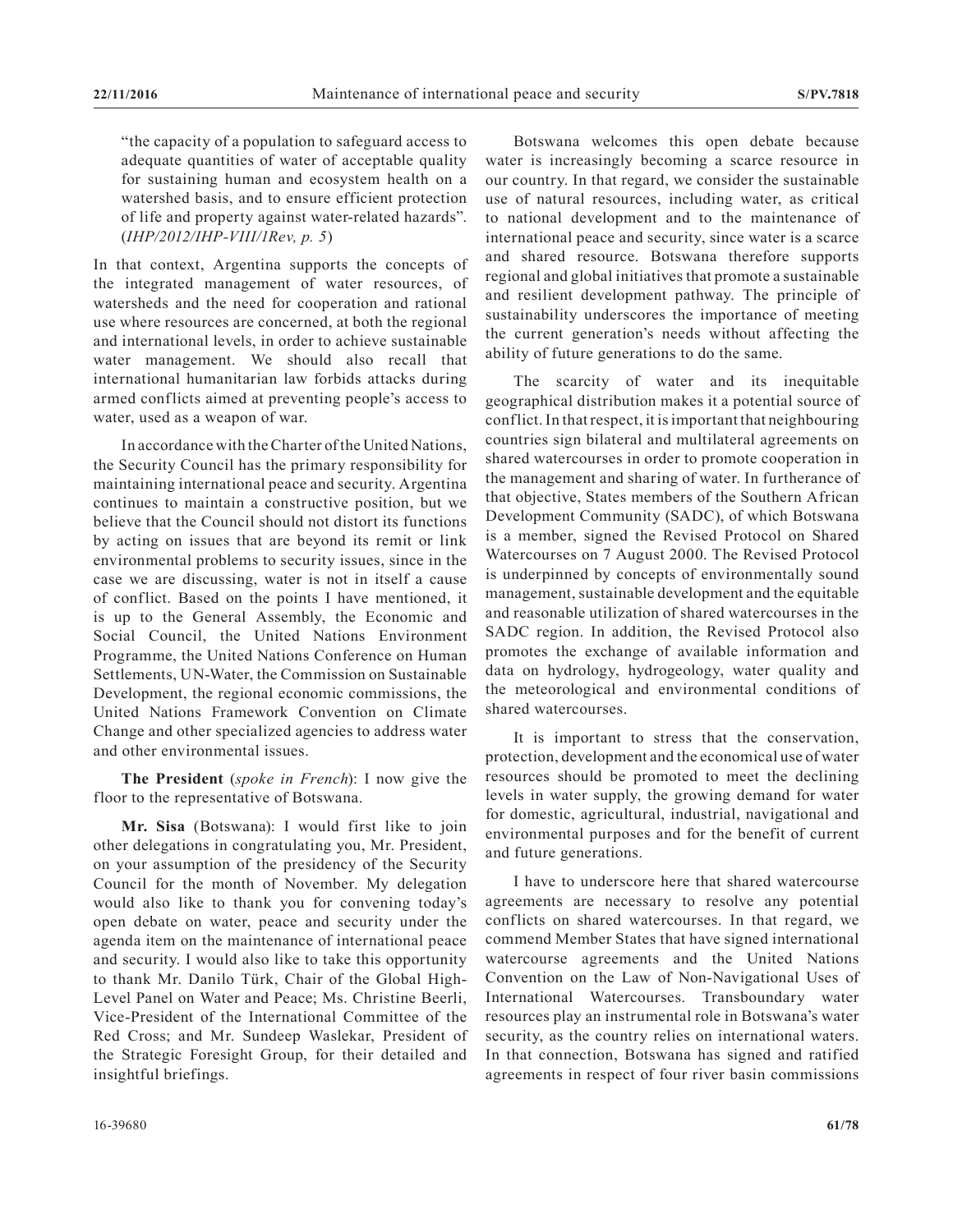established with riparian States to promote closer cooperation in the management of shared watercourses.

We recognize the importance of holding continuing debates on this matter, as studies forecast that water scarcity, exacerbated by climate change, may threaten international peace and security in the future. Studies estimate that the number of regions that will experience inadequate water supplies will continue to grow, hence the high risk of water conflicts.

In conclusion, we applaud the efforts made by the Security Council to regularly convene open debates on water, peace and security and for adopting a forwardlooking approach.

**The President** (*spoke in French*): I now give the floor to the representative of Costa Rica.

**Mr. Castro Cordoba** (Costa Rica) (*spoke in Spanish*): Costa Rica congratulates you, Mr. President, as well as the Permanent Mission of Senegal, for having convened this open debate during your presidency of the Security Council. We believe that having an opportunity to discuss this vital resource for the survival of this and future generations, especially in the Council, gives water the appropriate and necessary political priority that it needs within the United Nations.

Many have predicted that future wars will be fought over water, and some countries have declared that water is a matter of national security. However, we believe that water can also be a source of opportunities for peace and conflict-prevention through strategic cooperation and synergies that could be forged at the local, national, regional and global levels.

What is certain is that water on our planet is sometimes scarce and is unevenly distributed geographically. But that resource is also facing major threats due to its inadequate management, waste, pollution and, last but not least, to climate change, whose effects can be seen in water in the form of droughts, floods and hurricanes, as we were warned by the Intergovernmental Panel on Climate Change.

All those threats could increase water-related conflicts, both internally and internationally. That is why we believe in the need to ensure that the protection of water protection becomes an international political priority. Although we have an international agreement dealing with transboundary waters, another one on wetlands and many binational agreements on watercourses, we need to think about a dedicated

binding international instrument that would protect this resource as a strategic asset for the survival of humankind, but also for the survival of ecosystems. We must also have in place an institutional architecture that would protect this precious liquid, so that future generations can see in it opportunities for peace and sustainable development, and not as sources of conflicts and wars as predicted.

We trust that progress in our efforts, as well as progress in the discussion on the importance of water resources in forums and relevant documents — such as the Agenda 2030 for Sustainable Development, the Sendai Framework for Disaster Risk Reduction, the Paris Agreement on Climate Change and the New Urban Agenda (Habitat III), among others — will allow us to identify and to act on opportunities for the benefit of the common good and to contribute to creating real options to achieve lasting peace and sustainable development throughout the world. In that regard, the achievement of Sustainable Development Goal 6 — ensuring the availability and sustainable management of water and sanitation for all — and of all the interrelated goals and objectives, should be a central element of our mission as a multilateral body. Such progress will be fundamental for protecting the human right of access to water and sanitation, since the United Nations itself recognized that this is a vital right, one that is necessary in order to enjoy all the other human rights.

Costa Rica has had valuable experiences in terms of cross-border cooperation, since on both borders we have rivers that unite us with our neighbours. We firmly believe in the need to bolster cross-border cooperation in water management in an ongoing fashion, and not only in the form of projects for the benefit of the crossborder population, which in our region is among the most vulnerable.

Our experience in integrated water management and its impact on the well-being of the population are proof of the contribution of water in peacebuilding and peacekeeping, in a real and lasting peace. Hence our interest in promoting regional cooperation mechanisms that would pool national experiences and could be shared with other developing countries.

We must develop management, financial and planning mechanisms to protect the sources of water that are necessary to guarantee future access to water for our populations, especially the rural population and indigenous communities, while making them active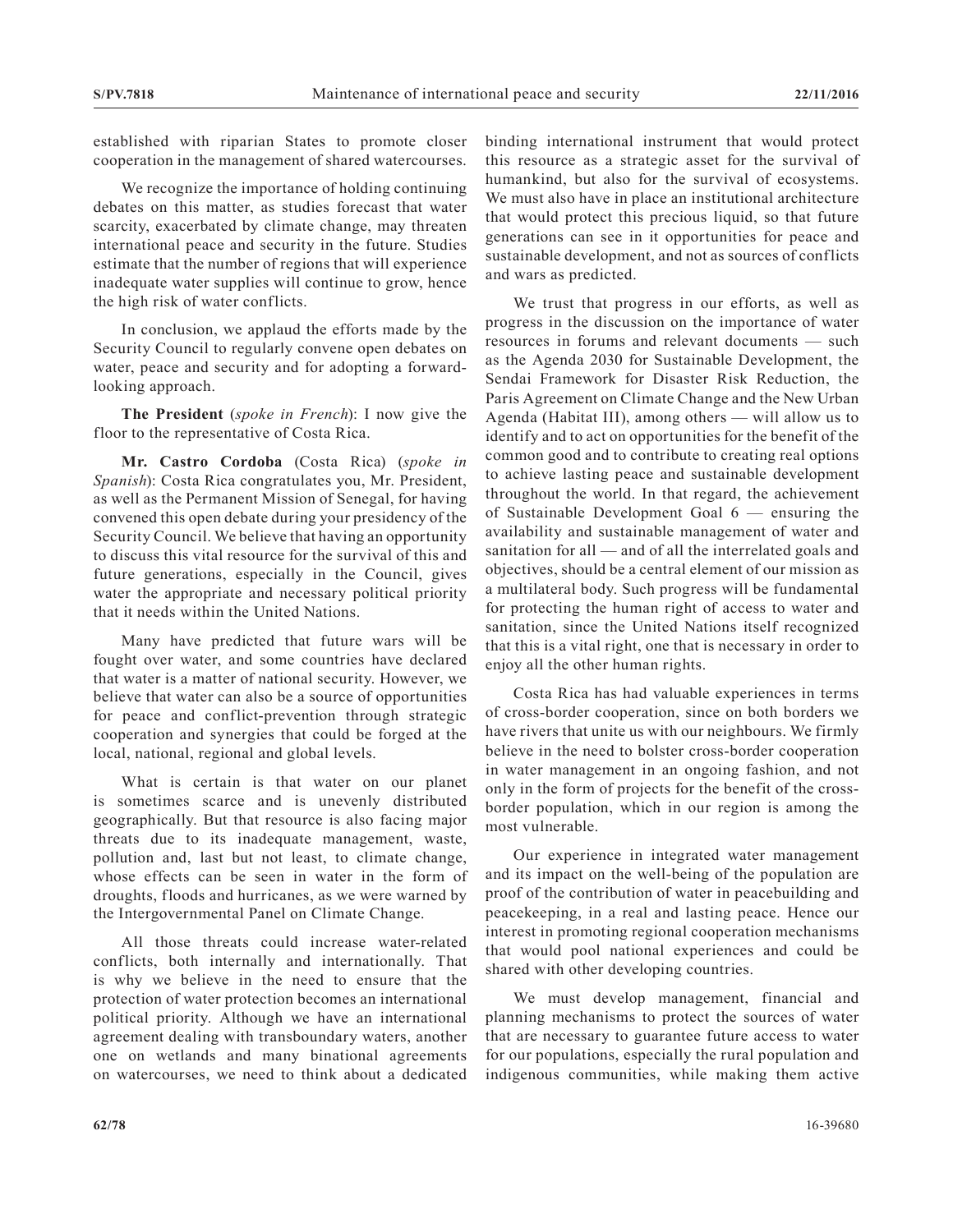participants in local communities in protecting that resource, which would prevent conflicts over access to water. Within those mechanisms, we can mention, for example, our experience in the payment for water environmental services and measuring the water footprint of all our activities.

The fact that the Security Council has devoted an open debate to the issue of water, peace and security is of paramount importance for this natural finite and vulnerable resource. It shows that we have begun to realize that, if we do not protect it adequately, if we do not measure its true value as a development instrument, if we do not create the institutional and legal structure that is required, water will be a threat to international security, and not a never-ending source of sustainable development and peace as it should be.

**The President** (*spoke in French*): I now give the floor to the representative of the Netherlands.

**Mr. Van Oosterom** (Netherlands) (*spoke in French*): I wish to thank you, Mr. President, for your vision in including this item on the agenda of the Security Council. My country supports you whole-heartedly in this matter, particularly given the close bilateral cooperation between Senegal and the Kingdom of the Netherlands in the area of water and water protection.

#### (*spoke in English*)

The Kingdom of the Netherlands aligns itself with the statement made by the observer of the European Union.

In view of time constraints, I will read out a shortened version of my statement. My full statement will be available on Twitter.

We fully support the statement made by the representative of Italy, also in the light of our cooperation related to the upcoming split term with Italy in the Security Council. During this split term, in 2017 and 2018, the Kingdom of the Netherlands, together with Italy, as announced by our colleague earlier today, will continue your sustained efforts, Mr. President, to address climate and water issues in the context of the peace and security agenda.

Our planet has sufficient water resources to provide water security for all, but at the same time people around the globe face situations where there is too much or too little water, or where the water is too dirty.

Let me highlight three issues in this context: first, water and the need for international cooperation; secondly, water, climate change and migration; and, thirdly, the need for water diplomacy.

First, on water and cooperation, the Prime Minister of the Netherlands is honoured to be on the Global High-Level Panel on Water and Peace, together with, inter alia, President Macky Sall of Senegal. This United Nations/World Bank-supported Panel will champion a comprehensive approach to developing and managing water resources. It will also focus on improving water- and sanitation-related services. We commend Singapore for its leadership on this issue. The Swiss-Senegalese initiative of a panel on water, peace and security is equally timely, and we look forward to working together to ensure the appropriate connections between the two panels, or may I say bridges, in today's context. Furthermore, the capacity to prevent waterrelated conflicts through mediation and other political means needs to be strengthened. An excellent example was given earlier today: the Senegal River Basin Development Organization.

This brings me to my second theme: water and migration issues.

People do not want to leave their homes unless they are forced to do so. As our colleague from Palau just said, climate change threatens the existence of people in small island developing States. In the past year we have seen the migration crisis soar, which has made clear that we need to tackle the root causes of migration. Water scarcity, climate change and food insecurity are among these root causes. They can be connected to social instability and potentially violent conflict. We welcome the fact that climate-related factors were acknowledged at the United Nations migration summit last September. As we move forward, our policies and funding will need to follow suit. In this regard, the Dutch Government is identifying options to intensify our cooperation on water issues with countries in the Sahel region.

The third issue is the need for water diplomacy.

We must make sure that water unites us and does not divide us. We therefore need to intensify effective water diplomacy. As an example, last March we organized a seminar in Khartoum for diplomats from the States of the Nile basin, so as to prevent future water conflicts. Furthermore, last year the Netherlands launched a planetary security initiative, which is a global platform to address security issues from a climate-change perspective. The next conference is planned for 5 and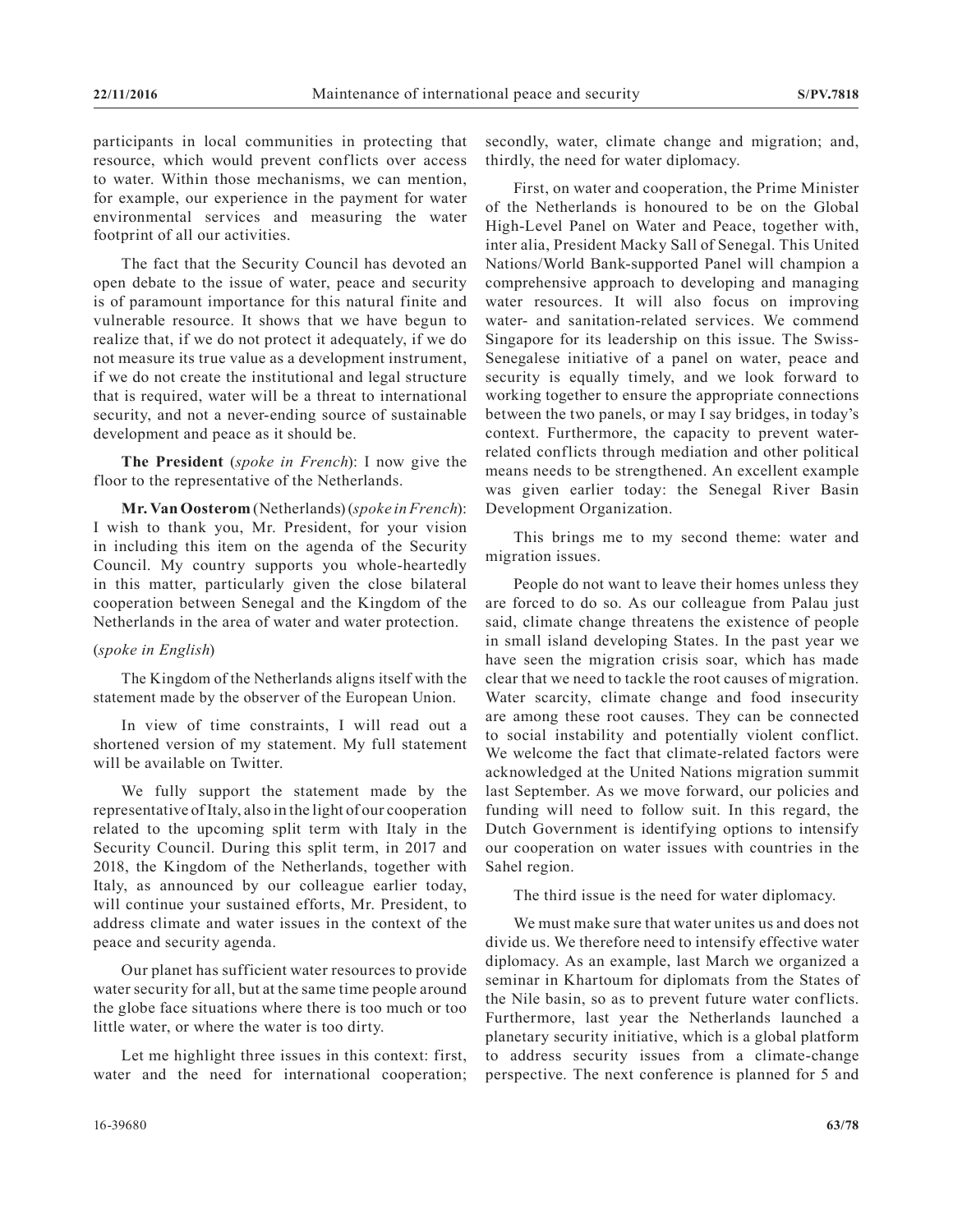6 December, again, like last year, at the Peace Palace in The Hague, the legal capital of the world.

In conclusion, I thank you once again, Mr. President, for having put this issue on our agenda. Let us all work together to address water issues in a comprehensive manner, connecting all the pillars of the United Nations. Let us work together to ensure that water is a cause for cooperation and not conflict, and to ensure that water contributes to peace, justice and development. The Kingdom of the Netherlands will continue to be a partner for that important purpose.

**The President** (*spoke in French*): I now give the floor to the representative of the Syrian Arab Republic.

**Mr. Falouh** (Syrian Arab Republic) (*spoke in Arabic*): One of the priorities of the national water plan of action of the Syrian Government is to ensure a supply of water now and into the future. Prior to the crisis in Syria, we had registered significant achievements by providing citizens with 99 per cent of their water needs in cities, and 90 per cent in rural dwellings. Unfortunately, these rates have decreased during the crisis in the light of the fact that most of the waterpumping stations and water wells have been destroyed or looted by armed terrorist groups, particularly in unstable regions.

It is important to stress that using water resources as a weapon is a gross violation of all relevant provisions of international humanitarian law. This leads us to take a closer look at what armed terrorist groups are doing in my country, Syria. Some like to call them the armed opposition, or non-State armed groups. Those groups use water resources as a weapon to bring pressure to bear on the Government of Syria and civilians.

What has been witnessed in Aleppo and Damascus is a clear example of this. Civilians in both cities suffered from long periods of water interruption after armed terrorist groups bombarded wells and pipelines, poisoned the water and looted and blew up pumping stations. This is in addition to the bombing of water and electricity facilities by what is called the international coalition, which led to acute water scarcity and had negative repercussions on the lives of civilians.

In addition to the tremendous harm inflicted on our water resources because of such terrorist attacks, the coercive unilateral economic measures imposed on my country by the European Union and the United States of America, among other countries, have increased the

pressure on Syria's national efforts to provide its citizens with water. Such illegitimate measures have made it impossible to provide the necessary fuel and spare parts to pumping stations in Syria. Those measures have obstructed the implementation of projects undertaken by the Government of Syria in cooperation with United Nations agencies and international non-governmental organizations. I would cite as an example the inability of Oxfam recently to provide the fuel needed to operate the pumping station in Aleppo because of the European measures imposed on Syria.

The Government of the Syrian Arab Republic is endeavouring to work according to a strategic vision that is not limited to emergency humanitarian assistance but includes adopting a strategy for rebuilding the infrastructure of all facilities as well as rehabilitating the affected irrigation networks. This requires the lifting of the unilateral coercive economic measures, which have had negative repercussions on all sustainable development fields in Syria, including the sustainability of water resources and the ability to provide for the needs of citizens.

In addressing the issue of the protection of water resources, we must all be careful to avoid politicizing this vital water sector, especially among countries sharing international river waterways. These countries must respect international law and the relevant international resolutions as well as the agreements signed when it comes to such sharing, and also avoiding undermining the interests of other countries or decreasing their share for political reasons.

We also stress the need for concerted international efforts towards supporting the legitimate rights of people languishing under the yoke of occupation, including the right to have access to water, especially because they are the indigenous heirs of those natural resources.

In that vein, we recall what our people are facing in the occupied Syrian Golan and the intentional restriction imposed by the Israeli occupation forces on natural resources, in particular water, which is provided only to Israeli settlers, while Syrians are deprived of that natural resource through discriminatory policies with regard to prices and limitations on drinking and agricultural water, in clear violation of international humanitarian law, human rights law and the relevant resolutions of the Organization.

In conclusion, the Government of my country is anxious to do its utmost to provide for the needs of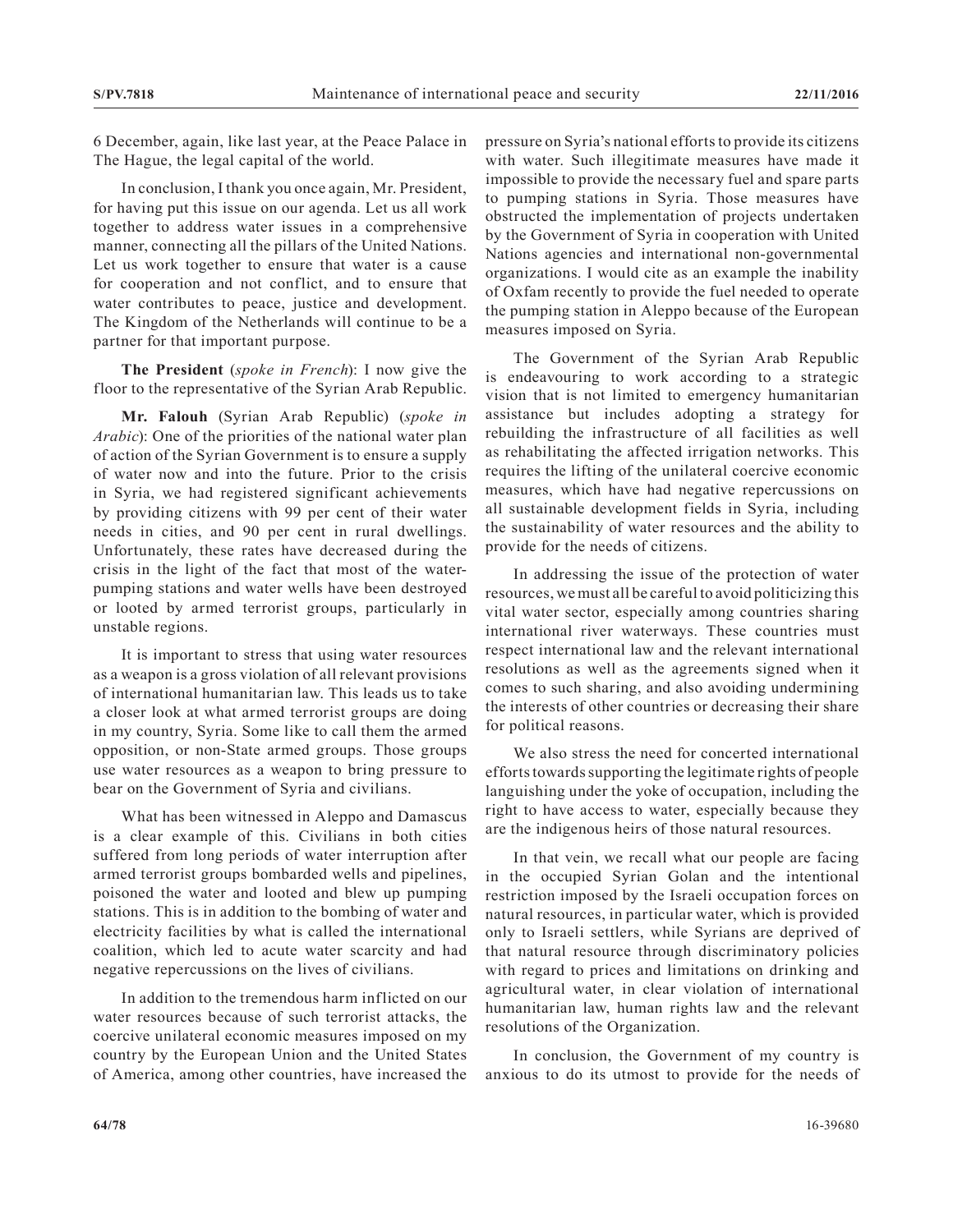Syrians and protect them from terrorism, which is negatively affecting all aspects of their lives, including water resources. We try to avoid the use of this vital resource as a tool to exert pressure on Governments and civilians.

**The President** (*spoke in French*): In now give the floor to the representative of Slovakia.

**Mr. Ružička** (Slovakia): If this glass contained all the water on Earth and I drank it in one gulp, it would disappear. I would like to thank the Senegalese presidency for focusing in particular on the issue of water and the nexus between water and security. We thank the Chair of the Global High-Level Panel on Water and Peace, Mr. Danilo Türk, and the other briefers for their valuable insights.

My Armenian colleague cited a wise phrase from Chinese philosophy, and for my own statement I have also included a quote from Lao Tzu:

"Nothing is softer or more flexible than water. Yet nothing can resist it."

We welcome the fact that the Security Council has increasingly recognized the importance of natural resource management in connection with conflict prevention and peacebuilding since the 1990s. As an example — although not singling out water specifically — in presidential statement S/PRST/2011/15, the Council expressed concern that the possible adverse effects of climate change may in the long-term aggravate certain existing threats to international peace and security.

Ensuring water security for the world's population by 2030 is one of the Sustainable Development Goals (SDGs). Over 2 billion people face a daily struggle to find clean water to drink. That statistic is expected to rise in the coming decades owing to the growing demands on water supplies and the increasing effects of climate change. There are real links between water and all phases of conflict. Although water resources have rarely been the sole cause of armed conflict or war, there is a long history of water-related tensions and violence over access to water in the context of economic and social development. Water resources have been used as a political, economic or military tool, including by non-State actors. On the other hand, conflicts often have a devastating impact on water management, infrastructure, quality and access. Populations in

conflict-affected countries are twice as likely to lack clean water as people in other developing countries.

In that context, we welcome the focus that the Secretary-General-elect has placed on prevention and mediation. He wrote in his vision statement addressed to the President of the General Assembly,

"The world spends much more energy and resources managing crises than preventing them. Thus the United Nations must uphold a strategic commitment to a culture of prevention".

In that context, *Natural Resources and Conflict: A Guide for Mediation Practitioners*, produced by the Department of Political Affairs and the United Nations Environment Programme, provides an excellent tool to be used exhaustively in our work. The United Nations should continue and improve the practice of mediating disputes over natural resources, including water-related conflicts, as was highlighted at the Aria Formula meeting on water, peace and security held at Senegal's initiative on 22 April.

We are convinced that the work of the Global High-Level Panel on Water and Peace, which was launched on 16 November in Geneva, aimed at developing by autumn 2017 a set of proposals geared towards preventing and resolving water-related conflicts, will be a crucial contribution in that respect. The work of United Nations regional centres could also be accordingly strengthened in this area. In that regard, a positive example is the United Nations Regional Centre for Preventive Diplomacy for Central Asia, which plays an important mediation role in promoting the responsible sharing and management of the region's water supply among the five Central Asian States.

One third of world's population depends entirely on groundwater. There is broad recognition that transboundary aquifers are a critical and inseparable component of the global water resource system. They are crucial for food production and account for 43 per cent of the total amount of water used for irrigation. The UNESCO inventory of 2015 has identified 592 transboundary aquifers in the world. Transboundary aquifers can be a further source of water-related tensions. Moreover, in 2008, the International Law Commission adopted 19 draft articles on the law of transboundary aquifers to be considered by Member States when negotiating future arrangements for the management of their transboundary aquifers. To promote the issue of groundwater governance, my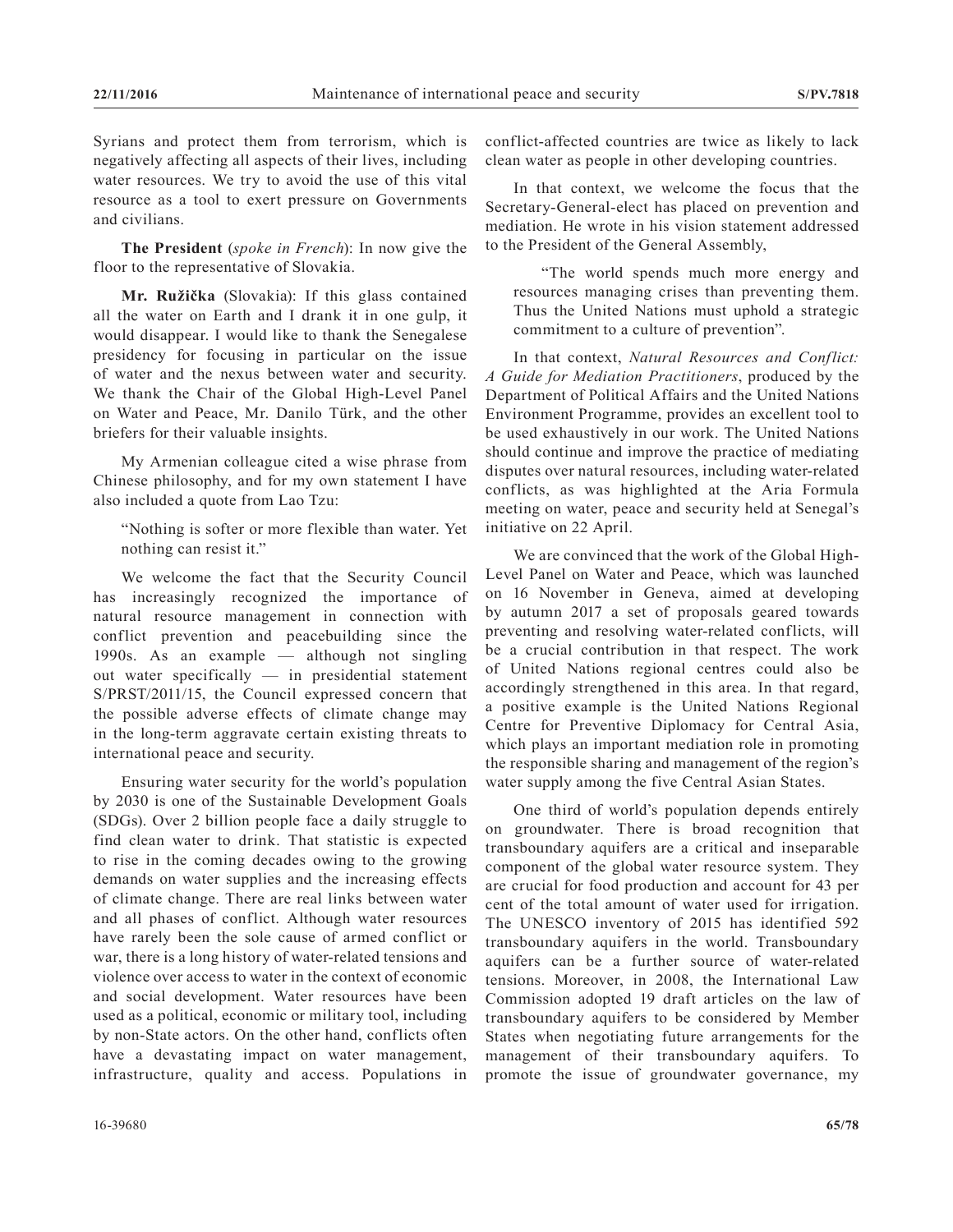delegation organized a seminar with the cooperation of UNESCO on 17 October, highlighting the importance of groundwater resources and transboundary aquifers in the framework of SDG 6.

Finally, I would like to underline the importance of regional cooperation in transboundary water management, which can help build mutual respect, understanding and trust among countries and promote peace, security and sustainable economic growth. My country holds the presidency in the European Union Danube River Strategy, which provides a basis for improved cooperation among 14 countries along Europe's second-longest river. The goal of the Strategy is to stimulate regional and cross-border cooperation in numerous areas, including the management of water resources and a shared procedure for identifying water deficiencies.

Mikhail Gorbachev once said,

"Water has the power to move millions of people. Let it move us in the direction of peace".

Our rivers and groundwater are the life blood of the planet and must be shared and protected from the effects of conflict and exploitation.

**The President** (*spoke in French*): I now give the floor to the representative of Côte d'Ivoire.

**Mr. Bouah-Kamon** (Côte d'Ivoire) (*spoke in French*): At the outset, I congratulate you, Sir, on the dynamic manner with which Senegal has presided over the Security Council this month. I also thank today's briefers, whose statements allow for a better understanding of what is at stake with regard to water management throughout the world.

As was the case during the most recent open debate (see S/PV.7816), my delegation is especially pleased to participate in today's debate devoted to the issue of water, peace and security, which provides us an opportunity to exchange views on this important topic.

Water is a natural resource and, at the same time, it is a food, a source of energy, a means of communicating and an essential component of the agricultural cycle. Simply put, water is the source of life, and some might even say that water is life. Through its many and essential functions, water is of a strategic dimension for human, animal and vegetable life. Human activities linked to inappropriate or restrictive uses of this natural resource can sometimes become a source of conflict. The history

of peoples unfortunately shows us that water has been used for strategic and military purposes and exclusive and even criminal designs. The link between water, peace and security is therefore a question of great relevance because today, as in the past, it continues to fuel tensions undermining international peace and security. Experts in the area of the geopolitical role of water even speculate that future wars will waged over it and that that war has already been declared.

Faced with the risk of water-related conflicts, people have been thinking for a long time about the options we have for peaceably managing our water and settling our disputes. The mechanisms proposed so far often involve mediation and cooperation and are based on bilateral, multilateral and international agreements, as was rightly pointed out in the concept note (S/2016/969, annex) underlying our debate. Such agreements have enabled us to avoid many potential conflicts around the world. It is therefore important to ensure that the international community, in particular the United Nations through the Security Council, continue to encourage Member States to use such mechanisms, especially in the case of transboundary cooperation. For our part, Côte d'Ivoire actively participates in the efforts made by the Mano River Union for political, economic and security cooperation among Member States.

In the same vein, it would be useful for States to incorporate in their national legislation international legal instruments for the prevention and punishment of criminal acts and war crimes related to the access or use of water. In that regard, my delegation would like to refer to article 54 of the Protocol additional to the Geneva Conventions of 12 August 1949, and relating to the protection of victims of international armed conflicts, known as Protocol I, and to article 14 of Protocol II of 8 June 1977 additional to the Geneva Conventions; to article 29 of the Convention on the Law of the Non-navigational Uses of International Watercourses; and to article 12 of the International Covenant on Economic, Social and Cultural Rights. In conflict areas or post-conflict situations, water issues should also be taken into account in the mandate of peacekeeping operations or peacebuilding processes.

Water is the most abundant resource on Earth, but only a small amount — about  $2.53$  per cent — is freshwater that can be used for agriculture, industry and human consumption. Studies show that, by 2025, within national borders, close to 4 billion people across the world could find themselves in a situation of water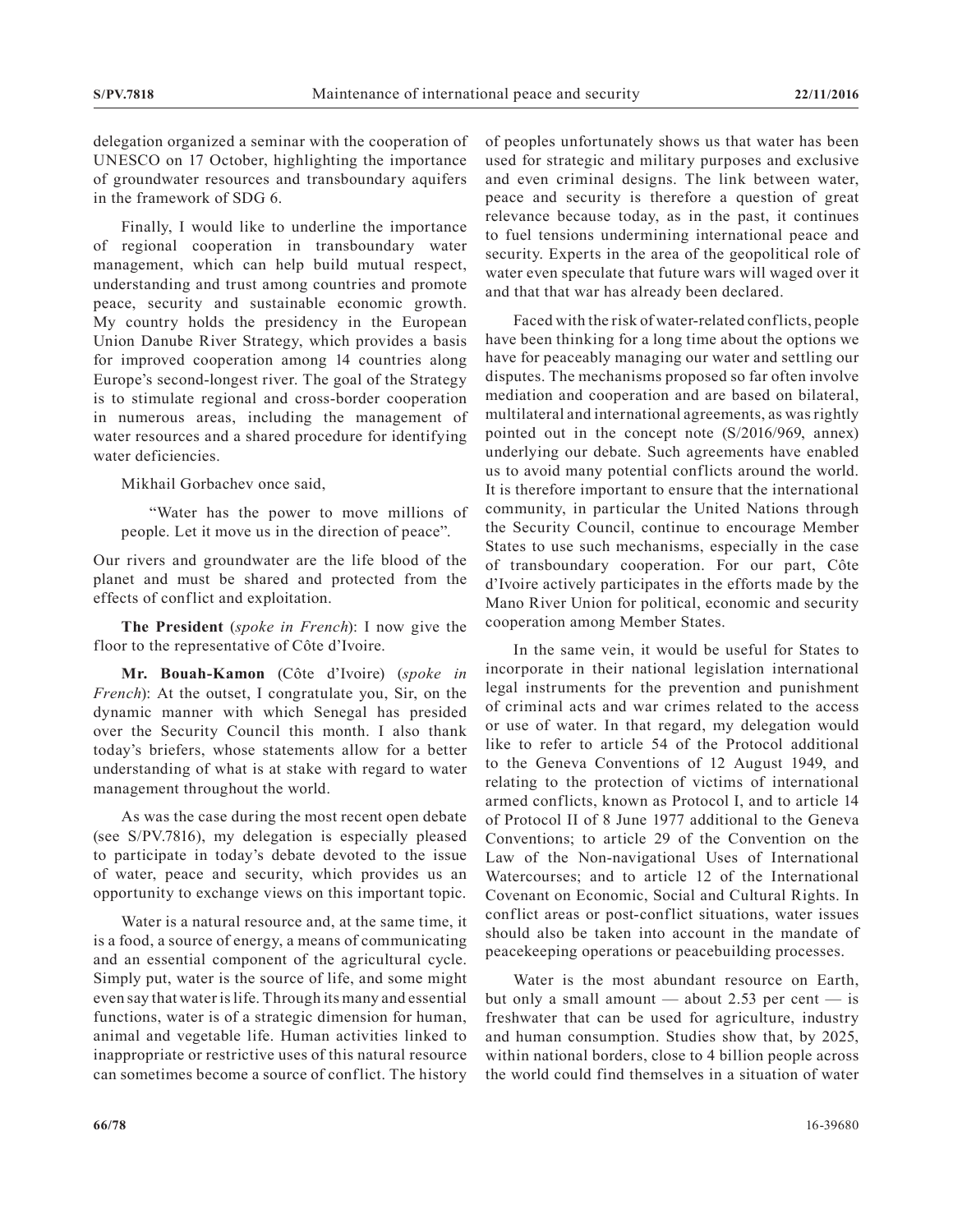stress. A report of the United Nations Development Programme (UNDP) from 2006 indicated that 90 per cent of the population of the Middle East and North Africa will live in countries affected by water shortages by 2025. In addition to those areas mentioned in the UNDP report, much of sub-Saharan Africa is also concerned by this issue, with potential implications for agriculture, food, health and the economy. In countries such as mine, where the cycle of life, in particular the agricultural cycle, is intimately linked to the natural phenomenon of precipitation, water stress sometimes can be a source of tension and even open conflict among farmers, cattle breeders and their communities.

My delegation would like to emphasize the importance of technology transfers and fighting climate change as relevant approaches for developing countries. That includes strengthening the capacities of those countries in terms of adaptation and the mitigation of the adverse effects of climate change, but also to enabling them to acquire innovative irrigation methods for agriculture and cattle raising, as well as desalination techniques to ensure greater water availability. Addressing water issues and combating climate change through Sustainable Development Goals 6 and 13 offer real prospects for the future. United Nations agencies, such as the Food and Agriculture Organization and UNDP, for their part, should play a particularly active role.

As we have been hearing throughout this debate, the issue of water is of strategic importance for humankind, and therefore must be given due attention in order to prevent future wars in the upcoming decades. My delegation therefore welcomes the fact that the Security Council has taken on this issue because water wars are most often those of the poor and the weak, far from our gaze and the great public debates.

**The President** (*spoke in French*): I now give the floor to the representative of Haiti.

**Mr. Régis** (Haiti) (*spoke in French*): Allow me, first of all, on behalf of the Government of Haiti, to welcome the initiative taken by Senegal and to warmly congratulate its Government. By inviting the Security Council and the entire international community to address the important issue of water in relation to international peace and security, Senegal once again has demonstrated its well-known commitment to the issue of water as an element of peace and international cooperation.

The Senegalese initiative is all the more timely given that it takes place in the wake of the Paris Agreement on Climate Change and the recent Marrakesh Climate Change Conference. It also responds to growing concerns that water has become a potential source of crisis and conflict in a context of growing scarcity exacerbated by climate change and the abusive use of and pollution of this raw material.

Water is an essential factor in the global security environment. Indeed, demand is rising steadily and the prospect of an overall increase of 30 per cent by 2030 can only have a serious impact on the economies of many countries, especially in the South. My country, the Republic of Haiti, is part of those regions already under water stress, which, according to projections, will include half of the world's population by 2025, with all the negative consequences that involves when it comes to economic, social and health development, as well as the unyielding acceleration of migratory movements.

All the more disturbing is the fact that water is and can be used as a weapon of war. It is the cause of, and has contributed to, the worsening of many local and regional conflicts in recent decades. In some cases, control over water resources is itself a strategic issue. In the long term, the scarcity of this raw material — renewable, but limited — can only exacerbate the potential for conflicts related to its availability, access, distribution and use, at both the domestic level and among States.

Consequently, there is every reason to fear that the dialectic of the dreaded water shortage and the continuously growing needs of the global population could lead to conflicts, which could constitute a threat to international peace and security. Today's meeting of the Council is therefore an opportunity for us to strategically reflect together on the issue of water as a factor for peace and security, while recognizing that it is essential not only to protect water from the effects of war, but also to safeguard this vital natural resource for the sustainable development of humankind.

Access to water, just like access to shelter, food, education and health care, is recognized as a fundamental right of every human being. It is crucial for social cohesion, political stability, development and poverty reduction. In sum, it is essential for peace. In several regions of the world — whether in the Middle East, Latin America and the Caribbean, Africa or Asia — the scarcity of water, its high cost, uneven distribution and lack of accessibility all dramatically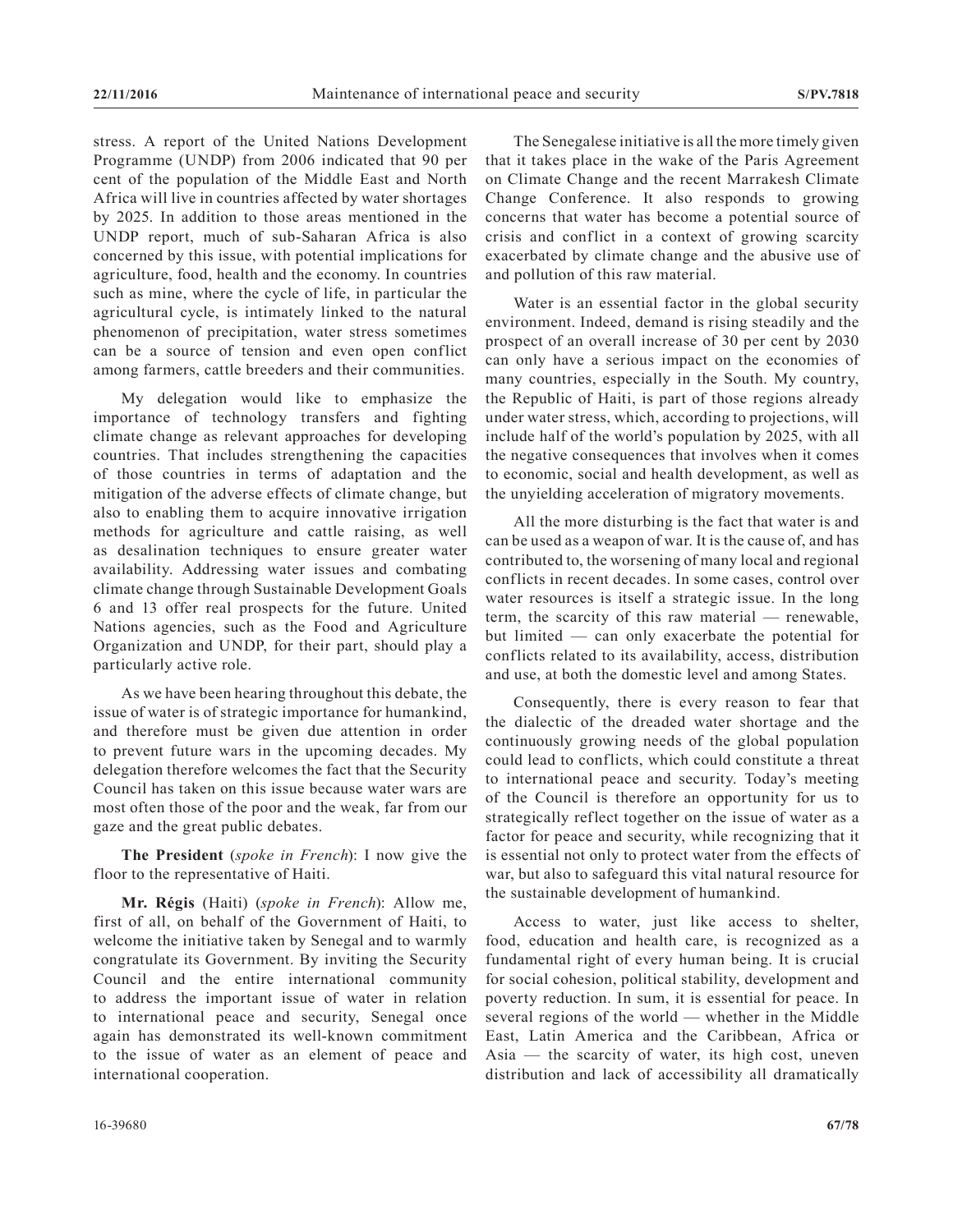limit the full enjoyment of that right. Such factors contribute to exacerbating poverty, suffering and the vulnerability of populations deprived of it. In some cases, they are the common denominators of unrest, civil wars and fratricidal struggles that afflict affected populations. I would like to underscore the tragic situation in Haiti, which in recent years has had to face serious challenges largely due to the lack of access to reliable water resources and sanitation infrastructure.

In addition to exposure to the traditional infectious diseases, since 2010, Haiti has endured the painful experience of a cholera epidemic. In six years, cholera has already claimed the lives of more than 1,000. It has intensified since Hurricane Matthew swept through the country and continues to sow desolation among the Haitian population. It should be emphasized that, after having long refused to admit the obvious, the United Nations recently assumed its moral responsibility in the outbreak of that health tragedy and the suffering caused. In addition to being a perfect illustration of the catastrophic consequences of water pollution in an already impoverished country, it is clear that that tragedy has also revealed the unexpected shortcomings of a peacekeeping mission mandated by the Security Council. It has undoubtedly taken too long to adopt the corrective and adaptive measures that were necessary in view of the serious nature of the challenges and extent of the consequences.

Ultimately, the cholera epidemic in Haiti was also the result of a lack of empathy and international solidarity towards a country struggling with an unprecedented health disaster. Indeed, it is shameful that repeated appeals by the United Nations to obtain the necessary funding that would have considerably contained the spread of the epidemic did not receive the desired response. Fortunately, Secretary-General Ban Ki-moon, who should be commended, recently launched a new two-pronged approach, which calls for vigorous action, both now and over the next two years, to assist the victims and their families and, above all, to help Haiti build public health-care infrastructure that will enable the country to contain the disease and, over the long term, address the serious challenges of providing safe drinking water and sanitation. The Haitian people, in particular the victims, their relatives and the affected population, are eagerly hoping that international solidarity will not be lacking this time around.

Before concluding, I would like to make three observations.

First, this discussion at the level of the Security Council is timely given the multiple possibilities for future conflicts that could be caused by water scarcity throughout the world. I firmly believe that concrete proposals will emerge from today's meeting that will underscore water's essential role as a fundamental pillar of development and reaffirm the inextricable link that exists between water and international peace and security and, as such, grant it all the importance that it deserves in the Security Council's work programmes, including its peacekeeping and peacebuilding operations. In that regard, we believe that it is judicious to look ahead and put in place appropriate mechanisms in order to, as needed, minimize or mitigate the consequences of natural or man-made disasters on water resources and populations concerned.

Secondly, access to water is a fundamental right and that will never be emphasized enough. In the light of the concept note prepared by the Permanent Mission of Senegal, we hope that today's discussion will identify new avenues for action on the most effective means of promoting the enjoyment and respect of the universal right to reliable water resources that are available in sufficient quantities. It is up to the international community to redouble its efforts to ensure that the enjoyment of that right is made possible for the 1.7 billion people who continue to live without access to a minimum quality of water or sanitation because of insufficient investment.

Thirdly, I fervently hope that today's discussion will be ongoing and lead to innovative guidelines that can contribute to the strengthening of the principles of international water law; the effective prevention and upstream settlement of inter-State water resources-related conflicts; national capacitybuilding in developing countries, in particular in the areas of sustainable water management and resolution of related conflicts, and better international protection of this primary resource — water — and significant improvement in access, which are all indissociable elements of the triptych of development, peace and security.

We are confident that the work of today's meeting will make a significant contribution to the establishment of an environment of peace, security and cooperation that is conducive to sustainable development, in which the full access to water is guaranteed on the basis of the cardinal principles of equality, equity and justice and solidarity.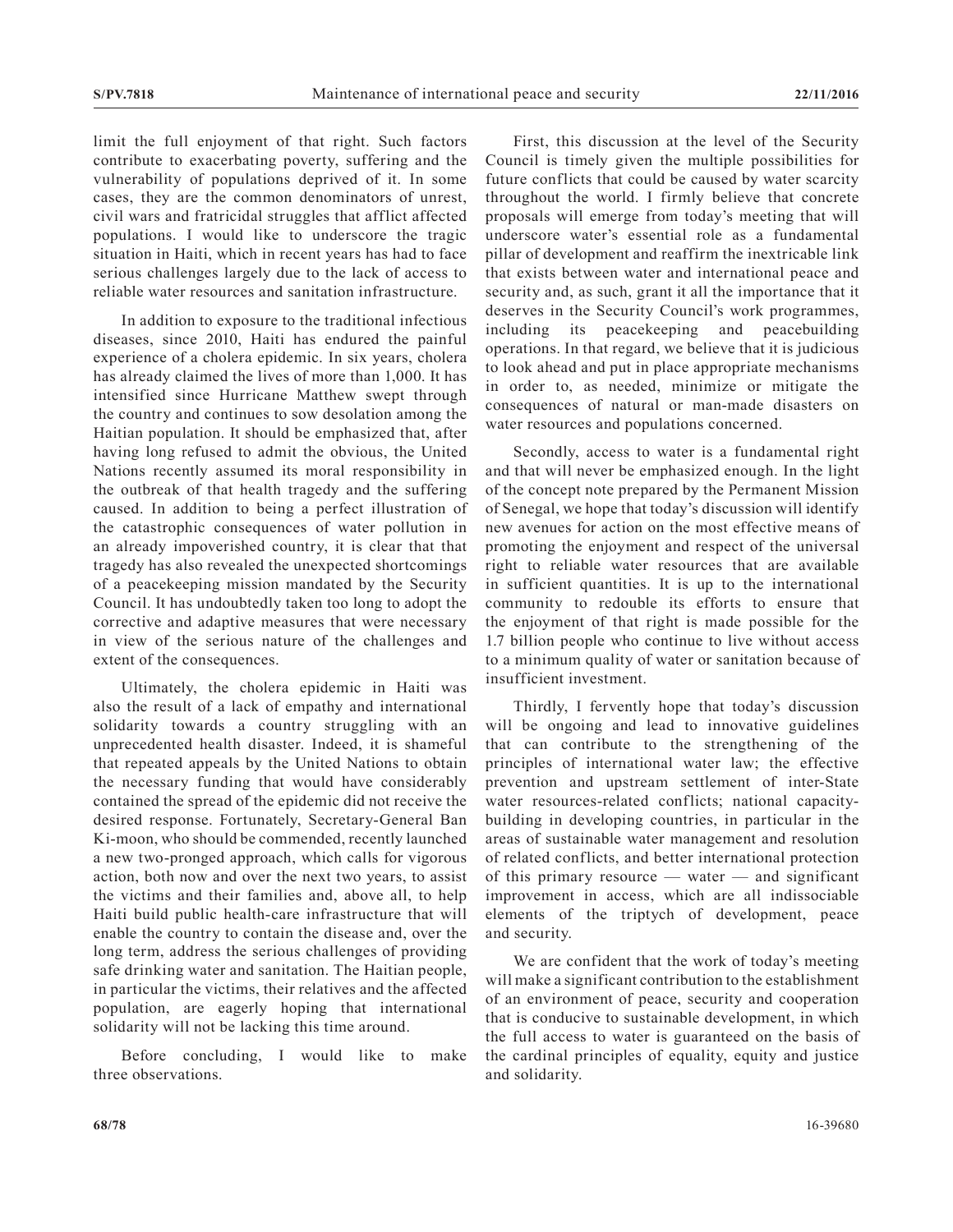In conclusion, let me now address the representative of Senegal. Allow me to quote the late Léon Laleau, a Haitian author and politician who was also Minister for Foreign Affairs of Haiti:

"Do you feel the pain and the despair, unlike any other, that seeks to tame the heart that Senegal gave me, with words from France?"

**The President** (*spoke in French*): I now give the floor to the representative of the Sudan.

**Mr. Mohamed** (Sudan) (*spoke in Arabic*): I would like to congratulate you, Sir, on your country's presidency of the Security Council this month. I would also like to thank Senegal for convening today's open debate on the theme of water, peace and security.

The world's growing population, the increasing water consumption due in part to increased urbanization all over the world, especially in developing countries, climate change, drought, desertification and other factors have resulted in a scarcity of this vital resource and pushed some some States to the brink of water poverty. That has led to competition over water within States in some cases and between States in others. Such competition could develop into conflicts that negatively affect national, regional and international security.

The Sudan, concerned about water resources and the role they play in inter-State relations, almost two decades ago established a department for the management of water and natural resources at the Ministry for Foreign Affairs in order to coordinate regional and international cooperation efforts on this important issue and lead State efforts in water diplomacy. Our multidirectional national efforts have produced very positive results at the regional level, the most important of which was the conclusion of an agreement on principles among the three States of the eastern Nile basin, namely, Ethiopia, Egypt and the Sudan, on the Ethiopian Great Renaissance Dam, signed in Khartoum on 23 March 2015 following eight rounds of negotiations, which also took place in Khartoum. That resulted in an atmosphere conducive to cooperation among the three States, within the framework of this and future projects.

In the light of the growing interest in water issues, my country's delegation would like to confirm that the Sudan is determined to strengthen the role it plays in the area of water diplomacy. It hopes that the international community will step up its efforts to assist the Sudan to overcome the challenges that impede the achievement of that objective. Among them would be intensified efforts for peace in the Sudan so as to redirect resources wasted on conflicts towards efforts to implement sustainable development programmes, including on water issues, in addition to helping the Sudan benefit from the Heavily Indebted Poor Countries Debt Initiative, and lift the unilateral sanctions against it.

Given the recognition by African and Arab countries of the role of the Sudan in water diplomacy, in October 2015 we chaired the meetings of the countries of the eastern Nile basin, through a unanimous agreement among participating countries. We also chair the Arab Water Council. Internationally, in October 2016 a Sudanese expert, Professor Seifeldin Hamad Abdallah, head of the technical body for water resources, received the UNESCO-IHE Alumni Award for his expertise in water resources. In the past, the Sudan chaired the international conference on Arab waters under Israeli occupation. All this is proof of the acknowledgment of the positive role played by the Sudan in this vital area.

The Sudanese delegation is convinced that the United Nations can play a pivotal role in guiding international efforts aimed at implementing sustainable development programmes on water and ensuring that this vital resource will be an element of cooperation among States and not a source of disputes between them, through broader use of preventive diplomacy.

We are also convinced that there have been a number of positive developments in today's world that could make regional and international cooperation on matters relating to water into a tangible reality, freeing this important resource away from the spectre of conflict. The most important of these developments is the tremendous scientific and technological progress made, which has helped humankind to accomplish things that had been unimaginable in previous generations. That technological revolution could result in an increase in water resources and greater efficiency in the use of water.

In another dimension, the universal trend towards emphasizing preventive diplomacy, as reflected in the recommendations of the report (see S/2015/446) of the High-level Independent Panel on Peace Operations and those in the report the Independent Commission on Multilateralism, opens wide the door to international cooperation in the area of water. This trend makes this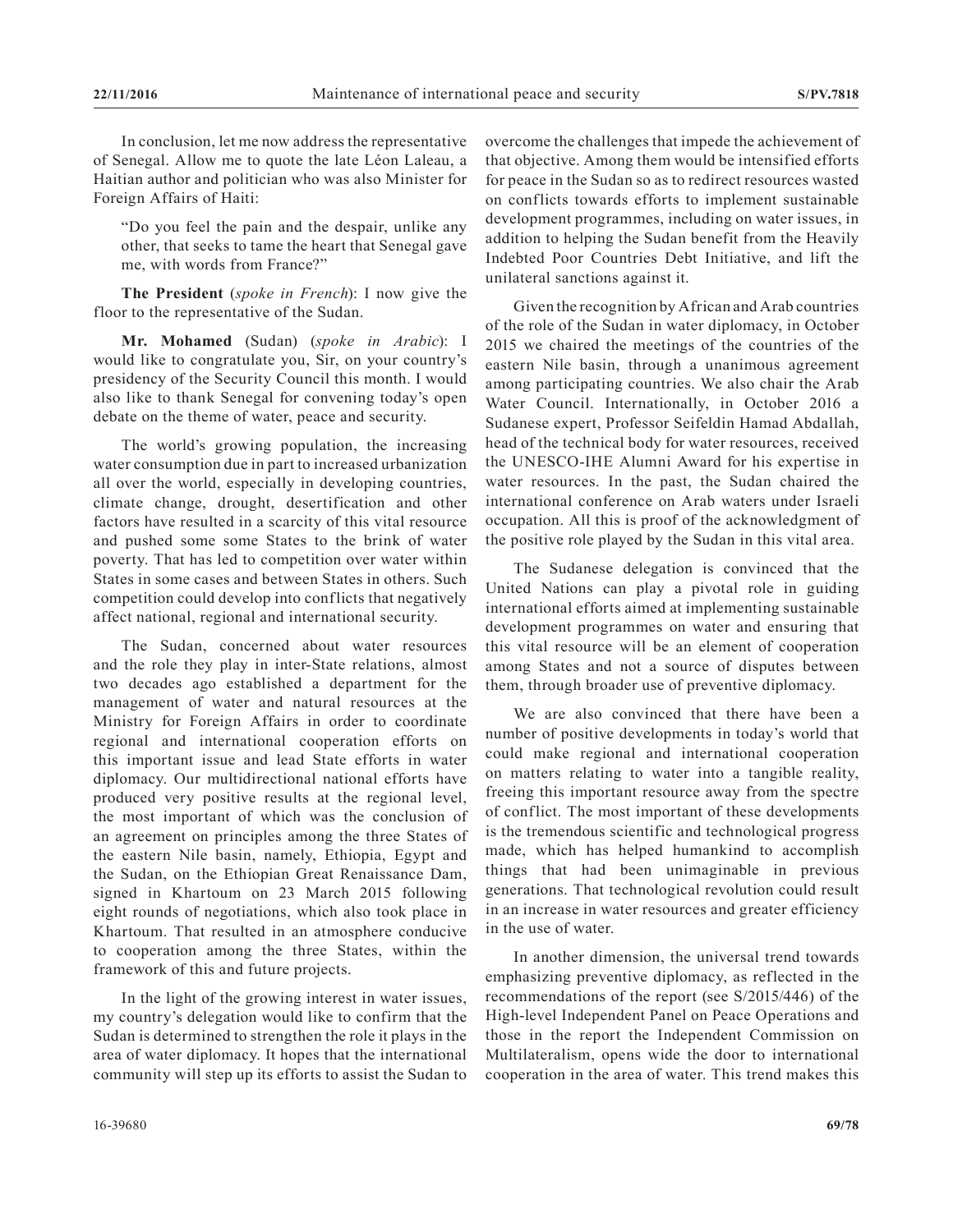vital resource a bridge for cooperation among peoples and States, rather than a source of disputes and wars.

The goal of ensuring that water serves as a means of cooperation among States is both possible and essential, but that will happen only if we show the necessary determination to avoid any and all conflict over water in future. That could be achieved through the following steps.

First, we need to increase the attention accorded to the issue of water resources in the United Nations and to promote cooperation among United Nations agencies and programmes in that regard.

Second, cooperation among developing countries on water resource management and its sustainable use should be strengthened.

Third, we need to increase the level of financial resources spent on research and development in areas related to greater water production, such as desalination and increasing the efficiency of use of aquifers.

Four, the transfer of technology on water resources to developing countries should be facilitated on concessional terms.

Five, the framework for institutional cooperation on water resources should be supported, especially in developing countries.

Six, we should support regional climate projects that contribute to the fight against desertification and increase level of precipitation —for example, the Great Green Wall, in which 11 African countries participate, stretching from Djibouti in the east to Senegal in the west.

Seven, we should strengthen international cooperation in scientific research into the effective use of water — for example developing drought-resistant crops, reducing the use of water in construction and industrial applications, minimizing water evaporation, waste-water treatment and dealing with polluted water.

Eight, we can establish a platform or a mechanism within the United Nations for those countries suffering from water scarcity to help them strengthen coordination and cooperation among themselves and to encourage an exchange of experiences and expertise.

Nine, we must intensify efforts aimed at helping those States that suffer from internal conflict to achieve peace and security and redirect resources consumed by war towards sustainable development programmes, including plans related to water.

My delegation is of the view that it is inappropriate to mention the so-called International Criminal Court in today's concept note (S/2016/969, annex). That is because the Court has no relationship whatsoever to the issue we are discussing. It is not even a body affiliated with the United Nations. More than 60 per cent of the inhabitants of the world are outside its jurisdiction. There are other mechanisms that are perfectly sufficient to achieve the desired goals in order to avoid prejudicing installations and water resources — for example, the Convention on the Law of the Non-Navigational Uses of International Watercourses, adopted by the General Assembly in May 1997.

We noticed a regrettable tendency by States that support the Court to promote it and to attempt to forcibly and arbitrarily make it a part of the United Nations system by inserting paragraphs in United Nations draft resolutions that have nothing to do with the Court. Such actions are controversial and have led to profound polarization. Given the growing number of disputes among States relating to transboundary watercourses, we could have understood a reference to the International Court of Justice, since that is a legal body that is part of the United Nations and is entrusted with peacefully and legally resolving conflicts between States.

Finally, my delegation believes that, despite the current challenges presented by water resources, there are many opportunities to ensure that water becomes a positive element in regional and international cooperation. The ball is now in the court of developed countries to implement this lofty vision. The United Nations can play a leading role in guiding meaningful international efforts in that regard. My delegation hopes that the international community will make the right decision here and act within the framework of preventive diplomacy firmly, before it is too late and before water becomes a source of conflict in future.

**The President** (*spoke in French*): I now give the floor to the representative of the Maldives.

**Mr. Sareer** (Maldives): Let me begin by thanking the Senegalese presidency for organizing this open debate on water, peace and security. For small island developing States such as the Maldives, this is a particularly important issue that merits discussion.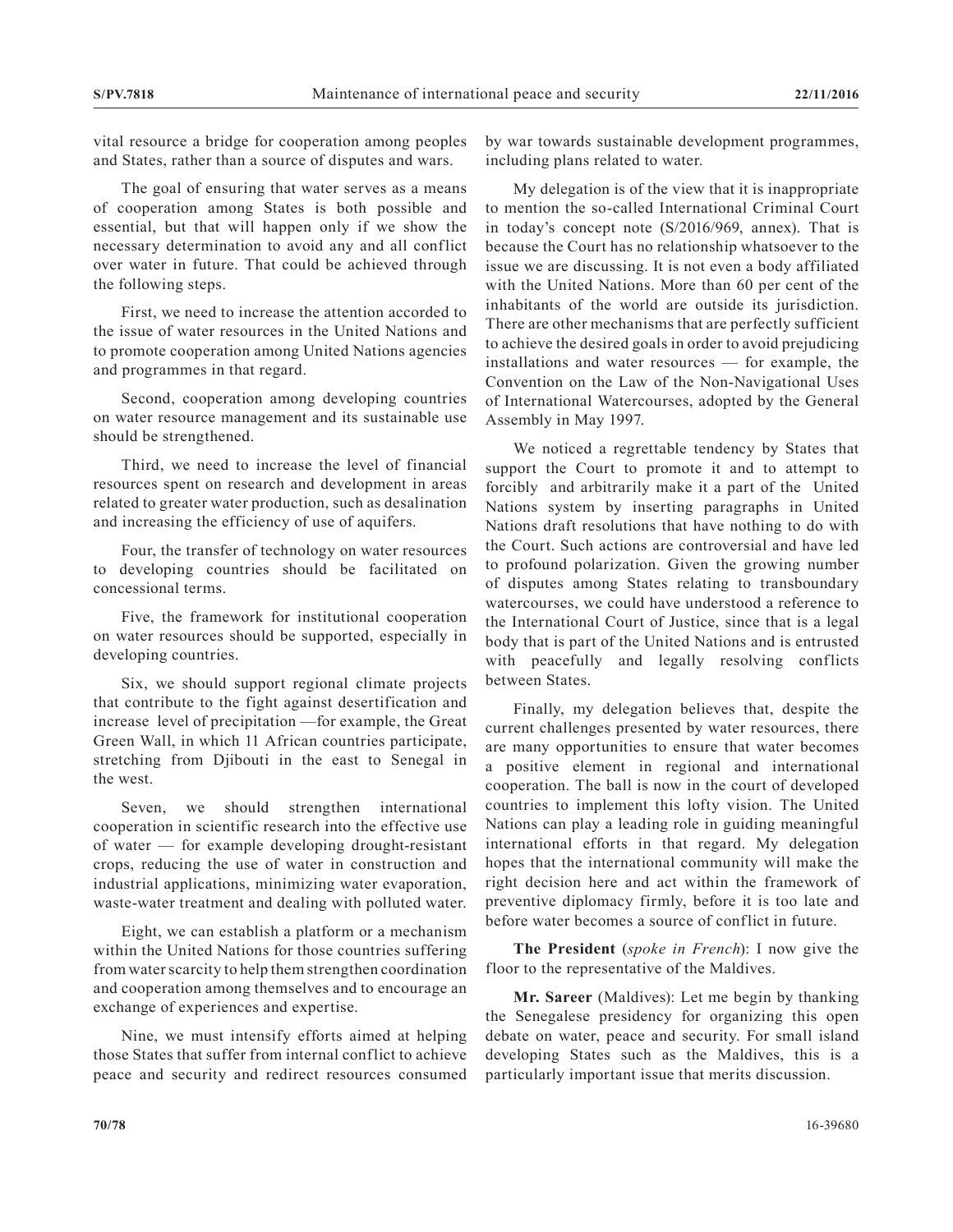The briefers who spoke today already painted a striking picture of the gravity of the increasing pressures being placed both on limited water supplies and on national authorities to meet that growing demand. They highlighted the need for cooperation at the national, regional and global levels to counter the potential threats to international peace and security.

For the Maldives, a country made up of 1,192 islands across 26 atolls, at first glance it would seem that water supply would be the least of our problems. Indeed, we in the Maldives have long spoken of the threat posed by too much water — in the form of rising sea levels — far more than we have of too little. Being seawater, however, the oceans that surround us are not suitable for human consumption or agricultural use.

Traditionally, our water needs have been met by rainwater and the limited amounts of groundwater accessible by wells, but a growing population and increased urbanization have meant that those sources are no longer sufficient to meet demand.Today, much of the water consumed in the Maldives comes from desalination. Furthermore, while groundwater supplies are recharged by rainfall, environmental pollution and waste mean that that water often becomes contaminated and must be treated before consumption, adding to already high costs and likewise creating dependence on water treatment plants.

The vulnerability of small island developing States in relation to water is immense. In the Maldives, for example, during the dry season each year, desalinated water has to be supplied from the capital to far-flung islands, ramping up costs and logistical difficulties for the Government. Similarly, in much of the Pacific this year, drought — largely caused by the naturally occurring El Niño phenomenon, whose effects and impacts are exacerbated by climate change — wreaked havoc on agricultural lands and livelihoods, impacting water and food security. It is often the case that the countries that are most affected are the least able to cope with the impacts and therefore most in need of support and partnerships.

Those unique constraints, however, have led my country, the Maldives, to explore compensatory practices and proactive responses to service interruptions. When a fire shut down the sole desalination plant in the capital island, Malé, in 2014, for example, the Government responded by distributing bottled water, water from temporary desalination plants and from mobile watercarrying vehicles, with special care taken to address the needs of vulnerable and at-risk populations. That was a huge cost to the Government, but we were fortunate to have the assistance of our international partners.

In 2014, the Government established the Malé Water Crisis Management Fund, with a view to dealing with future crises and strengthening the resilience of the existing system. Additionally, we found that in that crisis regional cooperation, as well as support of the international community at large, was necessary in helping the Government meet peak demand during the water shortage and for contributing to the Fund. The lessons from our experiences are threefold.

First, robust national mechanisms should be in place to meet water needs in times of demand spikes or supply shortages. The most effective measure in that regard is to ensure the regular water supply system is resilient and, where possible, decentralized, and that it utilizes a variety of sources. Moreover, clear steps should be in place for times of crisis.

Secondly, international cooperation and the sharing of best practices can provide much-needed insights and assistance in dealing with the challenges of meeting national water needs. The Security Council and the General Assembly can serve as invaluable forums for the exchange of relevant knowledge and policy tools. Water, by nature, is a cross-border, intercontinental force, and therefore requires truly international approaches and solutions.

Thirdly, the matter of water supply extends beyond the immediate issue of water. Climate change threatens to significantly reduce already strained sources of fresh water in regions all over the world. If we are to meet the objectives of the 2030 Agenda for Sustainable Development, it is imperative that we effectively slow the pace of climate change and related water depletion. On a more local level, small-scale pollution, salinization and poor sanitary measures can threaten the quality of existing water supplies and necessitate costly treatment. Awareness and education in water and sanitation, including management of services, can therefore have a larger-than-expected effect on water supply.

By taking those various elements into account, we may bring our nations closer to meeting the Sustainable Development Goals' targets on water and, in doing so, build more resilient, secure and peaceful societies. Today, an integrated, coordinated and holistic approach is required — one that spans the traditional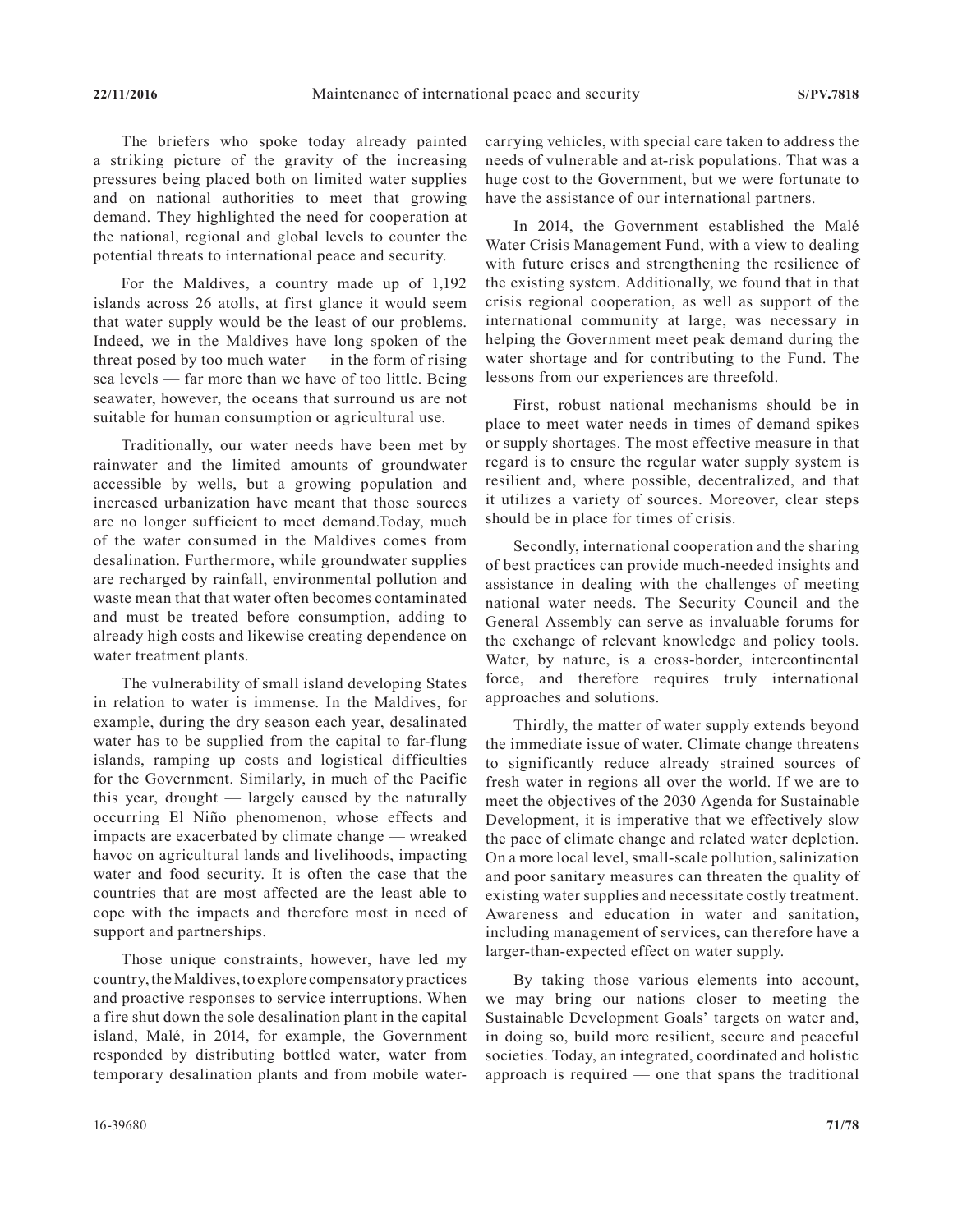divide between security and peace, development and humanitarian needs — in order to meet the changing, multifaceted nature of the challenges confronting our time.

**The President** (*spoke in French*): I now give the floor to the representative of Canada.

**Mr. Collard-Wexler** (Canada) (*spoke in French*): At the outset, I wish to commend Senegal for the leadership it has shown on this important issue — here in the Security Council, in the United Nations-World Bank High-Level Panel on Water and in the Global High-Level Panel on Water and Peace, as well as within the la Francophonie.

Increasingly, water issues, particularly in the context of climate change, are recognized as a major challenge of the twenty-first century with important security implications. Water has shaped human civilization. On it depends population settlements and migration, social and economic development and political dynamics. Water plays a fundamental role in regulating the climate, agriculture and economic growth. An overabundance of water can lead to devastating floods, while water scarcity leads to drought. Both situations have significant implications.

In short, water lies at the heart of sustainable development. As water is a vital resource for agriculture, energy and health, it can also be a source of conflict and an instrument of war. The effective and inclusive governance of water can therefore contribute to the establishment of peace.

## (*spoke in English*)

Water-related disputes between States have historically been resolved through diplomatic channels. However, the past will not necessarily be a good predictor of the future, as climate change will amplify existing water challenges at all levels.

Canada sees this open debate as an opportunity to shape and advance the water, peace and security agenda. Greater diplomatic engagement on water, peace and security is important. Our diplomats should continue to advance transboundary water agreements for a world facing future climate-change impacts and population growth. Our diplomats must be equipped with the means to monitor and expose the use of water as a tool of war as a precursor to action by formal institutions and mechanisms. Member States also need to work hand in hand with organizations such as the

International Committee of the Red Cross to address the humanitarian implications of water in active conflict settings and to bring water into the toolkit of peacebuilding and mediation efforts.

Finally, water should be a key consideration in ongoing discussions on climate change adaptation and the resilience agenda, particularly within fragile States.

**The President** (*spoke in French*): I now give the floor to the representative of Viet Nam.

**Mrs. Nguyen** (Viet Nam) (*spoke in French*): At the outset, I would like to express our appreciation to the Senegalese presidency for convening this importance open debate on water, peace and security.

### (*spoke in English*)

Water is an indispensable and strategic resource. The inclusion of water in our Sustainable Development Goals demonstrates the broad recognition that water is essential for the well-being of humankind, food security, poverty reduction and sustainable development. At the same time, water can be a source of tension, instability and conflicts. As a result of the disparity between available water resources and the need for water, as well as the consequences of climate change, water shortages may affect half of the world population from now to 2050. Asia is an example, accounting for 61 per cent of the world's population but with only 36 per cent of available water resources. It is now the driest continent in per capita terms.

Viet Nam shares the common concerns about the negative impacts of the scarcity of water and unequal water distribution on economic development and social cohesion that may lead to domestic conflicts or conflicts among nations. Nevertheless, water is also a catalyst for cooperation. Viet Nam believes that transboundary water cooperation is a good way of addressing waterrelated challenges, as it ensures economic prosperity, fosters resilience, creates trust and enhances security. Collaborative water schemes can be a powerful measure to prevent conflict.

We are of the view that the United Nations can provide valuable assistance to countries that are facing challenges in the management of water. The United Nations can deploy preventive diplomatic efforts aimed at promoting and supporting regional cooperation on water management. We call on the Security Council to play an active role in preventing water-related conflicts by upholding international law and frameworks that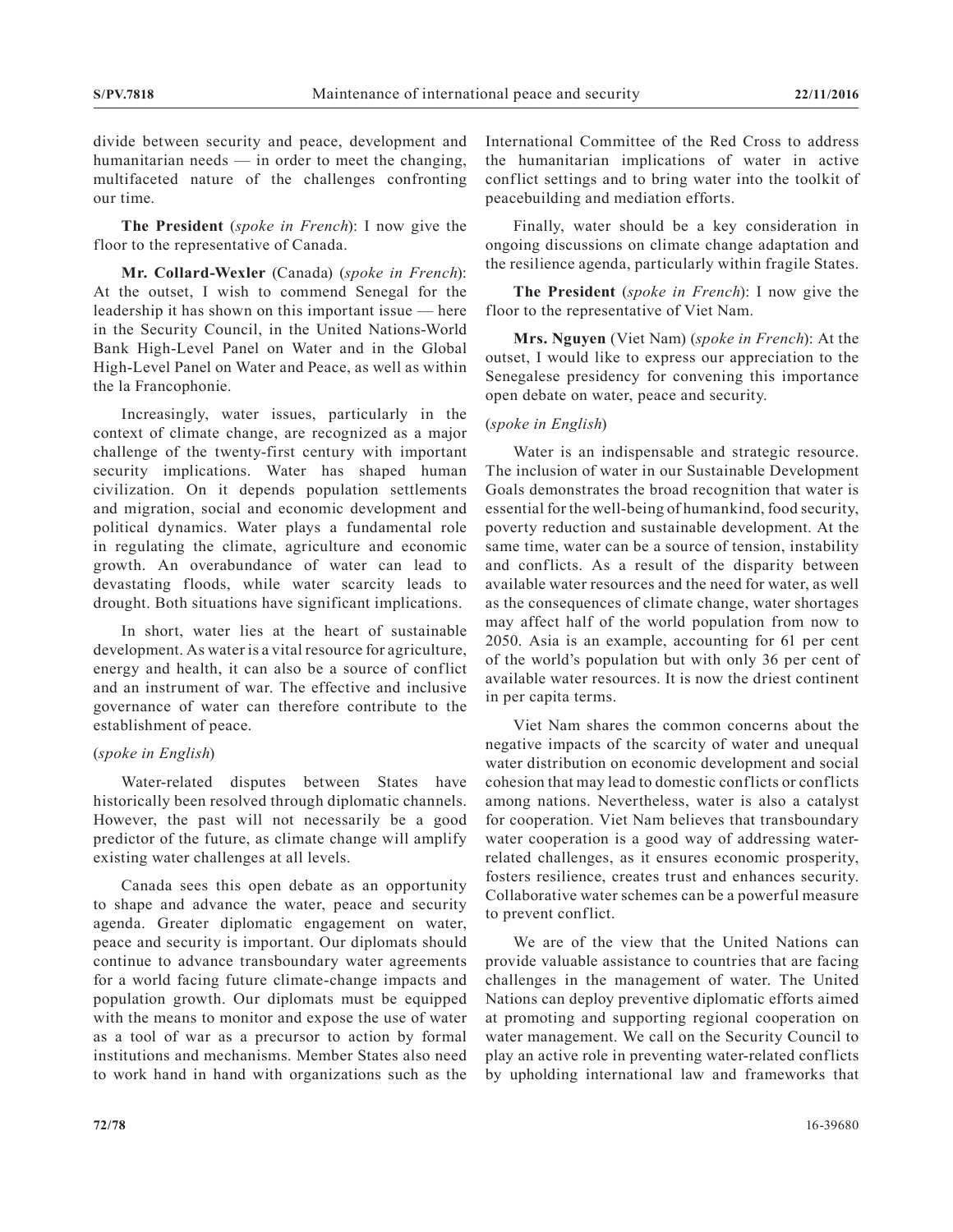help protect water security and water infrastructure, particularly the 1997 Convention on the Law of the Non-Navigational Uses of International Watercourses.

It is also our view that developed countries need to support developing countries in technology transfer, capacity-building in water management and responding to the impacts of climate change on water resources.

We support the enhancement of global water governance. We look forward to the Budapest Water Summit later this month. We also hope that the Global High-Level Panel on Water and Peace and the Group of Friends of Water will continue the discussion on effective measures to prevent and resolve waterrelated conflicts.

Viet Nam is among the countries most vulnerable to climate change. We suffer from both floods and severe droughts. Viet Nam largely depends on transboundary water resources, as 63 per cent of our water resources come from neighbouring countries. Therefore, we highly value international, regional and subregional cooperation frameworks on the management and use of transboundary water resources.

Viet Nam actively participates in water management frameworks in our region. It is encouraging that Mekong cooperation has been strengthened in recent years with diverse mechanisms such as the Greater Mekong Subregion Economic Cooperation Program, the Mekong River Commission, the Association of Southeast Asian Nations Mekong Basin Development Cooperation, the Lower Mekong Initiative and the Summit Meeting between Japan and the Mekong River basin countries. The recent launch of the Lancang-Mekong Cooperation Framework, which includes China, Cambodia, Laos, Myanmar, Thailand and Viet Nam, was also a big step towards deepening cooperation in this field. We hope that the international community will continue to support Mekong cooperation for peace, security and sustainable development in the region, with full respect for the interests of riparian countries and the balance of economic, social and environmental dimensions.

The growing scarcity of water and water-related insecurity worldwide demand an urgent response and compel all of us to work together to address this issue. Our discussion today is very timely, as it helps develop political momentum to advance water cooperation and prevent water-related conflicts. Only this integrative approach will make it possible to achieve the objectives of our transformative 2030 Agenda for Sustainable Development and transform water from a potential source of conflict to a source of cooperation and peace.

**The President** (*spoke in French*): I now give the floor to the representative of Azerbaijan.

**Mr. Aliyev** (Azerbaijan): At the outset, I would like to thank the Republic of Senegal for convening this important open debate on water, peace and security, in connection with the agenda item "Maintenance of international peace and security", and for submitting a concept note (S/2016/969, annex) on the topic. This issue is equally important for the implementation of the 2030 Agenda for Sustainable Development. The international community, including the Security Council, has increasingly been paying attention to the protection of natural resources in conflict prevention, conflict resolution and post-conflict peacebuilding.

Water is indispensable for the survival of humankind. Attacks against, and limitations of access to, water resources during armed conflicts are frequently used as a method of warfare, including with a view to starving civilian populations or changing the demographic composition of a territory by displacing people or preventing them from returning to their homes and properties.

International humanitarian law provides for the protection of access to water in the context of the limitations imposed on military operations during armed conflicts. It also regulates the use of water resources and access to water in occupied territories. The principle of permanent sovereignty over natural resources also applies to occupied territories. Furthermore, it is recognized that the right to clean drinking water and sanitation is a human right, bringing into operation the relevant international legal instruments. It is important to consistently stress the critical need for the implementation by all Member States of international law applicable to the protection of the environment in areas affected by armed conflict, in line with their legal responsibilities.

The continued aggression by Armenia against Azerbaijan has led to the seizure of almost 20 per cent of the sovereign territory of my country. It has claimed the lives of tens of thousands of people, ruined cities and livelihoods and resulted in the forcible expulsion of more than 1 million Azerbaijanis from their homes and properties. It has also had a devastating impact on the environment, with destroyed forests, burned and degraded soil and polluted water resources.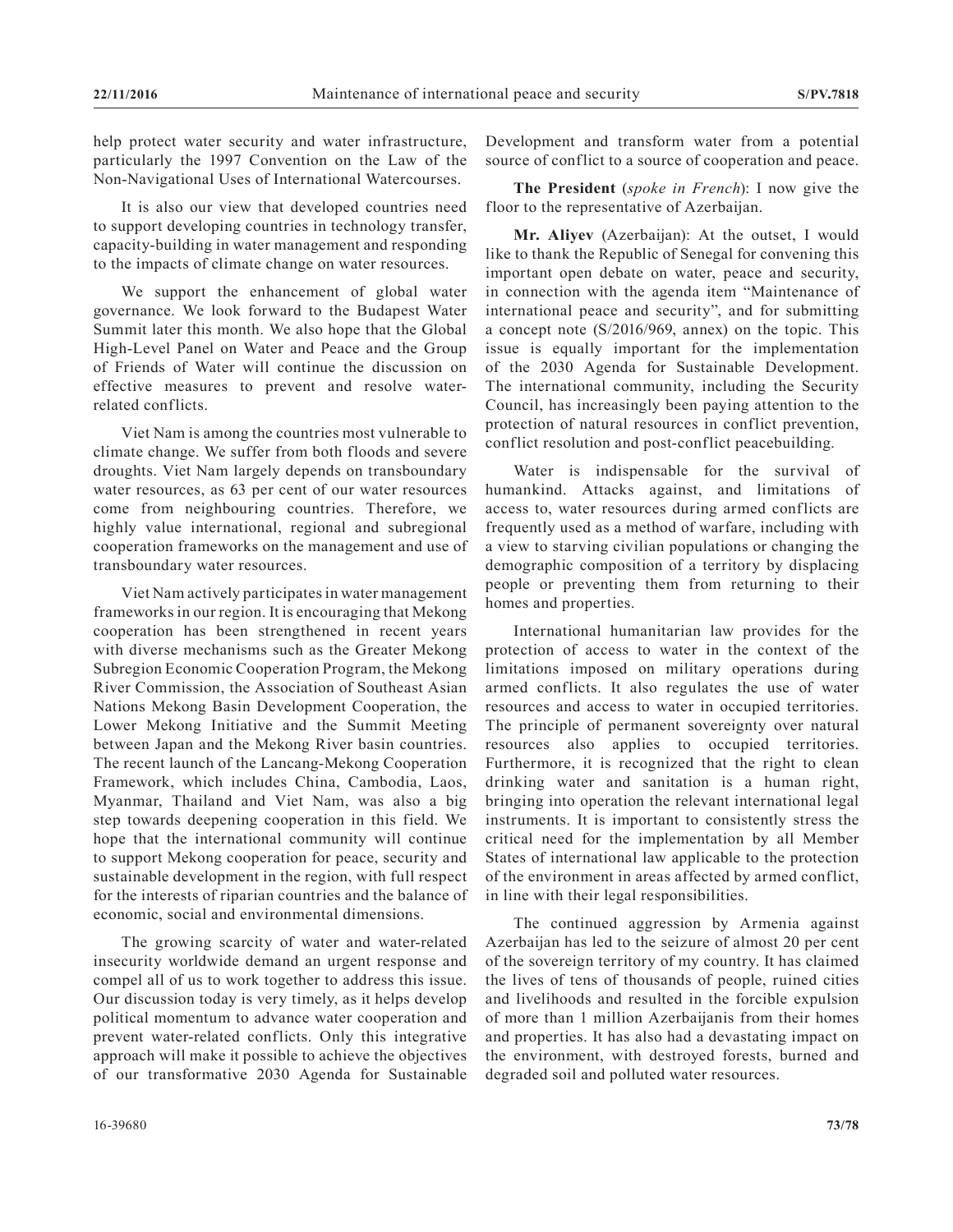Since the beginning of the aggression, the armed forces of Armenia have deliberately employed methods and means of warfare to cause widespread, long-term and severe damage to the environment of Azerbaijan, including its occupied territories, and to deprive hundreds of thousands of Azerbaijani citizens of water resources. The Sarsang reservoir — which was built in 1976 to supply drinking water to more than 500,000 people in the Upper and Lower Karabakh areas of Azerbaijan and irrigation water to more than 100,000 hectares of fertile land in the six districts of the Republic — has been under Armenian military occupation since 1993. The current technical condition of the Sarsang dam poses a serious threat to approximately 400,000 Azerbaijani citizens living downstream from it.

In its resolution 2085 (2016), adopted on 26 January 2016, the Parliamentary Assembly of the Council of Europe described Armenia's actions as environmental aggression aimed at creating humanitarian and environmental problems for the citizens of Azerbaijan. The Assembly warned of the serious threats of a disaster and a humanitarian crisis that the state of disrepair of the Sarsang dam posed to the whole area. In view of that urgent humanitarian problem, the Assembly demanded Armenia's immediate withdrawal from the occupied territories of Azerbaijan and and that it stop using water resources as tools of political influence or instruments of pressure to its benefit. There is evidence of deliberate transboundary pollution in rivers from tailings originating in Armenia, which crosses the international border of Azerbaijan and ends up in its farmlands and forests.

Armenia bears full responsibility for its breaches of international law, including those that have caused damage to the environment of my country. That and Armenia's persistent refusal to start meaningful peace negotiations and its attempts to escalate the situation in the conflict zone once again confirm the need for urgent and effective action to invoke Armenia's responsibility through targeted efforts by the international community, which would bring an end to the impunity enjoyed by the aggressors and ensure the liberation of the Nagorno Karabakh region and other occupied territories of Azerbaijan from the Armenian occupation.

There can be no durable peace if the environment that sustains livelihoods is destroyed, polluted and barbarically exploited. It is critical to protect the environment in peacetime and during war and to cooperate in combating environmental crimes and the illegal exploitation of natural resources.

**The President** (*spoke in French*): I now give the floor to the representative of Turkey.

**Mr. Begeç** (Turkey): I, too, express our thanks to you, Mr. President, for organizing this debate, as well as to the briefers for their contributions.

Water is crucial for basic human needs, economic growth and sustainable development. The successful implementation of the 2030 Agenda for Sustainable Development is essential for achieving universal access to safe drinking water and sanitation for all, eradicating poverty and hunger and improving water quality, while also protecting ecosystems. In that regard, the United Nations should focus on achieving the water-related Sustainable Development Goals and targets in a timely and effective manner.

Today, limited water resources in many regions are under pressure of rapidly growing demands from many sectors. They are not evenly distributed and often are not properly managed. Furthermore, climate change is affecting the availability of water in spatial and temporal terms, as well as the frequency of extreme hydrological events such as floods and droughts. In the coming decade, more than half of the world's population could be under water stress. The majority of those people will rely on transboundary rivers. The competing interests and demands on transboundary water resources may turn into a divisive issue among riparian countries.

However, while water is perceived as a source of tension, historically countries have tended to cooperate rather than fight over it. Turkey considers water to be an important means of cooperation and a bridge-builder. We support the equitable, reasonable and effective utilization of transboundary water resources, as well as the sharing of its benefits, through cooperation among riparian States. Water must be used in an efficient way through integrated water resources management at the basin level, and the benefits should be maximized. Confidence-building measures should be put in place in order to dispel mistrust and create an environment that is conducive to meaningful cooperation. In fact, each transboundary body of water has its own specific characteristic and peculiarities, and reflects economic, social and historical aspects of any particular region. Therefore, bilateral and riparian-only approaches are the most appropriate and result-oriented methods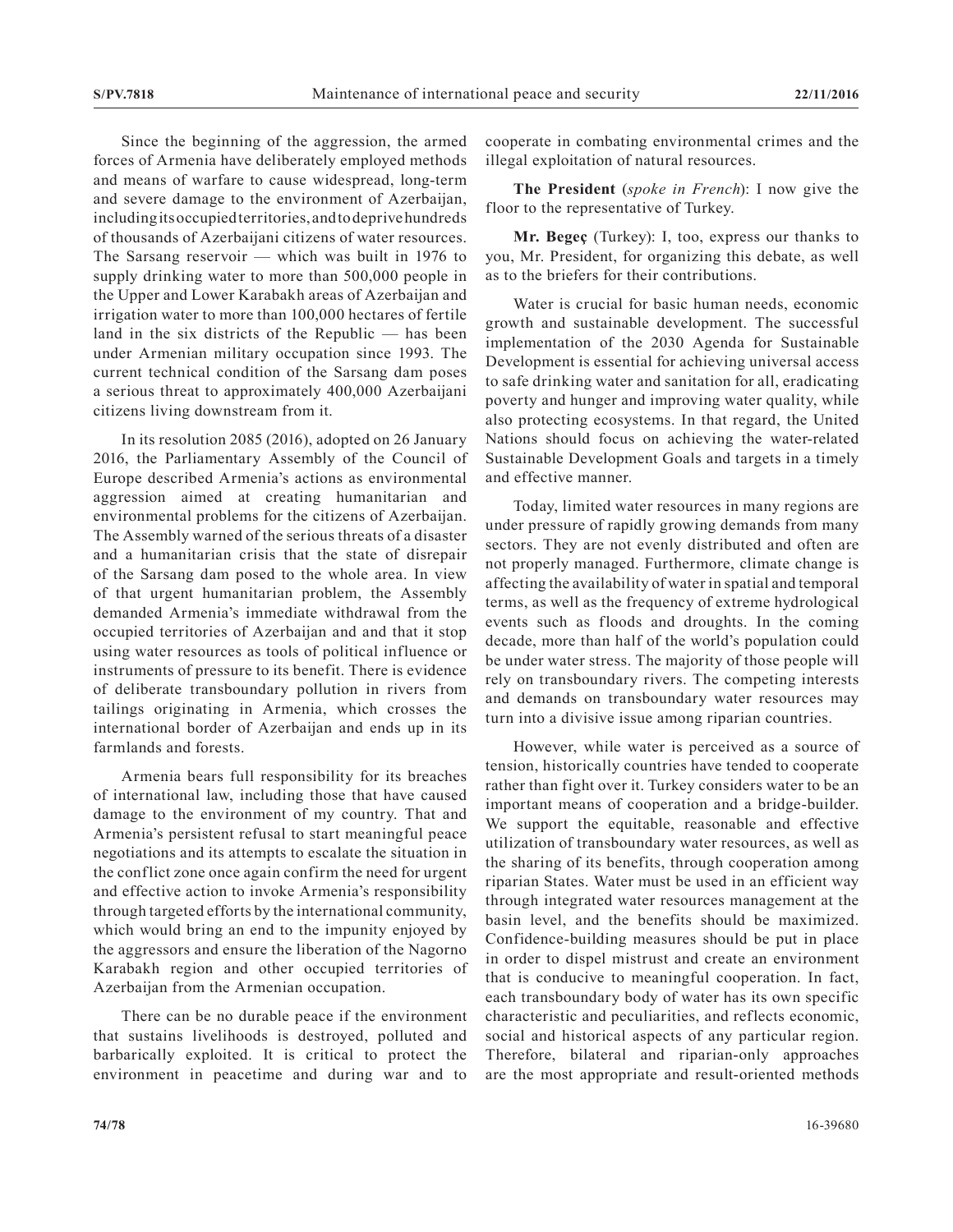for addressing the issues regarding transboundary water resources.

Finally, guided also by our contractual obligations, water resources and infrastructure must be protected during armed conflicts, taking into account that water is a source of life. However, engaging in a dialogue on water as a confidence-building measure with the sole purpose of addressing political or armed conflicts may not always yield progress, and water issues that are pursued with a misplaced political agenda might even create further complications.

**The President** (*spoke in French*): I now give the floor to the representative of Indonesia.

**Mr. Djani** (Indonesia): I thank you, Mr. President, and the presidency of Senegal for convening this very important debate and for bringing this important issue to the forefront. My delegation would also like to thank the briefers for their comments, which, inter alia, highlight the need for improved water management and conservation, with greater international cooperation on water.

Due to many factors — global climate change, the number and scale of natural disasters, the increase in human population, food shortages and water disputes within and between some countries — the issues related to the ownership and use of water are likely to gain more prominence. But many times it is not, and will not be, water that caused the disputes, but other unresolved conflicts and their effects, as pressures of population displacement lead to water disputes.

Being fundamental to human survival, water can arouse strong passions. However, it need not be a source of conflict if water resources and their use are governed prudently. But for that we must take a comprehensive approach to water. It is therefore critical that the milestone agreements forged last year — the 2030 Agenda for Sustainable Development, the Addis Ababa Action Agenda on Financing for Development, the Sendai Framework for Disaster Risk Reduction and the Paris Agreement on Climate Change — be implemented successfully. They will help ensure that conditions that could turn into conflicts over water are mitigated. Along with those, Indonesia supports agreements among States that require them to ensure that a clear methodology and dispute-resolution mechanism on watercourses are available.

Given that 70 per cent of global fresh water is used for agriculture, there should also be greater support given to developing countries that lack the capacities for developing their water conservation and agriculture production abilities.

Indonesia also takes strong exception to any parties in conflicts attacking water reservoirs and related infrastructure, which is discussed in the concept note (S/2016/969, annex). Using water as an instrument of war is reprehensible. There can never be a defence for knowingly or unknowingly targeting water, health services, food or other essential facilities for civilians. The Security Council must clearly uphold international humanitarian law. Furthermore, as Indonesia has stressed before in various United Nations forums, it is crucial that the Security Council and other relevant entities of the United Nations system significantly elevate principled conflict prevention, credible political solutions, dialogue processes and mediation to help resolve conflicts peacefully.

Sustainability is a key feature of Indonesia's medium-term development plan for the period 2015- 2019, with the security of water, food, energy and maritime resources among its essential components. In the area of water security, we are pursuing clear targets in watershed conservation, water availability, access to drinking water and sanitation. While South-East Asia is generally self-sufficient in natural resources, there are varied conditions in the member States of the Association of Southeast Asian Nations (ASEAN). Seasonal scarcity and a rising demand for freshwater are realities. To ensure equitable access and sufficient amounts of water of acceptable quality, ASEAN — through its Socio-Cultural Community Blueprint 2009-2015, a strategic plan of action and the ASEAN Working Group on Water Resources Management — has effectively promoted regional cooperation and collaboration on integrated water resources management and will continue to intensify such efforts.

Indonesia is happy to share its insights and expertise on water resources management with interested countries. We also believe that United Nations agencies, particularly UN-Water, should play a substantially greater role to assist developing countries to address the multiple issues related to water.

**The President** (*spoke in French*): I now give the floor to the representative of Ethiopia.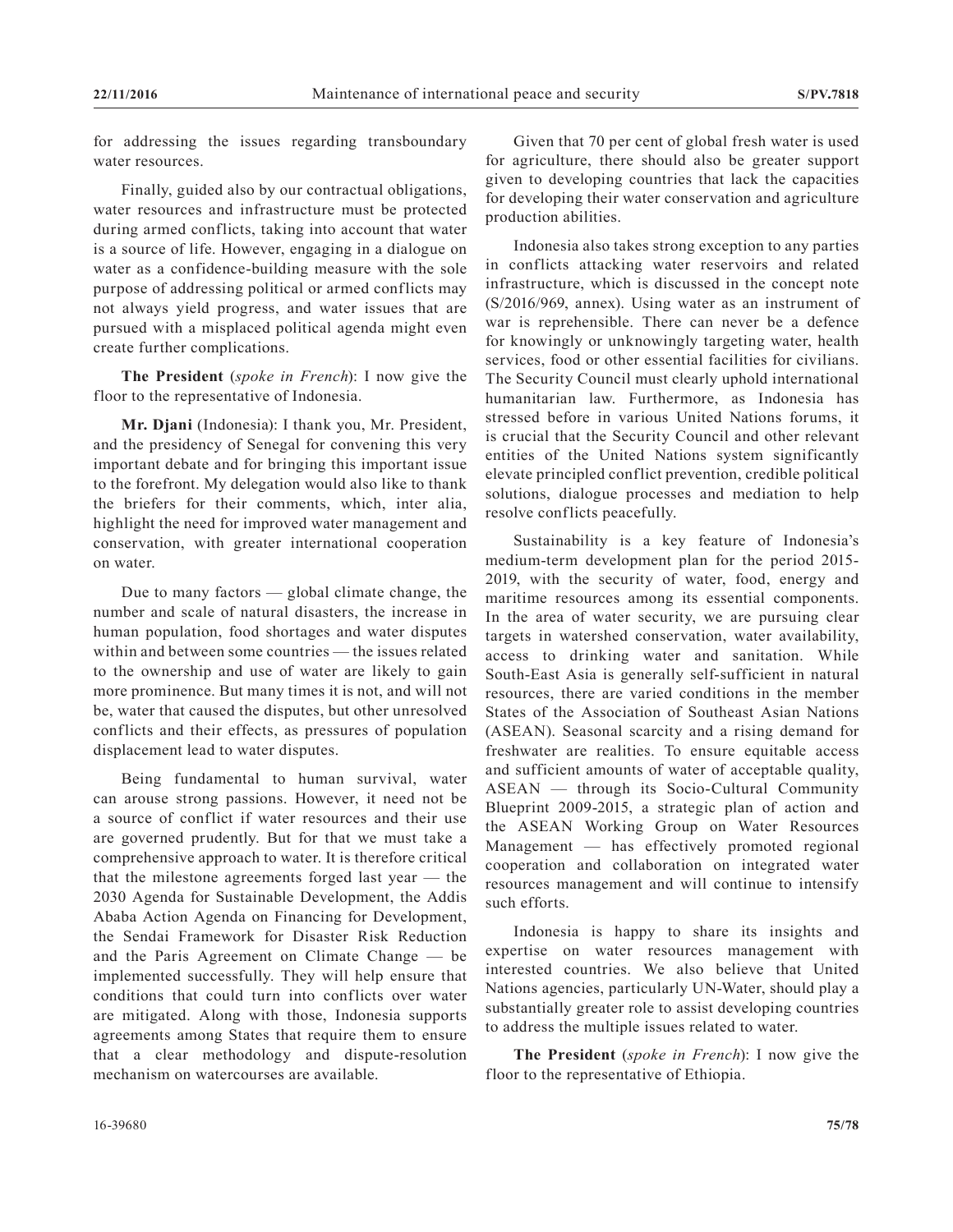**Mr. Tadesse** (Ethiopia): I would like to start by commending you, Mr. President, for organizing today's open debate on water, peace and security. I would also like to thank Mr. Danilo Türk, Chair of the Global High-Level Panel on Water and Peace; Ms. Christine Beerli, Vice-President of the International Committee of the Red Cross; and Mr. Sundeep Waslekar, President of Strategic Foresight Group, for their briefings this morning. The concept note (S/2016/969, annex) is also helpful, but we would like to share some ideas about the kind of narrative that should be crafted for focusing on this topic.

The discussion on water, peace and security has essentially been framed in terms of the threats posed by water scarcity and the potential for water-related disputes. The concept note is also anchored in the premise that "water has always been considered as a driver of conflict". Of course, one cannot rule out the possibility of a dispute or disagreement over the utilization of shared water resources. That is only natural, but conflict and violence are not necessarily inevitable. The lessons of history show that water can indeed be a source of cooperation rather than conflict. That is even more relevant to transboundary water resources, which provide an opportunity for cooperation in ensuring effective water management at the national and regional levels. It is that spirit that I believe should guide our discussion of the topic today.

For centuries, States have been striving to address water management challenges through cooperation and mutual understanding. Contrary to the arguments of those who ring the alarm bells about water security, it is a matter of record that no States have gone to war specifically over water resources. In fact, thousands of treaties have been signed in the past to manage shared water resources. That is why we in Ethiopia strongly believe that cooperation on water is indeed possible and is the only rational way forward for ensuring sustained development benefits for all States, based on the principle of the equitable and reasonable utilization of transboundary water resources.

It is in that context that Ethiopia has been participating in the Nile Basin Initiative and its Cooperative Framework Agreement, which was negotiated over a decade and has now been signed by six riparian States and ratified by three of them. Once the remaining three riparian States ratify it, a permanent river basin commission will be established. This kind of regional mechanisms is critical not only to reduce the risks of potential conflict but also to ensure that transboundary water resources are equitably shared among riparian States on a basis of win-win cooperation.

The 2030 Agenda for Sustainable Development also recognizes critical role of water in inclusive and sustainable development, as articulated in Sustainable Development Goal 6 and in the water-related targets. The 2030 Agenda emphasizes the importance of water resource management at all levels, including through transboundary cooperation.

We, the States Members of the United Nations, have also agreed, under the 2030 Agenda, to expand international cooperation and capacity-building for developing countries in water-related programmes. In addition, as the *United Nations World Water Development Report 2016* illustrates, sustainable water management, water infrastructure and access to safe, reliable and affordable water supplies are fundamental to eradicating poverty and ensuring sustainable peace and development for all countries. Though the adoption of those universal Goals and indicators is a step in the right direction, their implementation requires sustained political commitment, determination, longterm vision and effort on the part of all Governments and stakeholders. The promotion of cooperation also demands frank and constructive discussions among States and regional cooperation frameworks.

The discourse on water security has been dominated by inflammatory rhetoric, which tends to unnecessarily politicize the issue and does not foster constructive dialogue. What will help us address the challenge of water management in an equitable and sustainable manner is dialogue and collaboration conducted in a spirit of mutual understanding and cooperation. We very much hope that the outcome of our deliberations today will be geared towards that objective.

**The President** (*spoke in French*): I now give the floor to the representative of Armenia.

**Mr. Mnatsakanyan** (Armenia): Armenia would like to express its appreciation to the Senegalese presidency of the Security Council for initiating today's open debate and providing an excellent concept note (S/2016/969, annex) on the subject. We also thank the briefers for their thoughtful presentations earlier today.

The wide-ranging negative consequences of climate change and their significant impact on water resources have become palpable for societies and their health and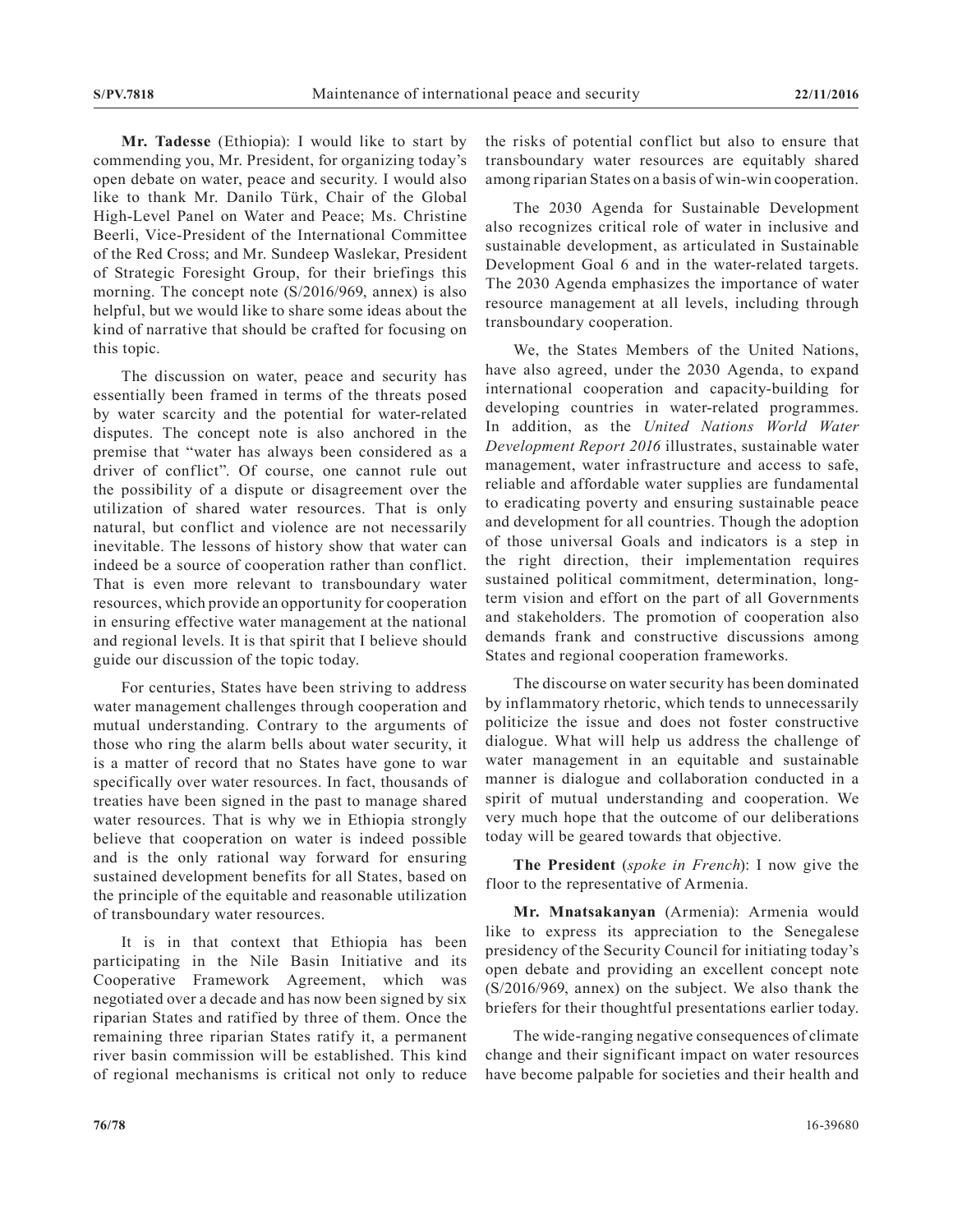economies and the natural environment. Meteorological records and climate projections provide abundant evidence of the vulnerability of water resources and the high cost for human societies and ecosystems.

Effective adaptation to climate change requires a cross-sectoral approach, including at the transboundary level. Transboundary bodies of water create hydrological, social and economic interdependencies among communities, societies and nations. They are vital to economic development, poverty reduction and the attainment of the Sustainable Development Goals. Such interdependencies may have the potential for disputes and conflict, both within and between countries. Since growing populations, increased urbanization and economic development all require more water for agricultural, municipal and industrial uses, the risks become greater.

However, the recognition of mutual interests and mutual dependency should serve as the basis for cooperation and the promotion of regional peace and security, as well as economic growth. Through various initiatives, Member States should be encouraged to focus on tipping the balance from potential conflict to cooperation. They should be supported in efforts to improve the management of transboundary water resources, including by strengthening joint efforts and actions. Arrangements for cooperation and joint actions should take into account the specifics of a given basin and duly reflect the range of environmental, hydrological, political, economic and social circumstances of each case. The recognition of mutual dependency, a strong political will and a genuine commitment to cooperation on the part of States are critical prerequisites for successful transboundary water management.

Armenia has consistently promoted and supported regional and subregional cooperation, including on environmental issues and transboundary water management. Such cooperation is a basis not only for addressing and advancing mutual interests between neighbouring nations; it also represents important confidence-building measures in situations of unresolved conflict. We would like to emphasize the potential of such cooperation in the broader context of promoting regional peace and security, as well as economic growth.

In that context, it is regrettable that we heard another exercise of pouring scorn on Armenia and accusations by the delegation of Azerbaijan. This time,

the usual accusations have been shaped in the context of water-sharing. I would agree with the Ambassador of Azerbaijan that indeed the Sarsang reservoir is located on the Tartar River of the Martakert region of the Nagorno Karabakh Republic. It was formed by the dam of the Sarsang hydroelectric power plant built in 1976, with a capacity of 560 million cubic metres and a height of 126 metres. The Sarsang reservoir, which is of key importance for the economy of the Nagorno Karabakh Republic primarily for the purposes of agricultural and generating electricity, is under the constant surveillance and control of the relevant authorities of the Nagorno Karabakh Republic. All maintenance and repair work is regularly carried out in a timely manner, and there has not been a single emergency situation that might pose a threat to people and the environment.

As a gesture of good will, the Nagorno Karabakh authorities have repeatedly proposed a water-sharing mechanism and more efficient use of the water resources of Nagorno Karabakh with Azerbaijan, which could also serve as a confidence-building measure between the parties to the conflict.

That is the situation concerning the Sarsang reservoir. Although Nagorno Karabakh is proposing concrete actions, the Azerbaijani side prefers to promote groundless accusations and dubious evidence that — as a matter of fact and to put it mildly — represent misinformation. Instead of promoting caviar diplomacy, we encourage the delegation of Azerbaijan and its authorities to do a favour for the region and invest their diplomatic efforts in the resolution of the conflict within the agreed framework.

**The President** (*spoke in French*): I now give the floor to the representative of Switzerland.

**Mr. Zehnder** (Switzerland) (*spoke in French*): Switzerland thanks you, Mr. President, for organizing this open debate on water, peace and security, and for bringing this important issue to the attention of the Security Council. We welcome Ms. Christine Beerli, Vice-President of the International Committee of the Red Cross; Mr. Danilo Türk, Chair of the Global High-Level Panel on Water and Peace; and Mr. Sundeep Waslekar, President of Strategic Foresight Group. We thank them for their contributions.

To date, water has been linked primarily with two of the three pillars of the United Nations. The international community thus recognizes the fundamental connection between water and sustainable